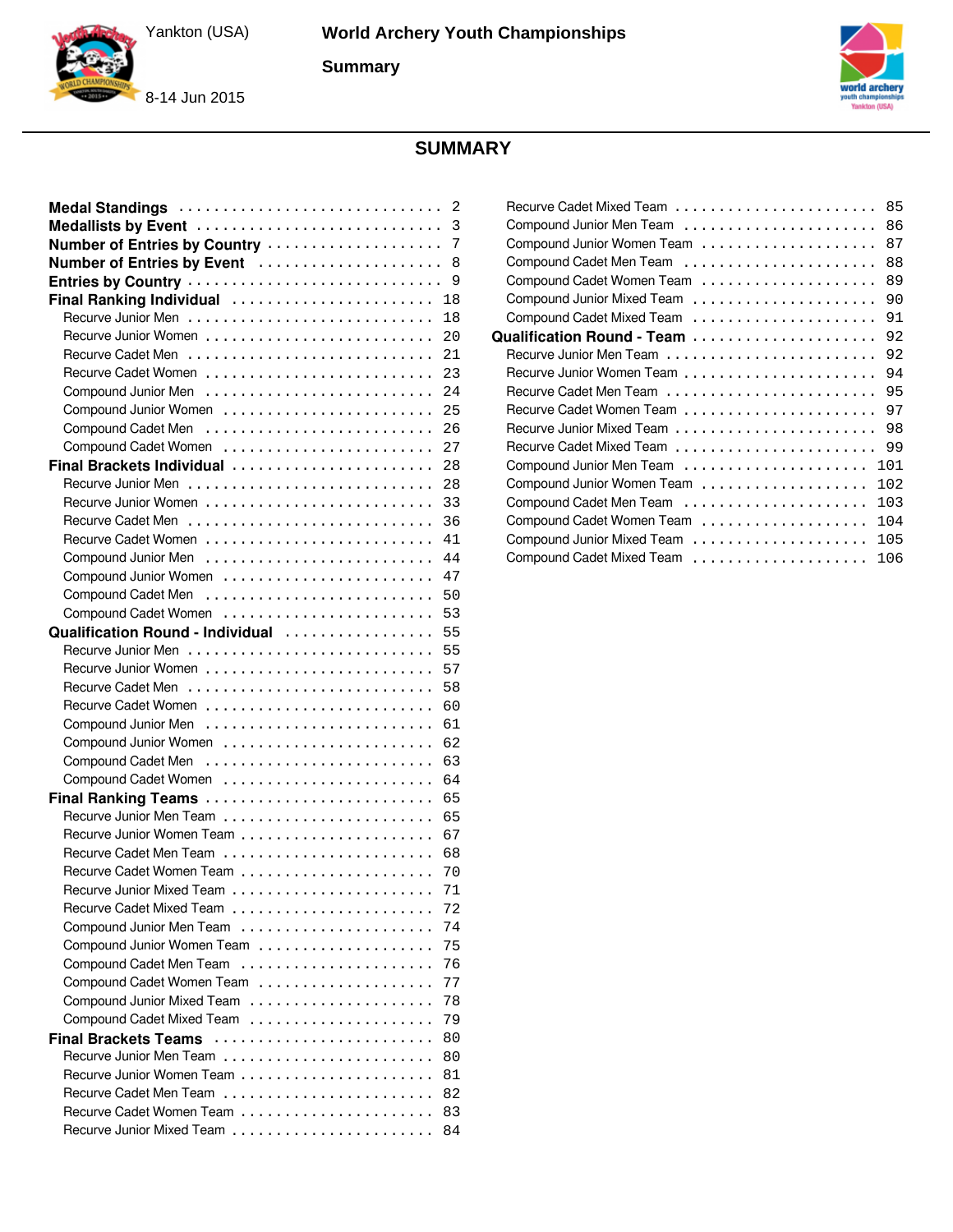

8-14 Jun 2015

**Medal Standings**

### **MEDAL STANDINGS**

<span id="page-1-0"></span>

| <b>NOC</b>     |                      | Individual     |                | Team           |                |              | <b>Total</b>            |                  |                  |                | Rank by        |                |                |                |
|----------------|----------------------|----------------|----------------|----------------|----------------|--------------|-------------------------|------------------|------------------|----------------|----------------|----------------|----------------|----------------|
| Rank           |                      | G              | S              | B              | Tot            | G            | S                       | B                | Tot              | G              | ${\sf s}$      | В              | Tot            | <b>Total</b>   |
|                | 1 KOR Korea          | $\mathbf 2$    | $\mathbf{1}$   | $\overline{2}$ | 5              | 6            |                         |                  | 6                | 8              | $\mathbf{1}$   | $\overline{2}$ | 11             | $\overline{2}$ |
|                | $2$ USA Usa          |                | 3              | $\overline{2}$ | 5              | $\mathbf{3}$ | $\overline{\mathbf{4}}$ | $\overline{2}$   | $\boldsymbol{9}$ | 3              | $\overline{7}$ | $\overline{4}$ | 14             | $\mathbf{1}$   |
|                | 3 DEN Denmark        | $\overline{2}$ | $\mathbf{1}$   |                | 3              |              | 1                       |                  | $\mathbf{1}$     | $\overline{2}$ | $\overline{2}$ |                | 4              | $= 4$          |
|                | 4 TUR Turkey         |                | $\mathbf{1}$   |                | $\mathbf{1}$   | $\mathbf{1}$ | $\mathbf{1}$            | $\mathbf{2}$     | $\overline{4}$   | $\mathbf{1}$   | 2              | $\overline{2}$ | 5              | $\mathbf{3}$   |
| 5              | MEX Mexico           |                |                |                |                | $\mathbf{1}$ | 2                       |                  | 3                | $\mathbf{1}$   | 2              |                | 3              | $= 6$          |
|                | 6 TPE Chinese Taipei | $\mathbf{1}$   |                |                | $\mathbf{1}$   |              | $\mathbf{1}$            | $\boldsymbol{2}$ | 3                | $\mathbf{1}$   | $\mathbf{1}$   | $\overline{c}$ | $\overline{4}$ | $= 4$          |
| 7 <sup>1</sup> | COL Colombia         |                |                |                |                | $\mathbf{1}$ | $\mathbf{1}$            |                  | $\overline{c}$   | $\mathbf{1}$   | $\mathbf{1}$   |                | $\overline{2}$ | $= 8$          |
|                | 8 BRA Brazil         | $\mathbf{1}$   |                |                | $\mathbf{1}$   |              |                         | $\mathbf{1}$     | $\mathbf{1}$     | $\mathbf{1}$   |                | $\mathbf{1}$   | $\overline{2}$ | $= 8$          |
| 9 <sup>1</sup> | IRQ Iraq             | 1              |                |                | $\mathbf{1}$   |              |                         |                  |                  | $\mathbf{1}$   |                |                | $\mathbf{1}$   | $= 11$         |
|                | 9 HUN Hungary        | 1              |                |                | $\mathbf{1}$   |              |                         |                  |                  | $\mathbf{1}$   |                |                | $\mathbf{1}$   | $= 11$         |
|                | 11 NED Netherlands   |                | $\overline{c}$ |                | $\overline{c}$ |              |                         |                  |                  |                | $\overline{c}$ |                | $\overline{2}$ | $= 8$          |
|                | 12 GBR Great Britain |                |                | $\mathbf{1}$   | $\mathbf{1}$   |              | $\mathbf{1}$            | $\mathbf{1}$     | $\mathbf 2$      |                | $\mathbf{1}$   | $\overline{2}$ | 3              | $=6$           |
|                | 13 CHN PR China      |                |                |                |                |              | 1                       |                  | $\mathbf{1}$     |                | $\mathbf{1}$   |                | $\mathbf{1}$   | $= 11$         |
|                | 14 ITA<br>Italy      |                |                |                |                |              |                         | 1                | $\mathbf{1}$     |                |                | $\mathbf{1}$   | $\mathbf{1}$   | $= 11$         |
|                | 14 RUS Russia        |                |                | $\mathbf{1}$   | $\mathbf{1}$   |              |                         |                  |                  |                |                | $\mathbf{1}$   | $\mathbf{1}$   | $= 11$         |
|                | 14 AUS Australia     |                |                |                |                |              |                         | $\mathbf{1}$     | $\mathbf{1}$     |                |                | $\mathbf{1}$   | $\mathbf{1}$   | $= 11$         |
|                | 14 FRA France        |                |                |                |                |              |                         | $\mathbf{1}$     | $\mathbf{1}$     |                |                | $\mathbf{1}$   | $\mathbf{1}$   | $= 11$         |
| 14             | CRO Croatia          |                |                | $\mathbf{1}$   | $\mathbf{1}$   |              |                         |                  |                  |                |                | $\mathbf{1}$   | $\mathbf{1}$   | $= 11$         |
| 14             | JPN Japan            |                |                |                |                |              |                         | $\mathbf{1}$     | $\mathbf{1}$     |                |                | $\mathbf{1}$   | $\mathbf{1}$   | $= 11$         |
| 14             | UKR Ukraine          |                |                | $\mathbf{1}$   | $\mathbf{1}$   |              |                         |                  |                  |                |                | $\mathbf{1}$   | $\mathbf{1}$   | $= 11$         |
|                | Total:               | 8              | 8              | 8              | 24             | 12           | 12                      | 12               | 36               | 20             | 20             | 20             | 60             |                |



FILA



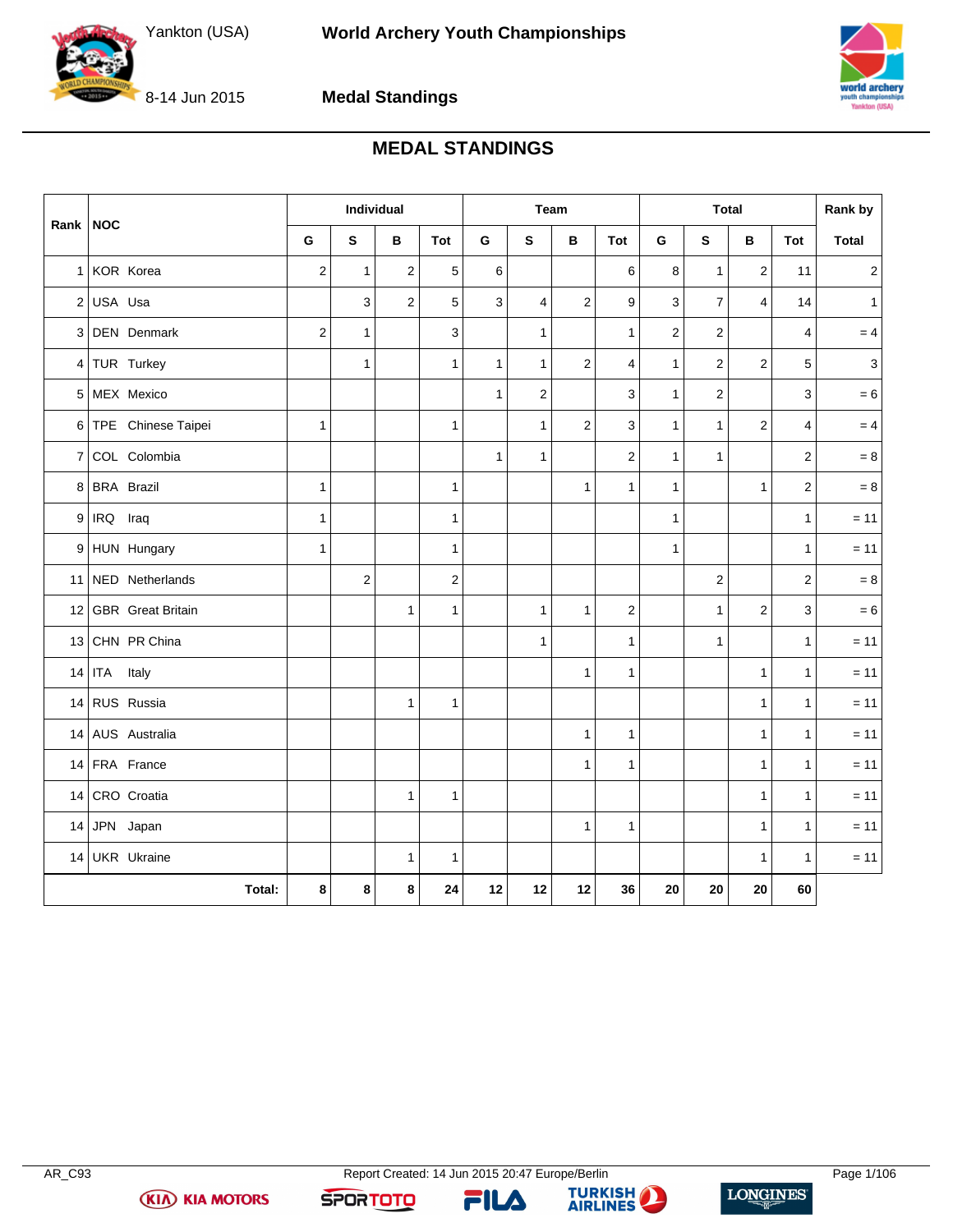





### **MEDALLISTS BY EVENT**

<span id="page-2-0"></span>

| <b>Event Name</b>          |                 | Date Medal    | Name                       | <b>NOC</b>               |
|----------------------------|-----------------|---------------|----------------------------|--------------------------|
| Compound Junior Men        | Sat 13 Jun GOLD |               | <b>HANSEN Stephan</b>      | <b>DEN</b> Denmark       |
|                            |                 | <b>SILVER</b> | <b>HOUSER David</b>        | USA Usa                  |
|                            |                 | <b>BRONZE</b> | <b>BUDEN Domagoj</b>       | CRO Croatia              |
| Compound Junior Women      | Sat 13 Jun GOLD |               | JENSEN Tanja               | DEN Denmark              |
|                            |                 | <b>SILVER</b> | SONNICHSEN Sarah Holst     | DEN Denmark              |
|                            |                 | <b>BRONZE</b> | SHKOLNA Mariya             | UKR Ukraine              |
| Compound Cadet Men         | Sat 13 Jun GOLD |               | <b>OROSZ Viktor</b>        | HUN Hungary              |
|                            |                 | <b>SILVER</b> | <b>MARAS Serdar Bortay</b> | TUR Turkey               |
|                            |                 | <b>BRONZE</b> | <b>HOWSE James</b>         | <b>GBR</b> Great Britain |
| Compound Cadet Women       | Sat 13 Jun GOLD |               | ALMASHHADANI Fatimah       | IRQ Iraq                 |
|                            |                 | <b>SILVER</b> | <b>GROENEVELD Evelien</b>  | NED Netherlands          |
|                            |                 | <b>BRONZE</b> | <b>CROOK Dahlia</b>        | USA Usa                  |
| Compound Junior Men Team   | Sat 13 Jun GOLD |               | <b>TANDOGAN Baris</b>      | TUR Turkey               |
|                            |                 |               | YAKALI Samet Can           |                          |
|                            |                 |               | <b>DERNEKLI Furkan</b>     |                          |
|                            |                 | <b>SILVER</b> | <b>BEE Chris</b>           | USA Usa                  |
|                            |                 |               | <b>MANFULL Steven</b>      |                          |
|                            |                 |               | <b>HOUSER David</b>        |                          |
|                            |                 | <b>BRONZE</b> | <b>FESTI Manuel</b>        | ITA<br>Italy             |
|                            |                 |               | <b>BARADEL Simone</b>      |                          |
|                            |                 |               | <b>MIOR Viviano</b>        |                          |
| Compound Junior Women Team | Sat 13 Jun GOLD |               | REYNOLDS Danielle          | USA Usa                  |
|                            |                 |               | PEARCE Paige               |                          |
|                            |                 |               | <b>FISCHER Emily</b>       |                          |
|                            |                 | <b>SILVER</b> | LOPEZ Sara                 | COL Colombia             |
|                            |                 |               | VALDEZ Nora                |                          |
|                            |                 |               | <b>ROMAN Paula</b>         |                          |
|                            |                 | <b>BRONZE</b> | <b>BOSTAN Yesim</b>        | TUR Turkey               |
|                            |                 |               | SEVINDIK Dilara            |                          |
|                            |                 |               | <b>SAGLAM Evrim</b>        |                          |



AR\_C93 Report Created: 14 Jun 2015 20:47 Europe/Berlin Page 2/106







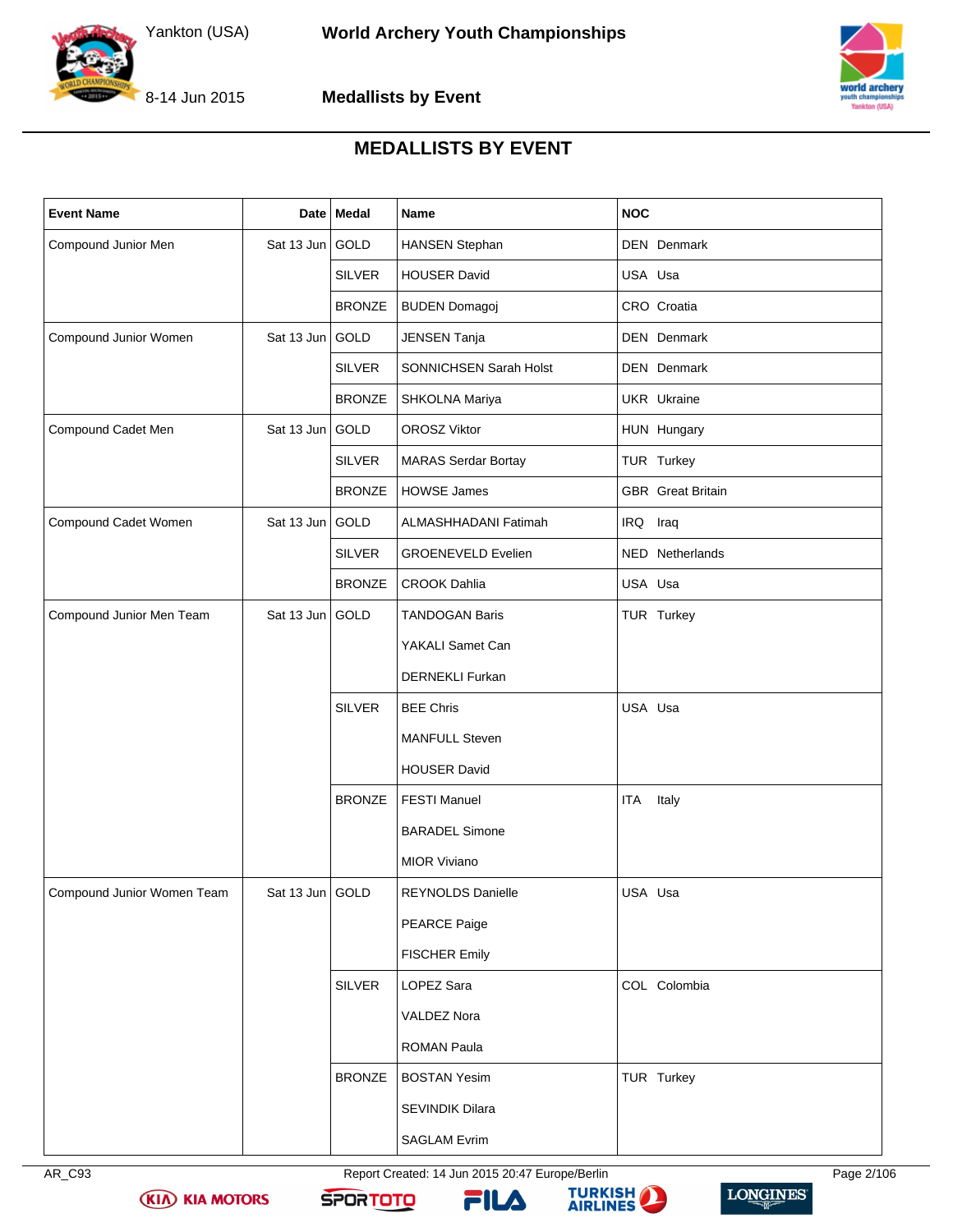





### **MEDALLISTS BY EVENT**

| <b>Event Name</b>          |                 | Date   Medal  | Name                           | <b>NOC</b>               |
|----------------------------|-----------------|---------------|--------------------------------|--------------------------|
| Compound Cadet Men Team    | Sat 13 Jun GOLD |               | JOHNSON Dane                   | USA Usa                  |
|                            |                 |               | <b>OCONNOR Daniel</b>          |                          |
|                            |                 |               | <b>FETERL Cole</b>             |                          |
|                            |                 | <b>SILVER</b> | <b>HOWSE James</b>             | <b>GBR</b> Great Britain |
|                            |                 |               | RALLS Luke                     |                          |
|                            |                 |               | CARPENTER Adam                 |                          |
|                            |                 | <b>BRONZE</b> | <b>GARIP Mert</b>              | TUR Turkey               |
|                            |                 |               | <b>MARAS Serdar Bortay</b>     |                          |
|                            |                 |               | <b>ERKUS Emre</b>              |                          |
| Compound Cadet Women Team  | Sat 13 Jun GOLD |               | <b>CROOK Dahlia</b>            | USA Usa                  |
|                            |                 |               | COX Cassidy                    |                          |
|                            |                 |               | <b>THEODORE Breanna</b>        |                          |
|                            |                 | <b>SILVER</b> | GARZA ESPINOSA Maria Fernanda  | MEX Mexico               |
|                            |                 |               | SANCHEZ M. Esmeralda G.        |                          |
|                            |                 |               | <b>ESTRADA CASTRO Carolina</b> |                          |
|                            |                 | <b>BRONZE</b> | <b>MCSWAIN Madeline</b>        | AUS Australia            |
|                            |                 |               | SALVESTRO Madeleine            |                          |
|                            |                 |               | <b>JONES Niamh</b>             |                          |
| Compound Junior Mixed Team | Sat 13 Jun GOLD |               | LOPEZ Sara                     | COL Colombia             |
|                            |                 |               | <b>CARDONA Camilo Andres</b>   |                          |
|                            |                 | <b>SILVER</b> | JENSEN Tanja                   | <b>DEN</b> Denmark       |
|                            |                 |               | <b>HANSEN Stephan</b>          |                          |
|                            |                 | <b>BRONZE</b> | REYNOLDS Danielle              | USA Usa                  |
|                            |                 |               | <b>BEE Chris</b>               |                          |
| Compound Cadet Mixed Team  | Sat 13 Jun GOLD |               | GARZA ESPINOSA Maria Fernanda  | MEX Mexico               |
|                            |                 |               | QUEVEDO Cecilio E.             |                          |
|                            |                 | <b>SILVER</b> | <b>CROOK Dahlia</b>            | USA Usa                  |
|                            |                 |               | JOHNSON Dane                   |                          |
|                            |                 | <b>BRONZE</b> | <b>MASON Lucy</b>              | <b>GBR</b> Great Britain |
|                            |                 |               | HOWSE James                    |                          |

AR\_C93 Report Created: 14 Jun 2015 20:47 Europe/Berlin Page 3/106



**KIA KIA MOTORS** 





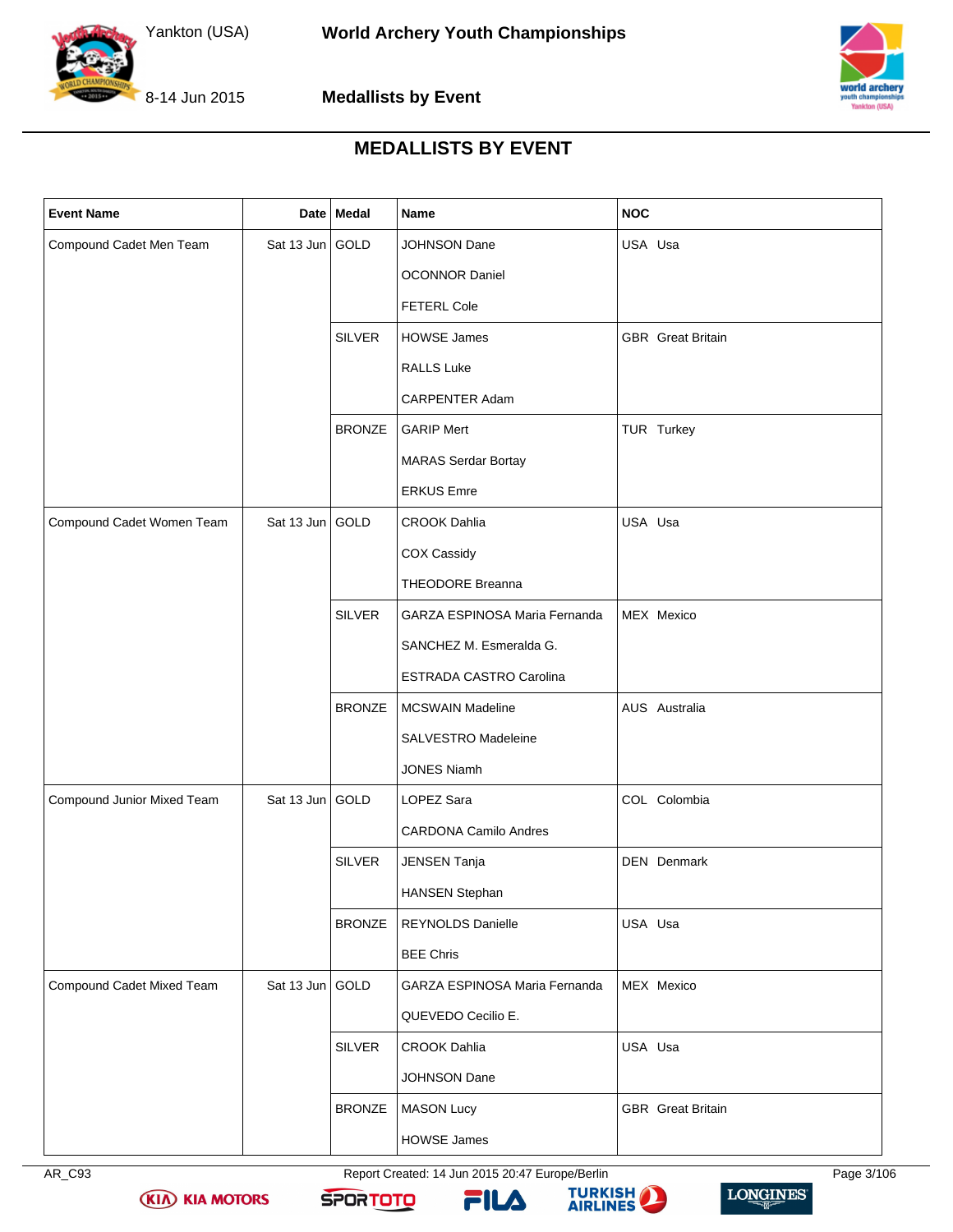





### **MEDALLISTS BY EVENT**

| <b>Event Name</b>         |                 | Date   Medal  | Name                     | <b>NOC</b>         |
|---------------------------|-----------------|---------------|--------------------------|--------------------|
| Recurve Junior Men        | Sun 14 Jun GOLD |               | MIN Byeongyeon           | KOR Korea          |
|                           |                 | <b>SILVER</b> | <b>KLIMITCHEK Collin</b> | USA Usa            |
|                           |                 | <b>BRONZE</b> | LEE Woo Seok             | KOR Korea          |
| Recurve Junior Women      | Sun 14 Jun GOLD |               | PENG Chia-Mao            | TPE Chinese Taipei |
|                           |                 | <b>SILVER</b> | <b>BROWN Mackenzie</b>   | USA Usa            |
|                           |                 | <b>BRONZE</b> | DASHIDORZHIEVA Tuyana    | RUS Russia         |
| Recurve Cadet Men         | Sun 14 Jun GOLD |               | <b>DALMEIDA Marcus</b>   | <b>BRA Brazil</b>  |
|                           |                 | <b>SILVER</b> | VAN TONGEREN Jan         | NED Netherlands    |
|                           |                 | <b>BRONZE</b> | LEE Seungjun             | KOR Korea          |
| Recurve Cadet Women       | Sun 14 Jun GOLD |               | <b>HYEONG Yeajin</b>     | KOR Korea          |
|                           |                 | <b>SILVER</b> | SIM Hyeonseung           | KOR Korea          |
|                           |                 | <b>BRONZE</b> | <b>CLAPS Eliana</b>      | USA Usa            |
| Recurve Junior Men Team   | Sun 14 Jun GOLD |               | <b>LEE Woo Seok</b>      | KOR Korea          |
|                           |                 |               | <b>LEE Seungshin</b>     |                    |
|                           |                 |               | MIN Byeongyeon           |                    |
|                           |                 | <b>SILVER</b> | <b>KLIMITCHEK Collin</b> | USA Usa            |
|                           |                 |               | <b>GARRETT Zach</b>      |                    |
|                           |                 |               | <b>MILLER Caleb</b>      |                    |
|                           |                 | <b>BRONZE</b> | <b>MUTO Hiroki</b>       | JPN Japan          |
|                           |                 |               | SUGIO Tomoki             |                    |
|                           |                 |               | <b>OHI Kazuki</b>        |                    |
| Recurve Junior Women Team | Sun 14 Jun GOLD |               | LEE Eun Gyeong           | KOR Korea          |
|                           |                 |               | KIM Chaeyun              |                    |
|                           |                 |               | <b>KIM Mijeong</b>       |                    |
|                           |                 | <b>SILVER</b> | HINOJOSA Karla           | MEX Mexico         |
|                           |                 |               | MARQUEZ Rebeca           |                    |
|                           |                 |               | SOSA Laura Jaquelin      |                    |
|                           |                 | <b>BRONZE</b> | PENG Chia-Mao            | TPE Chinese Taipei |
|                           |                 |               | WU Chia-Hung             |                    |
|                           |                 |               | CHANG Hsin-Yi            |                    |



**KIA KIA MOTORS** 

AR\_C93 Report Created: 14 Jun 2015 20:47 Europe/Berlin Page 4/106







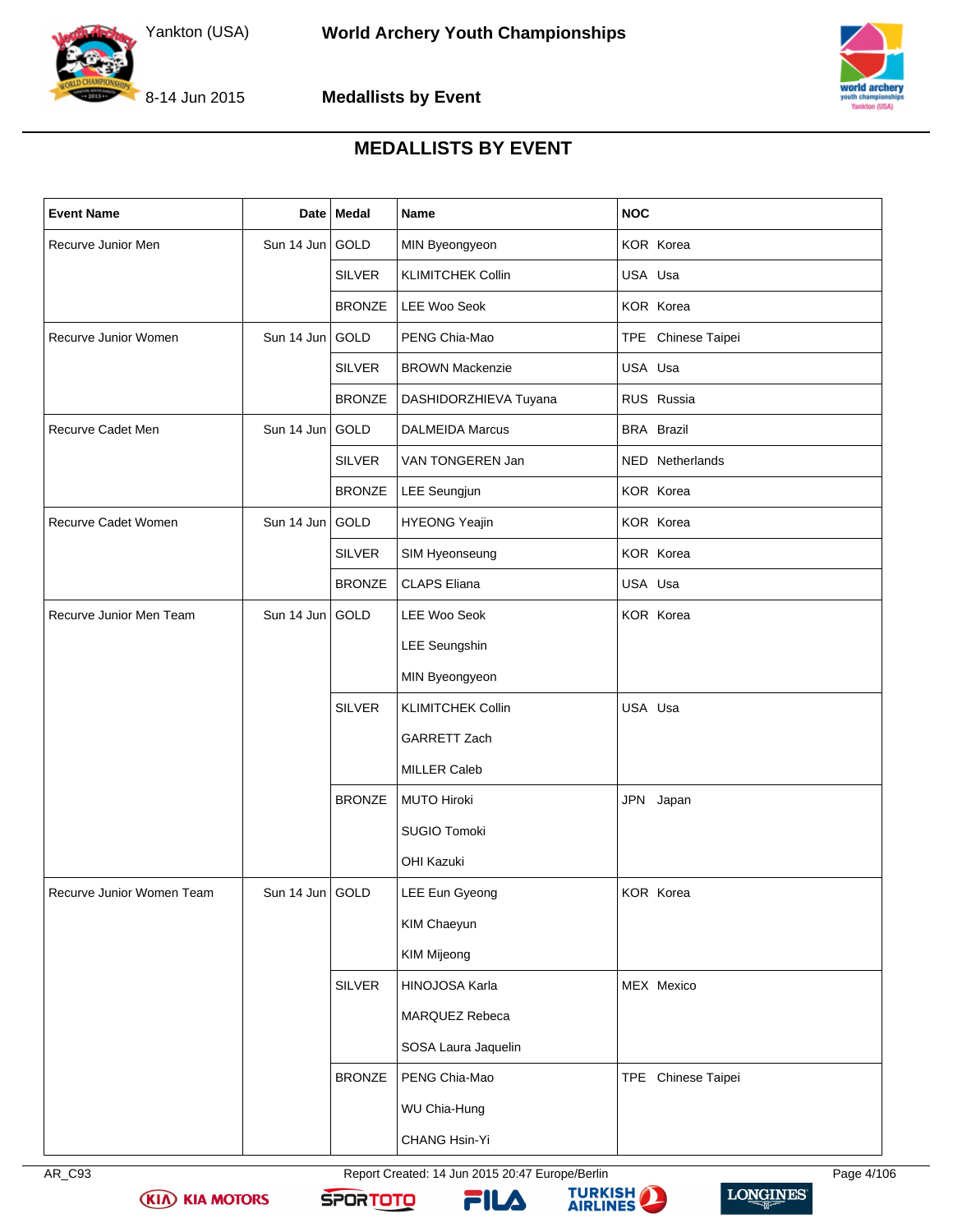





### **MEDALLISTS BY EVENT**

| <b>Event Name</b>         |                 | Date Medal    | Name                          | <b>NOC</b>         |
|---------------------------|-----------------|---------------|-------------------------------|--------------------|
| Recurve Cadet Men Team    | Sun 14 Jun GOLD |               | LEE Seungjun                  | KOR Korea          |
|                           |                 |               | AN Hyojin                     |                    |
|                           |                 |               | LEE Wooju                     |                    |
|                           |                 | <b>SILVER</b> | OLIVER Ryan                   | USA Usa            |
|                           |                 |               | KIM Geunwoo                   |                    |
|                           |                 |               | <b>KIM Minsoo</b>             |                    |
|                           |                 | <b>BRONZE</b> | <b>DALMEIDA Marcus</b>        | <b>BRA Brazil</b>  |
|                           |                 |               | BRASIL LOPES DOS REIS Jhonata |                    |
|                           |                 |               | DA SILVA COSTA FILHO Marcelo  |                    |
| Recurve Cadet Women Team  | Sun 14 Jun GOLD |               | SIM Hyeonseung                | KOR Korea          |
|                           |                 |               | <b>HYEONG Yeajin</b>          |                    |
|                           |                 |               | LEE Gahyun                    |                    |
|                           |                 | <b>SILVER</b> | ANAGOZ Yasemin Ecem           | TUR Turkey         |
|                           |                 |               | <b>GUMRUKCU Aybuke</b>        |                    |
|                           |                 |               | <b>COSKUN Gulnaz Busranur</b> |                    |
|                           |                 | <b>BRONZE</b> | YEH Hsiu-Ting                 | TPE Chinese Taipei |
|                           |                 |               | CHANG Hsin-Yu                 |                    |
|                           |                 |               | TSAI Yu-Ting                  |                    |
| Recurve Junior Mixed Team | Sun 14 Jun GOLD |               | LEE Eun Gyeong                | KOR Korea          |
|                           |                 |               | LEE Woo Seok                  |                    |
|                           |                 | <b>SILVER</b> | PENG Chia-Mao                 | TPE Chinese Taipei |
|                           |                 |               | CHEN Hsin-Fu                  |                    |
|                           |                 | <b>BRONZE</b> | PLANEIX Sophie                | FRA France         |
|                           |                 |               | <b>KOENIG Thomas</b>          |                    |
| Recurve Cadet Mixed Team  | Sun 14 Jun GOLD |               | SIM Hyeonseung                | KOR Korea          |
|                           |                 |               | <b>LEE Seungjun</b>           |                    |
|                           |                 | <b>SILVER</b> | LI Xinxin                     | CHN PR China       |
|                           |                 |               | FANG Zhengmin                 |                    |
|                           |                 | <b>BRONZE</b> | <b>CLAPS Eliana</b>           | USA Usa            |
|                           |                 |               | OLIVER Ryan                   |                    |

**KIA KIA MOTORS** 

AR\_C30A Report Created: 14 Jun 2015 20:47 Europe/Berlin Page 5/106





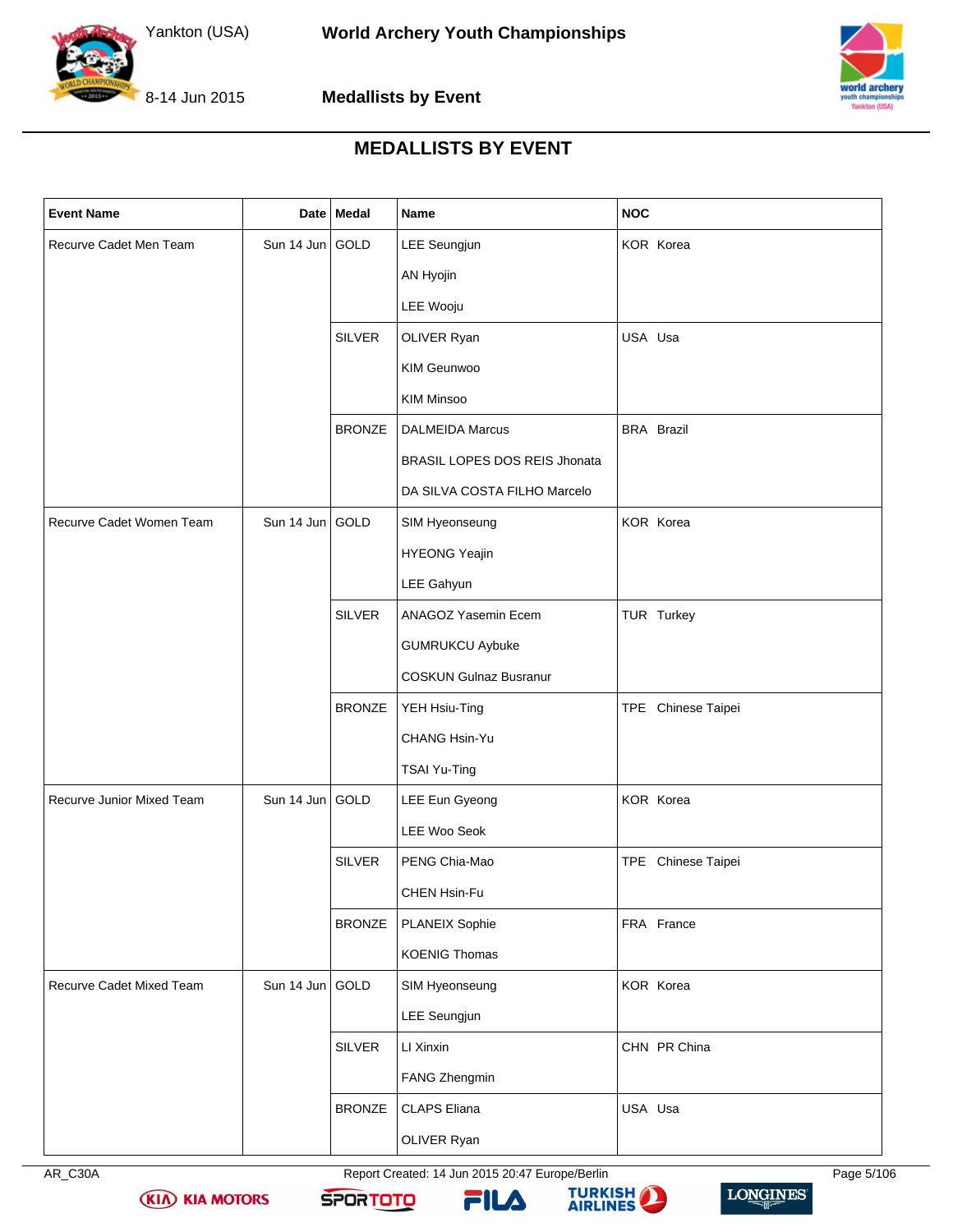

8-14 Jun 2015

### **NUMBER OF ENTRIES BY COUNTRY**

<span id="page-6-0"></span>

| <b>NOC</b>        |                      | Men            | Women            | <b>Total</b><br><b>Competitors</b> | <b>Officials</b>        | <b>Total</b>   |
|-------------------|----------------------|----------------|------------------|------------------------------------|-------------------------|----------------|
| <b>ARG</b>        | Argentina            | 5              | $\overline{2}$   | $\overline{7}$                     | 3                       | 10             |
| <b>AUS</b>        | Australia            | 7              | 5                | 12                                 | 3                       | 15             |
| <b>AUT</b>        | Austria              | 3              | 0                | 3                                  | 1                       | 4              |
| <b>BEL</b>        | Belgium              | 4              | 0                | 4                                  | $\overline{2}$          | 6              |
| <b>BEN</b>        | Benin                | 0              | 1                | 1                                  | $\mathbf{1}$            | $\overline{2}$ |
| <b>BRA</b>        | <b>Brazil</b>        | 6              | 4                | 10                                 | 3                       | 13             |
| <b>BUL</b>        | <b>Bulgaria</b>      | 1              | $\pmb{0}$        | 1                                  | 1                       | $\overline{2}$ |
| CAN               | Canada               | 12             | 8                | 20                                 | 3                       | 23             |
| <b>CHI</b>        | Chile                | 3              | 0                | 3                                  | 1                       | 4              |
| <b>CHN</b>        | PR China             | 6              | 6                | 12                                 | $\overline{7}$          | 19             |
| COL               | Colombia             | 5              | 4                | 9                                  | 1                       | 10             |
| CRO               | Croatia              | 2              | 1                | 3                                  | $\overline{2}$          | 5              |
| <b>CUB</b>        | Cuba                 | 0              | 1                | 1                                  | 1                       | $\overline{2}$ |
| <b>CZE</b>        | Czech Republic       | 1              | 1                | $\overline{2}$                     | 1                       | 3              |
| <b>DEN</b>        | Denmark              | 4              | 4                | 8                                  | $\overline{2}$          | 10             |
| ECU               | Ecuador              | 1              | 0                | 1                                  | $\overline{2}$          | 3              |
| <b>ESP</b>        | Spain                | $\overline{7}$ | 2                | 9                                  | $\overline{2}$          | 11             |
| <b>EST</b>        | Estonia              | 3              | 4                | 7                                  | $\overline{2}$          | 9              |
| <b>FIN</b>        | Finland              | 4              | 0                | 4                                  | $\overline{2}$          | 6              |
| <b>FRA</b>        | France               | 5              | 5                | 10                                 | 3                       | 13             |
| <b>GBR</b>        | <b>Great Britain</b> | 12             | 11               | 23                                 | 6                       | 29             |
| <b>GER</b>        | Germany              | 6              | 6                | 12                                 | 3                       | 15             |
| <b>GUA</b>        | Guatemala            | 4              | 4                | 8                                  | 1                       | 9              |
| <b>HKG</b>        | Hong Kong, China     | 8              | 5                | 13                                 | 3                       | 16             |
| <b>HUN</b>        | Hungary              | 1              | 0                | 1                                  | 1                       | $\overline{2}$ |
| <b>IRQ</b>        | Iraq                 | 1              | 1                | $\overline{c}$                     | 3                       | 5              |
| <b>ITA</b>        | Italy                | 10             | 6                | 16                                 | $\overline{\mathbf{4}}$ | 20             |
| <b>JPN</b>        | Japan                | 6              | 6                | 12                                 | 5                       | 17             |
| KAZ               | Kazakhstan           | 2              | 6                | 8                                  | $\overline{2}$          | 10             |
| <b>KOR</b>        | Korea                | 6              | 6                | 12                                 | $\overline{7}$          | 19             |
| <b>KSA</b>        | Saudi Arabia         | 3              | 0                | 3                                  | $\overline{\mathbf{4}}$ | $\overline{7}$ |
| <b>MEX</b>        | Mexico               | 12             | 12               | 24                                 | 9                       | 33             |
| <b>MGL</b>        | Mongolia             | 5              | 8                | 13                                 | 3                       | 16             |
| <b>NED</b>        | Netherlands          | 4              | 1                | 5                                  | $\overline{2}$          | $\overline{7}$ |
| NOR.              | Norway               | 2              | 0                | $\overline{c}$                     | 1                       | 3              |
| <b>NZL</b>        | New Zealand          | 1              | 1                | $\overline{c}$                     | $\mathbf{2}$            | 4              |
| <b>PHI</b>        | Philippines          | 1              | 0                | 1                                  | 3                       | 4              |
| <b>POL</b>        | Poland               | 6              | 6                | 12                                 | 3                       | 15             |
| <b>PUR</b>        | Puerto Rico          | 2              | 2                | 4                                  | $\boldsymbol{2}$        | 6              |
| <b>RSA</b>        | South Africa         | 2              | 3                | 5                                  | $\overline{2}$          | $\overline{7}$ |
| RUS               | Russia               | 7              | 6                | 13                                 | 3                       | 16             |
|                   | Slovenia             | 2              | 1                | 3                                  | 1                       | 4              |
| <b>SLO</b><br>SUI |                      |                |                  |                                    |                         |                |
|                   | Switzerland          | 1              | $\mathbf{1}$     | 2<br>$\overline{7}$                | 1                       | 3<br>11        |
| SWE               | Sweden               | 5              | $\boldsymbol{2}$ |                                    | $\overline{\mathbf{4}}$ |                |
| <b>TGA</b>        | Tonga                | 1              | 1                | $\mathbf 2$                        | $\mathbf 2$             | 4              |
| <b>TPE</b>        | Chinese Taipei       | 6              | 6                | 12                                 | 6                       | 18             |
| <b>TTO</b>        | Trinidad and Tobago  | 1              | $\pmb{0}$        | 1                                  | $\pmb{0}$               | $\mathbf{1}$   |
| <b>TUR</b>        | Turkey               | 11             | $\overline{7}$   | 18                                 | $\mathbf 5$             | 23             |
| <b>UKR</b>        | Ukraine              | $\mathbf 5$    | $\mathbf 5$      | 10                                 | 3                       | 13             |
| <b>USA</b>        | Usa                  | 12             | 12               | 24                                 | 14                      | 38             |
|                   | Total: 50            | 224            | 173              | 397                                | 148                     | 545            |



AR\_C30A Report Created: 14 Jun 2015 20:47 Europe/Berlin Page 6/106

FILA



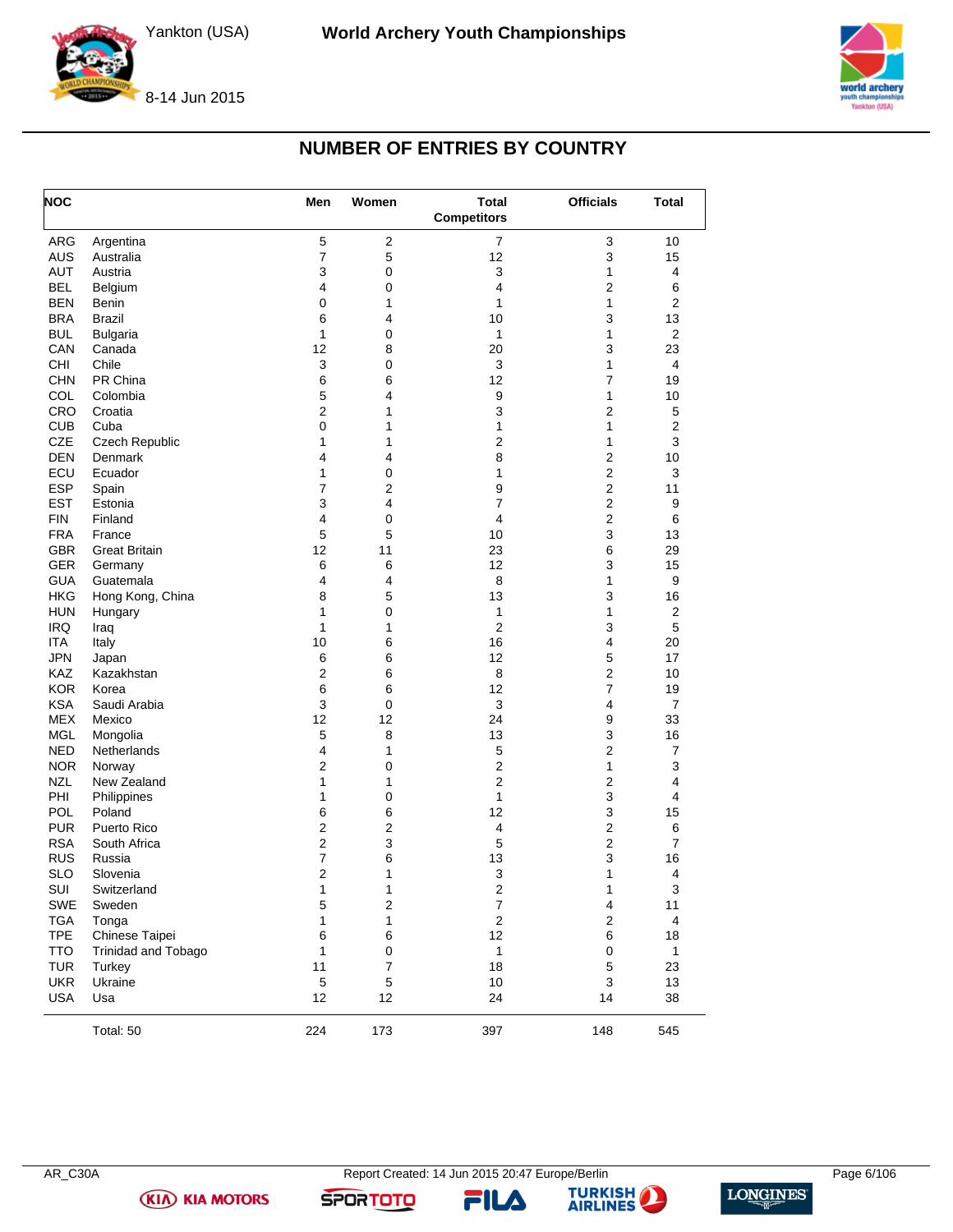



### **NUMBER OF ENTRIES BY EVENT**

<span id="page-7-0"></span>

| Event                      | No. Athletes | <b>No. Countries</b> | No. Teams |  |
|----------------------------|--------------|----------------------|-----------|--|
| Recurve Junior Men         | 79           | 37                   | 17        |  |
| Recurve Junior Women       | 55           | 25                   | 13        |  |
| Recurve Cadet Men          | 75           | 33                   | 20        |  |
| Recurve Cadet Women        | 52           | 25                   | 12        |  |
| Compound Junior Men        | 37           | 20                   |           |  |
| Compound Junior Women      | 34           | 21                   |           |  |
| Compound Cadet Men         | 33           | 19                   |           |  |
| Compound Cadet Women       | 32           | 17                   |           |  |
| Recurve Junior Mixed Team  |              | 22                   | 22        |  |
| Recurve Cadet Mixed Team   |              | 24                   | 24        |  |
| Compound Junior Mixed Team |              | 15                   | 15        |  |
| Compound Cadet Mixed Team  |              | 10                   | 10        |  |

**(KIA) KIA MOTORS** 

FILA



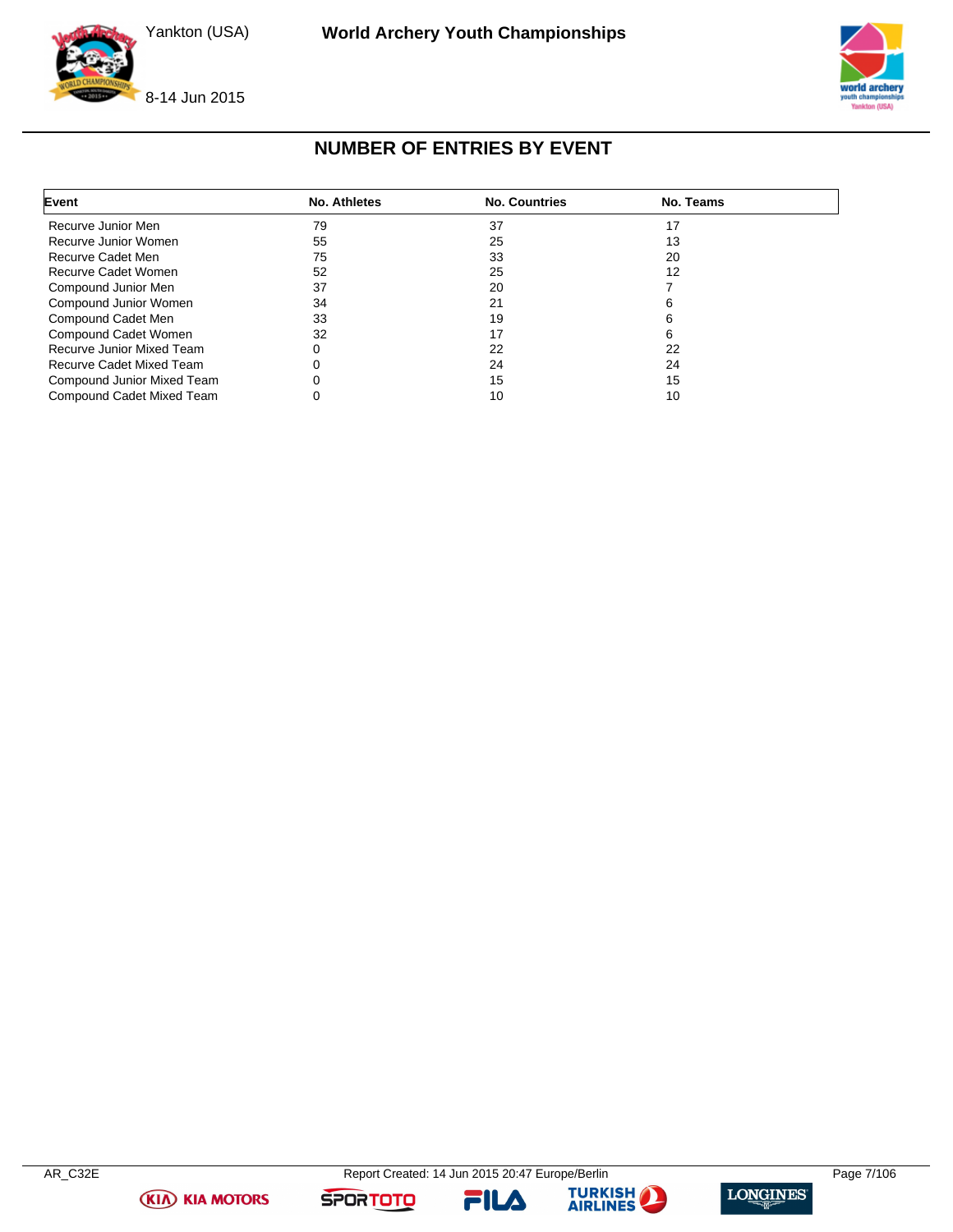

8-14 Jun 2015

**Entries**



### **ENTRIES BY COUNTRY**

<span id="page-8-0"></span>

| <b>NOC</b> | Country          | Name                                 | Date of Birth Back No. |      | Event                       |
|------------|------------------|--------------------------------------|------------------------|------|-----------------------------|
|            |                  |                                      |                        |      |                             |
| ARG        | <b>ARGENTINA</b> | ACOSTA MASTALLER Jano Martin         | 08 Dec 1998            | 067A | Recurve Junior Men          |
|            |                  | <b>ARANDA Leonel Ezequiel</b>        | 02 Jul 1999            | 057C | Recurve Cadet Men           |
|            |                  | JAJARABILLA Mario Damian             | 10 Jan 1999            | 055C | Recurve Cadet Men           |
|            |                  | PENA VILLAR Xiomara                  | 30 Dec 1996            | 091A | Recurve Junior Women        |
|            |                  | <b>REGNASCO Melissa</b>              | 12 Oct 1995            | 028C | Compound Junior Women       |
|            |                  | RODRIGUEZ SAS Francisco              | 09 Jan 1998            | 056C | Recurve Cadet Men           |
|            |                  | <b>TISOCCO Tomas</b>                 | 10 Mar 1997            | 066A | Recurve Junior Men          |
| AUS        | <b>AUSTRALIA</b> | <b>CARROLL Joshua</b>                | 23 Sep 1995            | 039C | Compound Junior Men         |
|            |                  | <b>HOWDEN Harri</b>                  | 10 Jan 2001            | 035A | Compound Cadet Men          |
|            |                  | <b>HUGO Ella</b>                     | 30 Aug 1995            | 027C | Compound Junior Women       |
|            |                  | <b>JONES Niamh</b>                   | 01 Jun 2000            | 025C | Compound Cadet Women        |
|            |                  | <b>MCDOUGALL Matthew</b>             | 13 Sep 1995            | 040C | Compound Junior Men         |
|            |                  | <b>MCSWAIN Madeline</b>              | 15 Jan 2001            | 024C | Compound Cadet Women        |
|            |                  | <b>POTTS Alec</b>                    | 09 Feb 1996            | 070A | Recurve Junior Men          |
|            |                  | <b>ROSSITER Jarrod</b>               | 05 Aug 1998            | 036A | Compound Cadet Men          |
|            |                  | <b>SALVESTRO Madeleine</b>           | 08 Jul 1998            | 023C | <b>Compound Cadet Women</b> |
|            |                  | <b>SUTTON Jessica</b>                | 01 Jul 1999            | 090B | Recurve Cadet Women         |
|            |                  | <b>THOMPSON Hamish</b>               | 23 Mar 2000            | 037A | Compound Cadet Men          |
|            |                  | <b>WILSON Kane</b>                   | 21 Feb 1998            | 067B | Recurve Cadet Men           |
| AUT        | <b>AUSTRIA</b>   | <b>GSTOETTNER Andreas</b>            | 31 Jul 1996            | 069B | Recurve Junior Men          |
|            |                  | <b>LANG Max</b>                      | 30 May 1999            | 069B | Recurve Cadet Men           |
|            |                  | <b>WIENER Nico</b>                   | 15 Mar 1997            | 041C | Compound Junior Men         |
| <b>BEL</b> | <b>BELGIUM</b>   | <b>ADRIAENSEN Ben</b>                | 15 May 1997            | 060C | Recurve Junior Men          |
|            |                  | <b>DOMANSKI Renaud</b>               | 10 Dec 1996            | 042C | Compound Junior Men         |
|            |                  | <b>GYS Lenthy</b>                    | 13 Apr 1995            | 058C | Recurve Junior Men          |
|            |                  | <b>MARTENS Rick</b>                  | 02 Feb 1997            | 059C | Recurve Junior Men          |
| <b>BEN</b> | <b>BENIN</b>     | <b>ZINSOU Merveille</b>              | 04 Mar 1997            | 091B | Recurve Junior Women        |
| <b>BRA</b> | <b>BRAZIL</b>    | <b>ABREU Luccas</b>                  |                        | 041C | Compound Cadet Men          |
|            |                  | <b>BRASIL LOPES DOS REIS Jhonata</b> | 26 Mar 1998            | 060B | <b>Recurve Cadet Men</b>    |
|            |                  | <b>CABRAL GUIMARAES Alice</b>        | 21 Dec 1999            | 086B | Recurve Cadet Women         |
|            |                  | DA COSTA RODRIGUES Larissa Feitosa   | 18 Jan 1995            | 087B | Recurve Junior Women        |
|            |                  | DA SILVA COSTA FILHO Marcelo         | 04 Feb 2000            | 059B | <b>Recurve Cadet Men</b>    |
|            |                  | <b>DALMEIDA Marcus</b>               | 30 Jan 1998            | 058B | Recurve Cadet Men           |
|            |                  | <b>GARCIA DOBERMANN Andre</b>        | 30 Jun 1997            | 066C | Recurve Junior Men          |
|            |                  | MACHADO Ana                          | 21 Jul 1999            | 085B | Recurve Cadet Women         |
|            |                  | RIBEIRO SOBRAL Yuri                  | 16 Dec 1996            | 067C | Recurve Junior Men          |
|            |                  | ROSSI SILVA Inaia                    | 27 Jan 1997            | 086B | Recurve Junior Women        |
| <b>BUL</b> | <b>BULGARIA</b>  | DACHEV Damyan                        | 10 May 1997            | 070C | Recurve Junior Men          |

**(KIA) KIA MOTORS** 

FILA



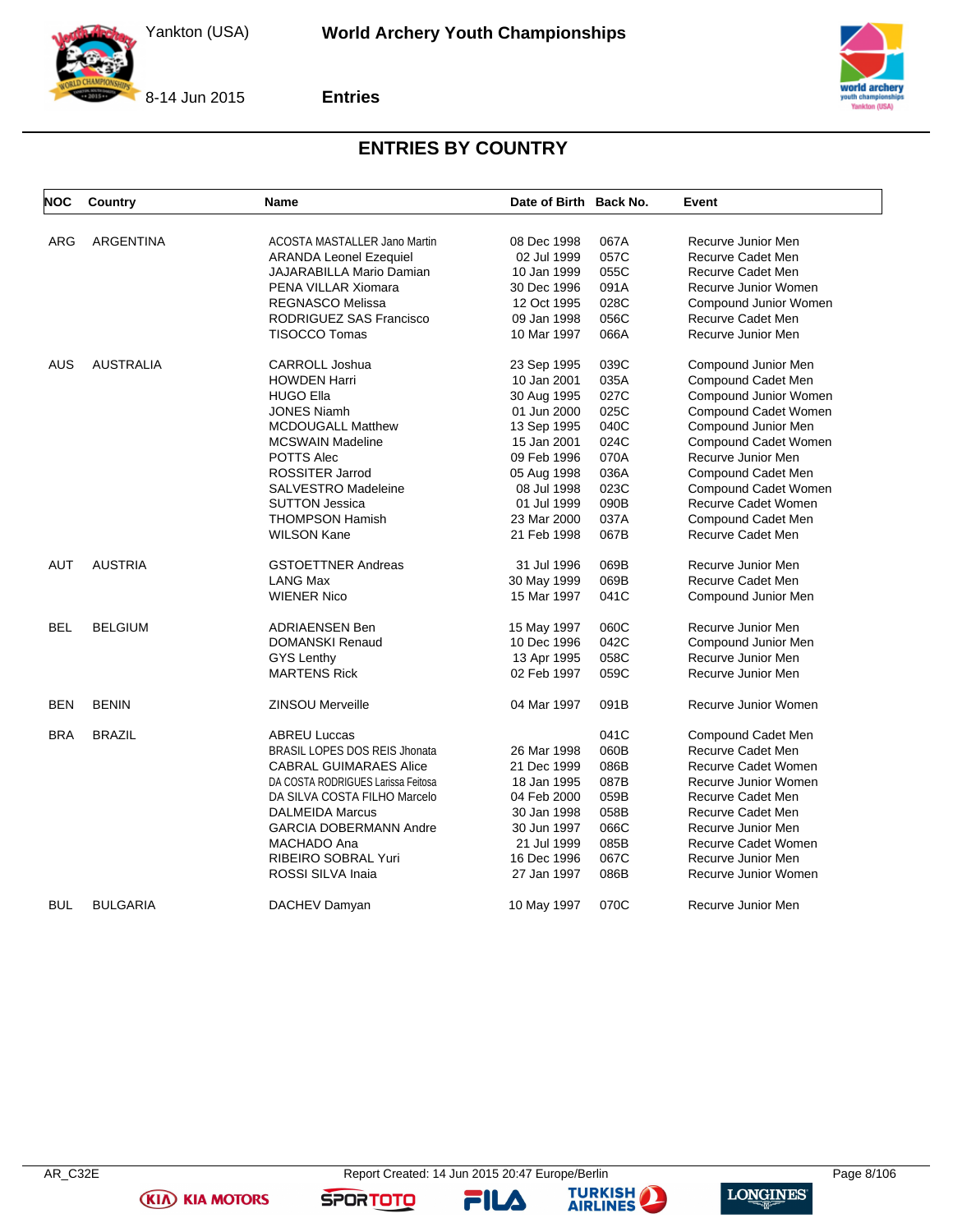

**Entries**



### **ENTRIES BY COUNTRY**

| <b>NOC</b> | <b>Country</b>        | <b>Name</b>                                | Date of Birth Back No. |      | Event                                   |
|------------|-----------------------|--------------------------------------------|------------------------|------|-----------------------------------------|
|            | CANADA                | <b>BURTON Nathan</b>                       | 27 Jul 1998            | 040A |                                         |
| CAN        |                       | COX Aaron                                  | 08 Jun 1999            | 053A | Compound Cadet Men<br>Recurve Cadet Men |
|            |                       | DAVIDSON Shannon                           |                        | 090C | Recurve Junior Women                    |
|            |                       |                                            | 19 Apr 1996            | 023A |                                         |
|            |                       | DEAN Darby-Mary<br><b>GUSTAFSON Colton</b> | 23 Jan 1997            | 040A | Compound Junior Women                   |
|            |                       |                                            | 22 Oct 1996            |      | Compound Junior Men                     |
|            |                       | HART Madison                               | 19 Dec 1996            | 025A | Compound Junior Women                   |
|            |                       | <b>HORLOCK Kaitlyn</b>                     | 02 May 1998            | 028C | Compound Cadet Women                    |
|            |                       | <b>JOHNSON Brittany</b>                    | 06 Nov 1995            | 024A | Compound Junior Women                   |
|            |                       | KIM Paul                                   | 06 Apr 1998            | 052A | Recurve Cadet Men                       |
|            |                       | <b>LALONDE Lauriane</b>                    | 08 Apr 1999            | 087C | Recurve Cadet Women                     |
|            |                       | LEE Ji Dam                                 | 26 May 1998            | 054A | Recurve Cadet Men                       |
|            |                       | <b>MAUDE Fiona</b>                         | 24 Apr 1998            | 026C | Compound Cadet Women                    |
|            |                       | <b>MCGINNIS Hunter</b>                     | 25 Mar 1996            | 039A | Compound Junior Men                     |
|            |                       | <b>MORAN Tristan</b>                       | 17 Jul 1998            | 039A | Compound Cadet Men                      |
|            |                       | <b>MURPHY Tyler</b>                        | 23 Aug 1997            | 041A | Compound Junior Men                     |
|            |                       | <b>SORLEY Conner</b>                       | 11 Sep 1995            | 056C | Recurve Junior Men                      |
|            |                       | TOLLENAAR Alana                            | 01 Apr 1998            | 027C | Compound Cadet Women                    |
|            |                       | VEZINA-BOUCHER Gabriel                     | 17 Mar 1996            | 055C | Recurve Junior Men                      |
|            |                       | <b>WILSON Tyler</b>                        | 15 Apr 1998            | 038A | Compound Cadet Men                      |
|            |                       | <b>XUEREB Brandon</b>                      | 26 Nov 1995            | 057C | Recurve Junior Men                      |
| CHI        | <b>CHILE</b>          | CASTRO LAZO Raimundo                       | 22 Jan 1996            | 065B | Recurve Junior Men                      |
|            |                       | <b>PRADENAS Pablo</b>                      | 21 Jun 1997            | 064B | Recurve Junior Men                      |
|            |                       | SOTO Ricardo                               | 20 Oct 1999            | 070A | Recurve Cadet Men                       |
|            |                       |                                            |                        |      |                                         |
| <b>CHN</b> | PR CHINA              | CHEN Yuting                                | 25 Jun 1996            | 076A | Recurve Junior Women                    |
|            |                       | DAI Weibin                                 | 01 Dec 1995            | 058A | Recurve Junior Men                      |
|            |                       | DU Angi                                    | 20 Mar 1998            | 076C | Recurve Cadet Women                     |
|            |                       | <b>FANG Zhengmin</b>                       | 10 Mar 1998            | 062B | Recurve Cadet Men                       |
|            |                       | GAO Minghui                                | 19 May 1997            | 074A | Recurve Junior Women                    |
|            |                       | LI Jingwei                                 | 13 Mar 1998            | 078C | Recurve Cadet Women                     |
|            |                       | LI Xinxin                                  | 20 Jun 1999            | 077C | Recurve Cadet Women                     |
|            |                       | LIANG Jiajie                               | 12 Jul 1997            | 060A | Recurve Junior Men                      |
|            |                       | LIU Baijun                                 | 05 Aug 1998            | 061B | Recurve Cadet Men                       |
|            |                       | <b>REN Qizhuang</b>                        | 08 Mar 1997            | 059A | Recurve Junior Men                      |
|            |                       | <b>WANG Simeng</b>                         | 24 Mar 1995            | 075A | Recurve Junior Women                    |
|            |                       | <b>WU Shenghao</b>                         | 30 Mar 1999            | 063B | Recurve Cadet Men                       |
| COL        | <b>COLOMBIA</b>       | <b>ARENAS Sebastian</b>                    | 26 May 1998            | 045B | Compound Cadet Men                      |
|            |                       | <b>BETANCUR Daniel</b>                     | 16 Oct 1995            | 069A | Recurve Junior Men                      |
|            |                       | <b>CARDONA Camilo Andres</b>               | 16 Feb 1995            | 042B | Compound Junior Men                     |
|            |                       | ECHAVARRIA Maria Fernanda                  | 27 Oct 1998            | 090A | Recurve Cadet Women                     |
|            |                       | GUTIERREZ Ronaldo                          | 07 Jun 1997            | 041B | Compound Junior Men                     |
|            |                       | LOPEZ Sara                                 | 24 Apr 1995            | 025B | Compound Junior Women                   |
|            |                       | <b>ORTIZ Daniel Fernando</b>               | 16 Oct 1995            | 068A | Recurve Junior Men                      |
|            |                       | ROMAN Paula                                | 03 Apr 1996            | 023B | Compound Junior Women                   |
|            |                       | VALDEZ Nora                                |                        | 024B | Compound Junior Women                   |
|            |                       |                                            | 09 Sep 1997            |      |                                         |
| <b>CRO</b> | <b>CROATIA</b>        | <b>BUDEN Domagoj</b>                       | 08 Aug 1997            | 039B | Compound Junior Men                     |
|            |                       | <b>ORLIC Maya</b>                          | 09 May 1997            | 030B | Compound Junior Women                   |
|            |                       | <b>VAVRO Mario</b>                         | 28 Nov 1997            | 040B | Compound Junior Men                     |
| <b>CUB</b> | <b>CUBA</b>           | <b>AMADOR Liset</b>                        | 15 Aug 1995            | 090B | Recurve Junior Women                    |
| CZE        | <b>CZECH REPUBLIC</b> | <b>HLAHULEK Michal</b>                     | 24 Apr 1995            | 068C | Recurve Junior Men                      |
|            |                       | <b>HORACKOVA Marie</b>                     | 24 Dec 1997            | 092A | Recurve Junior Women                    |
|            |                       |                                            |                        |      |                                         |

**(KIA) KIA MOTORS** 

AR\_C32E Report Created: 14 Jun 2015 20:47 Europe/Berlin Page 9/106

FILA



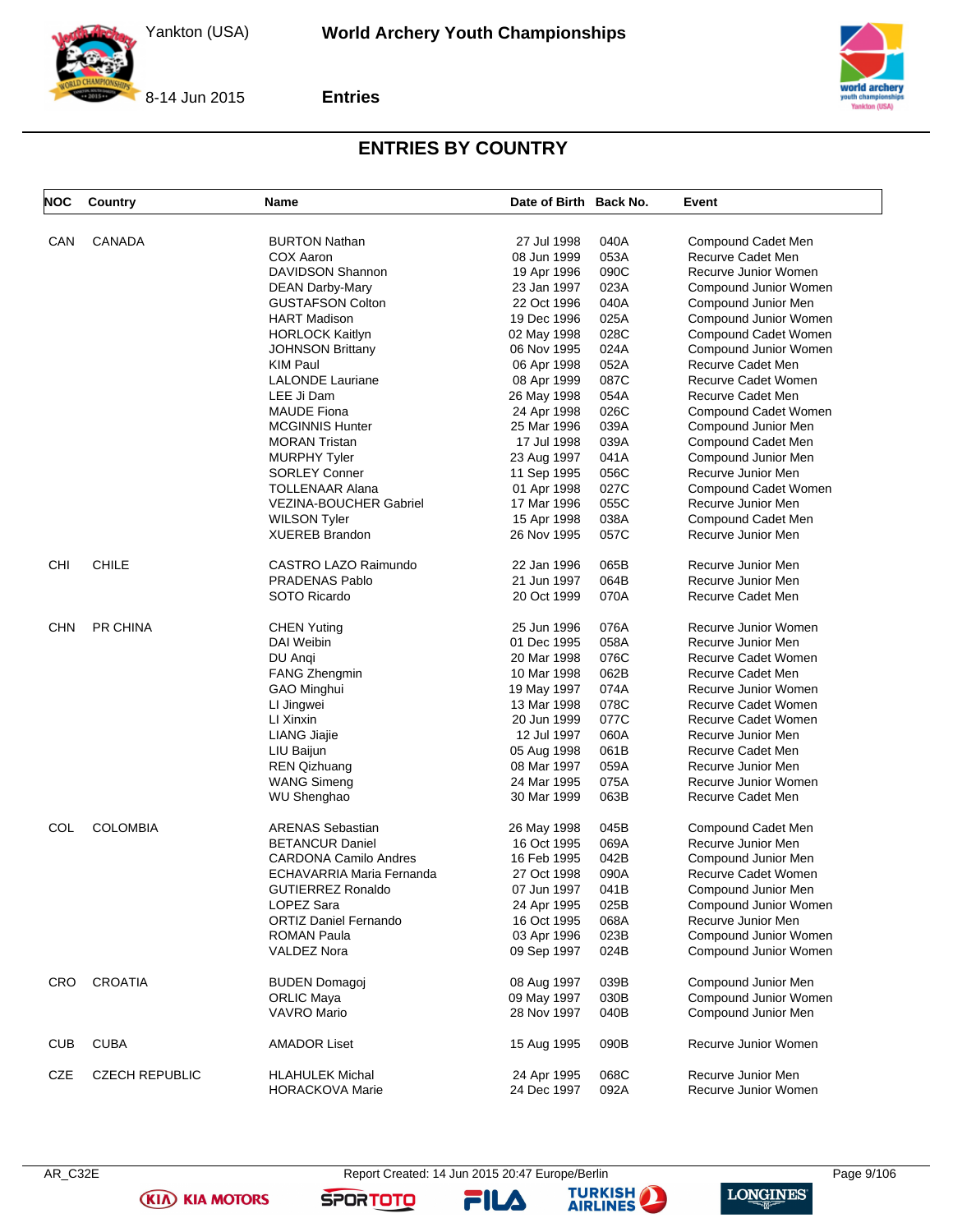



**Entries**



### **ENTRIES BY COUNTRY**

| DEN<br><b>DENMARK</b><br><b>ANDERSEN Kirstine</b><br>089B<br>Recurve Cadet Women<br>05 Apr 1998<br>066B<br><b>HALSKOV Aske</b><br>01 Apr 1996<br>Recurve Junior Men<br>19 Jun 1995<br>045B<br><b>HANSEN Stephan</b><br>Compound Junior Men<br>067B<br>Recurve Junior Men<br><b>IPSEN Jonathan Hindborg</b><br>04 Jul 1996<br>21 Jul 1995<br>027A<br>Compound Junior Women<br><b>JENSEN Tanja</b><br>033B<br><b>MOELLER Katja Ree</b><br>Compound Cadet Women<br>19 Apr 1998<br>PEDERSEN Jonathan<br>071B<br>Recurve Cadet Men<br>11 Apr 1999<br><b>SONNICHSEN Sarah Holst</b><br>10 Feb 1995<br>026A<br>Compound Junior Women<br>ECU<br><b>ECUADOR</b><br><b>ALVAREZ Jose</b><br>071B<br>Recurve Junior Men<br>23 Jun 1996<br><b>ESP</b><br><b>SPAIN</b><br><b>ACHA GONZALEZ Pablo</b><br>056A<br>Recurve Junior Men<br>04 Aug 1996<br>Recurve Junior Women<br><b>CASTANOS Celia</b><br>19 Sep 1997<br>088B<br><b>CASTRO Daniel</b><br>19 Apr 1997<br>055A<br>Recurve Junior Men<br>058C<br><b>CAVANILLAS PUGA Enrique</b><br>03 May 1999<br>Recurve Cadet Men<br>057A<br>Recurve Junior Men<br>DEL OLMO Sergio<br>14 Mar 1995<br>17 Nov 1998<br>060C<br>ILLARRAMENDI Josu<br>Recurve Cadet Men<br><b>LINARES Gonzalo</b><br>042C<br>25 May 1998<br>Compound Cadet Men<br>RICO GARCIA Oceania<br>089B<br>Recurve Junior Women<br>28 Aug 1997<br>059C<br>SANCHEZ ANTOKU Ken<br>20 Dec 1999<br><b>Recurve Cadet Men</b><br><b>EST</b><br><b>AAS Artur</b><br><b>ESTONIA</b><br>042A<br>Compound Cadet Men<br>06 Apr 2000<br>026B<br><b>HOIM Emily</b><br>15 Jun 1997<br>Compound Junior Women<br>031A<br>Compound Cadet Women<br><b>JAATMA Lisell</b><br>19 Jul 1999<br>068C<br><b>KIVILO Karl</b><br>14 Feb 1999<br>Recurve Cadet Men<br>041A<br>Compound Cadet Men<br>PUUSEPP Kristjan<br>06 Dec 1999<br>089C<br><b>TETSMANN Maris</b><br>Recurve Cadet Women<br>04 Aug 1998<br>092B<br>Recurve Junior Women<br><b>TUKK Laura</b><br>12 Oct 1997<br><b>FINLAND</b><br><b>FIN</b><br><b>JUUSOLA Toni</b><br>043C<br>Compound Junior Men<br>01 Sep 1997<br>062A<br>Recurve Junior Men<br><b>MAENPAA Eero</b><br>26 Mar 1995<br>28 Jan 1996<br>061A<br>Recurve Junior Men<br><b>NIKKANEN Markus</b><br>063A<br><b>RATILAINEN Samuel</b><br>05 Jul 1995<br>Recurve Junior Men<br><b>FRA</b><br><b>FRANCE</b><br>075B<br>Recurve Junior Women<br><b>ADICEOM Audrey</b><br>14 Oct 1996<br><b>BILLOUE Florian</b><br>066C<br><b>Recurve Cadet Men</b><br>11 Aug 1998<br>067C<br><b>CATOIS Johan</b><br>05 Jun 1998<br><b>Recurve Cadet Men</b> | <b>NOC</b> | Country | <b>Name</b>          | Date of Birth Back No. |      | Event              |
|-----------------------------------------------------------------------------------------------------------------------------------------------------------------------------------------------------------------------------------------------------------------------------------------------------------------------------------------------------------------------------------------------------------------------------------------------------------------------------------------------------------------------------------------------------------------------------------------------------------------------------------------------------------------------------------------------------------------------------------------------------------------------------------------------------------------------------------------------------------------------------------------------------------------------------------------------------------------------------------------------------------------------------------------------------------------------------------------------------------------------------------------------------------------------------------------------------------------------------------------------------------------------------------------------------------------------------------------------------------------------------------------------------------------------------------------------------------------------------------------------------------------------------------------------------------------------------------------------------------------------------------------------------------------------------------------------------------------------------------------------------------------------------------------------------------------------------------------------------------------------------------------------------------------------------------------------------------------------------------------------------------------------------------------------------------------------------------------------------------------------------------------------------------------------------------------------------------------------------------------------------------------------------------------------------------------------------------------------------------------------------------------------------------------------------------------------------------------------------------------------------------------------------------------|------------|---------|----------------------|------------------------|------|--------------------|
|                                                                                                                                                                                                                                                                                                                                                                                                                                                                                                                                                                                                                                                                                                                                                                                                                                                                                                                                                                                                                                                                                                                                                                                                                                                                                                                                                                                                                                                                                                                                                                                                                                                                                                                                                                                                                                                                                                                                                                                                                                                                                                                                                                                                                                                                                                                                                                                                                                                                                                                                         |            |         |                      |                        |      |                    |
|                                                                                                                                                                                                                                                                                                                                                                                                                                                                                                                                                                                                                                                                                                                                                                                                                                                                                                                                                                                                                                                                                                                                                                                                                                                                                                                                                                                                                                                                                                                                                                                                                                                                                                                                                                                                                                                                                                                                                                                                                                                                                                                                                                                                                                                                                                                                                                                                                                                                                                                                         |            |         |                      |                        |      |                    |
|                                                                                                                                                                                                                                                                                                                                                                                                                                                                                                                                                                                                                                                                                                                                                                                                                                                                                                                                                                                                                                                                                                                                                                                                                                                                                                                                                                                                                                                                                                                                                                                                                                                                                                                                                                                                                                                                                                                                                                                                                                                                                                                                                                                                                                                                                                                                                                                                                                                                                                                                         |            |         |                      |                        |      |                    |
|                                                                                                                                                                                                                                                                                                                                                                                                                                                                                                                                                                                                                                                                                                                                                                                                                                                                                                                                                                                                                                                                                                                                                                                                                                                                                                                                                                                                                                                                                                                                                                                                                                                                                                                                                                                                                                                                                                                                                                                                                                                                                                                                                                                                                                                                                                                                                                                                                                                                                                                                         |            |         |                      |                        |      |                    |
|                                                                                                                                                                                                                                                                                                                                                                                                                                                                                                                                                                                                                                                                                                                                                                                                                                                                                                                                                                                                                                                                                                                                                                                                                                                                                                                                                                                                                                                                                                                                                                                                                                                                                                                                                                                                                                                                                                                                                                                                                                                                                                                                                                                                                                                                                                                                                                                                                                                                                                                                         |            |         |                      |                        |      |                    |
|                                                                                                                                                                                                                                                                                                                                                                                                                                                                                                                                                                                                                                                                                                                                                                                                                                                                                                                                                                                                                                                                                                                                                                                                                                                                                                                                                                                                                                                                                                                                                                                                                                                                                                                                                                                                                                                                                                                                                                                                                                                                                                                                                                                                                                                                                                                                                                                                                                                                                                                                         |            |         |                      |                        |      |                    |
|                                                                                                                                                                                                                                                                                                                                                                                                                                                                                                                                                                                                                                                                                                                                                                                                                                                                                                                                                                                                                                                                                                                                                                                                                                                                                                                                                                                                                                                                                                                                                                                                                                                                                                                                                                                                                                                                                                                                                                                                                                                                                                                                                                                                                                                                                                                                                                                                                                                                                                                                         |            |         |                      |                        |      |                    |
|                                                                                                                                                                                                                                                                                                                                                                                                                                                                                                                                                                                                                                                                                                                                                                                                                                                                                                                                                                                                                                                                                                                                                                                                                                                                                                                                                                                                                                                                                                                                                                                                                                                                                                                                                                                                                                                                                                                                                                                                                                                                                                                                                                                                                                                                                                                                                                                                                                                                                                                                         |            |         |                      |                        |      |                    |
|                                                                                                                                                                                                                                                                                                                                                                                                                                                                                                                                                                                                                                                                                                                                                                                                                                                                                                                                                                                                                                                                                                                                                                                                                                                                                                                                                                                                                                                                                                                                                                                                                                                                                                                                                                                                                                                                                                                                                                                                                                                                                                                                                                                                                                                                                                                                                                                                                                                                                                                                         |            |         |                      |                        |      |                    |
|                                                                                                                                                                                                                                                                                                                                                                                                                                                                                                                                                                                                                                                                                                                                                                                                                                                                                                                                                                                                                                                                                                                                                                                                                                                                                                                                                                                                                                                                                                                                                                                                                                                                                                                                                                                                                                                                                                                                                                                                                                                                                                                                                                                                                                                                                                                                                                                                                                                                                                                                         |            |         |                      |                        |      |                    |
|                                                                                                                                                                                                                                                                                                                                                                                                                                                                                                                                                                                                                                                                                                                                                                                                                                                                                                                                                                                                                                                                                                                                                                                                                                                                                                                                                                                                                                                                                                                                                                                                                                                                                                                                                                                                                                                                                                                                                                                                                                                                                                                                                                                                                                                                                                                                                                                                                                                                                                                                         |            |         |                      |                        |      |                    |
|                                                                                                                                                                                                                                                                                                                                                                                                                                                                                                                                                                                                                                                                                                                                                                                                                                                                                                                                                                                                                                                                                                                                                                                                                                                                                                                                                                                                                                                                                                                                                                                                                                                                                                                                                                                                                                                                                                                                                                                                                                                                                                                                                                                                                                                                                                                                                                                                                                                                                                                                         |            |         |                      |                        |      |                    |
|                                                                                                                                                                                                                                                                                                                                                                                                                                                                                                                                                                                                                                                                                                                                                                                                                                                                                                                                                                                                                                                                                                                                                                                                                                                                                                                                                                                                                                                                                                                                                                                                                                                                                                                                                                                                                                                                                                                                                                                                                                                                                                                                                                                                                                                                                                                                                                                                                                                                                                                                         |            |         |                      |                        |      |                    |
|                                                                                                                                                                                                                                                                                                                                                                                                                                                                                                                                                                                                                                                                                                                                                                                                                                                                                                                                                                                                                                                                                                                                                                                                                                                                                                                                                                                                                                                                                                                                                                                                                                                                                                                                                                                                                                                                                                                                                                                                                                                                                                                                                                                                                                                                                                                                                                                                                                                                                                                                         |            |         |                      |                        |      |                    |
|                                                                                                                                                                                                                                                                                                                                                                                                                                                                                                                                                                                                                                                                                                                                                                                                                                                                                                                                                                                                                                                                                                                                                                                                                                                                                                                                                                                                                                                                                                                                                                                                                                                                                                                                                                                                                                                                                                                                                                                                                                                                                                                                                                                                                                                                                                                                                                                                                                                                                                                                         |            |         |                      |                        |      |                    |
|                                                                                                                                                                                                                                                                                                                                                                                                                                                                                                                                                                                                                                                                                                                                                                                                                                                                                                                                                                                                                                                                                                                                                                                                                                                                                                                                                                                                                                                                                                                                                                                                                                                                                                                                                                                                                                                                                                                                                                                                                                                                                                                                                                                                                                                                                                                                                                                                                                                                                                                                         |            |         |                      |                        |      |                    |
|                                                                                                                                                                                                                                                                                                                                                                                                                                                                                                                                                                                                                                                                                                                                                                                                                                                                                                                                                                                                                                                                                                                                                                                                                                                                                                                                                                                                                                                                                                                                                                                                                                                                                                                                                                                                                                                                                                                                                                                                                                                                                                                                                                                                                                                                                                                                                                                                                                                                                                                                         |            |         |                      |                        |      |                    |
|                                                                                                                                                                                                                                                                                                                                                                                                                                                                                                                                                                                                                                                                                                                                                                                                                                                                                                                                                                                                                                                                                                                                                                                                                                                                                                                                                                                                                                                                                                                                                                                                                                                                                                                                                                                                                                                                                                                                                                                                                                                                                                                                                                                                                                                                                                                                                                                                                                                                                                                                         |            |         |                      |                        |      |                    |
|                                                                                                                                                                                                                                                                                                                                                                                                                                                                                                                                                                                                                                                                                                                                                                                                                                                                                                                                                                                                                                                                                                                                                                                                                                                                                                                                                                                                                                                                                                                                                                                                                                                                                                                                                                                                                                                                                                                                                                                                                                                                                                                                                                                                                                                                                                                                                                                                                                                                                                                                         |            |         |                      |                        |      |                    |
|                                                                                                                                                                                                                                                                                                                                                                                                                                                                                                                                                                                                                                                                                                                                                                                                                                                                                                                                                                                                                                                                                                                                                                                                                                                                                                                                                                                                                                                                                                                                                                                                                                                                                                                                                                                                                                                                                                                                                                                                                                                                                                                                                                                                                                                                                                                                                                                                                                                                                                                                         |            |         |                      |                        |      |                    |
|                                                                                                                                                                                                                                                                                                                                                                                                                                                                                                                                                                                                                                                                                                                                                                                                                                                                                                                                                                                                                                                                                                                                                                                                                                                                                                                                                                                                                                                                                                                                                                                                                                                                                                                                                                                                                                                                                                                                                                                                                                                                                                                                                                                                                                                                                                                                                                                                                                                                                                                                         |            |         |                      |                        |      |                    |
|                                                                                                                                                                                                                                                                                                                                                                                                                                                                                                                                                                                                                                                                                                                                                                                                                                                                                                                                                                                                                                                                                                                                                                                                                                                                                                                                                                                                                                                                                                                                                                                                                                                                                                                                                                                                                                                                                                                                                                                                                                                                                                                                                                                                                                                                                                                                                                                                                                                                                                                                         |            |         |                      |                        |      |                    |
|                                                                                                                                                                                                                                                                                                                                                                                                                                                                                                                                                                                                                                                                                                                                                                                                                                                                                                                                                                                                                                                                                                                                                                                                                                                                                                                                                                                                                                                                                                                                                                                                                                                                                                                                                                                                                                                                                                                                                                                                                                                                                                                                                                                                                                                                                                                                                                                                                                                                                                                                         |            |         |                      |                        |      |                    |
|                                                                                                                                                                                                                                                                                                                                                                                                                                                                                                                                                                                                                                                                                                                                                                                                                                                                                                                                                                                                                                                                                                                                                                                                                                                                                                                                                                                                                                                                                                                                                                                                                                                                                                                                                                                                                                                                                                                                                                                                                                                                                                                                                                                                                                                                                                                                                                                                                                                                                                                                         |            |         |                      |                        |      |                    |
|                                                                                                                                                                                                                                                                                                                                                                                                                                                                                                                                                                                                                                                                                                                                                                                                                                                                                                                                                                                                                                                                                                                                                                                                                                                                                                                                                                                                                                                                                                                                                                                                                                                                                                                                                                                                                                                                                                                                                                                                                                                                                                                                                                                                                                                                                                                                                                                                                                                                                                                                         |            |         |                      |                        |      |                    |
|                                                                                                                                                                                                                                                                                                                                                                                                                                                                                                                                                                                                                                                                                                                                                                                                                                                                                                                                                                                                                                                                                                                                                                                                                                                                                                                                                                                                                                                                                                                                                                                                                                                                                                                                                                                                                                                                                                                                                                                                                                                                                                                                                                                                                                                                                                                                                                                                                                                                                                                                         |            |         |                      |                        |      |                    |
|                                                                                                                                                                                                                                                                                                                                                                                                                                                                                                                                                                                                                                                                                                                                                                                                                                                                                                                                                                                                                                                                                                                                                                                                                                                                                                                                                                                                                                                                                                                                                                                                                                                                                                                                                                                                                                                                                                                                                                                                                                                                                                                                                                                                                                                                                                                                                                                                                                                                                                                                         |            |         |                      |                        |      |                    |
|                                                                                                                                                                                                                                                                                                                                                                                                                                                                                                                                                                                                                                                                                                                                                                                                                                                                                                                                                                                                                                                                                                                                                                                                                                                                                                                                                                                                                                                                                                                                                                                                                                                                                                                                                                                                                                                                                                                                                                                                                                                                                                                                                                                                                                                                                                                                                                                                                                                                                                                                         |            |         |                      |                        |      |                    |
|                                                                                                                                                                                                                                                                                                                                                                                                                                                                                                                                                                                                                                                                                                                                                                                                                                                                                                                                                                                                                                                                                                                                                                                                                                                                                                                                                                                                                                                                                                                                                                                                                                                                                                                                                                                                                                                                                                                                                                                                                                                                                                                                                                                                                                                                                                                                                                                                                                                                                                                                         |            |         |                      |                        |      |                    |
|                                                                                                                                                                                                                                                                                                                                                                                                                                                                                                                                                                                                                                                                                                                                                                                                                                                                                                                                                                                                                                                                                                                                                                                                                                                                                                                                                                                                                                                                                                                                                                                                                                                                                                                                                                                                                                                                                                                                                                                                                                                                                                                                                                                                                                                                                                                                                                                                                                                                                                                                         |            |         |                      |                        |      |                    |
|                                                                                                                                                                                                                                                                                                                                                                                                                                                                                                                                                                                                                                                                                                                                                                                                                                                                                                                                                                                                                                                                                                                                                                                                                                                                                                                                                                                                                                                                                                                                                                                                                                                                                                                                                                                                                                                                                                                                                                                                                                                                                                                                                                                                                                                                                                                                                                                                                                                                                                                                         |            |         |                      |                        |      |                    |
|                                                                                                                                                                                                                                                                                                                                                                                                                                                                                                                                                                                                                                                                                                                                                                                                                                                                                                                                                                                                                                                                                                                                                                                                                                                                                                                                                                                                                                                                                                                                                                                                                                                                                                                                                                                                                                                                                                                                                                                                                                                                                                                                                                                                                                                                                                                                                                                                                                                                                                                                         |            |         |                      |                        |      |                    |
|                                                                                                                                                                                                                                                                                                                                                                                                                                                                                                                                                                                                                                                                                                                                                                                                                                                                                                                                                                                                                                                                                                                                                                                                                                                                                                                                                                                                                                                                                                                                                                                                                                                                                                                                                                                                                                                                                                                                                                                                                                                                                                                                                                                                                                                                                                                                                                                                                                                                                                                                         |            |         |                      |                        |      |                    |
|                                                                                                                                                                                                                                                                                                                                                                                                                                                                                                                                                                                                                                                                                                                                                                                                                                                                                                                                                                                                                                                                                                                                                                                                                                                                                                                                                                                                                                                                                                                                                                                                                                                                                                                                                                                                                                                                                                                                                                                                                                                                                                                                                                                                                                                                                                                                                                                                                                                                                                                                         |            |         | <b>FICHET Romain</b> | 14 Oct 1996            | 059B | Recurve Junior Men |
| 074B<br><b>GAUBIL Melanie</b><br>04 Oct 1997<br>Recurve Junior Women                                                                                                                                                                                                                                                                                                                                                                                                                                                                                                                                                                                                                                                                                                                                                                                                                                                                                                                                                                                                                                                                                                                                                                                                                                                                                                                                                                                                                                                                                                                                                                                                                                                                                                                                                                                                                                                                                                                                                                                                                                                                                                                                                                                                                                                                                                                                                                                                                                                                    |            |         |                      |                        |      |                    |
| 089A<br>Recurve Cadet Women<br><b>GUY Oceane</b><br>12 Apr 1998                                                                                                                                                                                                                                                                                                                                                                                                                                                                                                                                                                                                                                                                                                                                                                                                                                                                                                                                                                                                                                                                                                                                                                                                                                                                                                                                                                                                                                                                                                                                                                                                                                                                                                                                                                                                                                                                                                                                                                                                                                                                                                                                                                                                                                                                                                                                                                                                                                                                         |            |         |                      |                        |      |                    |
| 058B<br><b>KOENIG Thomas</b><br>15 Aug 1997<br>Recurve Junior Men                                                                                                                                                                                                                                                                                                                                                                                                                                                                                                                                                                                                                                                                                                                                                                                                                                                                                                                                                                                                                                                                                                                                                                                                                                                                                                                                                                                                                                                                                                                                                                                                                                                                                                                                                                                                                                                                                                                                                                                                                                                                                                                                                                                                                                                                                                                                                                                                                                                                       |            |         |                      |                        |      |                    |
| 060B<br><b>KRAUS Stephane</b><br>12 May 1997<br>Recurve Junior Men                                                                                                                                                                                                                                                                                                                                                                                                                                                                                                                                                                                                                                                                                                                                                                                                                                                                                                                                                                                                                                                                                                                                                                                                                                                                                                                                                                                                                                                                                                                                                                                                                                                                                                                                                                                                                                                                                                                                                                                                                                                                                                                                                                                                                                                                                                                                                                                                                                                                      |            |         |                      |                        |      |                    |
| <b>PLANEIX Sophie</b><br>03 Nov 1997<br>076B<br>Recurve Junior Women                                                                                                                                                                                                                                                                                                                                                                                                                                                                                                                                                                                                                                                                                                                                                                                                                                                                                                                                                                                                                                                                                                                                                                                                                                                                                                                                                                                                                                                                                                                                                                                                                                                                                                                                                                                                                                                                                                                                                                                                                                                                                                                                                                                                                                                                                                                                                                                                                                                                    |            |         |                      |                        |      |                    |
| <b>SANCENOT Amelie</b><br>031B<br>29 May 1997<br>Compound Junior Women                                                                                                                                                                                                                                                                                                                                                                                                                                                                                                                                                                                                                                                                                                                                                                                                                                                                                                                                                                                                                                                                                                                                                                                                                                                                                                                                                                                                                                                                                                                                                                                                                                                                                                                                                                                                                                                                                                                                                                                                                                                                                                                                                                                                                                                                                                                                                                                                                                                                  |            |         |                      |                        |      |                    |

**(KIA) KIA MOTORS** 





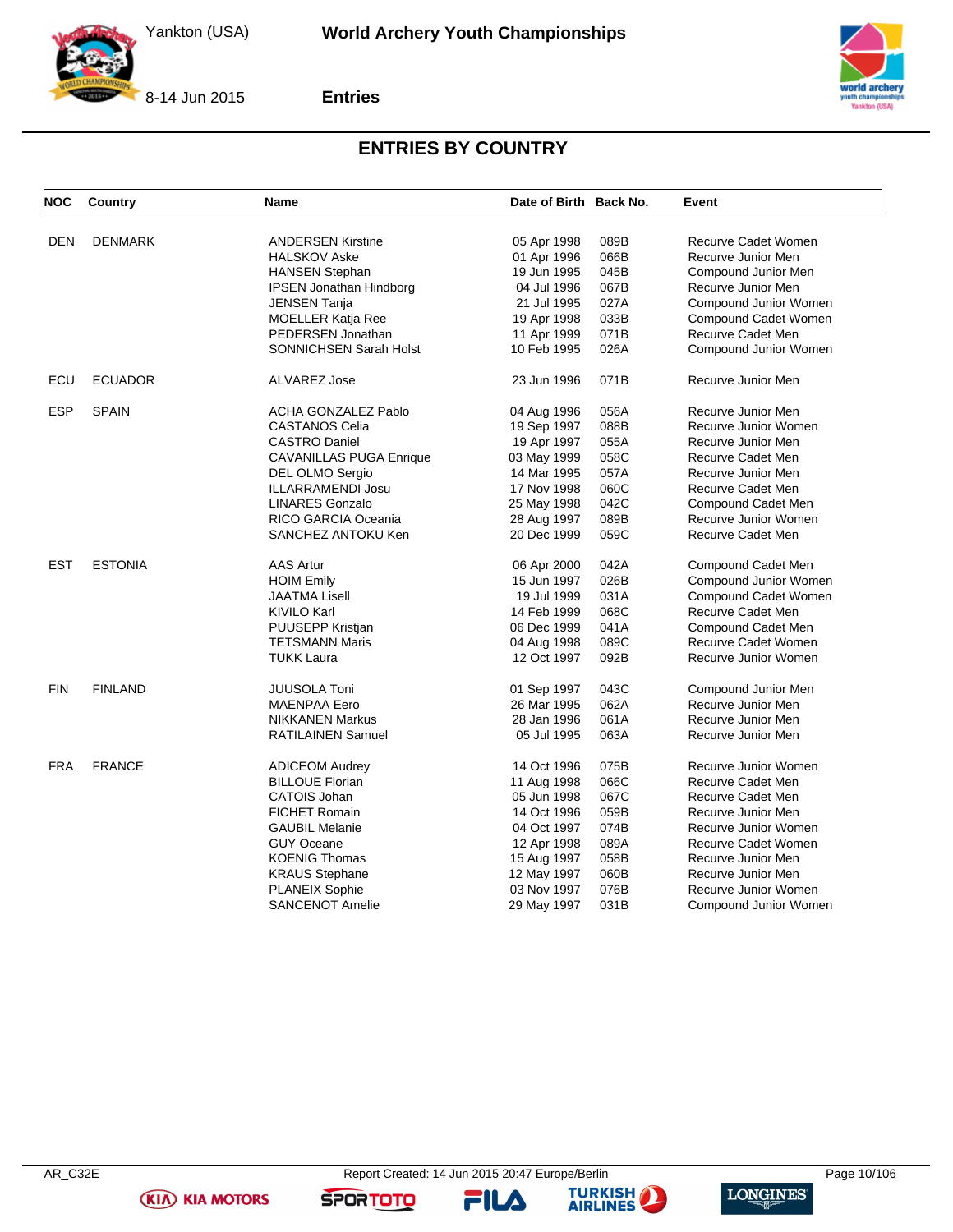

**Entries**



### **ENTRIES BY COUNTRY**

| <b>NOC</b> | Country              | Name                                               | Date of Birth Back No.     |      | Event                                            |
|------------|----------------------|----------------------------------------------------|----------------------------|------|--------------------------------------------------|
| <b>GBR</b> | <b>GREAT BRITAIN</b> |                                                    | 26 Jun 1998                | 080C | <b>Recurve Cadet Women</b>                       |
|            |                      | <b>BRYANT Emily</b>                                |                            | 038B |                                                  |
|            |                      | <b>BULL Jonathan</b><br><b>CARPENTER Adam</b>      | 17 Jun 1995<br>13 Jul 2002 | 036B | Compound Junior Men                              |
|            |                      |                                                    |                            | 026A | Compound Cadet Men                               |
|            |                      | <b>CARPENTER Isabelle</b><br><b>CAUGHEY Struan</b> | 13 Jan 1999                | 057B | Compound Cadet Women<br><b>Recurve Cadet Men</b> |
|            |                      |                                                    | 21 Jan 1999                |      |                                                  |
|            |                      | <b>CLARK Daisy</b>                                 | 29 Apr 1995                | 022C | Compound Junior Women                            |
|            |                      | <b>CONVERY Aimee</b>                               | 11 Jul 2000                | 079C | Recurve Cadet Women                              |
|            |                      | <b>DENNY Bradley</b>                               | 05 Jul 1997                | 047C | Recurve Junior Men                               |
|            |                      | <b>GEORGE Aalin Ellisse</b>                        | 29 Mar 1996                | 020C | Compound Junior Women                            |
|            |                      | <b>GEORGE Kirsten</b>                              | 31 Aug 1997                | 021C | Compound Junior Women                            |
|            |                      | <b>GILDER Sally</b>                                | 02 Sep 1996                | 089C | Recurve Junior Women                             |
|            |                      | <b>GROUND Joe</b>                                  | 13 Dec 1998                | 055B | <b>Recurve Cadet Men</b>                         |
|            |                      | <b>HOWSE James</b>                                 | 02 Sep 1999                | 035B | Compound Cadet Men                               |
|            |                      | <b>HUSTON Patrick</b>                              | 05 Jan 1996                | 048C | Recurve Junior Men                               |
|            |                      | <b>JERAM Samual</b>                                | 02 Nov 1997                | 037B | Compound Junior Men                              |
|            |                      | <b>LENNON Rebecca</b>                              | 17 Mar 1998                | 027A | Compound Cadet Women                             |
|            |                      | MASEFIELD Jack                                     | 16 Jun 1997                | 046C | Recurve Junior Men                               |
|            |                      | <b>MASON Lucy</b>                                  | 17 Jun 2000                | 028A | Compound Cadet Women                             |
|            |                      | PINDER Ryan                                        | 02 Nov 1999                | 056B | Recurve Cadet Men                                |
|            |                      | <b>PITMAN Bryony</b>                               | 13 Mar 1997                | 088C | Recurve Junior Women                             |
|            |                      | <b>RALLS Luke</b>                                  | 29 Apr 1998                | 037B | Compound Cadet Men                               |
|            |                      | <b>TUCKNOTT Phillip</b>                            | 17 Apr 1995                | 036B | Compound Junior Men                              |
|            |                      | <b>WARNER Elizabeth</b>                            | 15 Nov 1999                | 081C | Recurve Cadet Women                              |
| GER        | <b>GERMANY</b>       | <b>BAUER Katharina</b>                             | 01 Sep 1995                | 078A | Recurve Junior Women                             |
|            |                      | <b>FREYWALD Cynthia</b>                            | 08 Jul 1997                | 079A | Recurve Junior Women                             |
|            |                      | <b>HEINKEL Yannic</b>                              | 14 Mar 1998                | 057A | Recurve Cadet Men                                |
|            |                      | <b>KROPPEN Michelle</b>                            | 19 Apr 1996                | 077A | Recurve Junior Women                             |
|            |                      | <b>RUDOW Marc</b>                                  | 27 Sep 1995                | 062C | Recurve Junior Men                               |
|            |                      | <b>SCHEIDING Adrian</b>                            | 04 Jan 1999                | 056A | <b>Recurve Cadet Men</b>                         |
|            |                      | <b>SCHMITZ Carlo</b>                               | 28 Mar 1996                | 063C | Recurve Junior Men                               |
|            |                      | <b>TARTLER Elisa</b>                               | 05 Jan 1999                | 080A | Recurve Cadet Women                              |
|            |                      | <b>WECKMUELLER Maximilian</b>                      | 20 Jan 1995                | 061C | Recurve Junior Men                               |
|            |                      | <b>WEH Marius</b>                                  | 16 Oct 1998                | 055A | <b>Recurve Cadet Men</b>                         |
|            |                      | <b>WLECKE Celina</b>                               | 14 Dec 1998                | 079A | Recurve Cadet Women                              |
|            |                      | <b>ZIEGLER Milena</b>                              | 18 Nov 1998                | 081A | Recurve Cadet Women                              |
| <b>GUA</b> | <b>GUATEMALA</b>     | <b>DEL CID CARRILLO Jose Andres</b>                | 10 Nov 1998                | 065C | Recurve Cadet Men                                |
|            |                      | DEL CID CARRILLO Jose Marcelo                      | 07 Jan 2000                | 045C | Compound Cadet Men                               |
|            |                      | <b>FLOSSBACH Thomas Alexander</b>                  | 26 Apr 1995                | 071C | Recurve Junior Men                               |
|            |                      | LOPEZ BARQUERO Kevin Andres                        | 23 Oct 2000                | 064C | Recurve Cadet Men                                |
|            |                      | MARTINEZ DEL ROSAL Diana                           | 19 Aug 1998                | 029A | Compound Cadet Women                             |
|            |                      | <b>PAIZ Maria Andre</b>                            | 21 Jan 1995                | 090A | Recurve Junior Women                             |
|            |                      | <b>PAIZ Sofia Lourdes</b>                          | 13 May 1997                | 029C | Compound Junior Women                            |
|            |                      | ZEBADUA Maria Jose                                 | 06 Dec 1998                | 030A | Compound Cadet Women                             |
|            |                      |                                                    |                            |      |                                                  |

**(KIA) KIA MOTORS** 

FILA





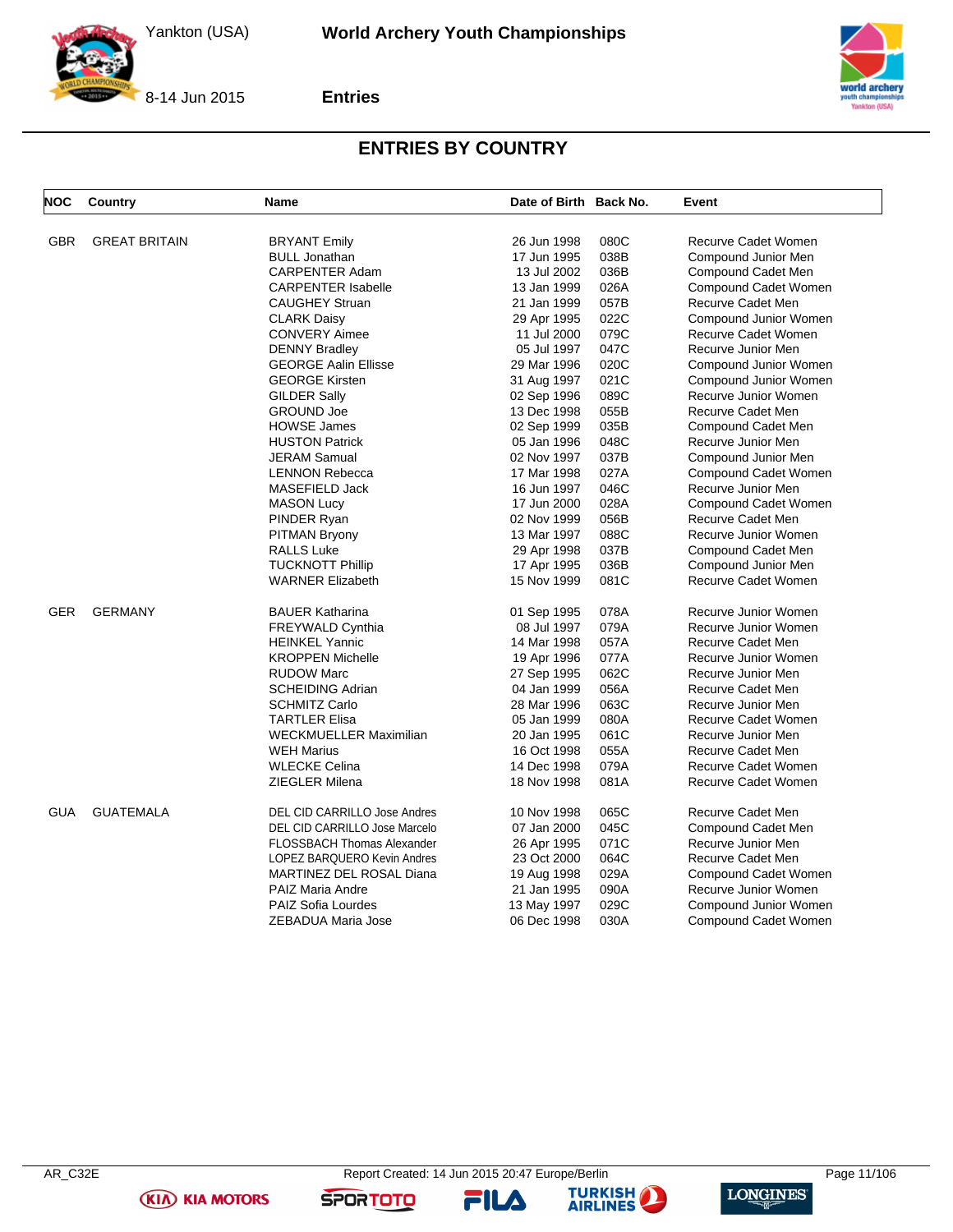

**Entries**



### **ENTRIES BY COUNTRY**

| <b>NOC</b> | Country          | Name                    | Date of Birth Back No. |      | Event                 |
|------------|------------------|-------------------------|------------------------|------|-----------------------|
| HKG        | HONG KONG, CHINA | CHAN Hiu Ying           | 11 Nov 1998            | 030B | Compound Cadet Women  |
|            |                  | CHAN Hung Mo            | 21 Nov 1996            | 064A | Recurve Junior Men    |
|            |                  | CHAN Kai Shun           | 20 Jan 1995            | 042A | Compound Junior Men   |
|            |                  | KAN On Man              | 25 Dec 1997            | 029A | Compound Junior Women |
|            |                  | LAU Tsz Sum             | 24 Aug 1998            | 029B | Compound Cadet Women  |
|            |                  | LAW Kwan To             | 31 Dec 1998            | 064B | Recurve Cadet Men     |
|            |                  | <b>LEE Chak Kiu</b>     | 28 Jan 1999            | 041B |                       |
|            |                  |                         |                        | 042B | Compound Cadet Men    |
|            |                  | LUK Kwok Hang           | 28 Apr 1998            |      | Compound Cadet Men    |
|            |                  | SO Chun Ngai            | 30 Jul 1998            | 066B | Recurve Cadet Men     |
|            |                  | <b>TSUI Chung Laam</b>  | 13 Jul 2000            | 085C | Recurve Cadet Women   |
|            |                  | <b>WANG Cheuk Ying</b>  | 24 Feb 1998            | 086C | Recurve Cadet Women   |
|            |                  | WONG Ka Lok             | 24 Feb 1998            | 065B | Recurve Cadet Men     |
|            |                  | YIP Ching Wa Kenneth    | 18 Jun 1996            | 065A | Recurve Junior Men    |
| <b>HUN</b> | <b>HUNGARY</b>   | <b>OROSZ Viktor</b>     | 23 Aug 1998            | 045A | Compound Cadet Men    |
| <b>IRQ</b> | <b>IRAQ</b>      | ALMASHHADANI Fatimah    | 08 May 1998            | 032B | Compound Cadet Women  |
|            |                  | MAHMMOOD Ahmed          | 08 Mar 1996            | 071A | Recurve Junior Men    |
| ITA        | <b>ITALY</b>     | <b>ANDREOLI Tatiana</b> | 01 Jan 1999            | 076A | Recurve Cadet Women   |
|            |                  | <b>BARADEL Simone</b>   | 11 Mar 1997            | 035A | Compound Junior Men   |
|            |                  | <b>BELLI Yuri</b>       | 09 Nov 1996            | 051B | Recurve Junior Men    |
|            |                  | <b>BOARI Lucilla</b>    | 24 Mar 1997            | 080C | Recurve Junior Women  |
|            |                  | <b>FESTI Manuel</b>     | 28 Mar 1997            | 033A | Compound Junior Men   |
|            |                  | <b>FREGNAN Elia</b>     | 03 Feb 1997            | 050B | Recurve Junior Men    |
|            |                  | <b>GIACCHERI Tanya</b>  | 19 Jan 1998            | 078A | Recurve Cadet Women   |
|            |                  | <b>GUERRA Simone</b>    | 16 Jan 2000            | 049C | Recurve Cadet Men     |
|            |                  | <b>LANDI Vanessa</b>    | 12 Sep 1997            | 081C | Recurve Junior Women  |
|            |                  | LAPENNA Nicolo          | 19 Feb 1999            | 050C | Recurve Cadet Men     |
|            |                  | LUVISETTO Alberto       | 24 May 1998            | 051C | Recurve Cadet Men     |
|            |                  | <b>MIOR Viviano</b>     |                        | 034A |                       |
|            |                  |                         | 03 Apr 1997            | 049B | Compound Junior Men   |
|            |                  | <b>MONEGO Andrea</b>    | 08 Feb 1997            | 082C | Recurve Junior Men    |
|            |                  | SPERA Loredana          | 01 Jan 1996            |      | Recurve Junior Women  |
|            |                  | <b>SUT Jesse</b>        | 03 Feb 1998            | 044B | Compound Cadet Men    |
|            |                  | <b>ZUFFI Veronica</b>   | 08 Apr 1999            | 077A | Recurve Cadet Women   |
| JPN        | <b>JAPAN</b>     | <b>KAWAKAMI Tomoya</b>  | 20 Mar 1998            | 061C | Recurve Cadet Men     |
|            |                  | KOBAYASHI Kana          | 11 Jan 1997            | 079B | Recurve Junior Women  |
|            |                  | KOJO Aoi                | 07 Jan 1996            | 078B | Recurve Junior Women  |
|            |                  | <b>KUME Sayaka</b>      | 17 Feb 1998            | 084A | Recurve Cadet Women   |
|            |                  | <b>MUTO Hiroki</b>      | 26 Jun 1997            | 053A | Recurve Junior Men    |
|            |                  | <b>OHASHI Tomoka</b>    | 09 Jul 1999            | 082A | Recurve Cadet Women   |
|            |                  | <b>OHI Kazuki</b>       | 02 Jul 1995            | 054A | Recurve Junior Men    |
|            |                  | <b>OSADA Raito</b>      | 28 Jul 1998            | 062C | Recurve Cadet Men     |
|            |                  | <b>SUGIO Tomoki</b>     | 07 May 1995            | 052A | Recurve Junior Men    |
|            |                  | <b>TATENO Mau</b>       | 03 Apr 2000            | 063C | Recurve Cadet Men     |
|            |                  | <b>TOMA Azusa</b>       | 17 Mar 1996            | 077B | Recurve Junior Women  |
|            |                  | <b>UEDA Saara</b>       | 17 Feb 1998            | 083A | Recurve Cadet Women   |
| KAZ        | KAZAKHSTAN       | ABDRAZAK Aruzhan        | 03 Sep 1997            | 086C | Recurve Junior Women  |
|            |                  | ASKAROVA Karakoz        | 05 Dec 1996            | 087C | Recurve Junior Women  |
|            |                  | <b>KARIMOV Dastan</b>   | 25 Jul 1998            | 069A | Recurve Cadet Men     |
|            |                  | <b>MAKARCHUK Diana</b>  | 19 Sep 1999            | 025B | Compound Cadet Women  |
|            |                  | MUKHTARKHANOVA Alua     | 06 Jun 1999            | 088B | Recurve Cadet Women   |
|            |                  | MUSSAYEV Sanzhar        | 11 Apr 1996            | 069C | Recurve Junior Men    |
|            |                  | <b>RISBEK Raygul</b>    | 13 Mar 1998            | 023B | Compound Cadet Women  |
|            |                  | ZHEXENBINOVA Adel       | 11 Nov 1999            | 024B | Compound Cadet Women  |
|            |                  |                         |                        |      |                       |

AR\_C32E Report Created: 14 Jun 2015 20:47 Europe/Berlin Page 12/106

**SPORTOTO** 

**TURKISH** FILA



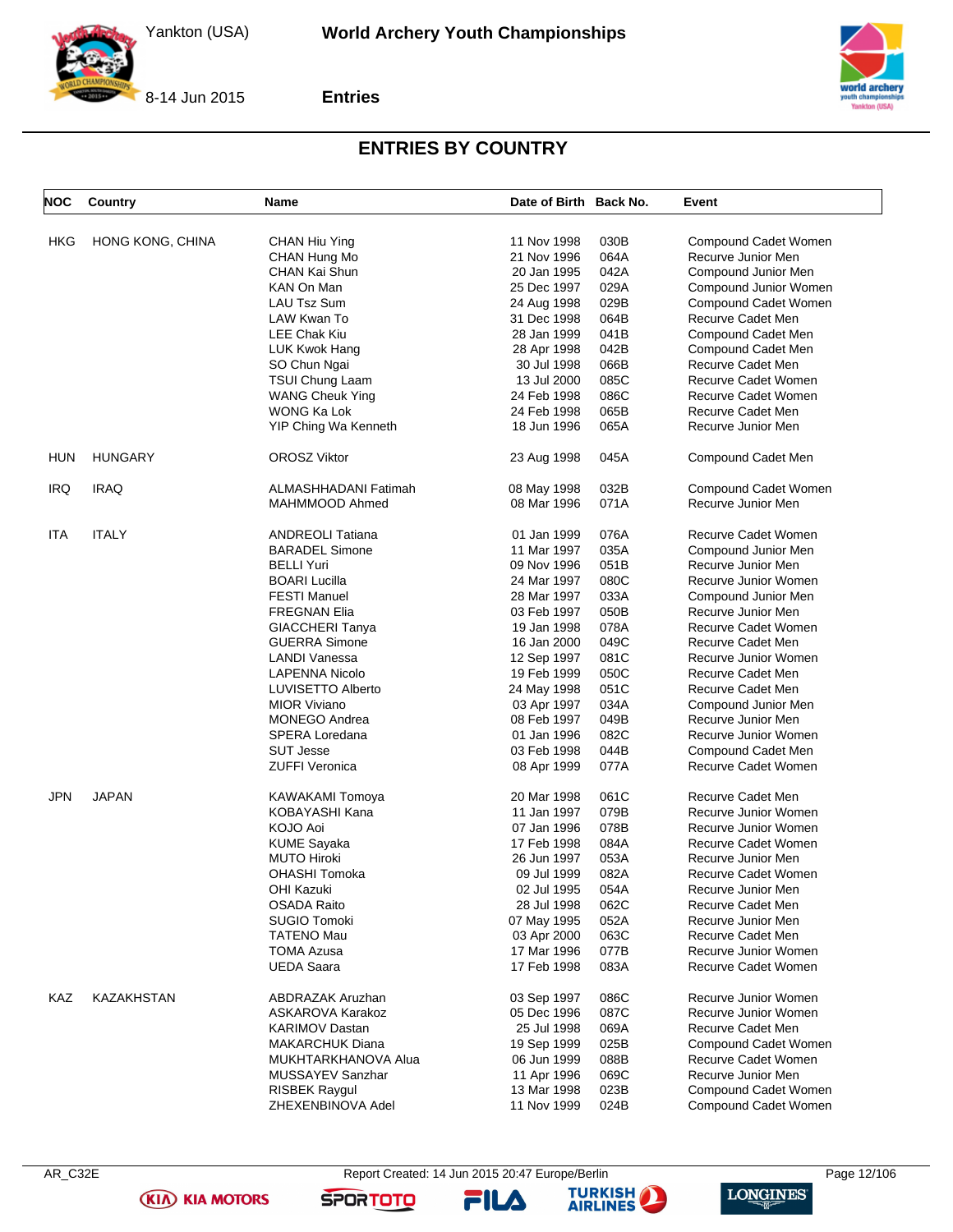

**Entries**



### **ENTRIES BY COUNTRY**

| <b>NOC</b> | Country             | Name                           | Date of Birth Back No. |      | Event                                     |
|------------|---------------------|--------------------------------|------------------------|------|-------------------------------------------|
|            |                     |                                |                        |      |                                           |
| <b>KOR</b> | <b>KOREA</b>        | AN Hyojin                      | 22 Nov 1998            | 048C | Recurve Cadet Men                         |
|            |                     | <b>HYEONG Yeajin</b>           | 28 May 1999            | 084B | Recurve Cadet Women                       |
|            |                     | KIM Chaeyun                    | 13 Oct 1996            | 088A | Recurve Junior Women                      |
|            |                     | <b>KIM Mijeong</b>             | 11 Apr 1995            | 087A | Recurve Junior Women                      |
|            |                     | LEE Eun Gyeong                 | 08 May 1997            | 086A | Recurve Junior Women                      |
|            |                     | LEE Gahyun                     | 13 Jun 2000            | 083B | Recurve Cadet Women                       |
|            |                     | <b>LEE Seungjun</b>            | 24 May 1999            | 047C | Recurve Cadet Men                         |
|            |                     | <b>LEE Seungshin</b>           | 17 Aug 1995            | 046B | Recurve Junior Men                        |
|            |                     | <b>LEE Woo Seok</b>            | 07 Aug 1997            | 048B | Recurve Junior Men                        |
|            |                     | <b>LEE Wooiu</b>               | 11 Mar 2000            | 046C | Recurve Cadet Men                         |
|            |                     | MIN Byeongyeon                 | 03 Jul 1996            | 047B | Recurve Junior Men                        |
|            |                     | SIM Hyeonseung                 | 02 Aug 1999            | 082B | Recurve Cadet Women                       |
| <b>KSA</b> | <b>SAUDI ARABIA</b> | ALGHAMDI Saeed Abdullah S.     | 19 Sep 1998            | 050B | Recurve Cadet Men                         |
|            |                     | ALWI Mansour Fahd M.           | 02 Oct 1998            | 049B | Recurve Cadet Men                         |
|            |                     | <b>ARAFAT Obai Khaled</b>      | 04 Feb 1998            | 051B | Recurve Cadet Men                         |
| <b>MEX</b> | <b>MEXICO</b>       | <b>ARELLANO Humberto</b>       | 30 Sep 1998            | 062A | Recurve Cadet Men                         |
|            |                     | <b>AYALA Marco Antonio</b>     |                        | 046A | Recurve Junior Men                        |
|            |                     | <b>BECERRA RIVAS Fernando</b>  | 28 May 2000            | 036C | Compound Cadet Men                        |
|            |                     | DIAZ G. Viviana P.             | 14 Jun 2000            | 082C | Recurve Cadet Women                       |
|            |                     | ESPINOSA SURO Miguel A.        | 17 Feb 1995            | 034B | Compound Junior Men                       |
|            |                     | <b>ESTRADA CASTRO Carolina</b> | 18 Mar 1999            | 025A | Compound Cadet Women                      |
|            |                     | FIGUEROA H. Mario F.           | 31 Jan 2000            | 061A | Recurve Cadet Men                         |
|            |                     | GARCIA ORTIZ Hugo U.           | 10 Jul 1999            | 063A | Recurve Cadet Men                         |
|            |                     | GARZA ESPINOSA Maria Fernanda  | 18 Aug 2000            | 023A | Compound Cadet Women                      |
|            |                     | <b>GONZALEZ Rodolfo</b>        | 20 Apr 1997            | 035B | Compound Junior Men                       |
|            |                     | <b>GUTIERREZ RUBIO Mariana</b> | 29 Jul 1995            | 020A | Compound Junior Women                     |
|            |                     | <b>HIDALGO IBARRA Antonio</b>  | 20 Feb 1997            | 033B | Compound Junior Men                       |
|            |                     | <b>HINOJOSA Karla</b>          | 17 Jun 1995            | 081B | Recurve Junior Women                      |
|            |                     | <b>INFANTE Luis Esteban</b>    | 22 Feb 1996            | 047A | Recurve Junior Men                        |
|            |                     | <b>MARQUEZ Rebeca</b>          | 27 Oct 1997            | 080B | Recurve Junior Women                      |
|            |                     | <b>MERINO Brenda</b>           | 16 Jul 1996            | 021A | Compound Junior Women                     |
|            |                     | QUEVEDO Cecilio E.             | 28 Jun 1999            | 037C | Compound Cadet Men                        |
|            |                     | RIVERA Alexa                   | 10 Oct 1998            | 084C | Recurve Cadet Women                       |
|            |                     | SALAZAR S. Jose Andres         | 24 Aug 1996            | 048A | Recurve Junior Men                        |
|            |                     | SANCHEZ M. Esmeralda G.        | 21 Oct 1998            | 024A | Compound Cadet Women                      |
|            |                     | SOSA Laura Jaquelin            | 11 Mar 1996            | 082B | Recurve Junior Women                      |
|            |                     | TREVINO G. Romeo Alejandro     | 26 Apr 2000            | 035C | Compound Cadet Men                        |
|            |                     | VIDAL ISLAS Vivian M.          | 23 Jan 2001            | 083C | Recurve Cadet Women                       |
|            |                     | ZAMORA MORENO Valeria M.       | 28 Nov 1995            | 022A | Compound Junior Women                     |
| MGL        | <b>MONGOLIA</b>     | ALTANSUKH Surenjav             | 17 Jun 1998            | 075C | Recurve Cadet Women                       |
|            |                     | AMARJARGAL Gundari             | 22 Oct 1997            | 027B | Compound Junior Women                     |
|            |                     |                                |                        |      |                                           |
|            |                     | ANKHBAYAR Otgonjargal          | 02 Apr 1995            | 083A | Recurve Junior Women                      |
|            |                     | BATBAYAR Ariungegeen           | 21 May 1998            | 047A | Recurve Cadet Men                         |
|            |                     | <b>BATMUNKH Erdenebaatar</b>   | 04 Jun 1999            | 046A | Recurve Cadet Men<br>Compound Cadet Women |
|            |                     | <b>BATTSETSEG Batdulam</b>     | 11 Nov 1998            | 031B |                                           |
|            |                     | DASHJAMTS Nomungoo             | 25 Oct 1999            | 084A | Recurve Junior Women                      |
|            |                     | ENKHDALAI Bodi-Erdene          | 04 Feb 1999            | 048A | Recurve Cadet Men                         |
|            |                     | GANBOLD Uyanga                 | 11 Jun 2000            | 073C | Recurve Cadet Women                       |
|            |                     | MYAGMARBAATAR Enkhbayar        | 30 Oct 1996            | 064C | Recurve Junior Men                        |
|            |                     | <b>PUREVJAV Misheelt</b>       | 26 Aug 1999            | 074C | Recurve Cadet Women                       |
|            |                     | SOYOLSAIKHAN Anudari           | 21 Jun 1995            | 085A | Recurve Junior Women                      |
|            |                     | URNUKH Nekhiit                 | 05 Oct 1997            | 065C | Recurve Junior Men                        |

**(KIA) KIA MOTORS** 

FILA



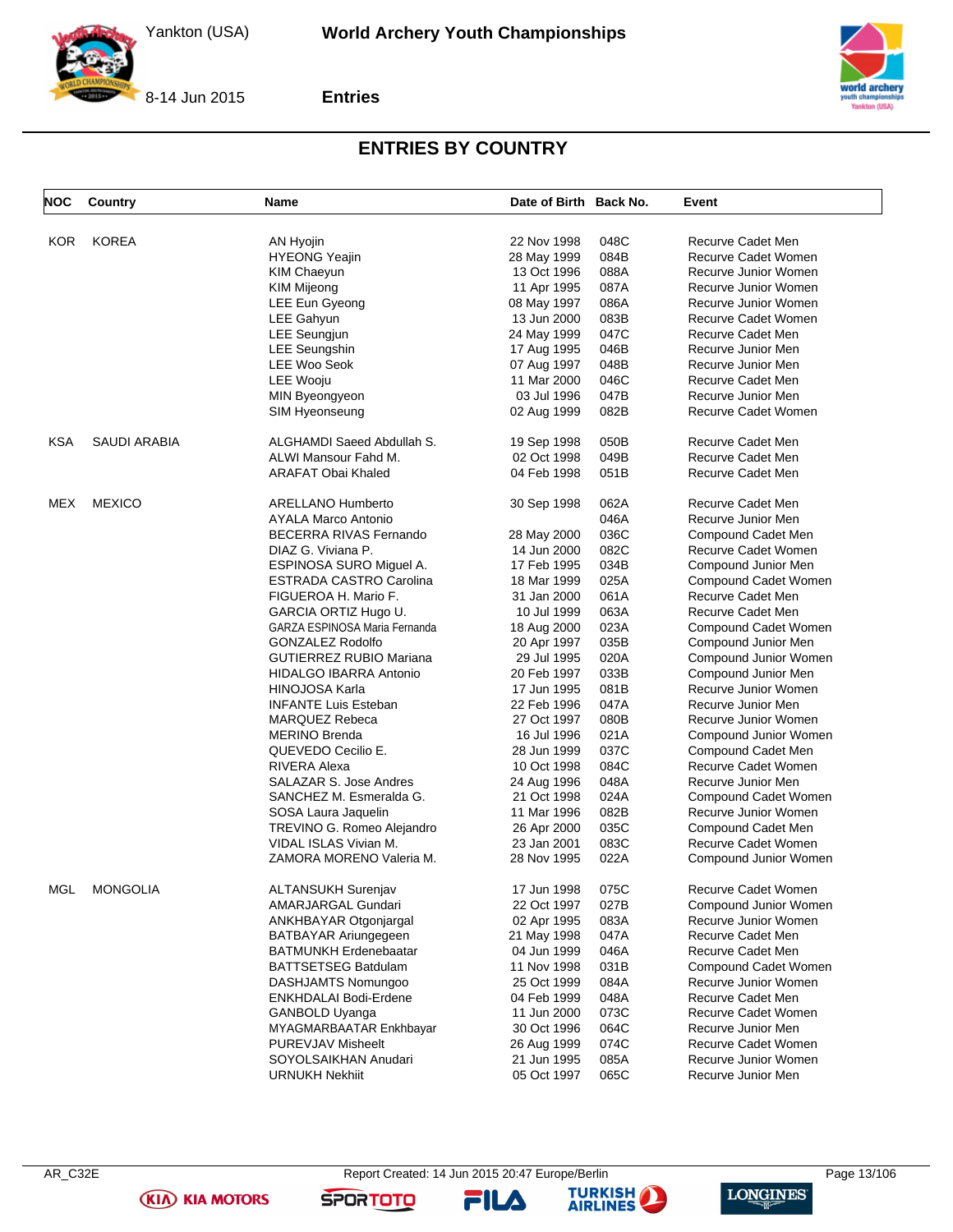



**Entries**



### **ENTRIES BY COUNTRY**

| <b>NOC</b> | Country             | Name                                            | Date of Birth Back No. |      | Event                      |
|------------|---------------------|-------------------------------------------------|------------------------|------|----------------------------|
| <b>NED</b> | <b>NETHERLANDS</b>  | <b>APPELS Jesher</b>                            | 23 Nov 1995            | 068B | Recurve Junior Men         |
|            |                     | <b>BROEKSMA Gijs</b>                            | 10 Dec 1999            | 053C | <b>Recurve Cadet Men</b>   |
|            |                     | <b>GROENEVELD Evelien</b>                       | 09 May 1998            | 031C | Compound Cadet Women       |
|            |                     | VAN DEN BERG Piet                               | 12 Aug 1998            | 052C | Recurve Cadet Men          |
|            |                     | VAN TONGEREN Jan                                | 01 Nov 1998            | 054C | Recurve Cadet Men          |
|            |                     |                                                 |                        |      |                            |
| <b>NOR</b> | <b>NORWAY</b>       | <b>HAUGSETH Mads</b>                            | 02 Mar 1995            | 043A | Compound Junior Men        |
|            |                     | <b>WINJE SKAR Solve</b>                         | 23 May 1998            | 043A | Compound Cadet Men         |
| NZL        | <b>NEW ZEALAND</b>  | <b>BARCLAY Marcus</b>                           | 20 Jul 1996            | 045A | Compound Junior Men        |
|            |                     | <b>RANDLE Elizabeth</b>                         | 24 May 1996            | 028B | Compound Junior Women      |
| PHI        | <b>PHILIPPINES</b>  | ARANAS Pacifico li                              | 15 May 2002            | 068A | Recurve Cadet Men          |
| POL        | <b>POLAND</b>       | <b>BIELA Dariusz</b>                            | 10 Dec 1998            | 058A | Recurve Cadet Men          |
|            |                     | <b>BIZON Kacper</b>                             | 21 Aug 1996            | 054C | Recurve Junior Men         |
|            |                     | FARASIEWICZ Karolina                            | 27 Sep 1996            | 082A | Recurve Junior Women       |
|            |                     | <b>HELBIN Kasper</b>                            | 20 Feb 1995            | 053C | Recurve Junior Men         |
|            |                     | <b>JURZAK Adam</b>                              | 02 Nov 1995            | 052C | Recurve Junior Men         |
|            |                     | <b>JUSZCZUK Gloria</b>                          | 09 May 1999            | 078B | Recurve Cadet Women        |
|            |                     | NAPLOSZEK Kamila                                | 26 May 1999            | 076B | Recurve Cadet Women        |
|            |                     | RABSKI Szymon                                   | 19 Sep 1999            | 059A | Recurve Cadet Men          |
|            |                     |                                                 |                        | 081A |                            |
|            |                     | SMIALKOWSKA Magdalena<br><b>STARZYCKI Piotr</b> | 17 Dec 1997            | 060A | Recurve Junior Women       |
|            |                     |                                                 | 26 Feb 1998            | 077B | Recurve Cadet Men          |
|            |                     | <b>TOBOLEWSKA Anna</b>                          | 07 Aug 1998            |      | Recurve Cadet Women        |
|            |                     | ZYZANSKA Sylwia                                 | 27 Jul 1997            | 080A | Recurve Junior Women       |
| <b>PUR</b> | PUERTO RICO         | <b>CINTRON Marla</b>                            | 07 Jul 1995            | 029B | Compound Junior Women      |
|            |                     | DEL RIO RODRIGUEZ Paola                         | 22 Oct 1998            | 088C | Recurve Cadet Women        |
|            |                     | MUNOZ RODRIGUEZ Adrian                          | 16 Aug 2001            | 069C | Recurve Cadet Men          |
|            |                     | <b>RIVERA Diego</b>                             |                        | 043B | Compound Cadet Men         |
| <b>RSA</b> | <b>SOUTH AFRICA</b> | <b>BRINK Jacobus</b>                            | 25 Aug 1998            | 043C | Compound Cadet Men         |
|            |                     | DE KLERK Hanno                                  | 12 Sep 1996            | 044A | Compound Junior Men        |
|            |                     | <b>O'NEILL Emily</b>                            | 22 Sep 1998            | 030C | Compound Cadet Women       |
|            |                     | ROSSOUW Devanique                               | 26 Jul 1998            | 029C | Compound Cadet Women       |
|            |                     | <b>WENTZEL Danelle</b>                          | 20 Jan 1995            | 028A | Compound Junior Women      |
| <b>RUS</b> | <b>RUSSIA</b>       | <b>BALDANOV Arsalan</b>                         | 02 Jan 1996            | 055B | Recurve Junior Men         |
|            |                     | <b>BALDANOVA Tse-Dulma</b>                      | 27 Jul 1999            | 087A | <b>Recurve Cadet Women</b> |
|            |                     | <b>BUDAEV Sodnom</b>                            | 15 Jul 1999            | 048B | Recurve Cadet Men          |
|            |                     | DAMBAEVA Zhibzema                               | 18 Nov 1996            | 079C | Recurve Junior Women       |
|            |                     | DASHIDORZHIEVA Tuyana                           | 14 Apr 1996            | 078C | Recurve Junior Women       |
|            |                     | DYLYKOV Bato                                    | 06 Apr 1996            | 044B | Compound Junior Men        |
|            |                     | <b>IRDYNEEV Erdem</b>                           | 01 Jun 1998            | 046B | <b>Recurve Cadet Men</b>   |
|            |                     | <b>MAKHNENKO Artem</b>                          | 02 Nov 1995            | 057B | Recurve Junior Men         |
|            |                     | <b>MYLNIKOVA Valeria</b>                        | 01 Sep 1997            | 077C | Recurve Junior Women       |
|            |                     | PLOTNIKOVA Tatiana                              | 24 Jan 1998            | 086A | Recurve Cadet Women        |
|            |                     | <b>POPOV Vitalii</b>                            | 29 Jun 1996            | 056B | Recurve Junior Men         |
|            |                     | RAVILOVA Diana                                  | 22 Feb 1998            | 026C | Compound Junior Women      |
|            |                     | <b>TSYRENDORZHIEV Buianto</b>                   | 19 Jan 1998            | 047B | <b>Recurve Cadet Men</b>   |
|            |                     |                                                 |                        |      |                            |
| <b>SLO</b> | <b>SLOVENIA</b>     | <b>LAHARNAR Ivana</b>                           | 10 Aug 1998            | 088A | Recurve Cadet Women        |
|            |                     | <b>MODIC Stas</b>                               | 11 Oct 1998            | 044C | Compound Cadet Men         |
|            |                     | RAVNIKAR Ziga                                   | 25 Dec 1999            | 070B | Recurve Cadet Men          |
| SUI        | SWITZERLAND         | <b>FABER Florian</b>                            | 05 Oct 1997            | 070B | Recurve Junior Men         |
|            |                     | HUNSPERGER Janine                               | 20 Jul 2000            | 033A | Compound Cadet Women       |

AR\_C32E Report Created: 14 Jun 2015 20:47 Europe/Berlin Page 14/106



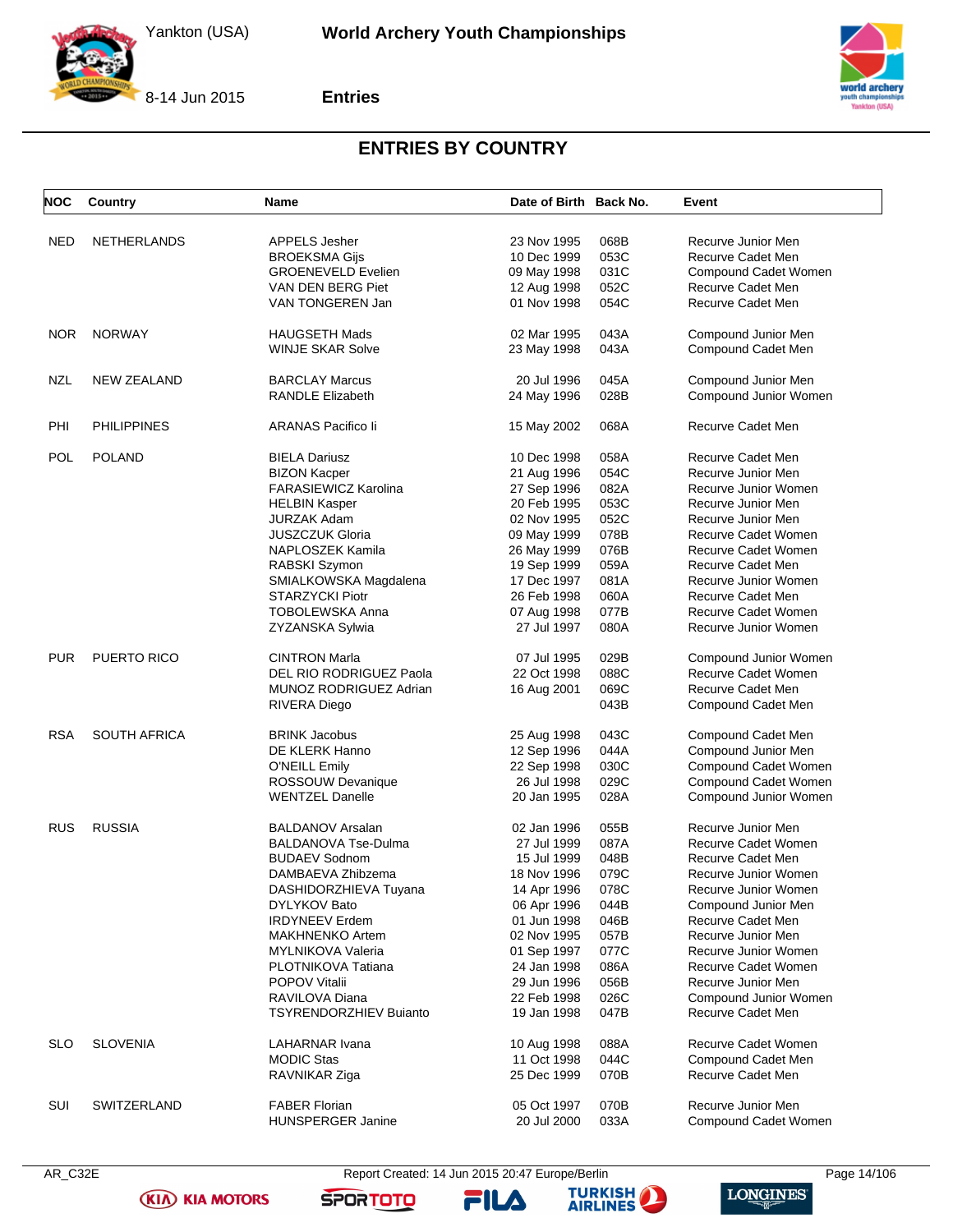



**Entries**



### **ENTRIES BY COUNTRY**

| <b>NOC</b> | Country               | <b>Name</b>                   | Date of Birth Back No. |      | Event                 |
|------------|-----------------------|-------------------------------|------------------------|------|-----------------------|
| SWE        | <b>SWEDEN</b>         | ANDERSSON Moa                 | 15 Jan 1998            | 032C | Compound Cadet Women  |
|            |                       | <b>BORGSTROM Hampus</b>       | 29 Apr 1997            | 036A | Compound Junior Men   |
|            |                       | <b>CARLSSON Isak</b>          | 26 Jul 1996            | 038A | Compound Junior Men   |
|            |                       | <b>FLINK Ludvig</b>           | 03 May 1998            | 071A | Recurve Cadet Men     |
|            |                       | <b>FORSBERG Helen</b>         | 13 Jul 1995            | 031A | Compound Junior Women |
|            |                       |                               |                        |      |                       |
|            |                       | <b>LINDBERG Marcus</b>        | 20 Feb 1997            | 072A | Recurve Junior Men    |
|            |                       | <b>STROMBERG Linus</b>        | 30 Jul 1996            | 037A | Compound Junior Men   |
| <b>TGA</b> | <b>TONGA</b>          | <b>JENSEN Arne</b>            | 25 Feb 1998            | 068B | Recurve Cadet Men     |
|            |                       | <b>TATAFU Lusi</b>            | 20 Feb 1998            | 087B | Recurve Cadet Women   |
| <b>TPE</b> | <b>CHINESE TAIPEI</b> | <b>CHANG Hsin-Yi</b>          | 16 Apr 1995            | 075C | Recurve Junior Women  |
|            |                       | CHANG Hsin-Yu                 | 02 Apr 1999            | 075B | Recurve Cadet Women   |
|            |                       | <b>CHEN Hsin-Fu</b>           |                        | 053B | Recurve Junior Men    |
|            |                       |                               | 18 Apr 1995            |      |                       |
|            |                       | HSU Huan-Lun                  | 03 Jan 1998            | 066A | Recurve Cadet Men     |
|            |                       | JAO Ting-Yu                   | 07 Feb 1998            | 064A | Recurve Cadet Men     |
|            |                       | KAO Hao-Wen                   | 17 Mar 1995            | 054B | Recurve Junior Men    |
|            |                       | KUO Chia-Lung                 | 26 Jan 1998            | 065A | Recurve Cadet Men     |
|            |                       | LI Wan-Kang                   | 25 Dec 1995            | 052B | Recurve Junior Men    |
|            |                       | PENG Chia-Mao                 | 26 Sep 1996            | 074C | Recurve Junior Women  |
|            |                       | <b>TSAI Yu-Ting</b>           | 08 Dec 1998            | 074B | Recurve Cadet Women   |
|            |                       | WU Chia-Hung                  | 05 Dec 1995            | 076C | Recurve Junior Women  |
|            |                       | YEH Hsiu-Ting                 | 06 Oct 2000            | 073B | Recurve Cadet Women   |
| TTO        | TRINIDAD AND TOBAGO   | <b>ESPINET Jean-Luc</b>       | 06 Mar 1996            | 072B | Recurve Junior Men    |
| <b>TUR</b> | <b>TURKEY</b>         | <b>ANAGOZ Yasemin Ecem</b>    | 14 Oct 1998            | 075A | Recurve Cadet Women   |
|            |                       | <b>BAYAZIT Burcu</b>          | 30 Apr 1995            | 089A | Recurve Junior Women  |
|            |                       | <b>BOSTAN Yesim</b>           | 24 May 1995            | 021B | Compound Junior Women |
|            |                       | <b>COSKUN Gulnaz Busranur</b> | 25 Aug 1999            | 074A | Recurve Cadet Women   |
|            |                       | <b>DAL Erdal Meric</b>        | 24 Oct 2000            | 053B | Recurve Cadet Men     |
|            |                       | <b>DERNEKLI Furkan</b>        |                        | 033C |                       |
|            |                       |                               | 09 Jul 1997            |      | Compound Junior Men   |
|            |                       | <b>ERKUS Emre</b>             | 26 Dec 1998            | 039C | Compound Cadet Men    |
|            |                       | <b>GARIP Mert</b>             | 15 Apr 1999            | 040C | Compound Cadet Men    |
|            |                       | GAZOZ Mete                    | 08 Jun 1999            | 052B | Recurve Cadet Men     |
|            |                       | <b>GUMRUKCU Aybuke</b>        | 14 May 1998            | 073A | Recurve Cadet Women   |
|            |                       | <b>GUNERI Muhammed Bilal</b>  | 20 Apr 1995            | 063B | Recurve Junior Men    |
|            |                       | <b>MARAS Serdar Bortay</b>    | 02 Feb 2000            | 038C | Compound Cadet Men    |
|            |                       | <b>SAGLAM Evrim</b>           | 01 Nov 1996            | 022B | Compound Junior Women |
|            |                       | SEVINDIK Dilara               | 31 Jul 2000            | 020B | Compound Junior Women |
|            |                       | <b>TANDOGAN Baris</b>         | 07 Sep 1997            | 035C | Compound Junior Men   |
|            |                       | <b>TEZEL Onur</b>             | 23 Aug 1997            | 062B | Recurve Junior Men    |
|            |                       | UREM Yahya Dogan              | 13 Jan 1999            | 054B | Recurve Cadet Men     |
|            |                       | YAKALI Samet Can              | 28 Sep 1996            | 034C | Compound Junior Men   |
| <b>UKR</b> | <b>UKRAINE</b>        | <b>GONCHAROV Anton</b>        | 21 Sep 1999            | 044A | Compound Cadet Men    |
|            |                       |                               |                        |      |                       |
|            |                       | GONCHAROVA Valeria            | 21 Sep 1999            | 032A | Compound Cadet Women  |
|            |                       | <b>HNYP Solomiya</b>          | 09 Oct 1997            | 083C | Recurve Junior Women  |
|            |                       | <b>HOVIADOVSKYI Roman</b>     | 05 Sep 1996            | 043B | Compound Junior Men   |
|            |                       | <b>KUTSYY Valentyn</b>        | 15 Jun 1995            | 051A | Recurve Junior Men    |
|            |                       | LUKYANOVA Nataliya            | 20 Jan 1995            | 085C | Recurve Junior Women  |
|            |                       | MAKAREVYCH Sergii             | 25 Jan 1995            | 049A | Recurve Junior Men    |
|            |                       | POPOVYCH Maksym               | 19 Aug 1996            | 050A | Recurve Junior Men    |
|            |                       | SHKOLNA Mariya                | 28 Oct 1997            | 030A | Compound Junior Women |
|            |                       | TRAPEZNIKOVA Solomiya         | 11 Nov 1997            | 084C | Recurve Junior Women  |

**(KIA) KIA MOTORS** 

FILA



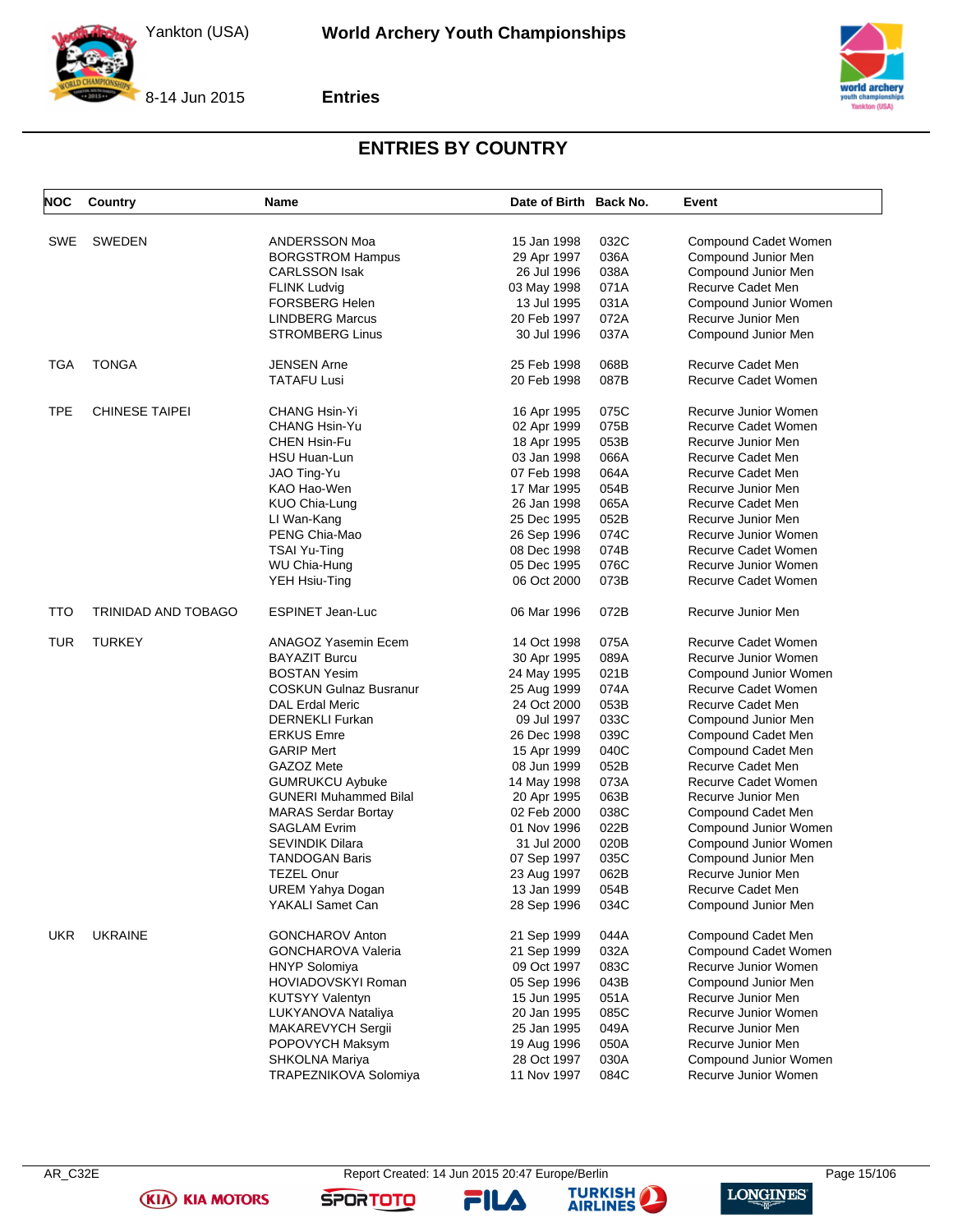



8-14 Jun 2015

**Entries**



### **ENTRIES BY COUNTRY**

| <b>NOC</b> | Country    | Name                     | Date of Birth Back No. |      | Event                      |
|------------|------------|--------------------------|------------------------|------|----------------------------|
| <b>USA</b> | <b>USA</b> | <b>BEE Chris</b>         | 29 Apr 1997            | 036C | Compound Junior Men        |
|            |            | <b>BROWN Mackenzie</b>   | 14 Mar 1995            | 085B | Recurve Junior Women       |
|            |            | <b>CLAPS Eliana</b>      | 03 Apr 1999            | 079B | <b>Recurve Cadet Women</b> |
|            |            | <b>COX Cassidy</b>       | 18 Jun 1998            | 026B | Compound Cadet Women       |
|            |            | <b>CROOK Dahlia</b>      | 29 Nov 1999            | 028B | Compound Cadet Women       |
|            |            | <b>FARR Caity</b>        | 09 May 1998            | 081B | Recurve Cadet Women        |
|            |            | <b>FETERL Cole</b>       | 18 Apr 1999            | 039B | Compound Cadet Men         |
|            |            | <b>FISCHER Emily</b>     | 22 Dec 1996            | 025C | Compound Junior Women      |
|            |            | <b>GARRETT Zach</b>      | 08 Apr 1995            | 050C | Recurve Junior Men         |
|            |            | <b>HOUSER David</b>      | 08 Jul 1997            | 037C | Compound Junior Men        |
|            |            | <b>JOHNSON Dane</b>      | 02 May 2001            | 038B | Compound Cadet Men         |
|            |            | <b>KIM Geunwoo</b>       | 14 Aug 1999            | 051A | Recurve Cadet Men          |
|            |            | <b>KIM Minsoo</b>        | 19 Oct 1999            | 050A | Recurve Cadet Men          |
|            |            | <b>KLIMITCHEK Collin</b> | 27 May 1996            | 049C | Recurve Junior Men         |
|            |            | <b>MANFULL Steven</b>    | 23 Jun 1995            | 038C | Compound Junior Men        |
|            |            | <b>MILLER Caleb</b>      | 29 Jan 1995            | 051C | Recurve Junior Men         |
|            |            | <b>MISCIONE Anna</b>     | 16 Dec 1997            | 084B | Recurve Junior Women       |
|            |            | <b>OCONNOR Daniel</b>    | 30 Jul 2000            | 040B | Compound Cadet Men         |
|            |            | <b>OLIVER Ryan</b>       | 06 Oct 1999            | 049A | Recurve Cadet Men          |
|            |            | <b>PEARCE Paige</b>      | 21 Mar 1995            | 024C | Compound Junior Women      |
|            |            | <b>REYNOLDS Danielle</b> | 25 Oct 1996            | 023C | Compound Junior Women      |
|            |            | SIM Suzanna              | 05 Jun 1998            | 080B | Recurve Cadet Women        |
|            |            | <b>THEODORE Breanna</b>  | 01 Jan 2000            | 027B | Compound Cadet Women       |
|            |            | YAMAGUCHI Karissa        | 21 Sep 1997            | 083B | Recurve Junior Women       |

**(KIA) KIA MOTORS** 





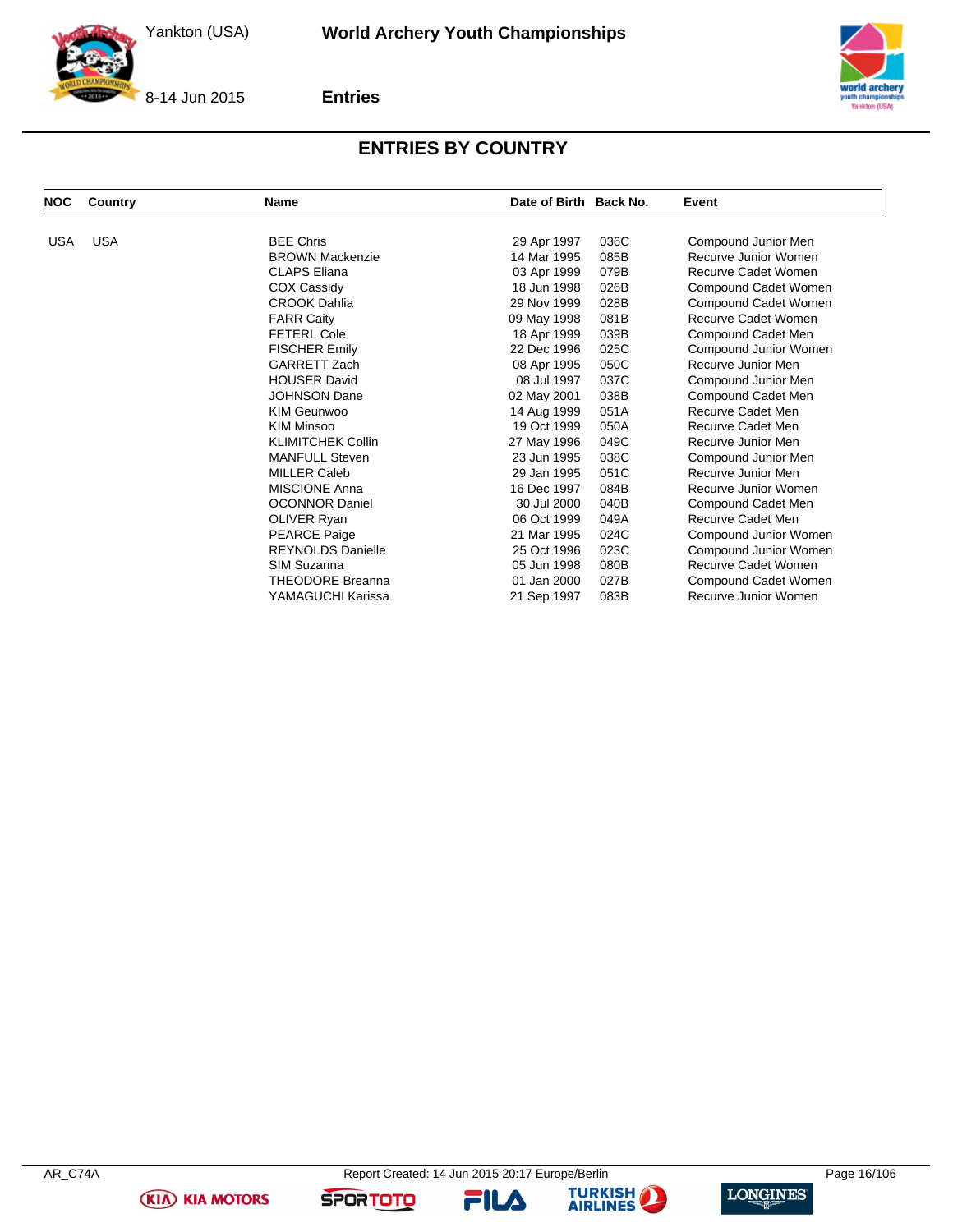**World Archery Youth Championships**

**Recurve Junior Men**

**Final Ranking Individual**

8-14 Jun 2015

## **TISA)**

### **RESULTS SUMMARY**

<span id="page-17-0"></span>

| Rk       | Name                                       | <b>NOC</b>               |                            | <b>RR Score</b><br>Rank     | 1/48  | 1/24   | 1/16   | 1/8    | 1/4    | 1/2            | <b>Finals</b> |
|----------|--------------------------------------------|--------------------------|----------------------------|-----------------------------|-------|--------|--------|--------|--------|----------------|---------------|
| 1        | MIN Byeongyeon                             | <b>KOR</b>               | Korea                      | 667 / 4 - Bye-              |       | -Bye-  | 7      | 6      | 6      | 7              | 7             |
| 2        | <b>KLIMITCHEK Collin</b>                   | <b>USA</b>               | Usa                        | 659 / 7                     | -Bye- | -Bye-  | 6      | 6      | 6      | 6              | 1             |
| 3        | LEE Woo Seok                               | <b>KOR</b>               | Korea                      | 678 / 1                     | -Bye- | -Bye-  | 6      | 7      | 7      | 3              | 6             |
| 4        | <b>GUNERI Muhammed Bilal TUR</b>           |                          | Turkey                     | 633 / 38                    | 6     | 6      | 6      | 6      | 6      | $\overline{2}$ | 4             |
| 5        | CHEN Hsin-Fu                               | <b>TPE</b>               | <b>Chinese Taipei</b>      | 664 / 5                     | -Bye- | -Bye-  | 6      | 6      | 2(100) |                |               |
| 6        | <b>LEE Seungshin</b>                       | KOR.                     | Korea                      | 675 / 2                     | -Bye- | -Bye-  | 7      | 6      | 2      | (99)           |               |
| 7        | <b>REN Qizhuang</b>                        | <b>CHN</b>               | PR China                   | 633 / 40                    | 7     | 6      | 6      | 6      | 1      | (97)           |               |
| 8        | <b>FICHET Romain</b>                       | <b>FRA</b>               | France                     | 634 / 35                    | 6     | 6      | 6      | 6      | 0(74)  |                |               |
| 9        | <b>FABER Florian</b>                       | SUI                      | Switzerland                | 646 / 21                    | -Bye- | 6      | 6      | 0      |        |                |               |
| 9        | MAENPAA Eero                               | <b>FIN</b>               | Finland                    | 621 / 51                    | 7     | 6      | 6      | 5      |        |                |               |
| 9        | MAKAREVYCH Sergii                          | <b>UKR</b>               | Ukraine                    | 651 / 16                    | -Bye- | 6      | 6      | 3      |        |                |               |
| 9        | <b>MAKHNENKO Artem</b>                     | <b>RUS</b>               | Russia                     | 658 / 9                     | -Bye- | 6      | 6      | 2      |        |                |               |
| 9        | MUSSAYEV Sanzhar<br><b>RUDOW Marc</b>      | KAZ<br><b>GER</b>        | Kazakhstan                 | 656 / 10 - Bye -            | 6     | 6<br>6 | 6<br>6 | 5<br>2 |        |                |               |
| 9<br>9   | <b>SCHMITZ Carlo</b>                       | <b>GER</b>               | Germany<br>Germany         | 615 / 54<br>653 / 13 - Bye- |       | 6      | 6      | 2      |        |                |               |
| 9        | <b>SUGIO Tomoki</b>                        | <b>JPN</b>               | Japan                      | 647 / 18 - Bye-             |       | 6      | 6      | 2      |        |                |               |
| 17       | <b>ADRIAENSEN Ben</b>                      | <b>BEL</b>               | Belgium                    | 635 / 34                    | 6     | 6      | 1      |        |        |                |               |
| 17       | BELLI Yuri                                 | <b>ITA</b>               | Italy                      | 647 / 19 - Bye-             |       | 6      | 4      |        |        |                |               |
| 17       | <b>DAI Weibin</b>                          | <b>CHN</b>               | PR China                   | 643 / 24 - Bye-             |       | 7      | 5      |        |        |                |               |
| 17       | DEL OLMO Sergio                            | <b>ESP</b>               | Spain                      | 662 / 6 - Bye-              |       | -Bye-  | 0      |        |        |                |               |
| 17       | <b>DENNY Bradley</b>                       | <b>GBR</b>               | <b>Great Britain</b>       | 644 / 23 - Bye-             |       | 6      | 2      |        |        |                |               |
| 17       | GARRETT Zach                               | <b>USA</b>               | Usa                        | 659 / 8 -Bye-               |       | -Bye-  | 2      |        |        |                |               |
| 17       | HELBIN Kasper                              | <b>POL</b>               | Poland                     | 633 / 37                    | 6     | 6      | 0      |        |        |                |               |
| 17       | <b>HUSTON Patrick</b>                      | <b>GBR</b>               | <b>Great Britain</b>       | 635 / 33 - Bye-             |       | 6      | 5      |        |        |                |               |
| 17       | <b>INFANTE Luis Esteban</b>                | MEX                      | Mexico                     | 645 / 22 - Bye-             |       | 6      | 0      |        |        |                |               |
| 17       | KAO Hao-Wen                                | <b>TPE</b>               | Chinese Taipei             | 648 / 17 - Bye-             |       | 6      | 2      |        |        |                |               |
| 17       | <b>KOENIG Thomas</b>                       | <b>FRA</b>               | France                     | 653 / 12 - Bye-             |       | 7      | 2      |        |        |                |               |
| 17       | <b>KUTSYY Valentyn</b>                     | <b>UKR</b>               | Ukraine                    | 633 / 39                    | 6     | 6      | 4      |        |        |                |               |
| 17       | <b>MUTO Hiroki</b>                         | <b>JPN</b>               | Japan                      | 671 / 3 -Bye-               |       | -Bye-  | 4      |        |        |                |               |
| 17<br>17 | OHI Kazuki<br><b>POPOV Vitalii</b>         | <b>JPN</b><br><b>RUS</b> | Japan<br>Russia            | 640 / 29 - Bye-             |       | 6<br>6 | 1<br>0 |        |        |                |               |
| 17       | <b>POTTS Alec</b>                          | AUS                      | Australia                  | 652 / 15 - Bye-<br>629 / 45 | 6     | 6      | 4      |        |        |                |               |
| 33       | ACHA GONZALEZ Pablo                        | <b>ESP</b>               | Spain                      | 624 / 49                    | 6     | 0      |        |        |        |                |               |
| 33       | <b>ALVAREZ Jose</b>                        | ECU                      | Ecuador                    | 637 / 30 - Bye-             |       | 2      |        |        |        |                |               |
| 33       | AYALA Marco Antonio                        | MEX                      | Mexico                     | 624 / 48                    | 6     | 2      |        |        |        |                |               |
| 33       | <b>BALDANOV Arsalan</b>                    | <b>RUS</b>               | Russia                     | 642 / 27 - Bye-             |       | 4      |        |        |        |                |               |
| 33       | <b>BETANCUR Daniel</b>                     | COL                      | Colombia                   | 635 / 32 - Bye-             |       | 4      |        |        |        |                |               |
| 33       | <b>BIZON Kacper</b>                        | POL                      | Poland                     | 607 / 58                    | 6     | 2      |        |        |        |                |               |
| 33       | <b>CASTRO Daniel</b>                       | <b>ESP</b>               | Spain                      | 632 / 42                    | 6     | 0      |        |        |        |                |               |
| 33       | <b>ESPINET Jean-Luc</b>                    | <b>TTO</b>               | Trinidad and Tobago        | 583 / 72                    | 7     | 1      |        |        |        |                |               |
| 33       | FLOSSBACH Thomas Alexander GUA             |                          | Guatemala                  | 622 / 50                    | 6     | 5      |        |        |        |                |               |
| 33       | GSTOETTNER Andreas                         | AUT                      | Austria                    | 647 / 20 - Bye-             |       | 2      |        |        |        |                |               |
| 33       | <b>HALSKOV Aske</b>                        | <b>DEN</b>               | Denmark                    | 630 / 43                    | 6     | 0      |        |        |        |                |               |
| 33       | <b>IPSEN Jonathan Hindborg</b>             | <b>DEN</b>               | Denmark                    | 636 / 31 - Bye-             |       | 2      |        |        |        |                |               |
| 33       | <b>JURZAK Adam</b>                         | <b>POL</b>               | Poland                     | 633 / 36                    | 6     | 4      |        |        |        |                |               |
| 33       | <b>KRAUS Stephane</b>                      | FRA                      | France                     | 653 / 14 - Bye-             |       | 4      |        |        |        |                |               |
| 33<br>33 | LI Wan-Kang                                | <b>TPE</b><br><b>CHN</b> | Chinese Taipei<br>PR China | 643 / 26 - Bye-             |       | 5      |        |        |        |                |               |
| 33       | <b>LIANG Jiajie</b><br><b>MARTENS Rick</b> | <b>BEL</b>               | Belgium                    | 643 / 25 - Bye-<br>626 / 46 | 6     | 4<br>2 |        |        |        |                |               |
| 33       | <b>MILLER Caleb</b>                        | <b>USA</b>               | Usa                        | 621 / 52                    | 6     | 2      |        |        |        |                |               |
| 33       | POPOVYCH Maksym                            | <b>UKR</b>               | Ukraine                    | 641 / 28 - Bye-             |       | 0      |        |        |        |                |               |
| 33       | SALAZAR S. Jose Andres MEX                 |                          | Mexico                     | 629 / 44                    | 6     | 4      |        |        |        |                |               |
| 33       | SORLEY Conner                              | CAN                      | Canada                     | 600 / 66                    | 6     | 0      |        |        |        |                |               |
| 33       | TISOCCO Tomas                              | ARG                      | Argentina                  | 621 / 53                    | 6     | 3      |        |        |        |                |               |
| 33       | VEZINA-BOUCHER Gabriel CAN                 |                          | Canada                     | 609 / 57                    | 7     | 2      |        |        |        |                |               |
| 33       | WECKMUELLER Maximilian GER                 |                          | Germany                    | 654 / 11 - Bye-             |       | 2      |        |        |        |                |               |
| 57       | ACOSTA MASTALLER Jano Martin ARG           |                          | Argentina                  | 505 / 79                    | 0     |        |        |        |        |                |               |
| 57       | APPELS Jesher                              | <b>NED</b>               | Netherlands                | 605 / 61                    | 4     |        |        |        |        |                |               |
| 57       | CASTRO LAZO Raimundo CHI                   |                          | Chile                      | 596 / 68                    | 0     |        |        |        |        |                |               |
| 57       | CHAN Hung Mo                               | <b>HKG</b>               | Hong Kong, China           | 548 / 78                    | 0     |        |        |        |        |                |               |

AR\_C74A Report Created: 14 Jun 2015 20:17 Europe/Berlin Page 17/106





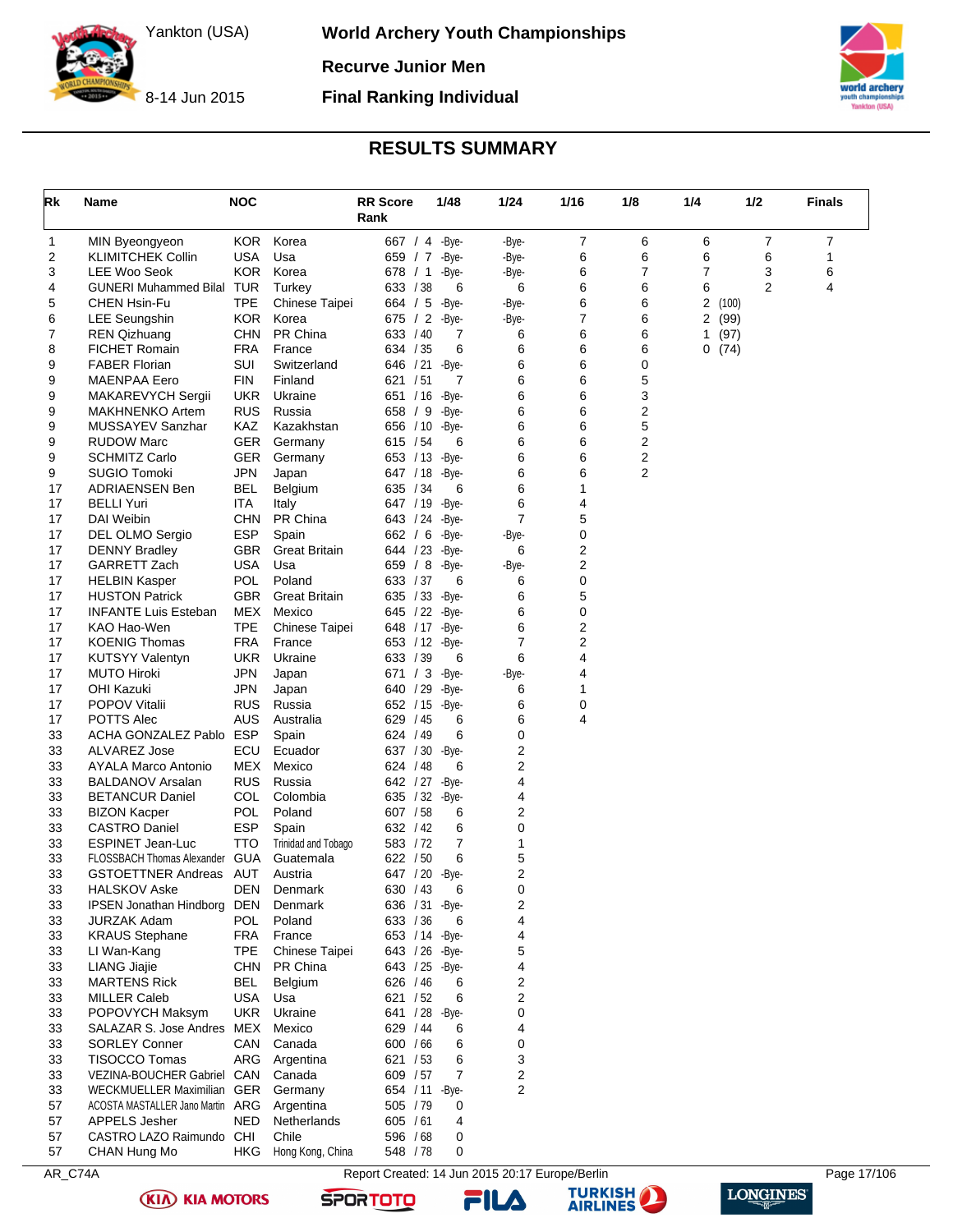**World Archery Youth Championships**

**Recurve Junior Men**

**Final Ranking Individual**



8-14 Jun 2015

### **RESULTS SUMMARY**

| Rk | Name                         | <b>NOC</b> |                      | <b>RR</b> Score<br>Rank | 1/48 | 1/24 | 1/16 | 1/8 | 1/4 | 1/2 | <b>Finals</b> |
|----|------------------------------|------------|----------------------|-------------------------|------|------|------|-----|-----|-----|---------------|
| 57 | DACHEV Damyan                | <b>BUL</b> | <b>Bulgaria</b>      | 604 / 62                |      | 3    |      |     |     |     |               |
| 57 | <b>FREGNAN Elia</b>          | <b>ITA</b> | Italy                | 599 / 67                |      | 0    |      |     |     |     |               |
| 57 | GARCIA DOBERMANN Andre       | <b>BRA</b> | Brazil               | /65<br>601              |      | 0    |      |     |     |     |               |
| 57 | GYS Lenthy                   | <b>BEL</b> | Belgium              | 612 / 55                |      | 5    |      |     |     |     |               |
| 57 | <b>HLAHULEK Michal</b>       | <b>CZE</b> | Czech Republic       | 585 / 71                |      | 4    |      |     |     |     |               |
| 57 | <b>LINDBERG Marcus</b>       | SWE        | Sweden               | 632 / 41                |      | 3    |      |     |     |     |               |
| 57 | MAHMMOOD Ahmed               | <b>IRQ</b> | Iraq                 | 581 / 74                |      | 0    |      |     |     |     |               |
| 57 | MASEFIELD Jack               | <b>GBR</b> | <b>Great Britain</b> | 604 / 63                |      | 0    |      |     |     |     |               |
| 57 | <b>MONEGO Andrea</b>         | ITA        | Italy                | 595 / 69                |      | 2    |      |     |     |     |               |
| 57 | MYAGMARBAATAR Enkhbayar      | MGL        | Mongolia             | 579 / 75                |      | 2    |      |     |     |     |               |
| 57 | <b>NIKKANEN Markus</b>       | <b>FIN</b> | Finland              | 605 / 60                |      | 2    |      |     |     |     |               |
| 57 | <b>ORTIZ Daniel Fernando</b> | COL        | Colombia             | 573 / 77                |      | 0    |      |     |     |     |               |
| 57 | PRADENAS Pablo               | CHI        | Chile                | 604 / 64                |      | 4    |      |     |     |     |               |
| 57 | <b>RATILAINEN Samuel</b>     | <b>FIN</b> | Finland              | 605 / 59                |      | 0    |      |     |     |     |               |
| 57 | <b>RIBEIRO SOBRAL Yuri</b>   | <b>BRA</b> | Brazil               | 577 / 76                |      | 2    |      |     |     |     |               |
| 57 | <b>TEZEL Onur</b>            | TUR        | Turkey               | 625 / 47                |      | 2    |      |     |     |     |               |
| 57 | <b>URNUKH Nekhiit</b>        | MGL        | Mongolia             | /56<br>611              | 1    |      |      |     |     |     |               |
| 57 | <b>XUEREB Brandon</b>        | CAN        | Canada               | 582 / 73                |      | 3    |      |     |     |     |               |
| 57 | YIP Ching Wa Kenneth         | HKG.       | Hong Kong, China     | 589 / 70                |      | 2    |      |     |     |     |               |

**(KIA) KIA MOTORS** 

FILA



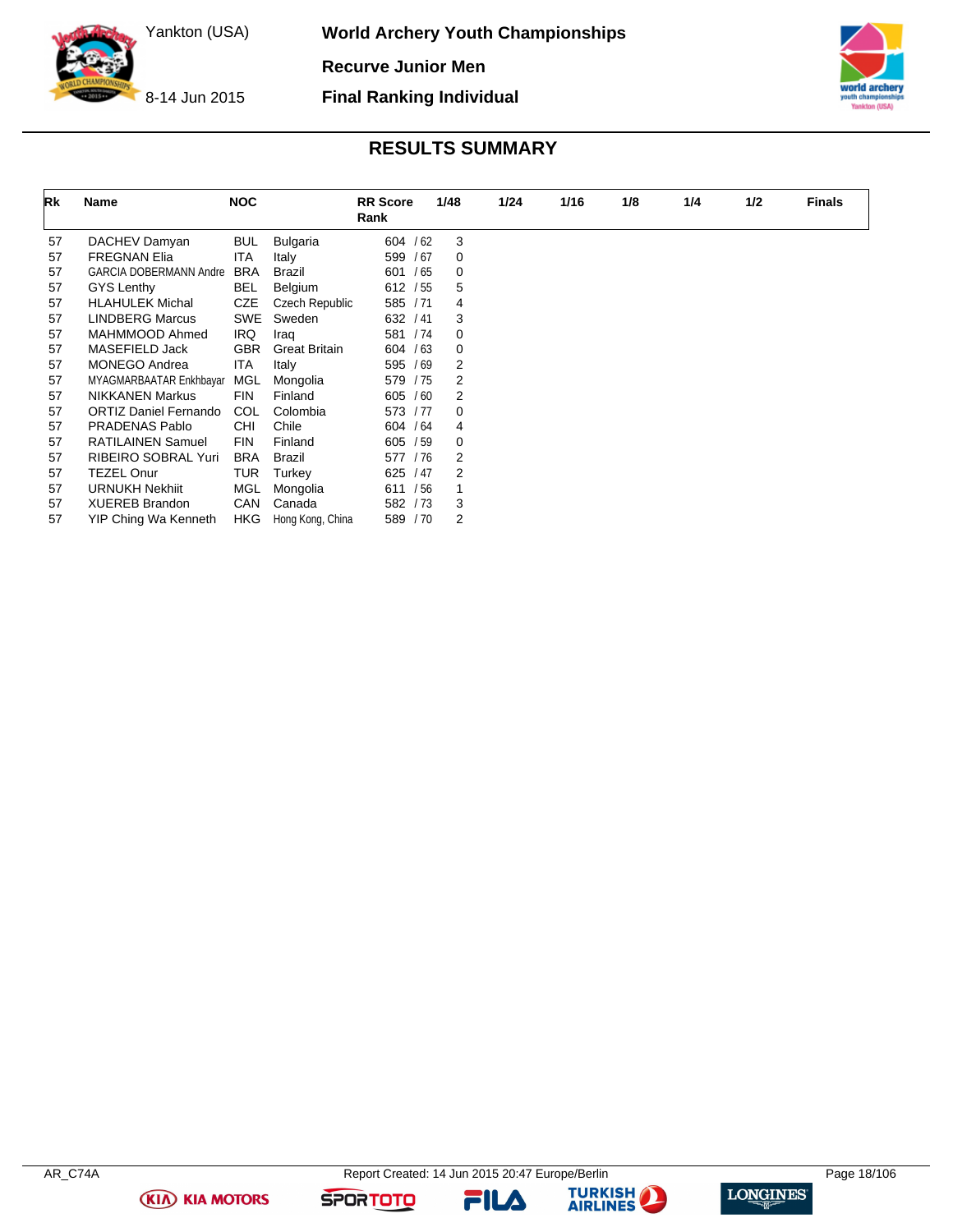

8-14 Jun 2015

### **TISA)**

### **RESULTS SUMMARY**

**Final Ranking Individual**

<span id="page-19-0"></span>

| Rk       | Name                                       | <b>NOC</b>        |                       | <b>RR Score</b><br>Rank | 1/24           | 1/16   | 1/8            | 1/4        | 1/2            | <b>Finals</b> |
|----------|--------------------------------------------|-------------------|-----------------------|-------------------------|----------------|--------|----------------|------------|----------------|---------------|
| 1        | PENG Chia-Mao                              | <b>TPE</b>        | Chinese Taipei        | 652 / 4 -Bye-           |                | 6      | 6              | 6          | 6              | 6             |
| 2        | <b>BROWN Mackenzie</b>                     | <b>USA</b>        | Usa                   | 639 / 7                 | -Bye-          | 6      | $\overline{7}$ | 6          | $\overline{7}$ | 4             |
| 3        | DASHIDORZHIEVA Tuyana                      | <b>RUS</b>        | Russia                | 632 / 9                 | -Bye-          | 7      | 7              | 6          | 0              | 6             |
| 4        | RICO GARCIA Oceania                        | <b>ESP</b>        | Spain                 | 611 / 30                | 6              | 6      | 6              | 6          | 3              | 0             |
| 5        | <b>KROPPEN Michelle</b>                    | GER               | Germany               | 607 / 33                | $\overline{7}$ | 6      | 6              | 5<br>(127) |                |               |
| 6        | DAMBAEVA Zhibzema                          | <b>RUS</b>        | Russia                | 643 / 6                 | -Bye-          | 6      | 6              | 4<br>(128) |                |               |
| 7        | <b>KIM Chaeyun</b>                         | <b>KOR</b>        | Korea                 | 655 / 2                 | -Bye-          | 6      | 6              | 4<br>(120) |                |               |
| 8        | <b>LANDI Vanessa</b>                       | ITA               | Italy                 | 631 / 12                | 6              | 6      | 6              | 2 (99)     |                |               |
| 9        | <b>BOARI Lucilla</b>                       | <b>ITA</b>        | Italy                 | 616 / 23                | 6              | 6      | 3              |            |                |               |
| 9        | <b>FARASIEWICZ Karolina</b>                | <b>POL</b>        | Poland                | 618 / 20                | 6              | 6      | 2              |            |                |               |
| 9        | HINOJOSA Karla                             | <b>MEX</b>        | Mexico                | 622 / 16                | 6              | 7      | 0              |            |                |               |
| 9        | KIM Mijeong                                | <b>KOR</b>        | Korea                 | 645 / 5                 | -Bye-          | 7      | 5              |            |                |               |
| 9        | KOJO Aoi                                   | <b>JPN</b>        | Japan                 | 631 / 11                | 6              | 6      | 0              |            |                |               |
| 9        | SPERA Loredana                             | <b>ITA</b>        | Italy                 | 628 / 14                | 6              | 6      | 5              |            |                |               |
| 9        | WU Chia-Hung                               | <b>TPE</b>        | Chinese Taipei        | 637 / 8                 | -Bye-          | 7      | 3              |            |                |               |
| 9        | YAMAGUCHI Karissa                          | <b>USA</b>        | Usa                   | 619 / 18                | 7              | 7      | 0              |            |                |               |
| 17       | <b>AMADOR Liset</b>                        | <b>CUB</b>        | Cuba                  | 613 / 27                | 6              | 0      |                |            |                |               |
| 17       | <b>CASTANOS Celia</b>                      | <b>ESP</b>        | Spain                 | 589 / 43                | 6              | 2      |                |            |                |               |
| 17       | DA COSTA RODRIGUES Larissa Feitosa BRA     |                   | Brazil                | 614 / 25                | 6              | 3      |                |            |                |               |
| 17       | <b>GAO Minghui</b>                         | <b>CHN</b>        | PR China              | 625 / 15                | 6              | 1      |                |            |                |               |
| 17       | <b>GILDER Sally</b>                        | <b>GBR</b>        | <b>Great Britain</b>  | 613 / 26                | 6              | 0      |                |            |                |               |
| 17       | <b>HNYP</b> Solomiya                       | <b>UKR</b>        | Ukraine               | 607 / 34                | 7              | 2      |                |            |                |               |
| 17       | LEE Eun Gyeong                             | <b>KOR</b>        | Korea                 | 657 / 1                 | -Bye-          | 5      |                |            |                |               |
| 17       | <b>MARQUEZ Rebeca</b>                      | <b>MEX</b>        | Mexico                | 615 / 24                | 7              | 1      |                |            |                |               |
| 17       | <b>MISCIONE Anna</b>                       | <b>USA</b>        | Usa                   | 632 / 10                | 6              | 0      |                |            |                |               |
| 17       | <b>MYLNIKOVA Valeria</b>                   | <b>RUS</b>        | Russia                | 613 / 28                | 6              | 3      |                |            |                |               |
| 17       | <b>PLANEIX Sophie</b>                      | <b>FRA</b>        | France                | 653 / 3                 | -Bye-          | 4      |                |            |                |               |
| 17       | SMIALKOWSKA Magdalena                      | <b>POL</b>        | Poland                | 601 / 36                | 7              | 0      |                |            |                |               |
| 17       | SOSA Laura Jaquelin                        | <b>MEX</b>        | Mexico                | 572 / 48                | 6              | 1      |                |            |                |               |
| 17       | <b>TOMA Azusa</b>                          | <b>JPN</b>        | Japan                 | 578 / 46                | 6              | 0      |                |            |                |               |
| 17       | TRAPEZNIKOVA Solomiya                      | <b>UKR</b>        | Ukraine               | 617 / 21                | 6              | 2<br>4 |                |            |                |               |
| 17       | <b>WANG Simeng</b>                         | <b>CHN</b>        | PR China              | 628 / 13                | 7              |        |                |            |                |               |
| 33       | ABDRAZAK Aruzhan                           | KAZ<br><b>FRA</b> | Kazakhstan            | 591 / 41                | 1              |        |                |            |                |               |
| 33       | <b>ADICEOM Audrey</b>                      |                   | France                | 620 / 17                | 5              |        |                |            |                |               |
| 33       | ANKHBAYAR Otgonjargal                      | <b>MGL</b><br>KAZ | Mongolia              | 508 / 52                | 3              |        |                |            |                |               |
| 33<br>33 | ASKAROVA Karakoz<br><b>BAUER Katharina</b> | GER               | Kazakhstan            | 612 / 29<br>617 / 22    | 3<br>2         |        |                |            |                |               |
| 33       | <b>BAYAZIT Burcu</b>                       | TUR               | Germany<br>Turkey     | 597 / 39                | 0              |        |                |            |                |               |
| 33       | CHANG Hsin-Yi                              | <b>TPE</b>        | Chinese Taipei        | 589 / 44                | 2              |        |                |            |                |               |
| 33       | <b>CHEN Yuting</b>                         | <b>CHN</b>        | PR China              | 579 / 45                | 4              |        |                |            |                |               |
| 33       | DASHJAMTS Nomungoo                         | MGL               | Mongolia              | 375 / 55                | 0              |        |                |            |                |               |
| 33       | DAVIDSON Shannon                           | CAN               | Canada                | 556 / 49                | 2              |        |                |            |                |               |
| 33       | FREYWALD Cynthia                           | <b>GER</b>        | Germany               | 602 / 35                | 4              |        |                |            |                |               |
| 33       | <b>GAUBIL Melanie</b>                      | <b>FRA</b>        | France                | 601 / 37                | 4              |        |                |            |                |               |
| 33       | <b>HORACKOVA Marie</b>                     | CZE               | <b>Czech Republic</b> | 611 / 31                | 3              |        |                |            |                |               |
| 33       | KOBAYASHI Kana                             | <b>JPN</b>        | Japan                 | 590 / 42                | 0              |        |                |            |                |               |
| 33       | LUKYANOVA Nataliya                         | <b>UKR</b>        | Ukraine               | 607 / 32                | 1              |        |                |            |                |               |
| 33       | PAIZ Maria Andre                           | <b>GUA</b>        | Guatemala             | 513 / 51                | 0              |        |                |            |                |               |
| 33       | PENA VILLAR Xiomara                        | ARG               | Argentina             | 549 / 50                | 2              |        |                |            |                |               |
| 33       | PITMAN Bryony                              | GBR               | Great Britain         | 600 / 38                | 0              |        |                |            |                |               |
| 33       | ROSSI SILVA Inaia                          | <b>BRA</b>        | <b>Brazil</b>         | 578 / 47                | 1              |        |                |            |                |               |
| 33       | SOYOLSAIKHAN Anudari                       | MGL               | Mongolia              | 456 / 53                | 0              |        |                |            |                |               |
| 33       | <b>TUKK Laura</b>                          | <b>EST</b>        | Estonia               | 595 / 40                | 0              |        |                |            |                |               |
| 33       | <b>ZINSOU Merveille</b>                    | BEN               | Benin                 | 396 / 54                | 0              |        |                |            |                |               |
| 33       | ZYZANSKA Sylwia                            | <b>POL</b>        | Poland                | 618 / 19                | 2              |        |                |            |                |               |

**(KIA) KIA MOTORS** 



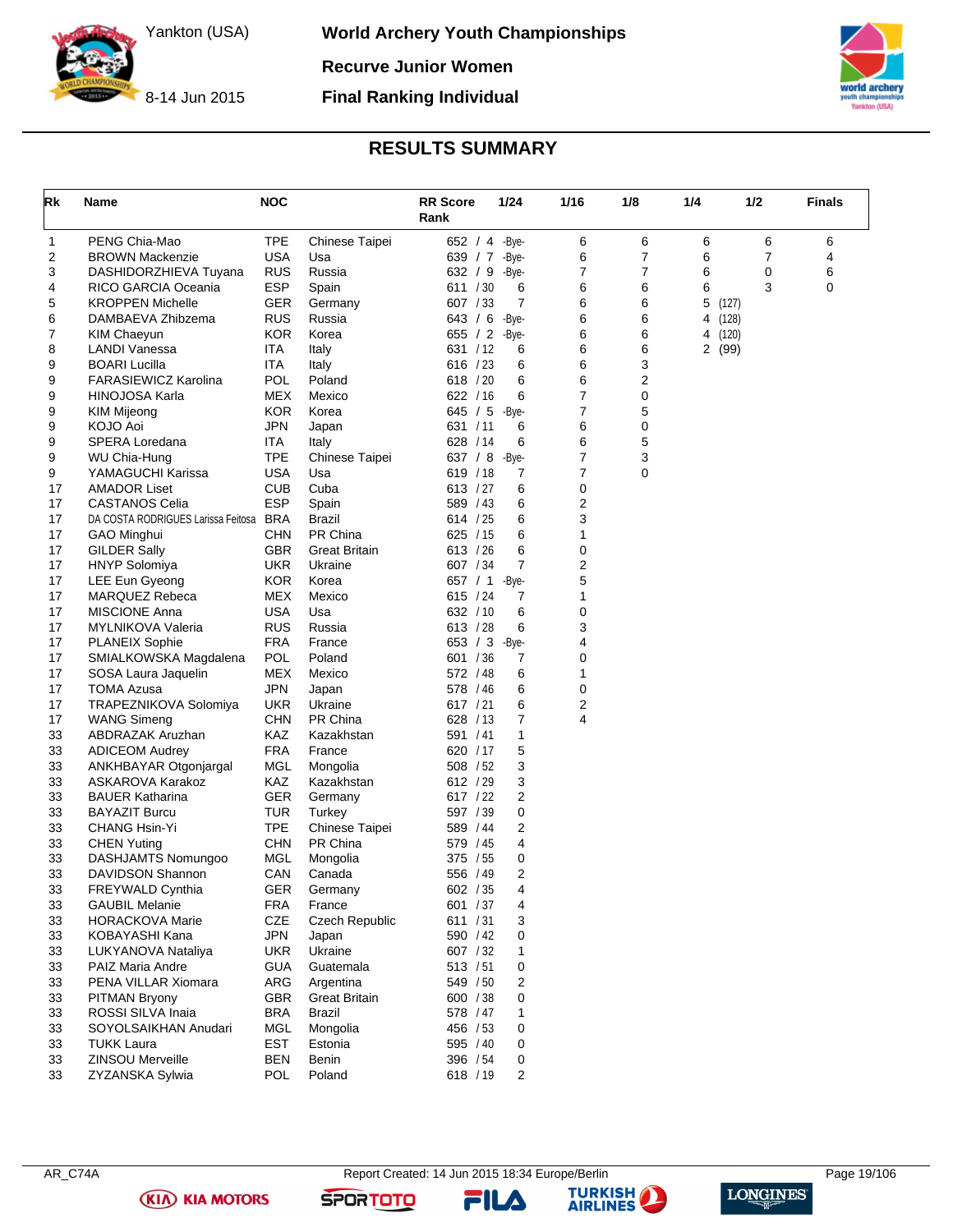**World Archery Youth Championships**

**Recurve Cadet Men**

8-14 Jun 2015

**Final Ranking Individual**



### **RESULTS SUMMARY**

<span id="page-20-0"></span>

| Rk       | Name                                                | <b>NOC</b>        |                      | <b>RR</b> Score<br>Rank     | 1/48  | $1/24$ |            | 1/16   | 1/8            | 1/4    | 1/2   | <b>Finals</b>  |
|----------|-----------------------------------------------------|-------------------|----------------------|-----------------------------|-------|--------|------------|--------|----------------|--------|-------|----------------|
| 1        | <b>DALMEIDA Marcus</b>                              | <b>BRA</b>        | Brazil               | 680 / 1                     | -Bye- |        | -Bye-      | 6      | 7              | 7      | 7     | 6              |
| 2        | VAN TONGEREN Jan                                    | <b>NED</b>        | Netherlands          | 679 / 2                     | -Bye- |        | -Bye-      | 6      | $\overline{7}$ | 6      | 7     | 2              |
| 3        | LEE Seungjun                                        | <b>KOR</b>        | Korea                | 671 / 5                     | -Bye- |        | -Bye-      | 6      | 7              | 6      | 3     | $\overline{7}$ |
| 4        | LIU Baijun                                          | <b>CHN</b>        | PR China             | 660 / 11 - Bye-             |       |        | 6          | 6      | 7              | 6      | 1     | 3              |
| 5        | JAO Ting-Yu                                         | <b>TPE</b>        | Chinese Taipei       | 655 / 14 - Bye-             |       |        | 7          | 6      | 6              | 5      | (137) |                |
| 6        | WONG Ka Lok                                         | <b>HKG</b>        | Hong Kong, China     | 620 / 55                    |       | 6      | 6          | 6      | 6              | 4      | (135) |                |
| 7        | <b>OLIVER Ryan</b>                                  | USA               | Usa                  | 662 / 9 - Bye-              |       |        | 6          | 7      | 7              | 3      | (136) |                |
| 8        | ENKHDALAI Bodi-Erdene MGL                           |                   | Mongolia             | 652 / 20                    | -Bye- |        | 7          | 6      | 6              | 2(101) |       |                |
| 9        | AN Hyojin                                           | <b>KOR</b>        | Korea                | 665 / 6                     | -Bye- |        | -Bye-      | 6      | 3              |        |       |                |
| 9        | <b>ARELLANO Humberto</b>                            | MEX               | Mexico               | 659 / 12 - Bye-             |       |        | 6          | 6      | 3              |        |       |                |
| 9        | <b>BILLOUE Florian</b>                              | <b>FRA</b>        | France               | 653 / 18 - Bye-             |       |        | 7          | 6      | 3              |        |       |                |
| 9        | BRASIL LOPES DOS REIS Jhonata BRA                   | <b>RUS</b>        | <b>Brazil</b>        | 649 / 26 - Bye-             |       |        | 6          | 7<br>6 | 2<br>5         |        |       |                |
| 9<br>9   | <b>BUDAEV Sodnom</b><br>CAVANILLAS PUGA Enrique ESP |                   | Russia<br>Spain      | 674 / 4 - Bye-<br>649 / 25  | -Bye- |        | -Bye-<br>6 | 6      | 3              |        |       |                |
| 9        | KIM Geunwoo                                         | <b>USA</b>        | Usa                  | 655 / 16 - Bye -            |       |        | 6          | 6      | 1              |        |       |                |
| 9        | <b>WU Shenghao</b>                                  | <b>CHN</b>        | PR China             | 646 / 30 - Bye-             |       |        | 7          | 6      | 2              |        |       |                |
| 17       | ARAFAT Obai Khaled                                  | <b>KSA</b>        | Saudi Arabia         | 591 / 67                    |       | 7      | 6          | 2      |                |        |       |                |
| 17       | <b>CATOIS Johan</b>                                 | <b>FRA</b>        | France               | 651 / 22 - Bye-             |       |        | 7          | 4      |                |        |       |                |
| 17       | DEL CID CARRILLO Jose Andres GUA                    |                   | Guatemala            | 624 / 50                    | -Bye- |        | 7          | 2      |                |        |       |                |
| 17       | <b>FANG Zhengmin</b>                                | <b>CHN</b>        | PR China             | 664 / 8                     | -Bye- |        | -Bye-      | 5      |                |        |       |                |
| 17       | FIGUEROA H. Mario F.                                | MEX               | Mexico               | 652 / 21                    | -Bye- |        | 6          | 2      |                |        |       |                |
| 17       | <b>GROUND Joe</b>                                   | <b>GBR</b>        | <b>Great Britain</b> | 650 / 23                    | -Bye- |        | 6          | 4      |                |        |       |                |
| 17       | <b>IRDYNEEV Erdem</b>                               | <b>RUS</b>        | Russia               | 648 / 28 - Bye-             |       |        | 7          | 5      |                |        |       |                |
| 17       | KUO Chia-Lung                                       | <b>TPE</b>        | Chinese Taipei       | 679 / $3$ -Bye-             |       |        | -Bye-      | 2      |                |        |       |                |
| 17       | LEE Wooju                                           | <b>KOR</b>        | Korea                | 658 / 13                    | -Bye- |        | 6          | 0      |                |        |       |                |
| 17       | OSADA Raito                                         | <b>JPN</b>        | Japan                | 641 / 38                    |       | 6      | 6          | 0      |                |        |       |                |
| 17       | RAVNIKAR Ziga                                       | <b>SLO</b>        | Slovenia             | 645 / 32 - Bye-             |       |        | 7          | 4      |                |        |       |                |
| 17       | SANCHEZ ANTOKU Ken ESP                              |                   | Spain                | 648 / 29                    | -Bye- |        | 6          | 4      |                |        |       |                |
| 17       | <b>SCHEIDING Adrian</b>                             | GER               | Germany              | 645 / 31                    | -Bye- |        | 7          | 5      |                |        |       |                |
| 17<br>17 | SOTO Ricardo<br><b>STARZYCKI Piotr</b>              | CHI<br><b>POL</b> | Chile<br>Poland      | 665 / 7 -Bye-<br>636 / 41   |       | 6      | -Bye-<br>6 | 3<br>3 |                |        |       |                |
| 17       | TSYRENDORZHIEV Buianto                              | <b>RUS</b>        | Russia               | 654 / 17 - Bye-             |       |        | 6          | 0      |                |        |       |                |
| 33       | ALGHAMDI Saeed Abdullah S.                          | <b>KSA</b>        | Saudi Arabia         | 595 / 65                    |       | 6      | 0          |        |                |        |       |                |
| 33       | ALWI Mansour Fahd M.                                | <b>KSA</b>        | Saudi Arabia         | 590 / 68                    |       | 6      | 3          |        |                |        |       |                |
| 33       | <b>BIELA Dariusz</b>                                | <b>POL</b>        | Poland               | 612 / 60                    |       | 6      | 2          |        |                |        |       |                |
| 33       | <b>CAUGHEY Struan</b>                               | <b>GBR</b>        | <b>Great Britain</b> | 624 / 52                    |       | 6      | 0          |        |                |        |       |                |
| 33       | COX Aaron                                           | CAN               | Canada               | 599 / 64                    |       | 6      | 5          |        |                |        |       |                |
| 33       | DA SILVA COSTA FILHO Marcelo                        | <b>BRA</b>        | <b>Brazil</b>        | 642 / 36 - Bye-             |       |        | 4          |        |                |        |       |                |
| 33       | DAL Erdal Meric                                     | TUR               | Turkey               | 645 / 33                    | -Bye- |        | 1          |        |                |        |       |                |
| 33       | GAZOZ Mete                                          | TUR               | Turkey               | 661 / 10                    | -Bye- |        | 4          |        |                |        |       |                |
| 33       | <b>GUERRA Simone</b>                                | ITA               | Italy                | 638 / 40                    |       | 6      | 5          |        |                |        |       |                |
| 33       | <b>HEINKEL Yannic</b>                               | GER.              | Germany              | 652 / 19                    | -Bye- |        | 4          |        |                |        |       |                |
| 33       | HSU Huan-Lun                                        | <b>TPE</b>        | Chinese Taipei       | 643 / 34 - Bye-             |       |        | 3          |        |                |        |       |                |
| 33       | ILLARRAMENDI Josu                                   | <b>ESP</b>        | Spain                | 648 / 27                    | -Bye- |        | 4          |        |                |        |       |                |
| 33       | JAJARABILLA Mario Damian ARG                        |                   | Argentina            | 642 / 37 - Bye-             |       |        | 3          |        |                |        |       |                |
| 33       | KARIMOV Dastan                                      | KAZ               | Kazakhstan           | 620 / 54                    |       | 6      | 0          |        |                |        |       |                |
| 33       | KAWAKAMI Tomoya                                     | <b>JPN</b>        | Japan                | 629 / 47                    |       | 6      | 3          |        |                |        |       |                |
| 33       | KIVILO Karl                                         | <b>EST</b>        | Estonia              | 618 / 56                    |       | 6      | 2          |        |                |        |       |                |
| 33       | <b>LAPENNA Nicolo</b><br>LEE Ji Dam                 | <b>ITA</b><br>CAN | Italy<br>Canada      | 634 / 43                    |       | 6      | 3<br>1     |        |                |        |       |                |
| 33<br>33 | LUVISETTO Alberto                                   | ITA               | Italy                | 655 / 15 - Bye-<br>640 / 39 |       | 6      | 2          |        |                |        |       |                |
| 33       | MUNOZ RODRIGUEZ Adrian PUR                          |                   | Puerto Rico          | 566 / 71                    |       | 6      | 4          |        |                |        |       |                |
| 33       | SO Chun Ngai                                        | HKG               | Hong Kong, China     | 632 / 44                    |       | 6      | 2          |        |                |        |       |                |
| 33       | <b>TATENO Mau</b>                                   | <b>JPN</b>        | Japan                | 650 / 24 - Bye-             |       |        | 5          |        |                |        |       |                |
| 33       | <b>UREM Yahya Dogan</b>                             | <b>TUR</b>        | Turkey               | 642 / 35 - Bye-             |       |        | 1          |        |                |        |       |                |
| 33       | <b>WEH Marius</b>                                   | GER.              | Germany              | 606 / 62                    |       | 6      | 3          |        |                |        |       |                |
| 57       | ARANAS Pacifico li                                  | PHI               | Philippines          | 604 / 63                    |       | 0      |            |        |                |        |       |                |
| 57       | ARANDA Leonel Ezequiel ARG                          |                   | Argentina            | 593 / 66                    |       | 0      |            |        |                |        |       |                |
| 57       | BATBAYAR Ariungegeen MGL                            |                   | Mongolia             | 631 / 45                    |       | 4      |            |        |                |        |       |                |
| 57       | BATMUNKH Erdenebaatar MGL                           |                   | Mongolia             | 608 / 61                    |       | 0      |            |        |                |        |       |                |

AR\_C74A Report Created: 14 Jun 2015 18:34 Europe/Berlin Page 20/106





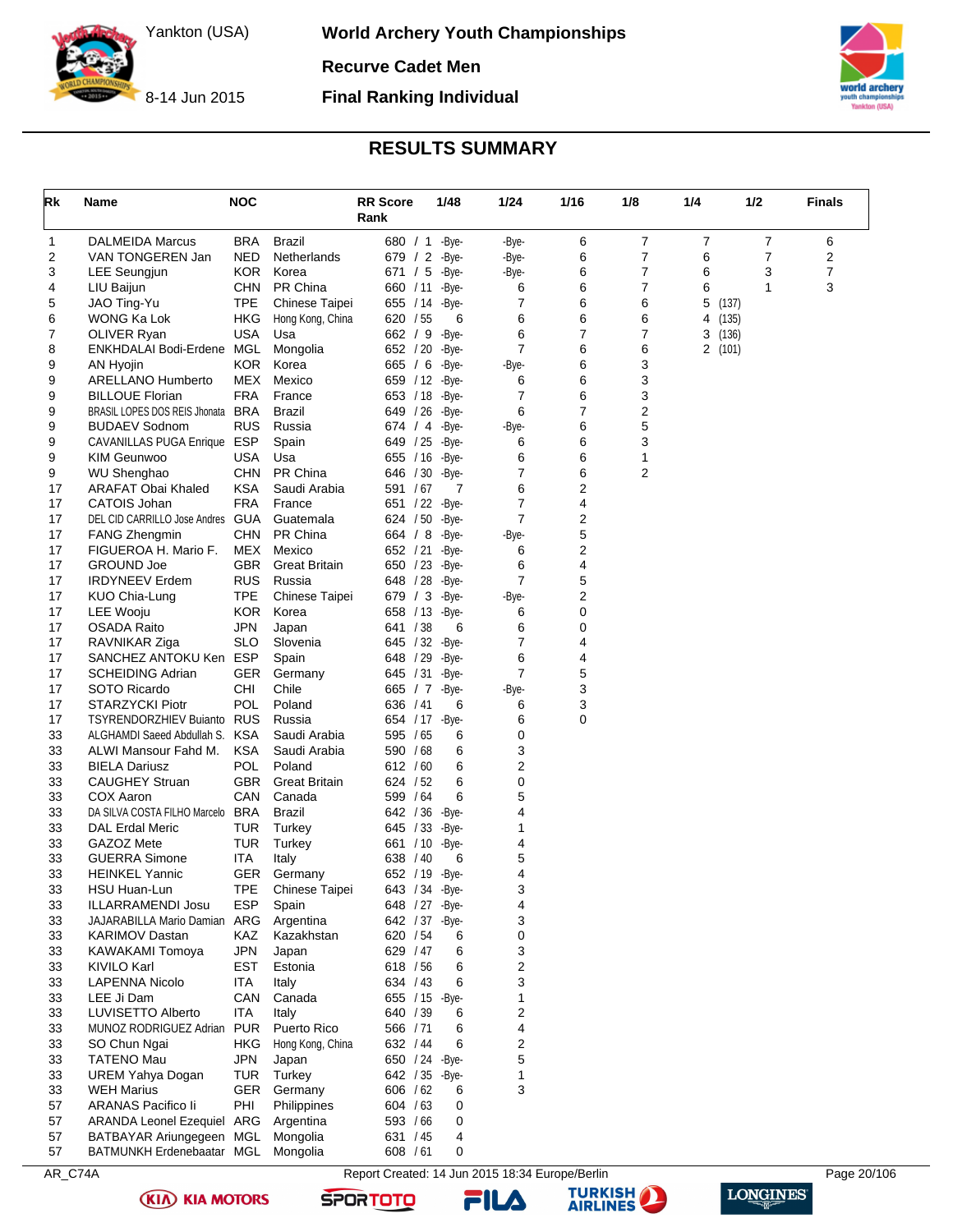**World Archery Youth Championships**

**Recurve Cadet Men**



8-14 Jun 2015

#### **Final Ranking Individual**



### **RESULTS SUMMARY**

| Rk | <b>Name</b>                 | <b>NOC</b> |                      | <b>RR Score</b> | 1/48     | 1/24 | 1/16 | 1/8 | 1/4 | 1/2 | <b>Finals</b> |
|----|-----------------------------|------------|----------------------|-----------------|----------|------|------|-----|-----|-----|---------------|
|    |                             |            |                      | Rank            |          |      |      |     |     |     |               |
| 57 | <b>BROEKSMA Gijs</b>        | NED        | Netherlands          | 615 / 57        | 2        |      |      |     |     |     |               |
| 57 | <b>FLINK Ludvig</b>         | SWE        | Sweden               | 624 / 49        | 5        |      |      |     |     |     |               |
| 57 | GARCIA ORTIZ Hugo U.        | MEX        | Mexico               | 556 / 73        | 4        |      |      |     |     |     |               |
| 57 | <b>JENSEN Arne</b>          | TGA        | Tonga                | 569 / 70        | 0        |      |      |     |     |     |               |
| 57 | KIM Minsoo                  | USA        | Usa                  | 634 / 42        | 5        |      |      |     |     |     |               |
| 57 | KIM Paul                    | <b>CAN</b> | Canada               | 587 / 69        | 0        |      |      |     |     |     |               |
| 57 | LANG Max                    | <b>AUT</b> | Austria              | 624 / 51        | 5        |      |      |     |     |     |               |
| 57 | LAW Kwan To                 | <b>HKG</b> | Hong Kong, China     | 559 / 72        | $\Omega$ |      |      |     |     |     |               |
| 57 | LOPEZ BARQUERO Kevin Andres | <b>GUA</b> | Guatemala            | 521 / 74        | 0        |      |      |     |     |     |               |
| 57 | PEDERSEN Jonathan           | <b>DEN</b> | Denmark              | 612 / 59        | 5        |      |      |     |     |     |               |
| 57 | PINDER Ryan                 | <b>GBR</b> | <b>Great Britain</b> | 614 / 58        | 2        |      |      |     |     |     |               |
| 57 | RABSKI Szymon               | <b>POL</b> | Poland               | 465 / 75        | 2        |      |      |     |     |     |               |
| 57 | RODRIGUEZ SAS Francisco     | ARG        | Argentina            | 628 / 48        | 5        |      |      |     |     |     |               |
| 57 | VAN DEN BERG Piet           | NED.       | <b>Netherlands</b>   | /46<br>629      | 3        |      |      |     |     |     |               |
| 57 | <b>WILSON Kane</b>          | <b>AUS</b> | Australia            | 620 / 53        | 0        |      |      |     |     |     |               |

**(KIA) KIA MOTORS** 

FILA



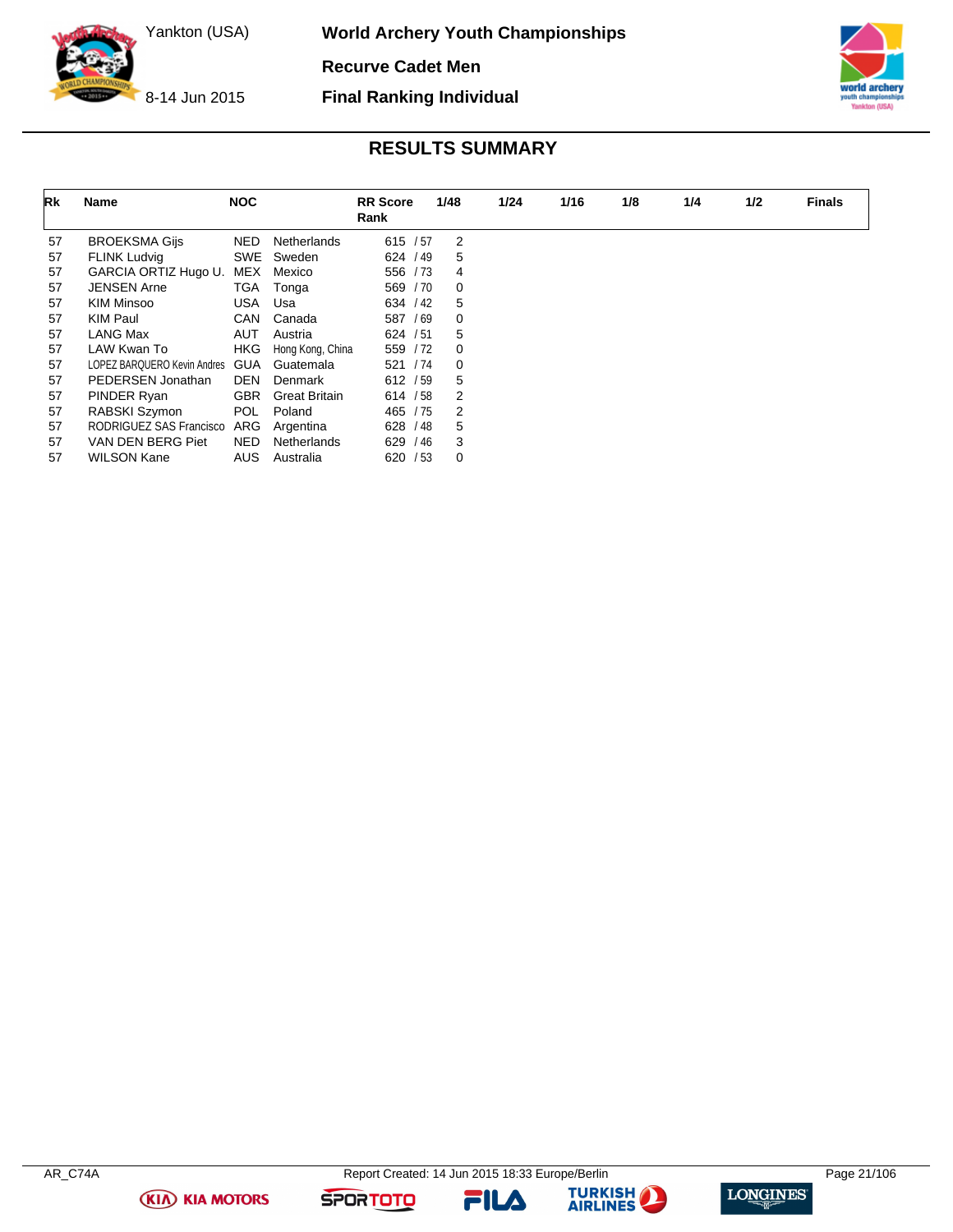

**World Archery Youth Championships Recurve Cadet Women**

8-14 Jun 2015 **Final Ranking Individual**



Yankton (USA)

### **RESULTS SUMMARY**

<span id="page-22-0"></span>

| Rk       | Name                                    | <b>NOC</b>        |                            | <b>RR Score</b><br>Rank | 1/24  | 1/16           | 1/8 | 1/4   | 1/2   | <b>Finals</b> |
|----------|-----------------------------------------|-------------------|----------------------------|-------------------------|-------|----------------|-----|-------|-------|---------------|
| 1        | <b>HYEONG Yeajin</b>                    | <b>KOR</b>        | Korea                      | 664 / 2 - Bye-          |       | 6              | 6   | 6     | 6     | 6             |
| 2        | SIM Hyeonseung                          | <b>KOR</b>        | Korea                      | 666 / 1                 | -Bye- | 6              | 7   | 6     | 6     | 2             |
| 3        | CLAPS Eliana                            | USA               | Usa                        | 648 / 6                 | -Bye- | 6              | 6   | 6     | 0     | 7             |
| 4        | GIACCHERI Tanya                         | ITA               | Italy                      | 649 / 5                 | -Bye- | 6              | 6   | 7     | 5     | 1             |
| 5        | DIAZ G. Viviana P.                      | MEX               | Mexico                     | 645 / 9                 | -Bye- | 6              | 7   | 5     | (122) |               |
| 6        | ANAGOZ Yasemin Ecem                     | TUR               | Turkey                     | 650 / 4                 | -Bye- | 6              | 6   | 3     | (124) |               |
| 7        | LEE Gahyun                              | <b>KOR</b>        | Korea                      | 626 / 19                | 7     | 7              | 6   | 2(94) |       |               |
| 8        | GUY Oceane                              | <b>FRA</b>        | France                     | 644 / 10                | -Bye- | 6              | 6   | 0(73) |       |               |
| 9        | <b>ANDREOLI Tatiana</b>                 | ITA               | Italy                      | 626 / 18                | 6     | 6              | 4   |       |       |               |
| 9        | DU Angi                                 | <b>CHN</b>        | PR China                   | 627 / 16                | 6     | 6              | 1   |       |       |               |
| 9        | LAHARNAR Ivana                          | SLO               | Slovenia                   | 634 / 12 - Bye-         |       | 6              | 2   |       |       |               |
| 9        | LI Jingwei                              | <b>CHN</b>        | PR China                   | 617 / 25                | 6     | 6              | 3   |       |       |               |
| 9        | LI Xinxin                               | <b>CHN</b>        | PR China                   | 651 / 3                 | -Bye- | 6              | 5   |       |       |               |
| 9        | <b>TSAI Yu-Ting</b>                     | <b>TPE</b>        | Chinese Taipei             | 639 / 11                | -Bye- | 6              | 2   |       |       |               |
| 9        | <b>UEDA Saara</b>                       | <b>JPN</b>        | Japan                      | 625 / 20                | 6     | 6              | 0   |       |       |               |
| 9        | YEH Hsiu-Ting                           | <b>TPE</b>        | Chinese Taipei             | 647 / 7 -Bye-           |       | 6              | 0   |       |       |               |
| 17       | <b>ALTANSUKH Surenjav</b>               | MGL               | Mongolia                   | 594 / 38                | 6     | 0              |     |       |       |               |
| 17       | <b>ANDERSEN Kirstine</b>                | DEN               | Denmark                    | 542 / 48                | 7     | 0              |     |       |       |               |
| 17       | <b>BALDANOVA Tse-Dulma</b>              | <b>RUS</b>        | Russia                     | 622 / 21                | 7     | 0              |     |       |       |               |
| 17       | CHANG Hsin-Yu                           | <b>TPE</b>        | Chinese Taipei             | 646 / 8                 | -Bye- | 0              |     |       |       |               |
| 17       | <b>COSKUN Gulnaz Busranur</b>           | TUR               | Turkey                     | 629 / 15                | 6     | 4              |     |       |       |               |
| 17       | <b>FARR Caity</b>                       | <b>USA</b>        | Usa                        | 605 / 29                | 6     | 2              |     |       |       |               |
| 17       | <b>GUMRUKCU Aybuke</b>                  | TUR               | Turkey                     | 629 / 14                | 7     | 3              |     |       |       |               |
| 17       | JUSZCZUK Gloria                         | POL               | Poland                     | 622 / 23                | 6     | 5              |     |       |       |               |
| 17       | NAPLOSZEK Kamila                        | POL               | Poland                     | 630 / 13                | 6     | 0              |     |       |       |               |
| 17       | OHASHI Tomoka                           | JPN               | Japan                      | 602 / 32                | 6     | $\overline{2}$ |     |       |       |               |
| 17       | PLOTNIKOVA Tatiana                      | <b>RUS</b>        | Russia                     | 621 / 24                | 6     | 0              |     |       |       |               |
| 17       | <b>TETSMANN Maris</b>                   | <b>EST</b>        | Estonia                    | 601 / 34                | 6     | 0              |     |       |       |               |
| 17       | TOBOLEWSKA Anna                         | POL               | Poland                     | 605 / 30                | 6     | 2              |     |       |       |               |
| 17       | <b>WANG Cheuk Ying</b>                  | HKG               | Hong Kong, China           | 572 / 43                | 6     | 0              |     |       |       |               |
| 17       | <b>WARNER Elizabeth</b>                 | GBR               | <b>Great Britain</b>       | 606 / 28                | 6     | $\overline{2}$ |     |       |       |               |
| 17       | <b>WLECKE Celina</b>                    | GER               | Germany                    | 615 / 26                | 6     | 4              |     |       |       |               |
| 33       | <b>BRYANT Emily</b>                     | <b>GBR</b>        | Great Britain              | 545 / 47                | 0     |                |     |       |       |               |
| 33       | <b>CABRAL GUIMARAES Alice</b>           | <b>BRA</b>        | Brazil                     | 599 / 35                | 2     |                |     |       |       |               |
| 33       | <b>CONVERY Aimee</b>                    | <b>GBR</b>        | <b>Great Britain</b>       | 528 / 49                | 0     |                |     |       |       |               |
| 33       | DEL RIO RODRIGUEZ Paola                 | <b>PUR</b>        | Puerto Rico                | 595 / 37                | 0     |                |     |       |       |               |
| 33       | ECHAVARRIA Maria Fernanda COL           |                   | Colombia                   | 511 / 51                | 1     |                |     |       |       |               |
| 33       | GANBOLD Uyanga                          | MGL               | Mongolia                   | 527 / 50                | 2     |                |     |       |       |               |
| 33       | <b>KUME Sayaka</b>                      | <b>JPN</b>        | Japan                      | 555 / 46                | 1     |                |     |       |       |               |
| 33       | <b>LALONDE Lauriane</b>                 | CAN               | Canada                     | 559 / 45                | 2     |                |     |       |       |               |
| 33       | MACHADO Ana                             | <b>BRA</b>        | <b>Brazil</b>              | 583 / 39                | 4     |                |     |       |       |               |
| 33       | MUKHTARKHANOVA Alua                     | KAZ               | Kazakhstan                 | 583 / 40                | 2     |                |     |       |       |               |
| 33       | PUREVJAV Misheelt                       | MGL               | Mongolia                   | 560 / 44                | 1     |                |     |       |       |               |
| 33       | RIVERA Alexa                            | <b>MEX</b>        | Mexico                     | 579 / 41                | 0     |                |     |       |       |               |
| 33       | SIM Suzanna                             | <b>USA</b>        | Usa                        | 607 / 27                | 5     |                |     |       |       |               |
| 33       | <b>SUTTON Jessica</b>                   | <b>AUS</b>        | Australia                  | 603 / 31                | 4     |                |     |       |       |               |
| 33       | <b>TARTLER Elisa</b>                    | GER               | Germany                    | 626 / 17                | 1     |                |     |       |       |               |
| 33       | <b>TATAFU Lusi</b>                      | <b>TGA</b>        | Tonga                      | 507 / 52                | 0     |                |     |       |       |               |
| 33       | TSUI Chung Laam                         | <b>HKG</b>        | Hong Kong, China<br>Mexico | 575 / 42                | 0     |                |     |       |       |               |
| 33       | VIDAL ISLAS Vivian M.                   | <b>MEX</b>        |                            | 601 / 33                | 0     |                |     |       |       |               |
| 33<br>33 | ZIEGLER Milena<br><b>ZUFFI Veronica</b> | <b>GER</b><br>ITA | Germany                    | 622 / 22<br>598 / 36    | 0     |                |     |       |       |               |
|          |                                         |                   | Italy                      |                         | 0     |                |     |       |       |               |

**(KIA) KIA MOTORS** 



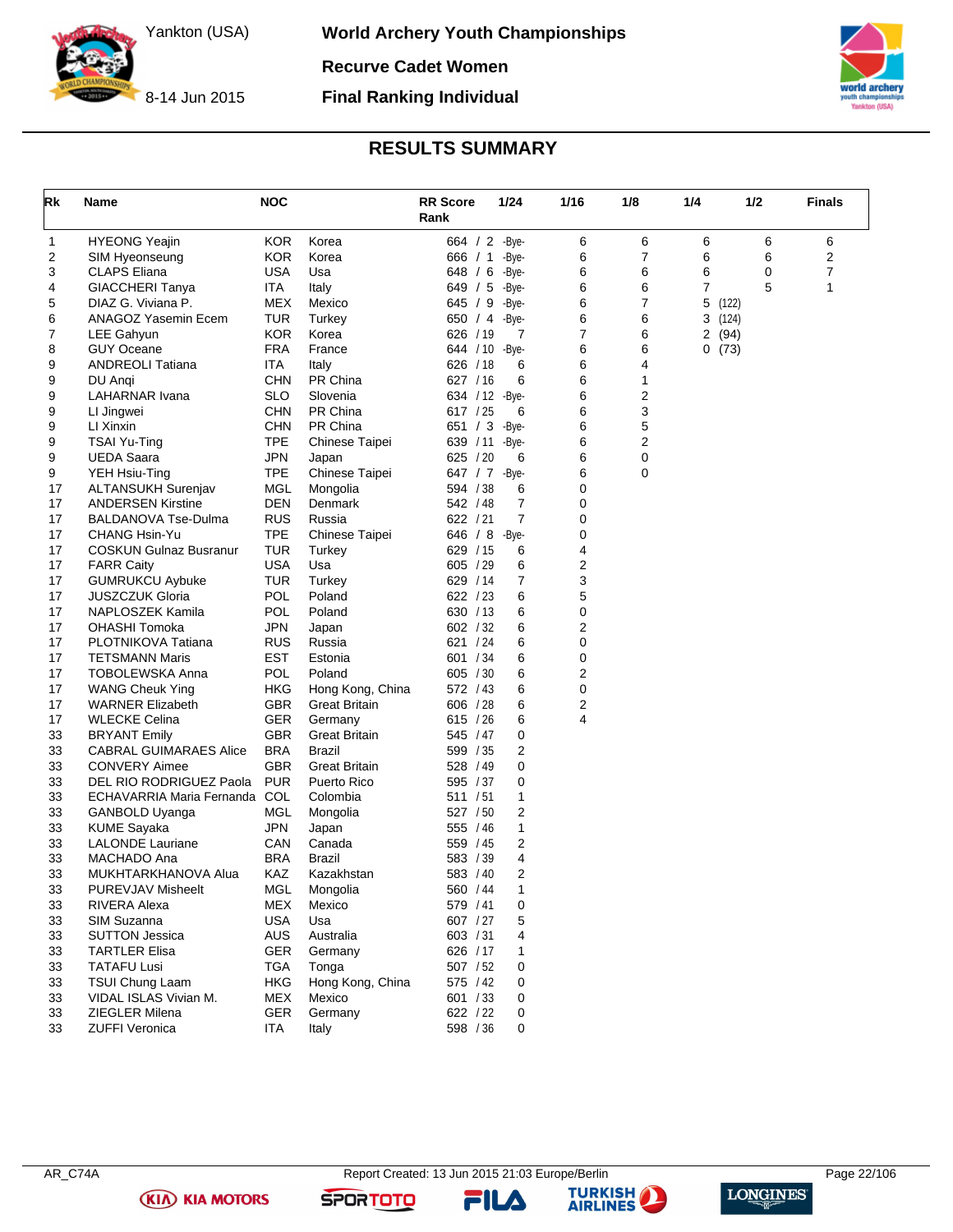

**World Archery Youth Championships Compound Junior Men**

8-14 Jun 2015

### **RESULTS SUMMARY**

**Final Ranking Individual**



<span id="page-23-0"></span>

| <b>Rk</b>    | <b>Name</b>                   | <b>NOC</b> |                      | <b>RR Score</b><br>Rank | 1/24  | 1/16 | 1/8 | 1/4 | 1/2 | <b>Finals</b> |
|--------------|-------------------------------|------------|----------------------|-------------------------|-------|------|-----|-----|-----|---------------|
| $\mathbf{1}$ | <b>HANSEN Stephan</b>         | <b>DEN</b> | Denmark              | 704 / 1 -Bye-           |       | 141  | 148 | 146 | 143 | 147           |
| 2            | <b>HOUSER David</b>           | <b>USA</b> | Usa                  | 687 / 14                | -Bye- | 136  | 140 | 140 | 143 | 143           |
| 3            | <b>BUDEN Domagoi</b>          | <b>CRO</b> | Croatia              | 697 $/4$                | -Bye- | 136  | 145 | 145 | 143 | 143           |
| 4            | <b>VAVRO Mario</b>            | <b>CRO</b> | Croatia              | 701 / 2                 | -Bye- | 136  | 142 | 140 | 139 | 142           |
| 5            | <b>CARDONA Camilo Andres</b>  | COL        | Colombia             | 690 / 12 - Bye-         |       | 142  | 145 | 143 |     |               |
| 6            | DE KLERK Hanno                | <b>RSA</b> | South Africa         | 680 / 22 - Bye-         |       | 138  | 139 | 139 |     |               |
| 6            | <b>MCGINNIS Hunter</b>        | CAN        | Canada               | 673 / 25 - Bye-         |       | 137  | 141 | 139 |     |               |
| 8            | YAKALI Samet Can              | <b>TUR</b> | Turkey               | 694 / 7 -Bye-           |       | 136  | 142 | 138 |     |               |
| 9            | <b>BEE Chris</b>              | <b>USA</b> | Usa                  | 692 / 9                 | -Bye- | 129  | 139 |     |     |               |
| 9            | <b>BORGSTROM Hampus</b>       | <b>SWE</b> | Sweden               | 689 / 13                | -Bye- | 136  | 141 |     |     |               |
| 9            | <b>BULL Jonathan</b>          | <b>GBR</b> | <b>Great Britain</b> | 671 / 28                | 133   | 132  | 132 |     |     |               |
| 9            | ESPINOSA SURO Miquel A.       | <b>MEX</b> | Mexico               | 681 / 18                | -Bye- | 142  | 139 |     |     |               |
| 9            | <b>GUTIERREZ Ronaldo</b>      | COL        | Colombia             | 685 / 16                | -Bye- | 128  | 135 |     |     |               |
| 9            | <b>JERAM Samual</b>           | <b>GBR</b> | <b>Great Britain</b> | 671 / 27 - Bye-         |       | 130  | 137 |     |     |               |
| 9            | <b>JUUSOLA Toni</b>           | <b>FIN</b> | Finland              | 669 / 30                | 137   | 135  | 138 |     |     |               |
| 9            | <b>MANFULL Steven</b>         | <b>USA</b> | Usa                  | 691 / 10                | -Bye- | 136  | 135 |     |     |               |
| 17           | <b>BARADEL Simone</b>         | <b>ITA</b> | Italy                | 676 / 24                | -Bye- | 128  |     |     |     |               |
| 17           | <b>CARLSSON Isak</b>          | <b>SWE</b> | Sweden               | 680 / 20                | -Bye- | 126  |     |     |     |               |
| 17           | <b>DERNEKLI Furkan</b>        | <b>TUR</b> | Turkey               | 665 / 33                | 136   | 140  |     |     |     |               |
| 17           | <b>DOMANSKI Renaud</b>        | <b>BEL</b> | Belgium              | 700 / 3                 | -Bye- | 126  |     |     |     |               |
| 17           | DYLYKOV Bato                  | <b>RUS</b> | Russia               | 669 / 29                | 133   | 131  |     |     |     |               |
| 17           | <b>FESTI Manuel</b>           | <b>ITA</b> | Italy                | 685 / 15                | -Bye- | 138  |     |     |     |               |
| 17           | <b>GONZALEZ Rodolfo</b>       | <b>MEX</b> | Mexico               | 696 / 5                 | -Bve- | 131  |     |     |     |               |
| 17           | <b>GUSTAFSON Colton</b>       | CAN        | Canada               | 680 / 19                | -Bye- | 134  |     |     |     |               |
| 17           | <b>HAUGSETH Mads</b>          | <b>NOR</b> | Norway               | 693 / 8                 | -Bye- | 129  |     |     |     |               |
| 17           | <b>HIDALGO IBARRA Antonio</b> | <b>MEX</b> | Mexico               | 676 / 23                | -Bve- | 133  |     |     |     |               |
| 17           | <b>HOVIADOVSKYI Roman</b>     | <b>UKR</b> | Ukraine              | 672 / 26                | -Bye- | 132  |     |     |     |               |
| 17           | <b>MCDOUGALL Matthew</b>      | <b>AUS</b> | Australia            | 683 / 17 - Bye-         |       | 124  |     |     |     |               |
| 17           | <b>MURPHY Tyler</b>           | CAN        | Canada               | 663 / 34                | 130   | 128  |     |     |     |               |
| 17           | <b>STROMBERG Linus</b>        | <b>SWE</b> | Sweden               | 680 / 21                | -Bye- | 125  |     |     |     |               |
| 17           | <b>TANDOGAN Baris</b>         | <b>TUR</b> | Turkey               | 694 / 6                 | -Bye- | 113  |     |     |     |               |
| 17           | <b>WIENER Nico</b>            | <b>AUT</b> | Austria              | 690 / 11                | -Bye- | 128  |     |     |     |               |
| 33           | <b>BARCLAY Marcus</b>         | <b>NZL</b> | New Zealand          | 661 / 36                | 131   |      |     |     |     |               |
| 33           | <b>CARROLL Joshua</b>         | <b>AUS</b> | Australia            | 668 / 31                | 128   |      |     |     |     |               |
| 33           | CHAN Kai Shun                 | <b>HKG</b> | Hong Kong, China     | 666 / 32                | 128   |      |     |     |     |               |
| 33           | <b>MIOR Viviano</b>           | <b>ITA</b> | Italy                | 662 / 35                | 135   |      |     |     |     |               |
| 33           | <b>TUCKNOTT Phillip</b>       | <b>GBR</b> | <b>Great Britain</b> | 647 / 37 117            |       |      |     |     |     |               |

AR\_C74A Report Created: 13 Jun 2015 20:35 Europe/Berlin Page 23/106

FILA



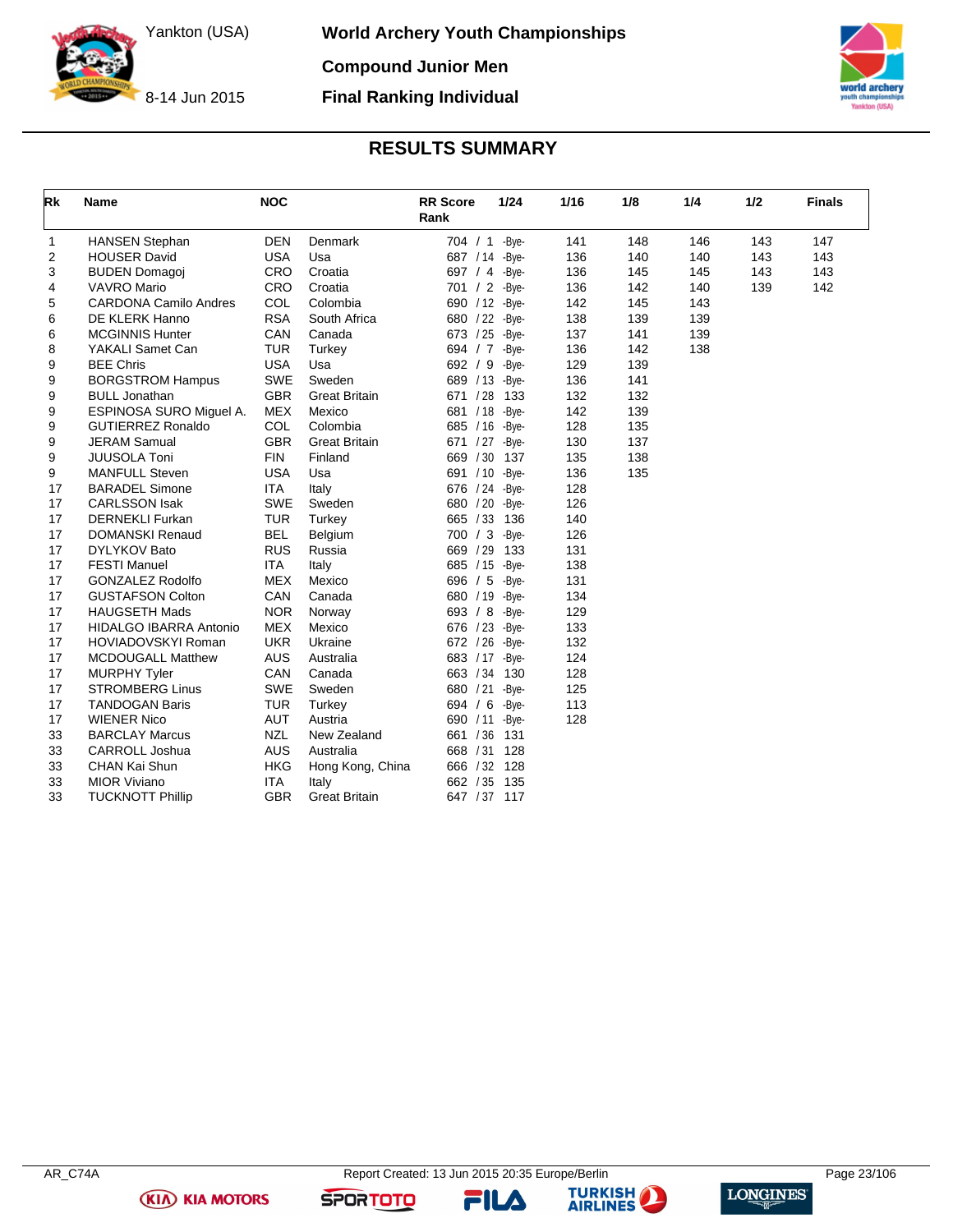**World Archery Youth Championships Compound Junior Women**

8-14 Jun 2015



### **RESULTS SUMMARY**

**Final Ranking Individual**

<span id="page-24-0"></span>

| Rk | <b>Name</b>                    | <b>NOC</b> |                      | <b>RR</b> Score<br>Rank | 1/24  | 1/16 | 1/8 | 1/4 | 1/2 | <b>Finals</b> |
|----|--------------------------------|------------|----------------------|-------------------------|-------|------|-----|-----|-----|---------------|
| 1  | <b>JENSEN Tanja</b>            | <b>DEN</b> | Denmark              | 692 / 2 -Bye-           |       | 141  | 143 | 139 | 142 | 145           |
| 2  | SONNICHSEN Sarah Holst         | <b>DEN</b> | Denmark              | 685 / 4 -Bye-           |       | 138  | 138 | 136 | 143 | 142           |
| 3  | SHKOLNA Mariya                 | <b>UKR</b> | Ukraine              | 682 / 8 -Bye-           |       | 141  | 136 | 142 | 133 | 139           |
| 4  | ZAMORA MORENO Valeria M.       | MEX        | Mexico               | 658 / 22 - Bye-         |       | 139  | 136 | 140 | 139 | 134           |
| 5  | <b>BOSTAN Yesim</b>            | <b>TUR</b> | Turkey               | 687 / 3 -Bye-           |       | 131  | 135 | 134 |     |               |
| 6  | <b>PEARCE Paige</b>            | <b>USA</b> | Usa                  | 681 / 10 - Bye-         |       | 142  | 141 | 133 |     |               |
| 7  | <b>FISCHER Emily</b>           | <b>USA</b> | Usa                  | 677 / 12 - Bye-         |       | 139  | 138 | 130 |     |               |
| 8  | <b>LOPEZ Sara</b>              | COL        | Colombia             | 704 / 1                 | -Bye- | 143  | 143 | 121 |     |               |
| 9  | <b>CINTRON Marla</b>           | <b>PUR</b> | Puerto Rico          | 685 / 6                 | -Bye- | 136  | 133 |     |     |               |
| 9  | <b>CLARK Daisy</b>             | <b>GBR</b> | <b>Great Britain</b> | 673 / 14                | -Bve- | 140  | 133 |     |     |               |
| 9  | <b>GUTIERREZ RUBIO Mariana</b> | <b>MEX</b> | Mexico               | 682 / 9                 | -Bve- | 141  | 133 |     |     |               |
| 9  | <b>JOHNSON Brittany</b>        | <b>CAN</b> | Canada               | 671 / 16 - Bye-         |       | 125  | 123 |     |     |               |
| 9  | <b>ORLIC Maya</b>              | CRO        | Croatia              | 672 / 15                | -Bye- | 137  | 136 |     |     |               |
| 9  | <b>RANDLE Elizabeth</b>        | <b>NZL</b> | New Zealand          | 663 / 20                | -Bye- | 127  | 136 |     |     |               |
| 9  | <b>REGNASCO Melissa</b>        | <b>ARG</b> | Argentina            | 643 / 28                | -Bye- | 130  | 132 |     |     |               |
| 9  | <b>SAGLAM Evrim</b>            | <b>TUR</b> | Turkey               | 649 / 26                | -Bye- | 134  | 135 |     |     |               |
| 17 | AMARJARGAL Gundari             | <b>MGL</b> | Mongolia             | 592 / 34                | 102   | 113  |     |     |     |               |
| 17 | <b>DEAN Darby-Mary</b>         | CAN        | Canada               | 685 / 5                 | -Bye- | 113  |     |     |     |               |
| 17 | <b>FORSBERG Helen</b>          | <b>SWE</b> | Sweden               | 665 / 19                | -Bye- | 138  |     |     |     |               |
| 17 | <b>GEORGE Aalin Ellisse</b>    | <b>GBR</b> | <b>Great Britain</b> | 656 / 24                | -Bye- | 135  |     |     |     |               |
| 17 | <b>GEORGE Kirsten</b>          | <b>GBR</b> | <b>Great Britain</b> | 634 / 32                | 131   | 129  |     |     |     |               |
| 17 | <b>HART Madison</b>            | <b>CAN</b> | Canada               | 653 / 25                | -Bye- | 133  |     |     |     |               |
| 17 | <b>HUGO Ella</b>               | <b>AUS</b> | Australia            | 639 / 30                | -Bye- | 126  |     |     |     |               |
| 17 | <b>MERINO Brenda</b>           | <b>MEX</b> | Mexico               | 666 / 18                | -Bye- | 134  |     |     |     |               |
| 17 | <b>PAIZ Sofia Lourdes</b>      | <b>GUA</b> | Guatemala            | 642 / 29                | -Bye- | 134  |     |     |     |               |
| 17 | RAVILOVA Diana                 | <b>RUS</b> | Russia               | 646 / 27                | -Bye- | 133  |     |     |     |               |
| 17 | <b>REYNOLDS Danielle</b>       | <b>USA</b> | Usa                  | 683 / 7                 | -Bye- | 132  |     |     |     |               |
| 17 | <b>ROMAN Paula</b>             | COL        | Colombia             | 656 / 23                | -Bye- | 128  |     |     |     |               |
| 17 | <b>SANCENOT Amelie</b>         | <b>FRA</b> | France               | 662 / 21                | -Bye- | 139  |     |     |     |               |
| 17 | <b>SEVINDIK Dilara</b>         | <b>TUR</b> | Turkey               | 669 / 17                | -Bye- | 119  |     |     |     |               |
| 17 | <b>VALDEZ Nora</b>             | COL        | Colombia             | /13<br>676              | -Bye- | 118  |     |     |     |               |
| 17 | <b>WENTZEL Danelle</b>         | <b>RSA</b> | South Africa         | /11<br>678              | -Bye- | 139  |     |     |     |               |
| 33 | <b>HOIM Emily</b>              | <b>EST</b> | Estonia              | /31<br>635              | 70    |      |     |     |     |               |
| 33 | KAN On Man                     | <b>HKG</b> | Hong Kong, China     | 631<br>/33              | 102   |      |     |     |     |               |

**(KIA) KIA MOTORS** 





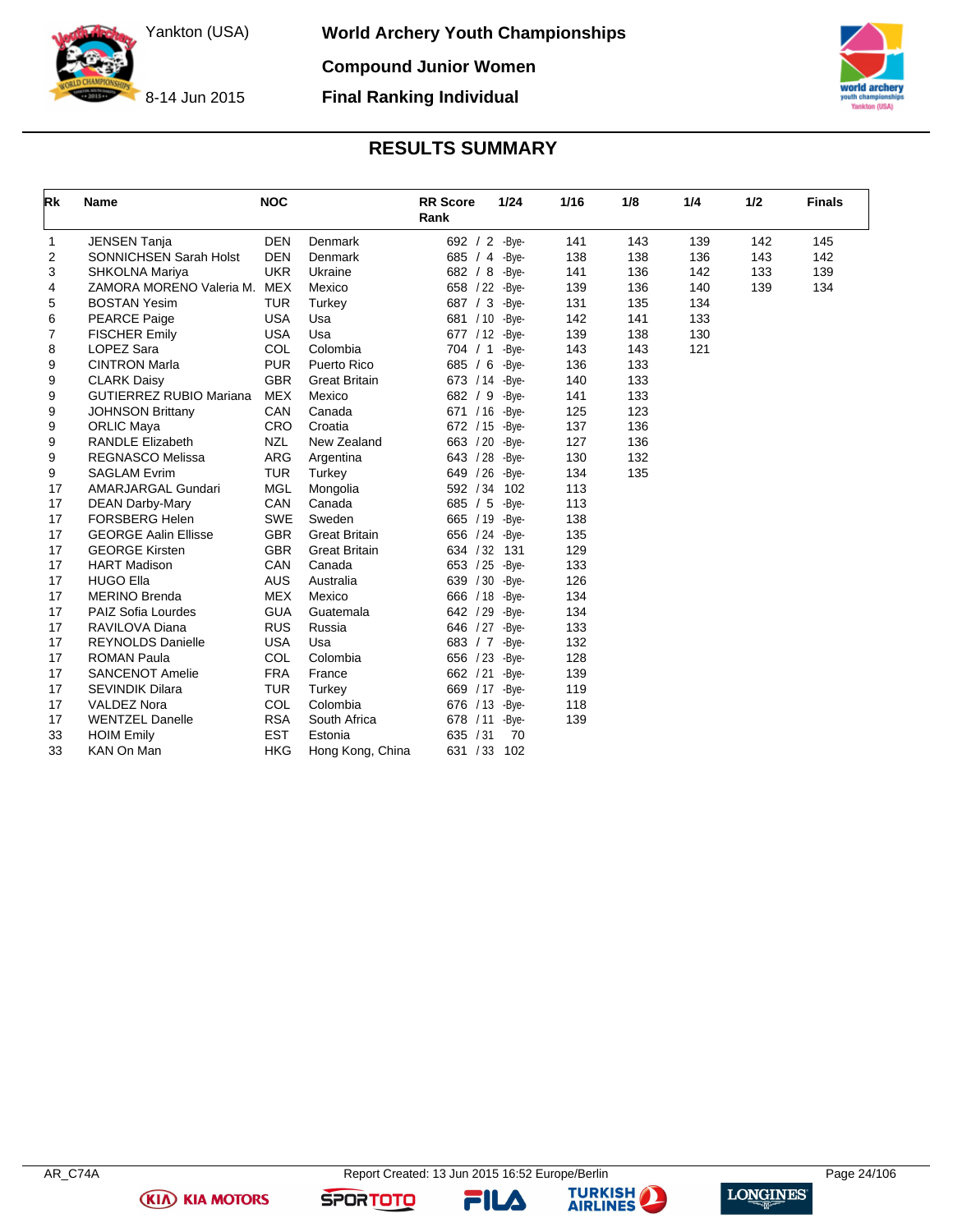

**World Archery Youth Championships**

**Compound Cadet Men Final Ranking Individual**

8-14 Jun 2015

# Yankton (USA)

### **RESULTS SUMMARY**

<span id="page-25-0"></span>

| Rk | <b>Name</b>                   | <b>NOC</b> |                      | <b>RR</b> Score<br>Rank | 1/24  | 1/16 | 1/8 | 1/4 | 1/2 | <b>Finals</b> |
|----|-------------------------------|------------|----------------------|-------------------------|-------|------|-----|-----|-----|---------------|
| 1  | <b>OROSZ Viktor</b>           | <b>HUN</b> | Hungary              | 686 / 2 -Bye-           |       | 137  | 144 | 140 | 141 | 145           |
| 2  | <b>MARAS Serdar Bortay</b>    | <b>TUR</b> | Turkey               | 681 / 4                 | -Bye- | 114  | 141 | 134 | 138 | 135           |
| 3  | <b>HOWSE James</b>            | <b>GBR</b> | <b>Great Britain</b> | 677 / 6                 | -Bye- | 133  | 138 | 139 | 134 | 145           |
| 4  | <b>SUT Jesse</b>              | ITA        | Italy                | 667 / 16                | -Bye- | 128  | 134 | 133 | 134 | 141           |
| 5  | <b>RALLS Luke</b>             | <b>GBR</b> | <b>Great Britain</b> | 666 / 19 - Bye-         |       | 133  | 141 | 139 |     |               |
| 6  | <b>BRINK Jacobus</b>          | <b>RSA</b> | South Africa         | 674 / 7                 | -Bve- | 132  | 138 | 136 |     |               |
| 7  | <b>MORAN Tristan</b>          | CAN        | Canada               | 660 / 25                | -Bye- | 128  | 137 | 132 |     |               |
| 8  | QUEVEDO Cecilio E.            | <b>MEX</b> | Mexico               | 681 / 5                 | -Bye- | 127  | 136 | 131 |     |               |
| 9  | <b>FETERL Cole</b>            | <b>USA</b> | Usa                  | 661 / 23                | -Bye- | 131  | 123 |     |     |               |
| 9  | <b>GONCHAROV Anton</b>        | <b>UKR</b> | Ukraine              | 666 / 18 - Bye-         |       | 125  | 128 |     |     |               |
| 9  | <b>LEE Chak Kiu</b>           | <b>HKG</b> | Hong Kong, China     | 661 / 24                | -Bye- | 123  | 131 |     |     |               |
| 9  | <b>MODIC Stas</b>             | <b>SLO</b> | Slovenia             | 672 / 13                | -Bye- | 140  | 139 |     |     |               |
| 9  | PUUSEPP Kristjan              | <b>EST</b> | Estonia              | 663 / 21                | -Bye- | 132  | 130 |     |     |               |
| 9  | <b>ROSSITER Jarrod</b>        | <b>AUS</b> | Australia            | 661 / 22                | -Bye- | 130  | 123 |     |     |               |
| 9  | <b>THOMPSON Hamish</b>        | <b>AUS</b> | Australia            | 636 / 33                | 125   | 126  | 133 |     |     |               |
| 9  | <b>WILSON Tyler</b>           | CAN        | Canada               | 651 / 30                | -Bye- | 136  | 136 |     |     |               |
| 17 | <b>AAS Artur</b>              | <b>EST</b> | Estonia              | 670 / 15                | -Bye- | 121  |     |     |     |               |
| 17 | <b>ABREU Luccas</b>           | <b>BRA</b> | <b>Brazil</b>        | 663 / 20                | -Bye- | 113  |     |     |     |               |
| 17 | <b>ARENAS Sebastian</b>       | <b>COL</b> | Colombia             | 689 / 1                 | -Bve- | 125  |     |     |     |               |
| 17 | BECERRA RIVAS Fernando        | <b>MEX</b> | Mexico               | 655 / 28                | -Bye- | 119  |     |     |     |               |
| 17 | <b>CARPENTER Adam</b>         | <b>GBR</b> | <b>Great Britain</b> | 658 / 26                | -Bye- | 122  |     |     |     |               |
| 17 | DEL CID CARRILLO Jose Marcelo | <b>GUA</b> | Guatemala            | 646 / 31                | -Bye- | 125  |     |     |     |               |
| 17 | <b>ERKUS Emre</b>             | <b>TUR</b> | Turkey               | 673 / 11                | -Bye- | 130  |     |     |     |               |
| 17 | <b>GARIP Mert</b>             | <b>TUR</b> | Turkey               | 684 / 3                 | -Bye- | 131  |     |     |     |               |
| 17 | <b>HOWDEN Harri</b>           | <b>AUS</b> | Australia            | 673 / 9                 | -Bye- | 117  |     |     |     |               |
| 17 | <b>JOHNSON Dane</b>           | <b>USA</b> | Usa                  | 674 / 8                 | -Bye- | 126  |     |     |     |               |
| 17 | <b>LINARES Gonzalo</b>        | <b>ESP</b> | Spain                | 667 / 17                | -Bye- | 126  |     |     |     |               |
| 17 | <b>LUK Kwok Hang</b>          | <b>HKG</b> | Hong Kong, China     | 651 / 29                | -Bye- | 96   |     |     |     |               |
| 17 | <b>OCONNOR Daniel</b>         | <b>USA</b> | Usa                  | 672 / 12                | -Bye- | 127  |     |     |     |               |
| 17 | RIVERA Diego                  | <b>PUR</b> | Puerto Rico          | 657 / 27 - Bye-         |       | 129  |     |     |     |               |
| 17 | TREVINO G. Romeo Alejandro    | <b>MEX</b> | Mexico               | 673 / 10 - Bye-         |       | 131  |     |     |     |               |
| 17 | <b>WINJE SKAR Solve</b>       | <b>NOR</b> | Norway               | /14<br>671              | -Bye- | 114  |     |     |     |               |
| 33 | <b>BURTON Nathan</b>          | CAN        | Canada               | 638 / 32                | 100   |      |     |     |     |               |

**(KIA) KIA MOTORS** 

FILA



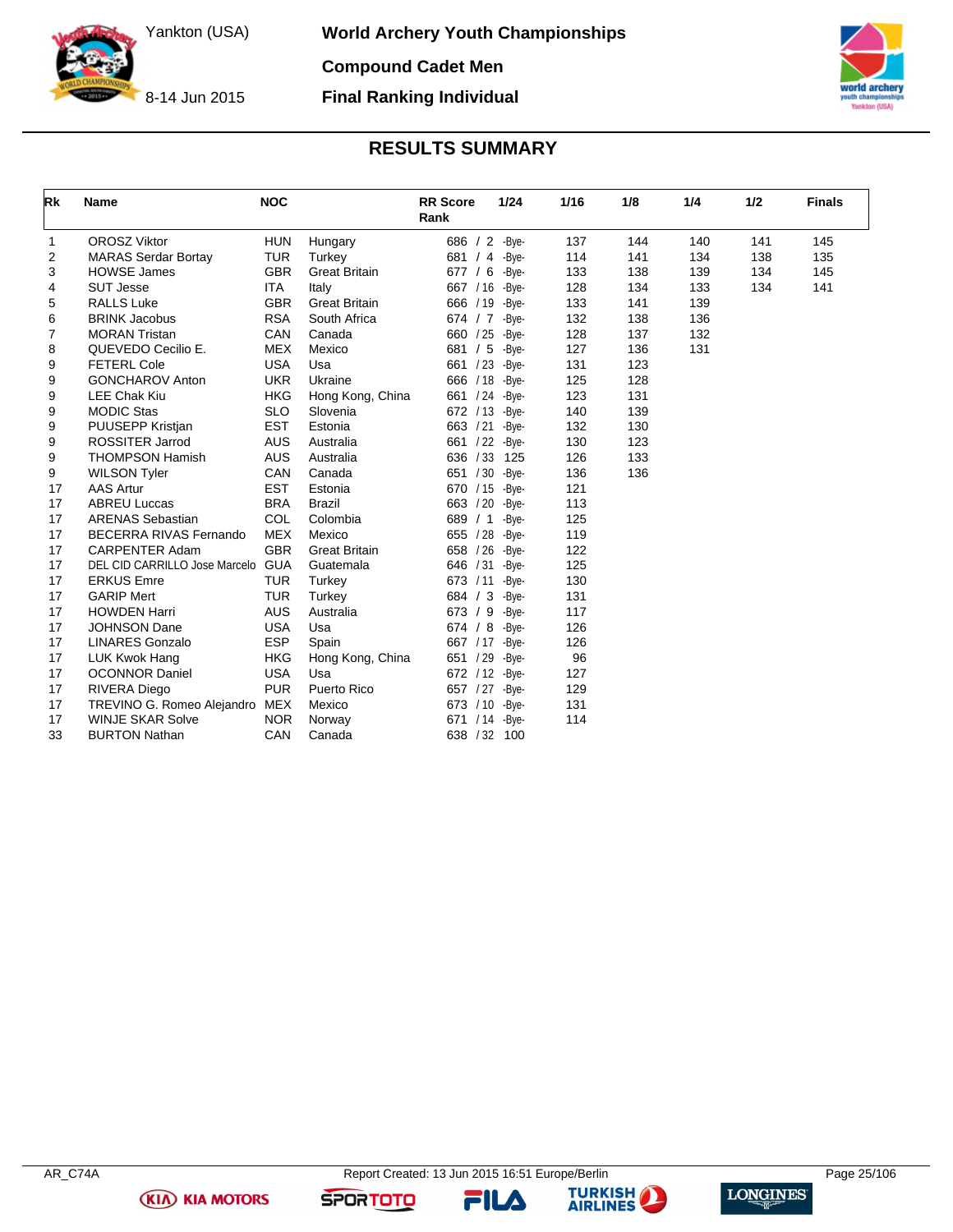**World Archery Youth Championships Compound Cadet Women**

8-14 Jun 2015

**Final Ranking Individual**



### **RESULTS SUMMARY**

<span id="page-26-0"></span>

| Rk | <b>Name</b>                     | <b>NOC</b> |                      | <b>RR</b> Score<br>1/16<br>Rank | 1/8 | 1/4 | 1/2 | <b>Finals</b> |
|----|---------------------------------|------------|----------------------|---------------------------------|-----|-----|-----|---------------|
| 1  | ALMASHHADANI Fatimah            | <b>IRQ</b> | Iraq                 | 680 / 1 125                     | 141 | 138 | 140 | 133 T.9*      |
| 2  | <b>GROENEVELD Evelien</b>       | <b>NED</b> | Netherlands          | 676 / 3<br>141                  | 134 | 137 | 138 | 133<br>T.9    |
| 3  | <b>CROOK Dahlia</b>             | <b>USA</b> | Usa                  | 676 / 2<br>135                  | 141 | 137 | 137 | T.10<br>143   |
| 4  | GARZA ESPINOSA Maria Fernanda   | MEX        | Mexico               | 671 / 4<br>133                  | 136 | 135 | 137 | 143<br>T.9    |
| 5  | <b>JAATMA Lisell</b>            | <b>EST</b> | Estonia              | 659 / 10<br>131                 | 131 | 133 |     |               |
| 5  | ROSSOUW Devanique               | <b>RSA</b> | South Africa         | 659 / 11 133                    | 133 | 133 |     |               |
| 7  | <b>THEODORE Breanna</b>         | <b>USA</b> | Usa                  | 660 / 8<br>129                  | 140 | 127 |     |               |
| 8  | <b>GONCHAROVA Valeria</b>       | <b>UKR</b> | Ukraine              | 130<br>640 / 21                 | 138 | 126 |     |               |
| 9  | <b>CARPENTER Isabelle</b>       | <b>GBR</b> | <b>Great Britain</b> | 129<br>644 / 17                 | 133 |     |     |               |
| 9  | <b>HORLOCK Kaitlyn</b>          | CAN        | Canada               | 137<br>659 / 9                  | 136 |     |     |               |
| 9  | <b>LENNON Rebecca</b>           | <b>GBR</b> | <b>Great Britain</b> | 640 / 20<br>135                 | 128 |     |     |               |
| 9  | <b>MARTINEZ DEL ROSAL Diana</b> | <b>GUA</b> | Guatemala            | 662 / 7<br>121                  | 106 |     |     |               |
| 9  | <b>MCSWAIN Madeline</b>         | <b>AUS</b> | Australia            | 653 / 14<br>128                 | 128 |     |     |               |
| 9  | O'NEILL Emily                   | <b>RSA</b> | South Africa         | 652 / 15 127                    | 132 |     |     |               |
| 9  | <b>SALVESTRO Madeleine</b>      | <b>AUS</b> | Australia            | 629 / 27 134                    | 131 |     |     |               |
| 9  | SANCHEZ M. Esmeralda G.         | <b>MEX</b> | Mexico               | 670 / 5<br>133                  | 123 |     |     |               |
| 17 | <b>ANDERSSON Moa</b>            | <b>SWE</b> | Sweden               | 635 / 24<br>126                 |     |     |     |               |
| 17 | <b>BATTSETSEG Batdulam</b>      | <b>MGL</b> | Mongolia             | 625 / 30<br>121                 |     |     |     |               |
| 17 | CHAN Hiu Ying                   | <b>HKG</b> | Hong Kong, China     | 627 / 29<br>114                 |     |     |     |               |
| 17 | <b>COX Cassidy</b>              | <b>USA</b> | Usa                  | 670 / 6<br>127                  |     |     |     |               |
| 17 | <b>ESTRADA CASTRO Carolina</b>  | <b>MEX</b> | Mexico               | 644 / 18<br>- 127               |     |     |     |               |
| 17 | <b>HUNSPERGER Janine</b>        | SUI        | Switzerland          | 639 / 22 123                    |     |     |     |               |
| 17 | <b>JONES Niamh</b>              | <b>AUS</b> | Australia            | 628 / 28<br>119                 |     |     |     |               |
| 17 | <b>LAU Tsz Sum</b>              | <b>HKG</b> | Hong Kong, China     | 643 / 19<br>120                 |     |     |     |               |
| 17 | <b>MAKARCHUK Diana</b>          | <b>KAZ</b> | Kazakhstan           | 636 / 23<br>128                 |     |     |     |               |
| 17 | <b>MASON Lucy</b>               | <b>GBR</b> | <b>Great Britain</b> | 120<br>653 / 13                 |     |     |     |               |
| 17 | <b>MAUDE Fiona</b>              | CAN        | Canada               | 620 / 32<br>122                 |     |     |     |               |
| 17 | <b>MOELLER Katja Ree</b>        | <b>DEN</b> | Denmark              | 656 / 12 120                    |     |     |     |               |
| 17 | <b>RISBEK Raygul</b>            | <b>KAZ</b> | Kazakhstan           | 631 / 26<br>116                 |     |     |     |               |
| 17 | <b>TOLLENAAR Alana</b>          | CAN        | Canada               | /31<br>119<br>622               |     |     |     |               |
| 17 | ZEBADUA Maria Jose              | <b>GUA</b> | Guatemala            | 126<br>645<br>/16               |     |     |     |               |
| 17 | ZHEXENBINOVA Adel               | <b>KAZ</b> | Kazakhstan           | 635 / 25<br>124                 |     |     |     |               |

**(KIA) KIA MOTORS** 

FILA



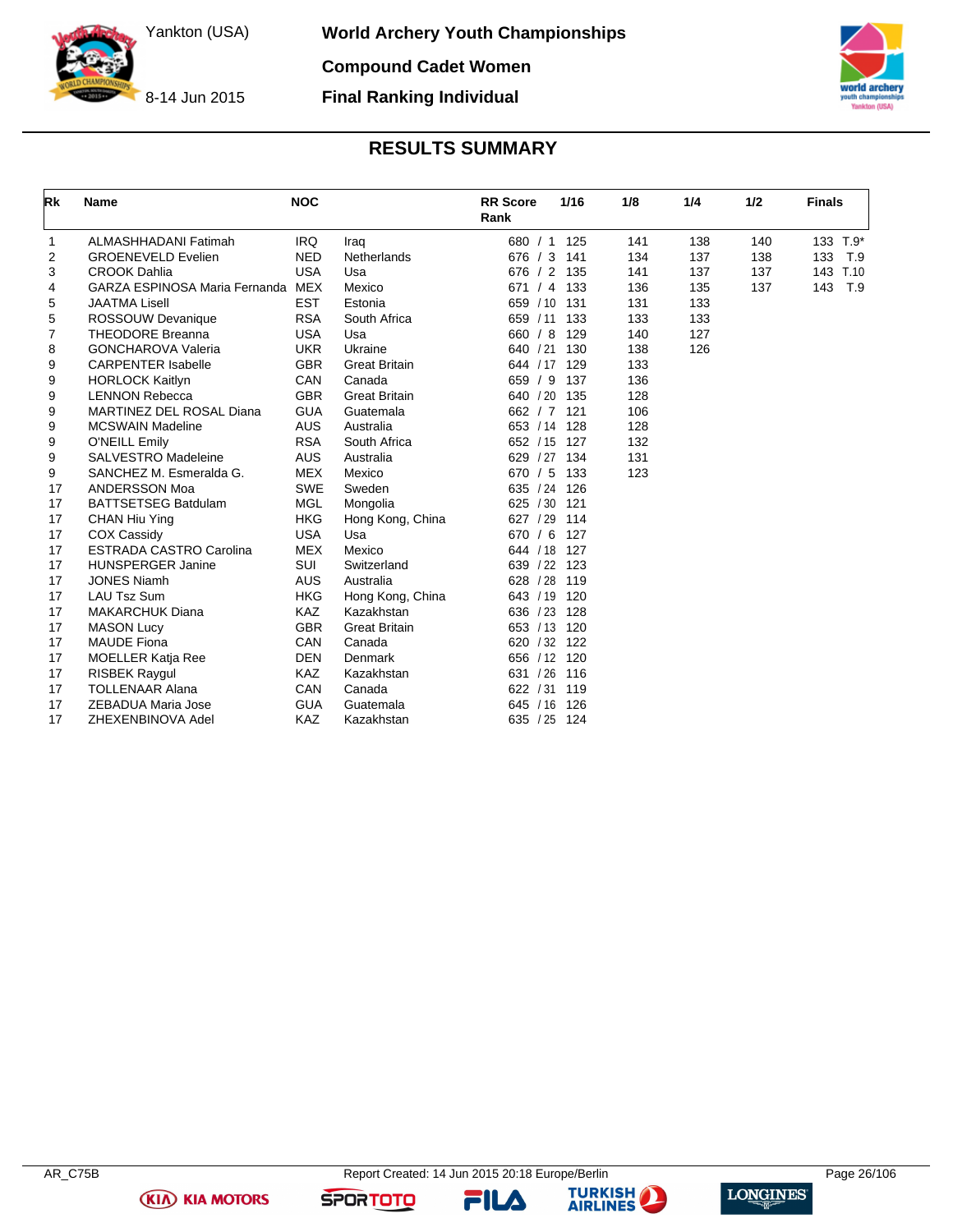8-14 Jun 2015

**World Archery Youth Championships Recurve Junior Men**

**Final Round**



### **RESULT BRACKETS**

<span id="page-27-0"></span>

|     | RR Rank /<br><b>Score</b> | No | <b>BkName</b>            | <b>NOC</b><br>Code | Quarterfinals      | <b>Semifinals</b>      | <b>Finals</b>             |                                     |
|-----|---------------------------|----|--------------------------|--------------------|--------------------|------------------------|---------------------------|-------------------------------------|
| 1/  | 678                       |    | 1 LEE Woo Seok           | <b>KOR</b>         | 7 (27,26,24,28)    | LEE WS (KOR)           |                           |                                     |
| 40/ | 633                       | 40 | REN Qizhuang             | <b>CHN</b>         | 1 (25,26,20,26)    | 3 (25, 24, 27, 27, 24) | MIN B (KOR)               |                                     |
| 5/  | 664                       |    | 5 CHEN Hsin-Fu           | TPE                | 2 (26,26,25,23)    | MIN B (KOR)            | 7 (29,29,28,29)           |                                     |
| 4/  | 667                       |    | 4 MIN Byeongyeon         | <b>KOR</b>         | 6 (27, 27, 24, 28) | 7 (27,26,26,27,25)     |                           | <b>GOLD</b><br>MIN B (KOR)          |
| 35/ | 634                       | 35 | <b>FICHET Romain</b>     | <b>FRA</b>         | 0(26, 24, 24)      | <b>GUNERI MB (TUR)</b> |                           |                                     |
| 38/ | 633                       |    | 38 GUNERI Muhammed Bilal | <b>TUR</b>         | 6(27, 27, 25)      | 2 (24, 22, 25, 25)     | <b>KLIMITCHEK C (USA)</b> |                                     |
| 7/  | 659                       |    | 7 KLIMITCHEK Collin      | <b>USA</b>         | 6 (27,27,26,26)    | KLIMITCHEK C (USA)     | 1 (26,29,27,28)           |                                     |
| 2/  | 675                       |    | 2 LEE Seungshin          | <b>KOR</b>         | 2 (23,24,28,24)    | 6 (29,28,24,26)        |                           | <b>SILVER</b><br>KLIMITCHEK C (USA) |



**(KIA) KIA MOTORS** 

FILA



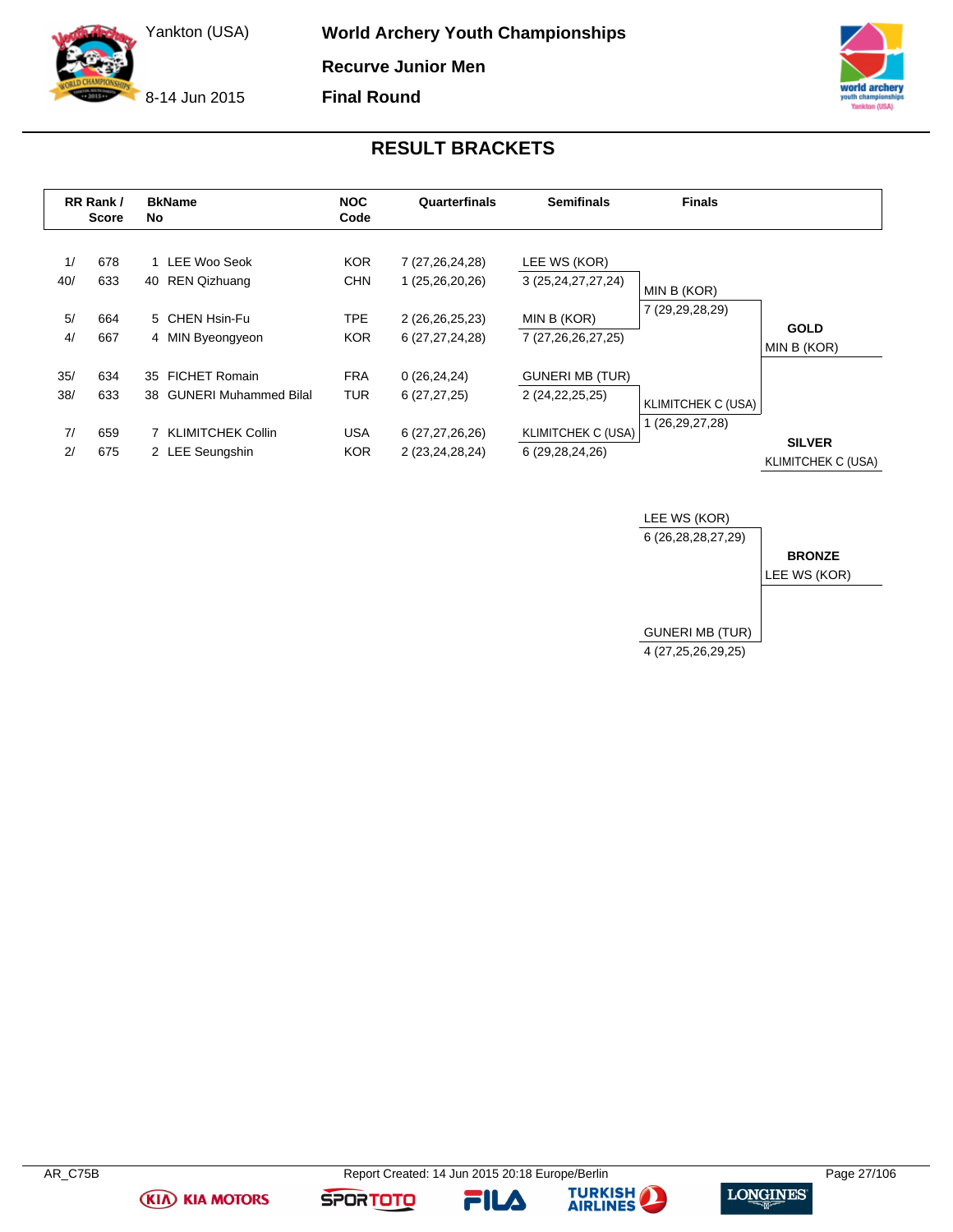8-14 Jun 2015



### **RESULT BRACKETS**

|            | RR Rank /<br><b>Score</b> | No | <b>BkName</b>                                  | <b>NOC</b><br>Code | 1/48<br>Elimin. Round  | 1/24<br>Elimin. Round                             | $1/16$<br>Elimin. Round                     | 1/8<br>Elimin. Round                         | Quarterfinals                  |
|------------|---------------------------|----|------------------------------------------------|--------------------|------------------------|---------------------------------------------------|---------------------------------------------|----------------------------------------------|--------------------------------|
| 1/         | 678                       |    | 1 LEE Woo Seok<br>pre-seeded in 1/16th         | <b>KOR</b>         |                        | LEE WS (KOR)                                      |                                             |                                              |                                |
|            |                           |    |                                                |                    |                        |                                                   | LEE WS (KOR)                                |                                              |                                |
|            |                           |    |                                                |                    |                        | -Bye-                                             | 6 T.8 (27,27,27,27,26)                      |                                              |                                |
|            |                           |    |                                                |                    |                        |                                                   |                                             | LEE WS (KOR)                                 |                                |
| 33/        | 635                       |    | 33 HUSTON Patrick                              | <b>GBR</b>         |                        | <b>HUSTON P (GBR)</b>                             |                                             | 7 (26,28,30,26,29)                           |                                |
|            |                           |    | -Bye-                                          |                    |                        | 6 (27, 26, 26, 24, 27)                            | <b>HUSTON P (GBR)</b>                       |                                              |                                |
|            |                           |    |                                                |                    |                        |                                                   | 5 T.5 (28,27,27,27,21)                      |                                              |                                |
| 32/        | 635                       |    | -Bye-<br>32 BETANCUR Daniel                    | COL                |                        | <b>BETANCUR D (COL)</b><br>4 (24, 27, 24, 27, 15) |                                             |                                              |                                |
|            |                           |    |                                                |                    |                        |                                                   |                                             |                                              | LEE WS (KOR)                   |
| 17/        | 648                       |    | 17 KAO Hao-Wen                                 | <b>TPE</b>         |                        | KAO HW (TPE)                                      |                                             |                                              | 7 (27,26,24,28)                |
|            |                           |    | -Bye-                                          |                    |                        | 6 (28, 16, 25, 25)                                | KAO HW (TPE)                                |                                              |                                |
| 65/        | 601                       |    | 65 GARCIA DOBERMANN Andre BRA                  |                    | 0(18,20,19)            | AYALA MA (MEX)                                    | 2 (25,26,26,27)                             |                                              |                                |
| 48/        | 624                       |    | 48 AYALA Marco Antonio                         | <b>MEX</b>         | 6(21, 27, 23)          | 2 (26,27,24,20)                                   |                                             |                                              |                                |
|            |                           |    |                                                |                    |                        |                                                   |                                             | MAKAREVYCH S (UKR)<br>3 (23, 29, 26, 26, 24) |                                |
| 49/<br>64/ | 624<br>604                |    | 49 ACHA GONZALEZ Pablo<br>64 PRADENAS Pablo    | ESP<br>CHI         | 6 (23, 27, 24, 26, 25) | ACHA GONZALEZ P (ESP)<br>0(24, 23, 26)            |                                             |                                              |                                |
|            |                           |    |                                                |                    | 4 (24, 25, 25, 23, 24) |                                                   | MAKAREVYCH S (UKR)                          |                                              |                                |
|            |                           |    | -Bye-                                          |                    |                        | MAKAREVYCH S (UKR)                                | 6 (29, 28, 25, 28)                          |                                              |                                |
| 16/        | 651                       |    | 16 MAKAREVYCH Sergii                           | <b>UKR</b>         |                        | 6(26, 24, 27)                                     |                                             |                                              |                                |
| 9/         | 658                       |    | 9 MAKHNENKO Artem                              | <b>RUS</b>         |                        | MAKHNENKO A (RUS)                                 |                                             |                                              |                                |
|            |                           |    | -Bye-                                          |                    |                        | 6 (26,26,25,25)                                   |                                             |                                              |                                |
|            |                           |    |                                                |                    |                        |                                                   | MAKHNENKO A (RUS)<br>6 T.9 (27,23,27,25,26) |                                              |                                |
| 57/<br>56/ | 609<br>611                |    | 57 VEZINA-BOUCHER Gabriel<br>56 URNUKH Nekhiit | CAN<br><b>MGL</b>  | 7 (22, 20, 25, 26)     | VEZINA-BOUCHER G (CAN)                            |                                             |                                              |                                |
|            |                           |    |                                                |                    | 1 (21,20,23,24)        | 2 (25,22,26,20)                                   |                                             | MAKHNENKO A (RUS)                            |                                |
| 41/        | 632                       |    | 41 LINDBERG Marcus                             | SWE                | 3 (25,21,17,24,24)     | ESPINET JL (TTO)                                  |                                             | 2 (26,23,28,25)                              |                                |
| 72/        | 583                       |    | 72 ESPINET Jean-Luc                            | <b>TTO</b>         | 7 (22,24,19,24,27)     | 1 (18,22,22,26)                                   | DAI W (CHN)                                 |                                              |                                |
|            |                           |    | -Bye-                                          |                    |                        | DAI W (CHN)                                       | 5 T.8 (25,24,26,25,28)                      |                                              |                                |
| 24/        | 643                       |    | 24 DAI Weibin                                  | CHN                |                        | 7 (27, 22, 28, 27)                                |                                             |                                              |                                |
|            |                           |    |                                                |                    |                        |                                                   |                                             |                                              | REN Q (CHN)<br>1 (25,26,20,26) |
| 25/        | 643                       |    | 25 LIANG Jiajie                                | <b>CHN</b>         |                        | LIANG J (CHN)                                     |                                             |                                              |                                |
|            |                           |    | -Bye-                                          |                    |                        | 4 (26,24,25,24,24)                                | REN Q (CHN)                                 |                                              |                                |
| 73/        | 582                       |    | 73 XUEREB Brandon                              | CAN                | 3 (26, 23, 27, 25, 24) | REN Q (CHN)                                       | 6 (29,27,28,27)                             |                                              |                                |
| 40/        | 633                       |    | 40 REN Qizhuang                                | <b>CHN</b>         | 7 (27, 25, 21, 25, 28) | 6 (28, 25, 24, 21, 29)                            |                                             | REN Q (CHN)                                  |                                |
|            |                           |    |                                                |                    |                        |                                                   |                                             | 6 (28, 28, 23, 26)                           |                                |
|            |                           |    |                                                |                    |                        | -Bye-                                             |                                             |                                              |                                |
|            |                           |    |                                                |                    |                        |                                                   | GARRETT Z (USA)                             |                                              |                                |
|            |                           |    | pre-seeded in 1/16th                           |                    |                        | GARRETT Z (USA)                                   | 2 (27,27,26,27)                             |                                              |                                |
| 8/         | 659                       |    | 8 GARRETT Zach                                 | <b>USA</b>         |                        |                                                   |                                             |                                              |                                |

**(KIA) KIA MOTORS** 



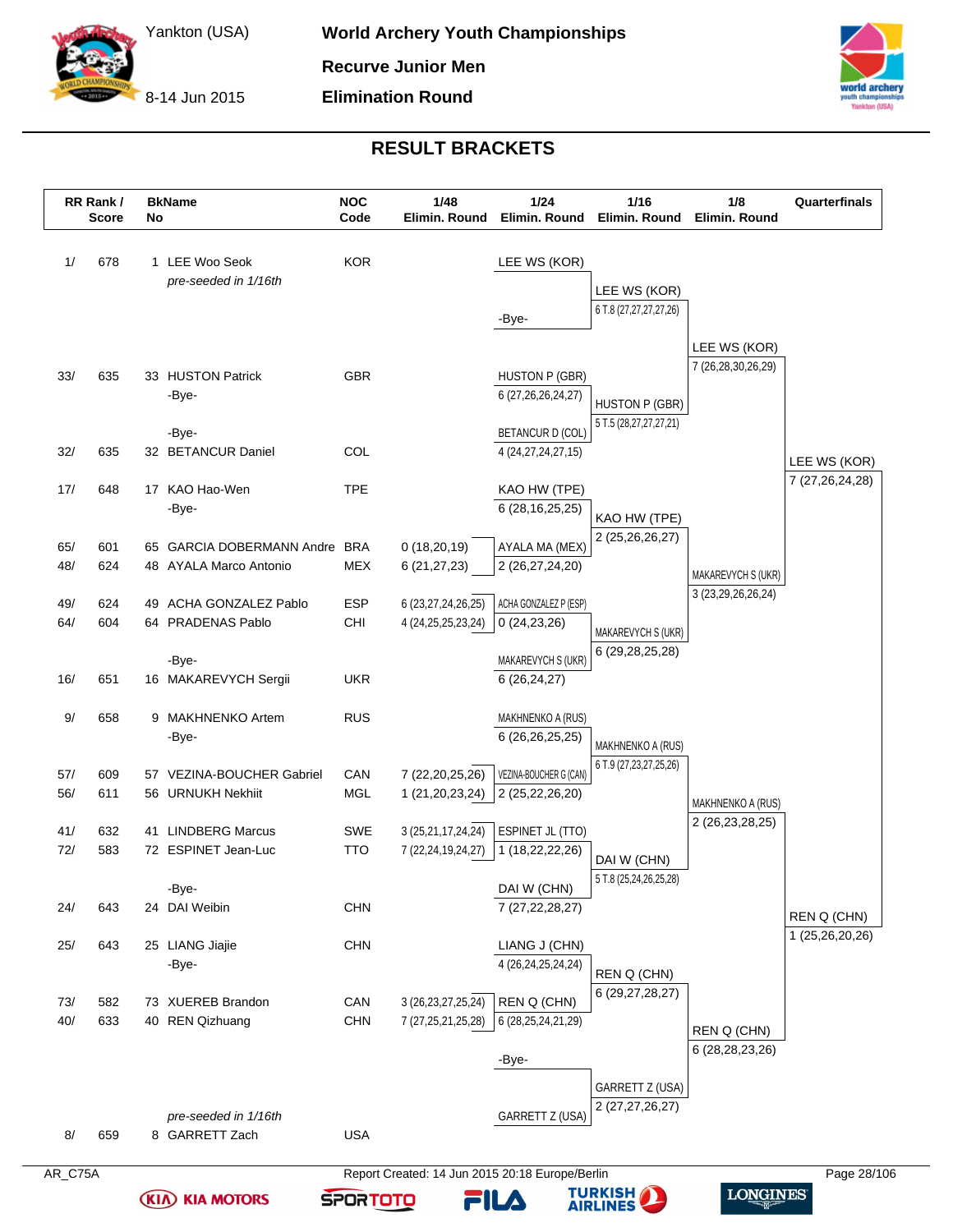8-14 Jun 2015



### **RESULT BRACKETS**

|            | RR Rank /<br><b>Score</b> | No | <b>BkName</b>                          | <b>NOC</b><br>Code       | 1/48<br>Elimin. Round                        | $1/24$<br>Elimin. Round                  | $1/16$<br>Elimin. Round              | 1/8<br>Elimin. Round | Quarterfinals      |
|------------|---------------------------|----|----------------------------------------|--------------------------|----------------------------------------------|------------------------------------------|--------------------------------------|----------------------|--------------------|
| 5/         | 664                       |    | 5 CHEN Hsin-Fu<br>pre-seeded in 1/16th | <b>TPE</b>               |                                              | CHEN HF (TPE)                            |                                      |                      |                    |
|            |                           |    |                                        |                          |                                              |                                          | CHEN HF (TPE)                        |                      |                    |
|            |                           |    |                                        |                          |                                              | -Bye-                                    | 6(26, 28, 26)                        |                      |                    |
|            |                           |    |                                        |                          |                                              |                                          |                                      | CHEN HF (TPE)        |                    |
| 37/        | 633                       |    | 37 HELBIN Kasper                       | POL                      | 6 (23, 22, 24, 27)                           | <b>HELBIN K (POL)</b>                    |                                      | 6(29, 28, 27)        |                    |
| 76/        | 577                       |    | 76 RIBEIRO SOBRAL Yuri                 | <b>BRA</b>               | 2 (27,20,19,21)                              | 6(28, 25, 24)                            |                                      |                      |                    |
|            |                           |    |                                        |                          |                                              |                                          | <b>HELBIN K (POL)</b><br>0(25,25,23) |                      |                    |
|            |                           |    | -Bye-                                  |                          |                                              | POPOVYCH M (UKR)                         |                                      |                      |                    |
| 28/        | 641                       |    | 28 POPOVYCH Maksym                     | <b>UKR</b>               |                                              | 0(27, 16, 23)                            |                                      |                      | CHEN HF (TPE)      |
| 21/        | 646                       |    | 21 FABER Florian                       | SUI                      |                                              | FABER F (SUI)                            |                                      |                      | 2 (26, 26, 25, 23) |
|            |                           |    | -Bye-                                  |                          |                                              | 6 (25,27,26,23,26)                       | FABER F (SUI)                        |                      |                    |
|            |                           |    |                                        |                          |                                              |                                          | 6 (24,25,24,26)                      |                      |                    |
| 69/        | 595                       |    | 69 MONEGO Andrea                       | <b>ITA</b>               | 2 (27,24,25,21)                              | SALAZAR S. JA (MEX)                      |                                      |                      |                    |
| 44/        | 629                       |    | 44 SALAZAR S. Jose Andres              | <b>MEX</b>               | 6 (21,27,29,27)                              | 4 (27,23,20,24,24)                       |                                      | FABER F (SUI)        |                    |
| 53/        | 621                       |    | 53 TISOCCO Tomas                       | ARG                      | 6 (26,27,26,30)                              | TISOCCO T (ARG)                          |                                      | 0(23,25,26)          |                    |
| 60/        | 605                       |    | 60 NIKKANEN Markus                     | <b>FIN</b>               | 2 (25,24,28,25)                              | 3 (25,24,20,26,14)                       | <b>KOENIG T (FRA)</b>                |                      |                    |
|            |                           |    |                                        |                          |                                              |                                          | 2 (26,22,22,22)                      |                      |                    |
| 12/        |                           |    | -Bye-<br>12 KOENIG Thomas              |                          |                                              | <b>KOENIG T (FRA)</b>                    |                                      |                      |                    |
|            | 653                       |    |                                        | <b>FRA</b>               |                                              | 7 (27, 20, 23, 26, 25)                   |                                      |                      |                    |
| 13/        | 653                       |    | 13 SCHMITZ Carlo                       | <b>GER</b>               |                                              | SCHMITZ C (GER)                          |                                      |                      |                    |
|            |                           |    | -Bye-                                  |                          |                                              | 6 (24, 29, 27, 26)                       | SCHMITZ C (GER)                      |                      |                    |
|            |                           |    |                                        |                          |                                              |                                          | 6 (23,25,26,29,25)                   |                      |                    |
| 61/<br>52/ | 605<br>621                |    | 61 APPELS Jesher<br>52 MILLER Caleb    | <b>NED</b><br><b>USA</b> | 4 (26, 22, 17, 23, 24)<br>6 (23,21,23,28,25) | MILLER C (USA)<br>2(25, 26, 26, 21)      |                                      |                      |                    |
|            |                           |    |                                        |                          |                                              |                                          |                                      | SCHMITZ C (GER)      |                    |
| 45/        | 629                       |    | 45 POTTS Alec                          | <b>AUS</b>               | 6(26, 28, 25)                                | POTTS A (AUS)                            |                                      | 2 (25,28,23,26)      |                    |
| 68/        | 596                       |    | 68 CASTRO LAZO Raimundo                | CHI                      | 0(20, 25, 20)                                | 6 (24, 25, 27, 24)                       | POTTS A (AUS)                        |                      |                    |
|            |                           |    |                                        |                          |                                              |                                          | 4 (24, 27, 24, 22, 9)                |                      |                    |
| 20/        | 647                       |    | -Bye-<br>20 GSTOETTNER Andreas         | AUT                      |                                              | GSTOETTNER A (AUT)<br>2 (29, 17, 24, 23) |                                      |                      |                    |
|            |                           |    |                                        |                          |                                              |                                          |                                      |                      | MIN B (KOR)        |
| 29/        | 640                       |    | 29 OHI Kazuki                          | <b>JPN</b>               |                                              | OHI K (JPN)                              |                                      |                      | 6 (27,27,24,28)    |
|            |                           |    | -Bye-                                  |                          |                                              | 6 (22, 25, 27, 26, 28)                   | OHI K (JPN)                          |                      |                    |
| 77/        | 573                       | 77 | <b>ORTIZ Daniel Fernando</b>           | COL                      | 0(20,21,22)                                  | JURZAK A (POL)                           | 1 (22, 27, 27, 24)                   |                      |                    |
| 36/        | 633                       |    | 36 JURZAK Adam                         | POL                      | 6 (25,24,26)                                 | 4 (28, 23, 26, 28, 24)                   |                                      |                      |                    |
|            |                           |    |                                        |                          |                                              |                                          |                                      | MIN B (KOR)          |                    |
|            |                           |    |                                        |                          |                                              | -Bye-                                    |                                      | 6 (27,28,29,26)      |                    |
|            |                           |    |                                        |                          |                                              |                                          | MIN B (KOR)                          |                      |                    |
|            |                           |    | pre-seeded in 1/16th                   |                          |                                              | MIN B (KOR)                              | 7 (27,28,27,27)                      |                      |                    |
| 4/         | 667                       |    | 4 MIN Byeongyeon                       | <b>KOR</b>               |                                              |                                          |                                      |                      |                    |
|            |                           |    |                                        |                          |                                              |                                          |                                      |                      |                    |

**(KIA) KIA MOTORS** 



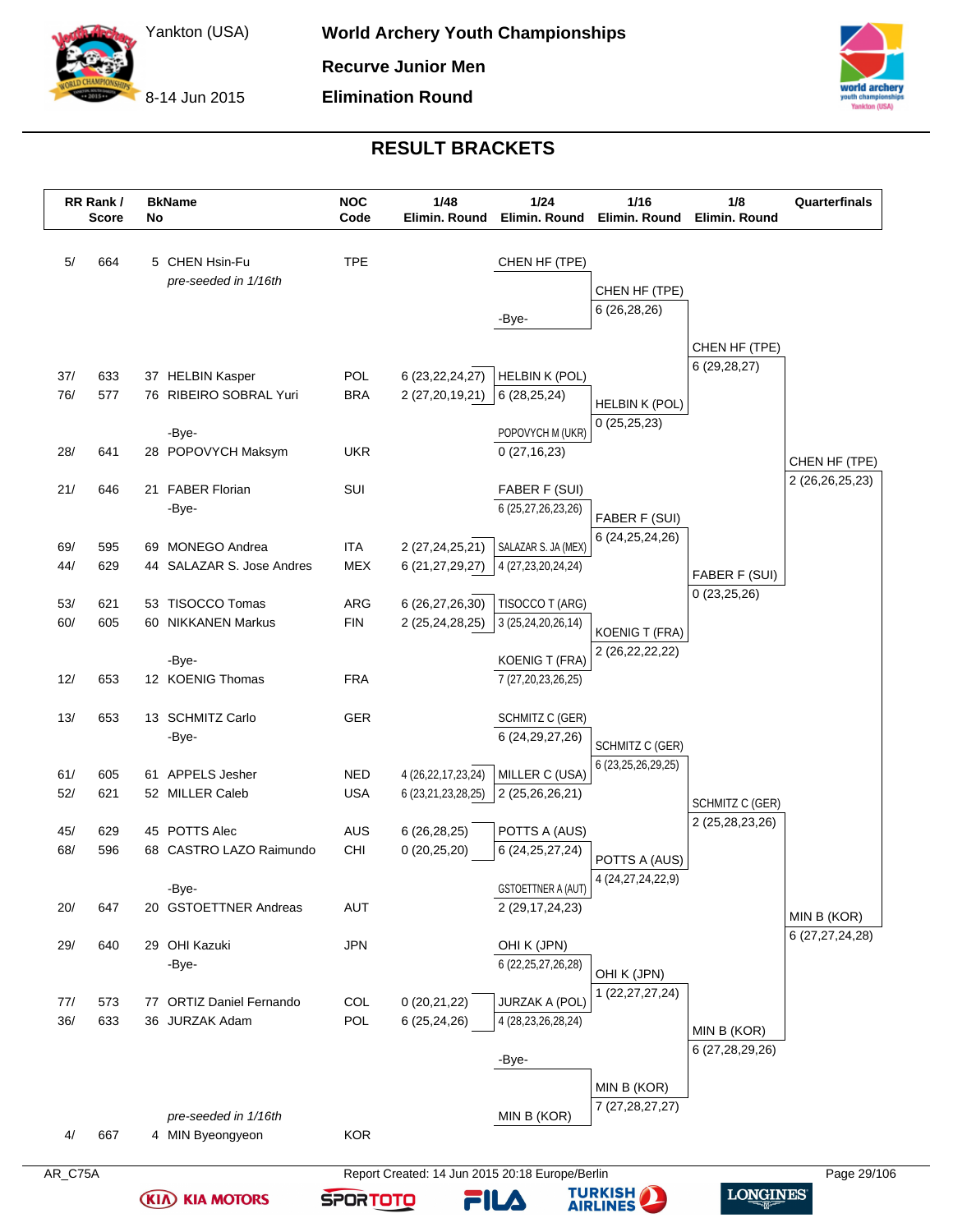8-14 Jun 2015

**(KIA) KIA MOTORS** 

**SPORTOTO** 



**LONGINES** 

**TURKISH<br>AIRLINES** 

FILA

#### **RESULT BRACKETS**

|            | RR Rank /<br><b>Score</b> | No | <b>BkName</b>                                              | <b>NOC</b><br>Code | 1/48<br>Elimin. Round              | 1/24<br>Elimin. Round                        | $1/16$<br>Elimin. Round                       | 1/8<br>Elimin. Round                         | Quarterfinals                   |
|------------|---------------------------|----|------------------------------------------------------------|--------------------|------------------------------------|----------------------------------------------|-----------------------------------------------|----------------------------------------------|---------------------------------|
| 3/         | 671                       |    | 3 MUTO Hiroki<br>pre-seeded in 1/16th                      | <b>JPN</b>         |                                    | MUTO H (JPN)                                 | MUTO H (JPN)                                  |                                              |                                 |
|            |                           |    |                                                            |                    |                                    | -Bye-                                        | 4 (19,29,26,17,20)                            |                                              |                                 |
|            |                           |    |                                                            |                    |                                    |                                              |                                               | FICHET R (FRA)                               |                                 |
| 35/        | 634                       |    | 35 FICHET Romain                                           | <b>FRA</b>         | 6(26, 26, 27)                      | FICHET R (FRA)                               |                                               | 6 T.10 (26,24,24,27,24)                      |                                 |
| 78/        | 548                       |    | 78 CHAN Hung Mo                                            | <b>HKG</b>         | 0(11, 16, 14)                      | 6 (28,24,20,26)                              | FICHET R (FRA)                                |                                              |                                 |
|            |                           |    | -Bye-                                                      |                    |                                    | ALVAREZ J (ECU)                              | 6 (25, 25, 17, 22, 22)                        |                                              |                                 |
| 30/        | 637                       |    | 30 ALVAREZ Jose                                            | ECU                |                                    | 2 (24, 14, 24, 21)                           |                                               |                                              |                                 |
|            |                           |    |                                                            |                    |                                    |                                              |                                               |                                              | FICHET R (FRA)<br>0(26, 24, 24) |
| 19/        | 647                       |    | 19 BELLI Yuri<br>-Bye-                                     | <b>ITA</b>         |                                    | <b>BELLIY (ITA)</b><br>6 (27,20,26,26)       |                                               |                                              |                                 |
|            |                           |    |                                                            |                    |                                    |                                              | <b>BELLIY (ITA)</b><br>4 (27, 26, 22, 25, 21) |                                              |                                 |
| 67/        | 599                       |    | 67 FREGNAN Elia                                            | <b>ITA</b>         | 0(18, 23, 25)                      | MARTENS R (BEL)                              |                                               |                                              |                                 |
| 46/        | 626                       |    | 46 MARTENS Rick                                            | <b>BEL</b>         | 6 (25,27,26)                       | 2 (25,27,24,25)                              |                                               | MAENPAA E (FIN)                              |                                 |
| 51/        | 621                       |    | 51 MAENPAA Eero                                            | <b>FIN</b>         | 7 (26,25,24,28,27)                 | MAENPAA E (FIN)                              |                                               | 5 T.7 (24,26,27,25,24)                       |                                 |
| 62/        | 604                       |    | 62 DACHEV Damyan                                           | <b>BUL</b>         | 3 (21, 23, 26, 28, 21)             | 6 (27, 24, 25, 23, 24)                       | MAENPAA E (FIN)                               |                                              |                                 |
|            |                           |    | -Bye-                                                      |                    |                                    | <b>KRAUS S (FRA)</b>                         | 6 (22, 26, 24, 26, 21)                        |                                              |                                 |
| 14/        | 653                       |    | 14 KRAUS Stephane                                          | <b>FRA</b>         |                                    | 4 (25, 25, 24, 28, 22)                       |                                               |                                              |                                 |
| 11/        | 654                       |    | 11 WECKMUELLER Maximilian                                  | <b>GER</b>         |                                    | WECKMUELLER M (GER)                          |                                               |                                              |                                 |
|            |                           |    | -Bye-                                                      |                    |                                    | 2 (27, 22, 25, 22)                           | RUDOW M (GER)                                 |                                              |                                 |
|            |                           |    |                                                            |                    |                                    |                                              | 6 (25,26,26)                                  |                                              |                                 |
| 59/<br>54/ | 605<br>615                |    | 59 RATILAINEN Samuel<br>54 RUDOW Marc                      | FIN<br>GER         | 0(25, 22, 25)<br>6 (26,26,28)      | RUDOW M (GER)<br>6 (28, 18, 28, 27)          |                                               |                                              |                                 |
|            |                           |    |                                                            |                    |                                    |                                              |                                               | RUDOW M (GER)<br>2 (26, 24, 27, 26)          |                                 |
| 43/        | 630                       |    | 43 HALSKOV Aske                                            | DEN                | 6 (20,24,27,25)                    | HALSKOV A (DEN)                              |                                               |                                              |                                 |
| 70/        | 589                       |    | 70 YIP Ching Wa Kenneth                                    | <b>HKG</b>         | 2 (16, 16, 28, 23)                 | 0(22,20,22)                                  | INFANTE LE (MEX)                              |                                              |                                 |
|            |                           |    | -Bye-                                                      |                    |                                    | INFANTE LE (MEX)                             | 0(24,25,23)                                   |                                              |                                 |
| 22/        | 645                       |    | 22 INFANTE Luis Esteban                                    | <b>MEX</b>         |                                    | 6(30, 24, 25)                                |                                               |                                              | <b>GUNERI MB (TUR)</b>          |
| 27/        | 642                       |    | 27 BALDANOV Arsalan                                        | <b>RUS</b>         |                                    | <b>BALDANOV A (RUS)</b>                      |                                               |                                              | 6(27, 27, 25)                   |
|            |                           |    | -Bye-                                                      |                    |                                    | 4 (21, 27, 27, 24, 24)                       | <b>GUNERI MB (TUR)</b>                        |                                              |                                 |
|            |                           |    |                                                            |                    |                                    |                                              | 6(27,25,25)                                   |                                              |                                 |
| 75/<br>38/ | 579<br>633                |    | 75 MYAGMARBAATAR Enkhbayar MGL<br>38 GUNERI Muhammed Bilal | <b>TUR</b>         | 2 (22,24,19,21)<br>6 (19,26,27,28) | <b>GUNERI MB (TUR)</b><br>6 (25,25,19,25,25) |                                               |                                              |                                 |
|            |                           |    |                                                            |                    |                                    |                                              |                                               | <b>GUNERI MB (TUR)</b><br>6 (27, 27, 26, 27) |                                 |
|            |                           |    |                                                            |                    |                                    | -Bye-                                        |                                               |                                              |                                 |
|            |                           |    |                                                            |                    |                                    |                                              | DEL OLMO S (ESP)                              |                                              |                                 |
|            |                           |    | pre-seeded in 1/16th                                       |                    |                                    | DEL OLMO S (ESP)                             | 0(23, 24, 22)                                 |                                              |                                 |
| 6/         | 662                       |    | 6 DEL OLMO Sergio                                          | <b>ESP</b>         |                                    |                                              |                                               |                                              |                                 |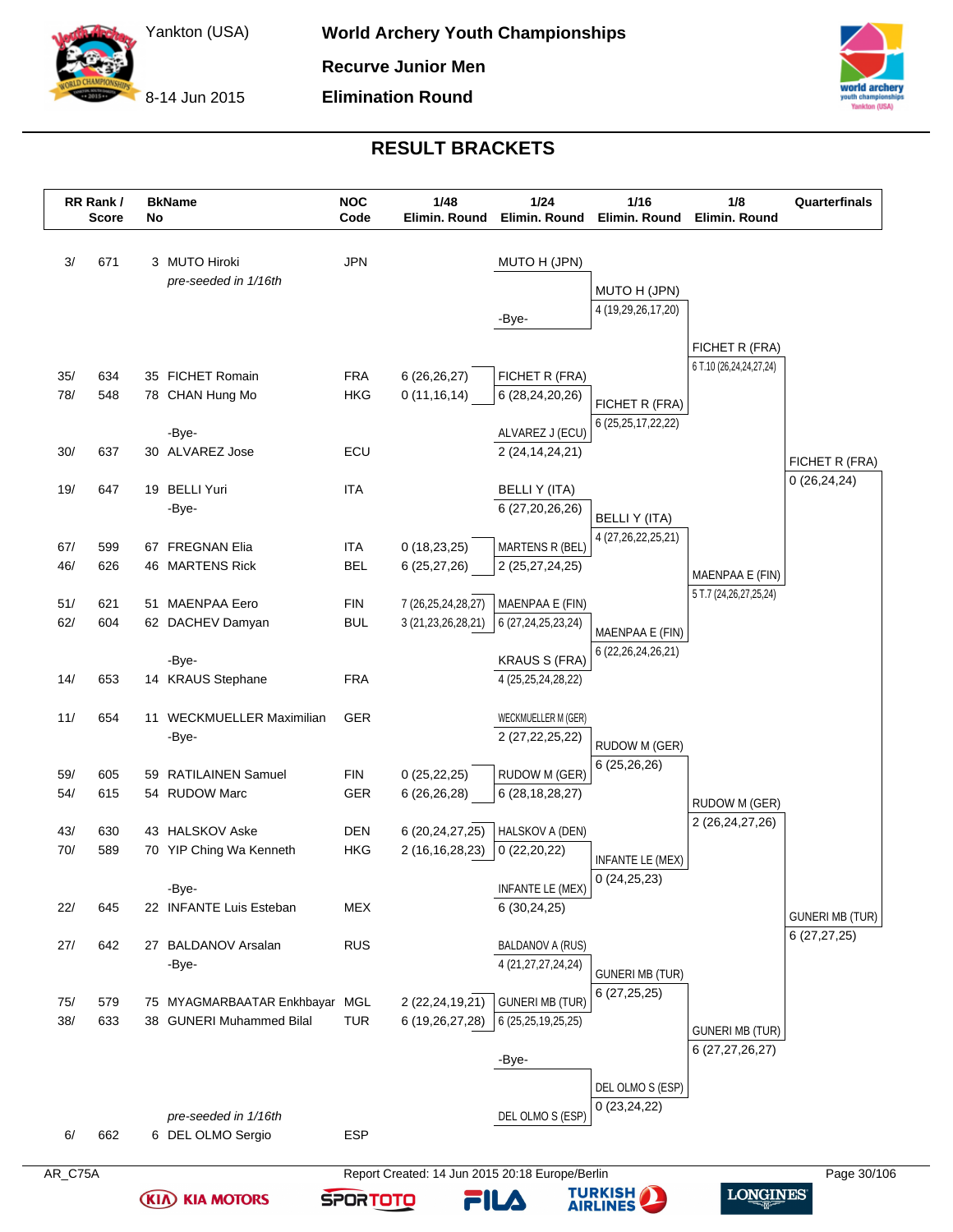8-14 Jun 2015



### **RESULT BRACKETS**

|     | RR Rank /<br><b>Score</b> | No | <b>BkName</b>                               | <b>NOC</b><br>Code | 1/48<br>Elimin. Round    | $1/24$<br>Elimin. Round                 | 1/16<br>Elimin. Round  | 1/8<br>Elimin. Round    | Quarterfinals                                |
|-----|---------------------------|----|---------------------------------------------|--------------------|--------------------------|-----------------------------------------|------------------------|-------------------------|----------------------------------------------|
| 7/  | 659                       |    | 7 KLIMITCHEK Collin<br>pre-seeded in 1/16th | <b>USA</b>         |                          | KLIMITCHEK C (USA)                      | KLIMITCHEK C (USA)     |                         |                                              |
|     |                           |    |                                             |                    |                          | -Bye-                                   | 6 (21,29,20,27,25)     |                         |                                              |
|     |                           |    |                                             |                    |                          |                                         |                        | KLIMITCHEK C (USA)      |                                              |
| 39/ | 633                       |    | 39 KUTSYY Valentyn                          | <b>UKR</b>         | 6 (26,21,28)             | KUTSYY V (UKR)                          |                        | 6 T.10 (26,28,27,28,26) |                                              |
| 74/ | 581                       |    | 74 MAHMMOOD Ahmed                           | <b>IRQ</b>         | 0(22, 19, 24)            | 6 T.7 (21,25,24,26,27)                  | KUTSYY V (UKR)         |                         |                                              |
|     |                           |    | -Bye-                                       |                    |                          | LI WK (TPE)                             | 4 (24, 25, 21, 24, 20) |                         |                                              |
| 26/ | 643                       |    | 26 LI Wan-Kang                              | <b>TPE</b>         |                          | 5 T.5 (22,25,27,24,26)                  |                        |                         |                                              |
|     |                           |    |                                             |                    |                          |                                         |                        |                         | <b>KLIMITCHEK C (USA)</b><br>6 (27,27,26,26) |
| 23/ | 644                       |    | 23 DENNY Bradley<br>-Bye-                   | <b>GBR</b>         |                          | DENNY B (GBR)<br>6(28, 26, 24)          |                        |                         |                                              |
|     |                           |    |                                             |                    |                          |                                         | DENNY B (GBR)          |                         |                                              |
| 71/ | 585                       |    | 71 HLAHULEK Michal                          | CZE                | 4 (24, 20, 28, 28, 21)   | CASTRO D (ESP)                          | 2 (26,25,24,21)        |                         |                                              |
| 42/ | 632                       |    | 42 CASTRO Daniel                            | <b>ESP</b>         | 6 (26, 23, 25, 25, 26)   | 0(25, 24, 14)                           |                        | MUSSAYEV S (KAZ)        |                                              |
| 55/ | 612                       |    | 55 GYS Lenthy                               | <b>BEL</b>         | 5 T.10 (25,27,27,25,24)  | <b>BIZON K (POL)</b>                    |                        | 5 T.9 (27,26,24,28,29)  |                                              |
| 58/ | 607                       |    | 58 BIZON Kacper                             | POL                | 6 T.10* (22,23,29,27,24) | 2 (26,20,23,23)                         | MUSSAYEV S (KAZ)       |                         |                                              |
|     |                           |    | -Bye-                                       |                    |                          | MUSSAYEV S (KAZ)                        | 6 (24, 28, 25, 24)     |                         |                                              |
| 10/ | 656                       |    | 10 MUSSAYEV Sanzhar                         | KAZ                |                          | 6 (28,27,17,26)                         |                        |                         |                                              |
|     |                           |    |                                             |                    |                          |                                         |                        |                         |                                              |
| 15/ | 652                       |    | 15 POPOV Vitalii<br>-Bye-                   | <b>RUS</b>         |                          | POPOV V (RUS)<br>6 T.9 (28,24,23,27,26) |                        |                         |                                              |
|     |                           |    |                                             |                    |                          |                                         | POPOV V (RUS)          |                         |                                              |
| 63/ | 604                       |    | 63 MASEFIELD Jack                           | <b>GBR</b>         | 0(24,22,25)              | FLOSSBACH TA (GUA)                      | 0(27, 24, 25)          |                         |                                              |
| 50/ | 622                       |    | 50 FLOSSBACH Thomas Alexander GUA           |                    | 6(25, 28, 27)            | 5 T.7 (23,26,27,27,21)                  |                        | SUGIO T (JPN)           |                                              |
| 47/ | 625                       |    | 47 TEZEL Onur                               | <b>TUR</b>         | 2 (23, 19, 27, 19)       | SORLEY C (CAN)                          |                        | 2 (28,25,27,25)         |                                              |
| 66/ | 600                       |    | 66 SORLEY Conner                            | CAN                | 6 (23, 28, 27, 27)       | 0(18,21,21)                             | SUGIO T (JPN)          |                         |                                              |
|     |                           |    | -Bye-                                       |                    |                          | SUGIO T (JPN)                           | 6 (28,28,28)           |                         |                                              |
| 18/ | 647                       |    | 18 SUGIO Tomoki                             | <b>JPN</b>         |                          | 6(25,25,23)                             |                        |                         |                                              |
|     |                           |    |                                             |                    |                          |                                         |                        |                         | LEE S (KOR)<br>2 (23,24,28,24)               |
| 31/ | 636                       |    | 31 IPSEN Jonathan Hindborg                  | <b>DEN</b>         |                          | IPSEN JH (DEN)<br>2 (25,20,26,24)       |                        |                         |                                              |
|     |                           |    | -Bye-                                       |                    |                          |                                         | ADRIAENSEN B (BEL)     |                         |                                              |
| 79/ | 505                       |    | 79 ACOSTA MASTALLER Jano Martin ARG         |                    | 0(23,7,20)               | ADRIAENSEN B (BEL)                      | 1 (22,26,24,24)        |                         |                                              |
| 34/ | 635                       |    | 34 ADRIAENSEN Ben                           | <b>BEL</b>         | 6 (26,24,24)             | 6 (24, 24, 27, 26)                      |                        | LEE S (KOR)             |                                              |
|     |                           |    |                                             |                    |                          | -Bye-                                   |                        | 6 (28,29,28,25)         |                                              |
|     |                           |    |                                             |                    |                          |                                         | LEE S (KOR)            |                         |                                              |
|     |                           |    |                                             |                    |                          |                                         | 7 (27,28,24,29)        |                         |                                              |
| 2/  | 675                       |    | pre-seeded in 1/16th<br>2 LEE Seungshin     | <b>KOR</b>         |                          | LEE S (KOR)                             |                        |                         |                                              |
|     |                           |    |                                             |                    |                          |                                         |                        |                         |                                              |

**(KIA) KIA MOTORS** 



FILA



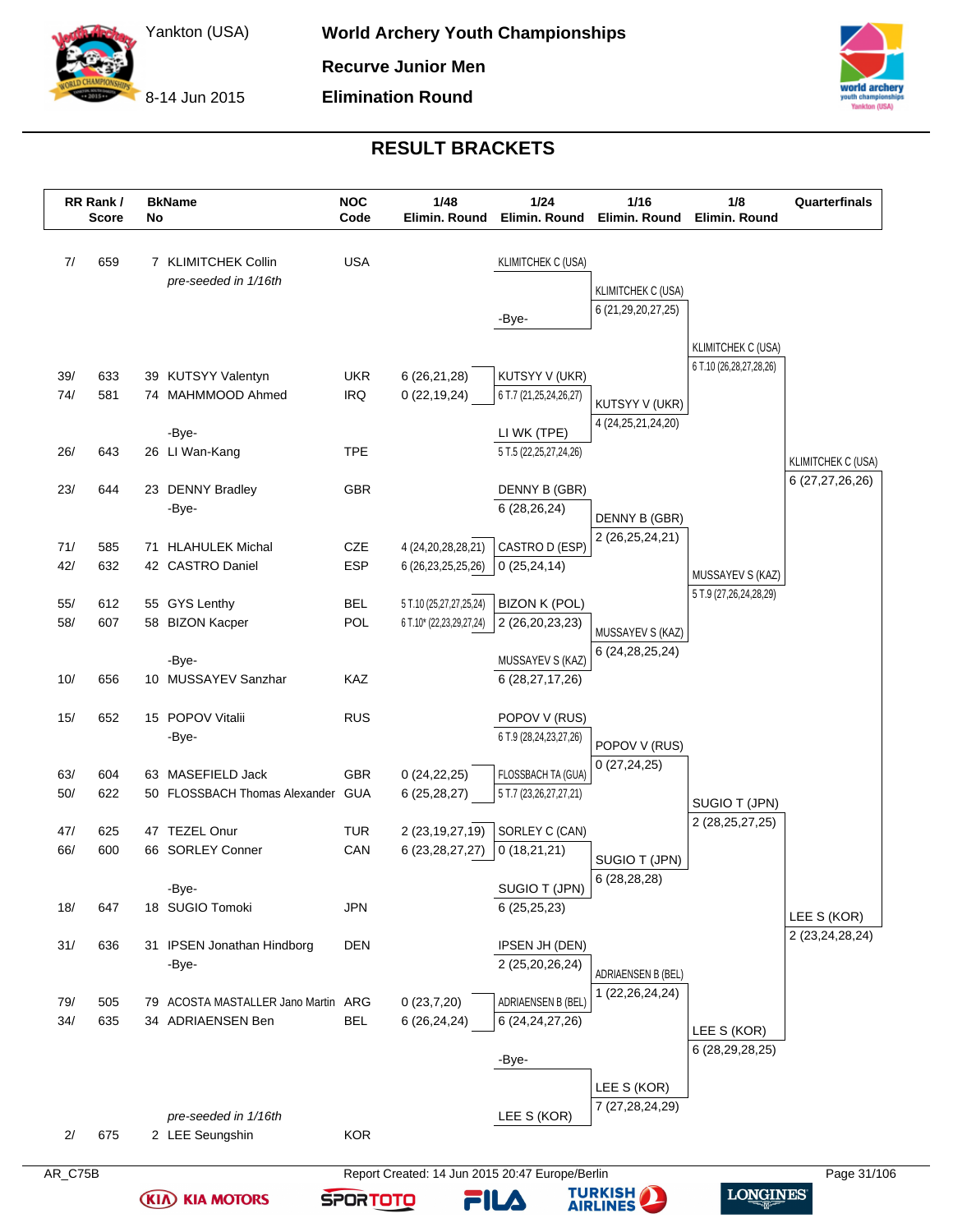8-14 Jun 2015

**World Archery Youth Championships Recurve Junior Women**

**Final Round**



### **RESULT BRACKETS**

<span id="page-32-0"></span>

|           | RR Rank /<br><b>Score</b> | No.             | <b>BkName</b>                                  | <b>NOC</b><br>Code       | Quarterfinals                                     | <b>Semifinals</b>                         | <b>Finals</b>          |                                       |
|-----------|---------------------------|-----------------|------------------------------------------------|--------------------------|---------------------------------------------------|-------------------------------------------|------------------------|---------------------------------------|
| 33/<br>9/ | 607<br>632                |                 | 33 KROPPEN Michelle<br>9 DASHIDORZHIEVA Tuyana | <b>GER</b><br><b>RUS</b> | 5 T.7 (27,25,23,27,25)<br>6 T.10 (26,25,27,20,27) | DASHIDORZHIEVA T (RUS)<br>0(26,26,26)     | PENG CM (TPE)          |                                       |
| 12/<br>4/ | 631<br>652                | 12 <sup>7</sup> | LANDI Vanessa<br>4 PENG Chia-Mao               | <b>ITA</b><br><b>TPE</b> | 2 (25,23,26,25)<br>6 (25,27,26,28)                | PENG CM (TPE)<br>6(28, 27, 27)            | 6 (27,27,30,30,29)     | <b>GOLD</b><br>PENG CM (TPE)          |
| 30/<br>6/ | 611<br>643                |                 | 30 RICO GARCIA Oceania<br>6 DAMBAEVA Zhibzema  | <b>ESP</b><br><b>RUS</b> | 6 (28,26,29,16,26)<br>4 (29,24,26,25,24)          | RICO GARCIA O (ESP)<br>3 (25,27,27,26,23) | <b>BROWN M (USA)</b>   |                                       |
| 7/<br>2/  | 639<br>655                |                 | 7 BROWN Mackenzie<br>2 KIM Chaeyun             | <b>USA</b><br><b>KOR</b> | 6 (25,25,28,25,27)<br>4 (23,26,20,26,25)          | BROWN M (USA)<br>7 (26,28,27,25,30)       | 4 (28, 29, 27, 25, 25) | <b>SILVER</b><br><b>BROWN M (USA)</b> |



**(KIA) KIA MOTORS** 

**FILA** 



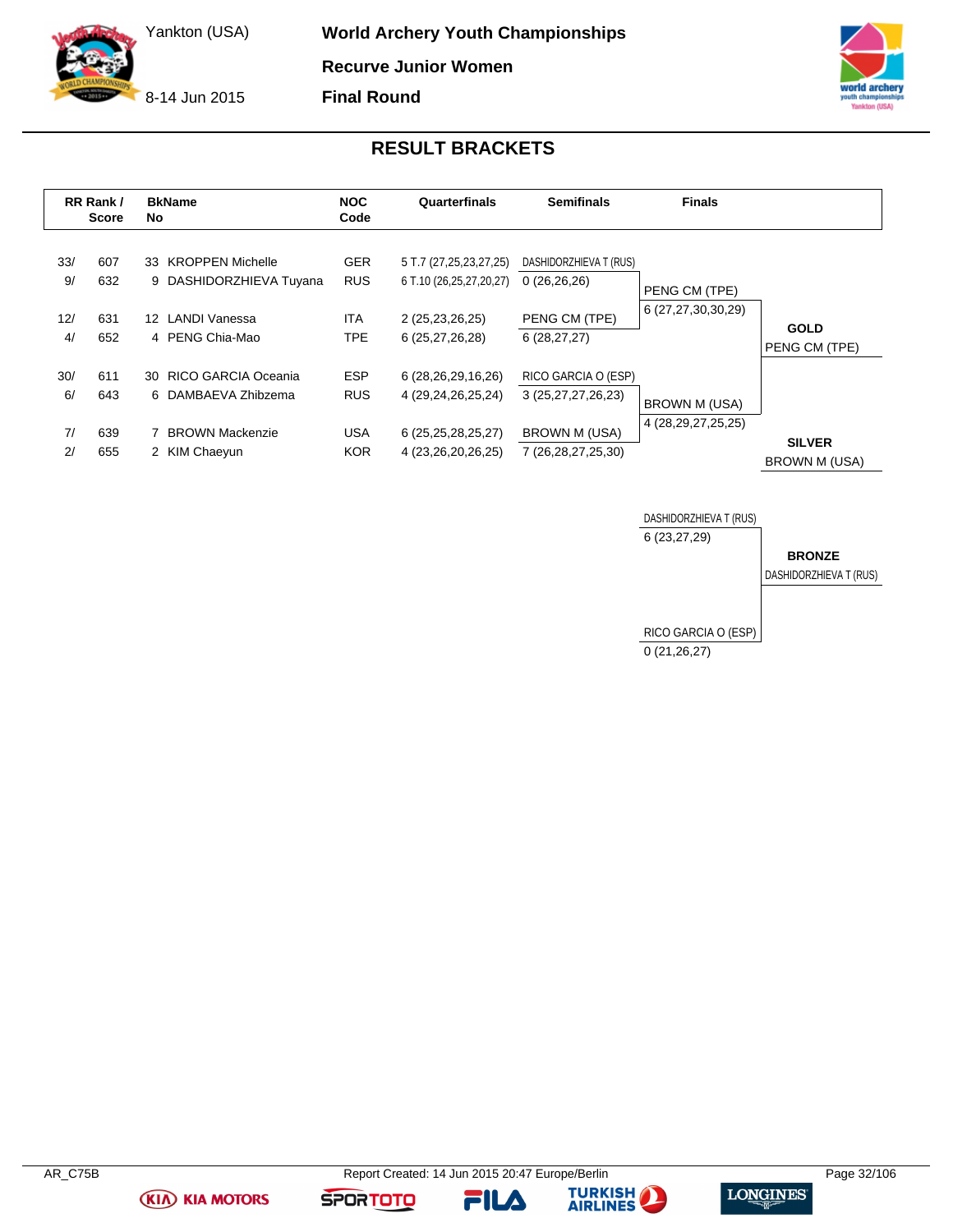8-14 Jun 2015

**Elimination Round**



### **RESULT BRACKETS**

|            | RR Rank /<br><b>Score</b> | No | <b>BkName</b>                                   | <b>NOC</b><br>Code       | $1/24$<br>Elimin. Round                          | 1/16<br>Elimin. Round                   | 1/8<br>Elimin. Round       | Quarterfinals                                    |
|------------|---------------------------|----|-------------------------------------------------|--------------------------|--------------------------------------------------|-----------------------------------------|----------------------------|--------------------------------------------------|
| 1/         | 657                       |    | 1 LEE Eun Gyeong<br>pre-seeded in 1/16th        | <b>KOR</b>               |                                                  | LEE EG (KOR)<br>5 T.7 (20,23,26,28,27)  | <b>KROPPEN M (GER)</b>     |                                                  |
| 33/        | 607                       |    | 33 KROPPEN Michelle                             | <b>GER</b>               | 7 (28,24,26,25)                                  | <b>KROPPEN M (GER)</b>                  | 6(26, 27, 27)              |                                                  |
| 32/        | 607                       |    | 32 LUKYANOVA Nataliya                           | <b>UKR</b>               | 1 (25,24,23,24)                                  | 6 T.9 (23,24,22,25,27)                  |                            |                                                  |
|            |                           |    |                                                 |                          |                                                  |                                         |                            | <b>KROPPEN M (GER)</b><br>5 T.7 (27,25,23,27,25) |
| 17/        | 620                       |    | 17 ADICEOM Audrey                               | <b>FRA</b>               | 5 T.8 (24,24,28,25,25)                           | SOSA LJ (MEX)                           |                            |                                                  |
| 48/        | 572                       |    | 48 SOSA Laura Jaquelin                          | <b>MEX</b>               | 6 T.10 (24,11,27,27,28)                          | 1 (24, 12, 24, 23)                      | HINOJOSA K (MEX)           |                                                  |
| 49/        | 556                       |    | 49 DAVIDSON Shannon                             | CAN                      | 2 (20,23,13,20)                                  | HINOJOSA K (MEX)                        | 0(24,25,24)                |                                                  |
| 16/        | 622                       |    | 16 HINOJOSA Karla                               | <b>MEX</b>               | 6 (23,21,18,21)                                  | 7 (24,26,28,25)                         |                            |                                                  |
|            |                           |    |                                                 |                          |                                                  |                                         |                            |                                                  |
| 9/         | 632                       |    | 9 DASHIDORZHIEVA Tuyana                         | <b>RUS</b>               |                                                  | DASHIDORZHIEVA T (RUS)                  |                            |                                                  |
|            |                           |    | -Bye-                                           |                          |                                                  | 7 (30,24,25,28)                         | DASHIDORZHIEVA T (RUS)     |                                                  |
| 41/        | 591                       |    | 41 ABDRAZAK Aruzhan                             | <b>KAZ</b>               | 1 (23, 23, 25, 24)                               | MARQUEZ R (MEX)                         | 7 (26,30,24,29,27)         |                                                  |
| 24/        | 615                       |    | 24 MARQUEZ Rebeca                               | <b>MEX</b>               | 7 (24, 27, 25, 27)                               | 1 (23, 24, 21, 24)                      |                            | DASHIDORZHIEVA T (RUS)                           |
|            |                           |    |                                                 |                          |                                                  |                                         |                            | 6 T.10 (26,25,27,20,27)                          |
| 25/        | 614                       |    | 25 DA COSTA RODRIGUES Larissa Feitosa           | <b>BRA</b>               | 6(24, 23, 23)                                    | DA COSTA RODRIGUES LF (BRA)             |                            |                                                  |
| 40/        | 595                       |    | 40 TUKK Laura                                   | <b>EST</b>               | 0(21, 20, 16)                                    | 3 (21, 22, 25, 24, 22)                  | WU CH (TPE)                |                                                  |
|            |                           |    | pre-seeded in 1/16th                            |                          |                                                  | WU CH (TPE)                             | 3 (27, 24, 24, 26, 25)     |                                                  |
| 8/         | 637                       |    | 8 WU Chia-Hung                                  | <b>TPE</b>               |                                                  | 7 (23, 24, 25, 21, 23)                  |                            |                                                  |
|            |                           |    |                                                 |                          |                                                  |                                         |                            |                                                  |
| 5/         | 645                       |    | 5 KIM Mijeong<br>pre-seeded in 1/16th           | <b>KOR</b>               |                                                  | KIM M (KOR)<br>7 (22, 27, 27, 21, 27)   |                            |                                                  |
|            |                           |    |                                                 |                          |                                                  |                                         | KIM M (KOR)                |                                                  |
| 37/        | 601                       |    | 37 GAUBIL Melanie                               | <b>FRA</b>               | 4 (20, 26, 25, 23, 21)                           | MYLNIKOVA V (RUS)                       | 5 T.8 (23,27,27,27,23)     |                                                  |
| 28/        | 613                       |    | 28 MYLNIKOVA Valeria                            | <b>RUS</b>               | 6 (23, 25, 20, 26, 25)                           | 3 (26,21,24,21,24)                      |                            | LANDI V (ITA)                                    |
|            |                           |    |                                                 |                          |                                                  |                                         |                            | 2 (25, 23, 26, 25)                               |
| 21/<br>44/ | 617<br>589                |    | 21 TRAPEZNIKOVA Solomiya<br>44 CHANG Hsin-Yi    | <b>UKR</b><br><b>TPE</b> | 6 (25, 22, 21, 26)<br>2 (23,26,20,25)            | TRAPEZNIKOVA S (UKR)<br>2 (26,20,21,20) |                            |                                                  |
|            |                           |    |                                                 |                          |                                                  |                                         | LANDI V (ITA)              |                                                  |
| 53/        | 456                       |    | 53 SOYOLSAIKHAN Anudari                         | MGL                      | 0(20,16,1)                                       | LANDI V (ITA)                           | 6 T.9 (26,25,24,27,25)     |                                                  |
| 12/        | 631                       |    | 12 LANDI Vanessa                                | <b>ITA</b>               | 6(28, 25, 22)                                    | 6 (23, 24, 25, 22)                      |                            |                                                  |
|            |                           |    |                                                 |                          |                                                  |                                         |                            |                                                  |
| 13/<br>52/ | 628<br>508                |    | 13 WANG Simeng<br>52 ANKHBAYAR Otgonjargal      | <b>CHN</b><br><b>MGL</b> | 7 (23, 23, 27, 22, 25)<br>3 (24, 18, 17, 22, 24) | WANG S (CHN)<br>4 (24, 24, 28, 23, 24)  |                            |                                                  |
|            |                           |    |                                                 |                          |                                                  |                                         | <b>FARASIEWICZ K (POL)</b> |                                                  |
| 45/        | 579                       |    | 45 CHEN Yuting                                  | <b>CHN</b>               | 4 (23, 23, 16, 25, 24)                           | FARASIEWICZ K (POL)                     | 2 (22, 27, 27, 24)         |                                                  |
| 20/        | 618                       |    | 20 FARASIEWICZ Karolina                         | POL                      | 6 (24, 19, 27, 22, 25)                           | 6 (26, 23, 26, 25, 27)                  |                            | PENG CM (TPE)                                    |
|            |                           |    |                                                 |                          |                                                  |                                         |                            | 6 (25,27,26,28)                                  |
| 29/<br>36/ | 612<br>601                |    | 29 ASKAROVA Karakoz<br>36 SMIALKOWSKA Magdalena | KAZ<br>POL               | 3(24, 16, 20, 28, 8)<br>7 (24, 25, 22, 21, 19)   | SMIALKOWSKA M (POL)<br>0(24, 19, 25)    |                            |                                                  |
|            |                           |    |                                                 |                          |                                                  |                                         | PENG CM (TPE)              |                                                  |
|            |                           |    | pre-seeded in 1/16th                            |                          |                                                  | PENG CM (TPE)                           | 6 (27, 26, 28, 27)         |                                                  |
|            | 652                       |    | 4 PENG Chia-Mao                                 | <b>TPE</b>               |                                                  | 6(26,26,27)                             |                            |                                                  |

**(KIA) KIA MOTORS** 



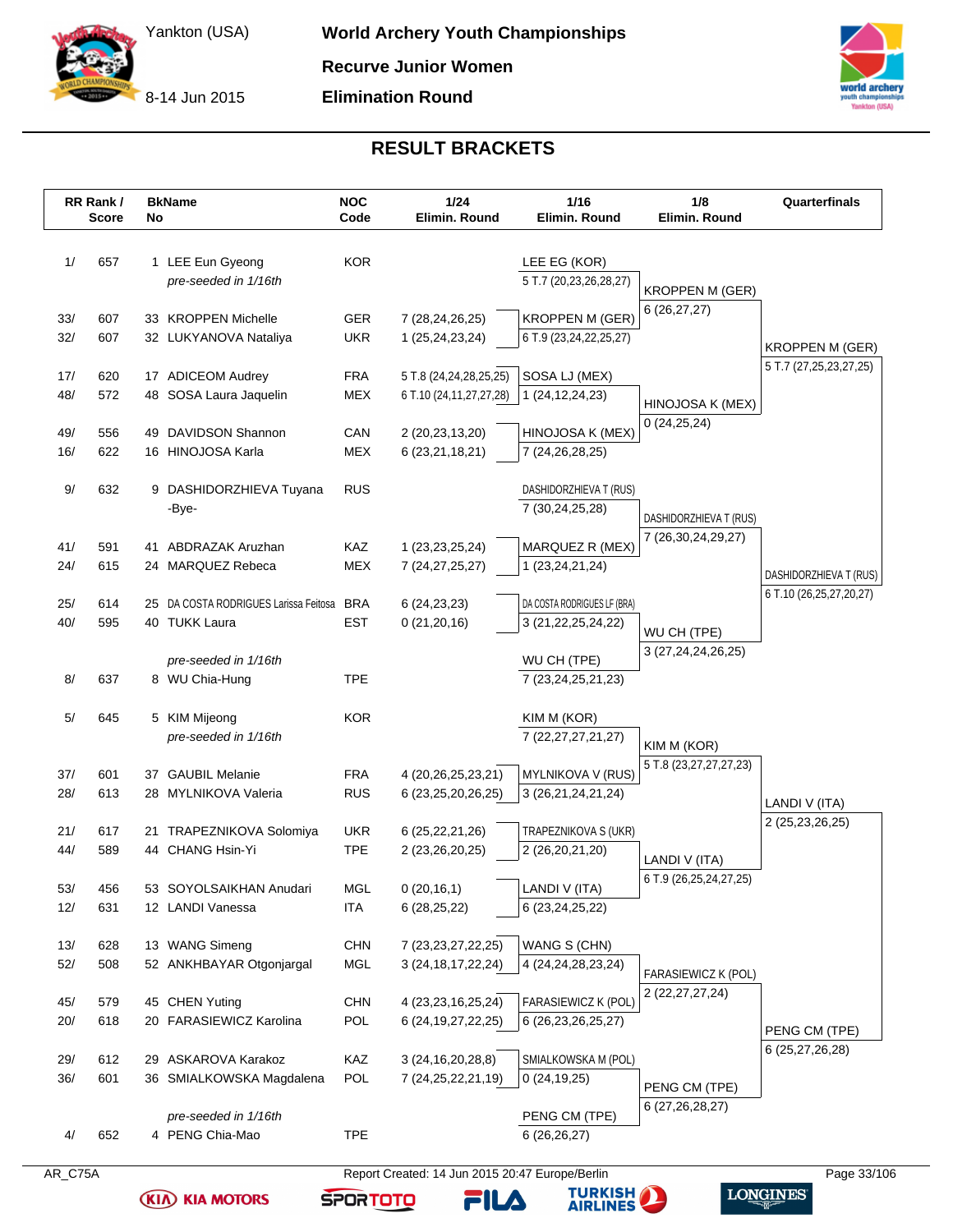

8-14 Jun 2015

### **RESULT BRACKETS**

|              | RR Rank /<br><b>Score</b> | No | <b>BkName</b>                                 | <b>NOC</b><br>Code       | 1/24<br>Elimin. Round                        | 1/16<br>Elimin. Round                         | 1/8<br>Elimin. Round                | Quarterfinals                              |
|--------------|---------------------------|----|-----------------------------------------------|--------------------------|----------------------------------------------|-----------------------------------------------|-------------------------------------|--------------------------------------------|
| 3/           | 653                       |    | 3 PLANEIX Sophie<br>pre-seeded in 1/16th      | <b>FRA</b>               |                                              | PLANEIX S (FRA)<br>4 (26,23,26,25,22)         | RICO GARCIA O (ESP)                 |                                            |
| 35/<br>30/   | 602<br>611                |    | 35 FREYWALD Cynthia<br>30 RICO GARCIA Oceania | <b>GER</b><br><b>ESP</b> | 4 (19, 19, 26, 26, 22)<br>6 (25,20,20,26,22) | RICO GARCIA O (ESP)<br>6 (28, 26, 24, 22, 24) | 6 T.9 (25,25,27,22,24)              | RICO GARCIA O (ESP)                        |
| 19/<br>46/   | 618<br>578                |    | 19 ZYZANSKA Sylwia<br>46 TOMA Azusa           | POL<br><b>JPN</b>        | 2 (27,21,24,22)<br>6 (22, 25, 25, 27)        | TOMA A (JPN)<br>0(27,22,22)                   | SPERA L (ITA)                       | 6 (28, 26, 29, 16, 26)                     |
| 51/<br>14/   | 513<br>628                |    | 51 PAIZ Maria Andre<br>14 SPERA Loredana      | <b>GUA</b><br><b>ITA</b> | 0(20, 19, 18)<br>6 (22, 26, 27)              | SPERA L (ITA)<br>6(28, 25, 25)                | 5 T.7 (24,24,28,22,27)              |                                            |
| 11/<br>54/   | 631<br>396                |    | 11 KOJO Aoi<br>54 ZINSOU Merveille            | <b>JPN</b><br><b>BEN</b> | 6(25, 26, 27)<br>0(16, 14, 9)                | KOJO A (JPN)<br>6 (25,25,18,20)               |                                     |                                            |
| 43/<br>22/   | 589<br>617                |    | 43 CASTANOS Celia<br>22 BAUER Katharina       | <b>ESP</b><br>GER        | 6 (22, 27, 28, 25)<br>2 (25, 23, 26, 23)     | CASTANOS C (ESP)<br>2 (17,22,22,19)           | KOJO A (JPN)<br>0(27, 23, 25)       |                                            |
| 27/          | 613                       |    | 27 AMADOR Liset                               | <b>CUB</b>               | 6(29, 22, 26)                                | AMADOR L (CUB)                                |                                     | DAMBAEVA Z (RUS)<br>4 (29, 24, 26, 25, 24) |
| 38/          | 600                       |    | 38 PITMAN Bryony<br>pre-seeded in 1/16th      | <b>GBR</b>               | 0(26,21,22)                                  | 0(18,20,23)<br>DAMBAEVA Z (RUS)               | DAMBAEVA Z (RUS)<br>6(28, 25, 26)   |                                            |
| 6/<br>7/     | 643<br>639                |    | 6 DAMBAEVA Zhibzema<br>7 BROWN Mackenzie      | <b>RUS</b><br><b>USA</b> |                                              | 6 (29, 23, 25)<br>BROWN M (USA)               |                                     |                                            |
| 39/          | 597                       |    | pre-seeded in 1/16th<br>39 BAYAZIT Burcu      | TUR                      | 0(15,22,21)                                  | 6 (28,26,26)<br>GILDER S (GBR)                | BROWN M (USA)<br>7 (26,25,28,26,26) |                                            |
| 26/          | 613                       |    | 26 GILDER Sally                               | GBR                      | 6(21, 25, 27)                                | 0(23,21,21)                                   |                                     | <b>BROWN M (USA)</b><br>6 (25,25,28,25,27) |
| 23/<br>42/   | 616<br>590                |    | 23 BOARI Lucilla<br>42 KOBAYASHI Kana         | ITA<br><b>JPN</b>        | 6 (29, 23, 29)<br>0(26,20,26)                | <b>BOARI L (ITA)</b><br>6(25, 24, 24)         | <b>BOARI L (ITA)</b>                |                                            |
| 55/<br>10/   | 375<br>632                |    | 55 DASHJAMTS Nomungoo<br>10 MISCIONE Anna     | MGL<br><b>USA</b>        | 0(19,21,15)<br>6 (23, 26, 23)                | MISCIONE A (USA)<br>0(18, 15, 16)             | 3 (25,27,28,24,25)                  |                                            |
| 15/<br>$50/$ | 625<br>549                |    | 15 GAO Minghui<br>50 PENA VILLAR Xiomara      | <b>CHN</b><br>ARG        | 6 (23, 22, 21, 26)<br>2 (18,20,22,23)        | GAO M (CHN)<br>1 (23,25,24,22)                | YAMAGUCHI K (USA)                   |                                            |
| 47/<br>18/   | 578<br>619                |    | 47 ROSSI SILVA Inaia<br>18 YAMAGUCHI Karissa  | <b>BRA</b><br><b>USA</b> | 1 (23,24,20,23)<br>7 (26,24,24,24)           | YAMAGUCHI K (USA)<br>7 (23, 26, 26, 23)       | 0(25, 22, 25)                       | KIM C (KOR)                                |
| 31/<br>34/   | 611<br>607                |    | 31 HORACKOVA Marie<br>34 HNYP Solomiya        | CZE<br><b>UKR</b>        | 3 (23, 24, 23, 23, 18)<br>7 (25,24,20,26,25) | HNYP S (UKR)<br>2 (20, 28, 27, 23)            | KIM C (KOR)                         | 4 (23, 26, 20, 26, 25)                     |
| 2/           | 655                       |    | pre-seeded in 1/16th<br>2 KIM Chaeyun         | <b>KOR</b>               |                                              | KIM C (KOR)<br>6 (27,21,28,26)                | 6 (28,26,28)                        |                                            |

**(KIA) KIA MOTORS** 

AR\_C75B Report Created: 14 Jun 2015 18:34 Europe/Berlin Page 34/106

**FILA** 



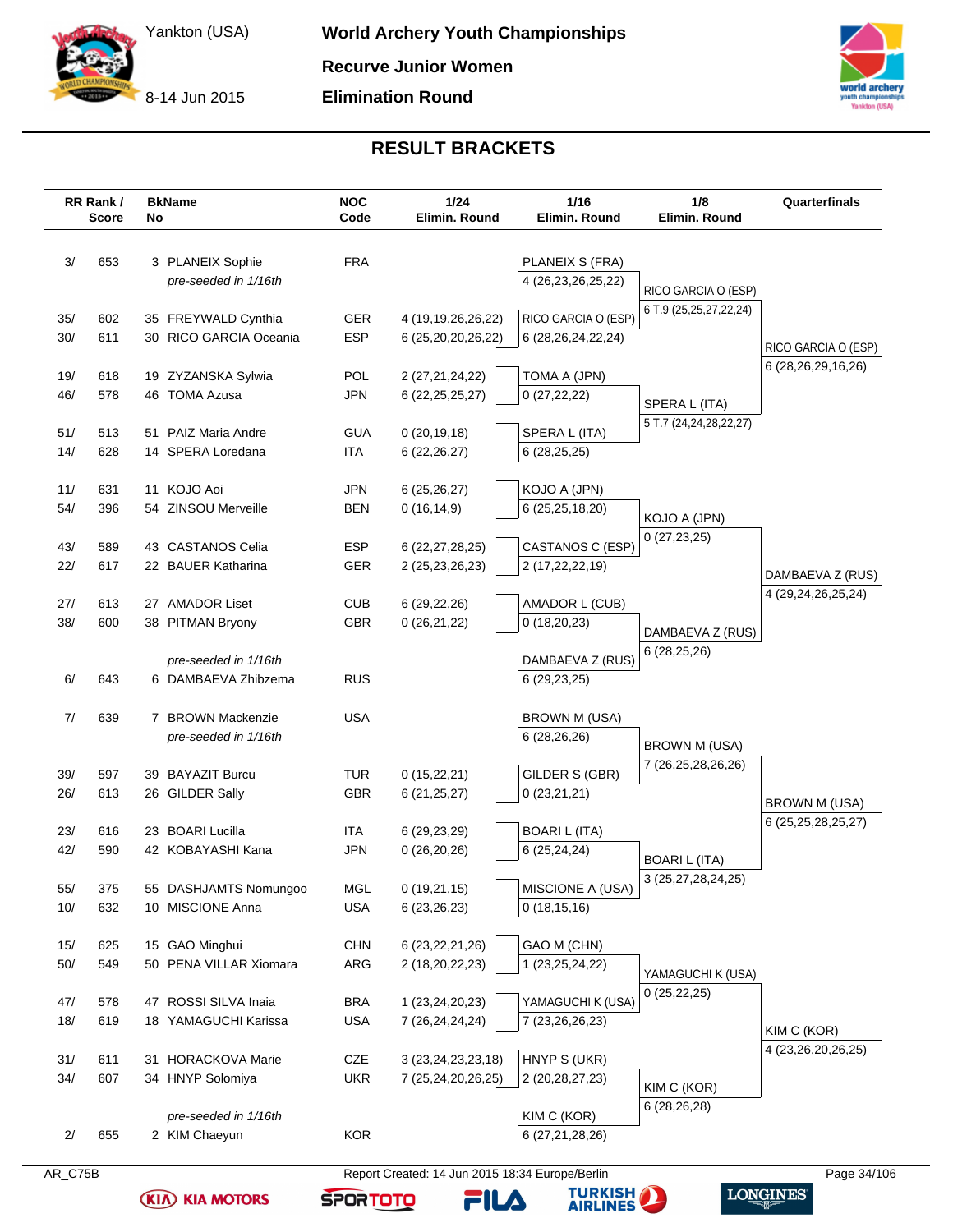8-14 Jun 2015

**World Archery Youth Championships Recurve Cadet Men**

**Final Round**



### **RESULT BRACKETS**

<span id="page-35-0"></span>

|          | RR Rank /<br><b>Score</b> | <b>BkName</b><br>No                | <b>NOC</b><br>Code       | Quarterfinals                                | <b>Semifinals</b>                      | <b>Finals</b>                       |                      |
|----------|---------------------------|------------------------------------|--------------------------|----------------------------------------------|----------------------------------------|-------------------------------------|----------------------|
| 1/<br>9/ | 680<br>662                | 1 DALMEIDA Marcus<br>9 OLIVER Ryan | <b>BRA</b><br><b>USA</b> | 7 (29,27,29,26,29)<br>3 (27, 27, 27, 29, 26) | DALMEIDA M (BRA)<br>7 (29,26,27,28,27) |                                     |                      |
|          |                           |                                    |                          |                                              |                                        | DALMEIDA M (BRA)<br>6 (28,29,28,28) |                      |
| 5/       | 671                       | 5 LEE Seungjun                     | <b>KOR</b>               | 6 (27,26,29,30)                              | LEE S (KOR)                            |                                     | <b>GOLD</b>          |
| 20/      | 652                       | ENKHDALAI Bodi-Erdene<br>20        | <b>MGL</b>               | 2 (24, 27, 25, 25)                           | 3 (27,27,27,27,25)                     |                                     | DALMEIDA M (BRA)     |
| 14/      | 655                       | JAO Ting-Yu<br>14                  | TPE.                     | 5 T.9 (29,25,29,27,27)                       | LIU B (CHN)                            |                                     |                      |
| 11/      | 660                       | 11 LIU Baijun                      | <b>CHN</b>               | 6 T.10 (26,28,29,27,27)                      | 1 (25,30,26,25)                        | VAN TONGEREN J (NED)                |                      |
| 55/      | 620                       | WONG Ka Lok<br>55                  | <b>HKG</b>               | 4 (25,29,28,26,27)                           | VAN TONGEREN J (NED)                   | 2 (22, 29, 27, 28)                  | <b>SILVER</b>        |
| 2/       | 679                       | 2 VAN TONGEREN Jan                 | <b>NED</b>               | 6 (24, 27, 29, 27, 30)                       | 7 (27,30,29,29)                        |                                     | VAN TONGEREN J (NED) |









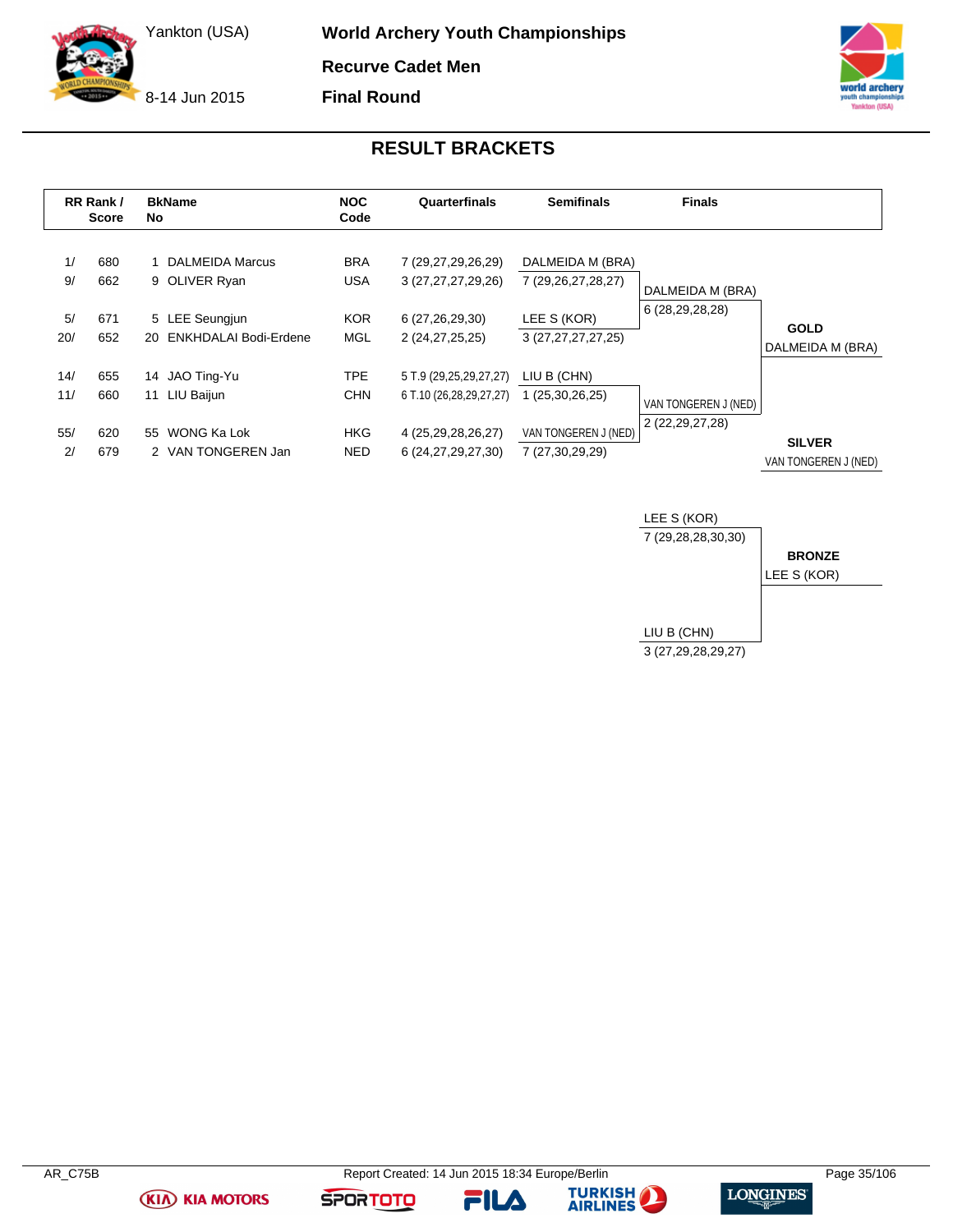8-14 Jun 2015



# **RESULT BRACKETS**

| 680<br>645<br>645<br>654<br>595<br>628<br>624 | 1 DALMEIDA Marcus<br>pre-seeded in 1/16th<br>33 DAL Erdal Meric<br>-Bye-<br>-Bye-<br>32 RAVNIKAR Ziga<br>17 TSYRENDORZHIEV Bujanto<br>-Bye-<br>65 ALGHAMDI Saeed Abdullah S. KSA | <b>BRA</b><br><b>TUR</b><br><b>SLO</b><br><b>RUS</b>                                                |                                 | DALMEIDA M (BRA)<br>-Bye-<br>DAL EM (TUR)<br>1 (26,24,19,25)<br>RAVNIKAR Z (SLO)<br>7 (26, 28, 27, 27) | DALMEIDA M (BRA)<br>6 (25,26,29,25,24)<br>RAVNIKAR Z (SLO)<br>4 (26, 26, 23, 25, 22) | DALMEIDA M (BRA)<br>7 (28,27,26,30)                                                       |                                                                              |
|-----------------------------------------------|----------------------------------------------------------------------------------------------------------------------------------------------------------------------------------|-----------------------------------------------------------------------------------------------------|---------------------------------|--------------------------------------------------------------------------------------------------------|--------------------------------------------------------------------------------------|-------------------------------------------------------------------------------------------|------------------------------------------------------------------------------|
|                                               |                                                                                                                                                                                  |                                                                                                     |                                 |                                                                                                        |                                                                                      |                                                                                           |                                                                              |
|                                               |                                                                                                                                                                                  |                                                                                                     |                                 |                                                                                                        |                                                                                      |                                                                                           |                                                                              |
|                                               |                                                                                                                                                                                  |                                                                                                     |                                 |                                                                                                        |                                                                                      |                                                                                           |                                                                              |
|                                               |                                                                                                                                                                                  |                                                                                                     |                                 |                                                                                                        |                                                                                      |                                                                                           |                                                                              |
|                                               |                                                                                                                                                                                  |                                                                                                     |                                 |                                                                                                        |                                                                                      |                                                                                           |                                                                              |
|                                               |                                                                                                                                                                                  |                                                                                                     |                                 |                                                                                                        |                                                                                      |                                                                                           |                                                                              |
|                                               |                                                                                                                                                                                  |                                                                                                     |                                 |                                                                                                        |                                                                                      |                                                                                           |                                                                              |
|                                               |                                                                                                                                                                                  |                                                                                                     |                                 |                                                                                                        |                                                                                      |                                                                                           |                                                                              |
|                                               |                                                                                                                                                                                  |                                                                                                     |                                 |                                                                                                        |                                                                                      |                                                                                           |                                                                              |
|                                               |                                                                                                                                                                                  |                                                                                                     |                                 |                                                                                                        |                                                                                      |                                                                                           | DALMEIDA M (BRA)                                                             |
|                                               |                                                                                                                                                                                  |                                                                                                     |                                 | TSYRENDORZHIEV B (RUS)                                                                                 |                                                                                      |                                                                                           | 7 (29,27,29,26,29)                                                           |
|                                               |                                                                                                                                                                                  |                                                                                                     |                                 | 6 (28,23,25)                                                                                           |                                                                                      |                                                                                           |                                                                              |
|                                               |                                                                                                                                                                                  |                                                                                                     |                                 |                                                                                                        | TSYRENDORZHIEV B (RUS)                                                               |                                                                                           |                                                                              |
|                                               |                                                                                                                                                                                  |                                                                                                     | 6 T.9* (23,25,25,26,24)         | ALGHAMDI SAS (KSA)                                                                                     | 0(26, 23, 22)                                                                        |                                                                                           |                                                                              |
|                                               | 48 RODRIGUEZ SAS Francisco                                                                                                                                                       | ARG                                                                                                 | 5 T.9 (20,26,25,25,26)          | 0(27,21,18)                                                                                            |                                                                                      | KIM G (USA)                                                                               |                                                                              |
|                                               |                                                                                                                                                                                  |                                                                                                     |                                 |                                                                                                        |                                                                                      | 1 (26,23,26,26)                                                                           |                                                                              |
|                                               | 49 FLINK Ludvig                                                                                                                                                                  | <b>SWE</b>                                                                                          | 5 T.8 (27,26,25,25,27)          | COX A (CAN)                                                                                            |                                                                                      |                                                                                           |                                                                              |
| 599                                           | 64 COX Aaron                                                                                                                                                                     | CAN                                                                                                 | 6 T.10 (24,27,28,25,24)         | 5 T.8 (27,26,24,28,20)                                                                                 | KIM G (USA)                                                                          |                                                                                           |                                                                              |
|                                               | -Bye-                                                                                                                                                                            |                                                                                                     |                                 | KIM G (USA)                                                                                            | 6 (28,26,26)                                                                         |                                                                                           |                                                                              |
| 655                                           | 16 KIM Geunwoo                                                                                                                                                                   | <b>USA</b>                                                                                          |                                 | 6 T.9 (27,23,27,29,18)                                                                                 |                                                                                      |                                                                                           |                                                                              |
|                                               |                                                                                                                                                                                  |                                                                                                     |                                 |                                                                                                        |                                                                                      |                                                                                           |                                                                              |
| 662                                           | 9 OLIVER Ryan                                                                                                                                                                    | <b>USA</b>                                                                                          |                                 | OLIVER R (USA)                                                                                         |                                                                                      |                                                                                           |                                                                              |
|                                               | -Bye-                                                                                                                                                                            |                                                                                                     |                                 | 6 (23,29,30,27)                                                                                        | OLIVER R (USA)                                                                       |                                                                                           |                                                                              |
|                                               |                                                                                                                                                                                  |                                                                                                     |                                 |                                                                                                        | 7 (25,27,28,25,29)                                                                   |                                                                                           |                                                                              |
| 615                                           | 57 BROEKSMA Gijs                                                                                                                                                                 | NED                                                                                                 | 2 (23, 20, 22, 24)              | KIVILO K (EST)                                                                                         |                                                                                      |                                                                                           |                                                                              |
| 618                                           | 56 KIVILO Karl                                                                                                                                                                   | <b>EST</b>                                                                                          | 6 (20, 22, 27, 29)              | 2 (26, 24, 21, 23)                                                                                     |                                                                                      | OLIVER R (USA)                                                                            |                                                                              |
| 636                                           | 41 STARZYCKI Piotr                                                                                                                                                               | POL                                                                                                 | 6(27,26,25)                     | STARZYCKI P (POL)                                                                                      |                                                                                      | 7 (27,27,25,28,30)                                                                        |                                                                              |
| 559                                           | 72 LAW Kwan To                                                                                                                                                                   | <b>HKG</b>                                                                                          | 0(24, 17, 16)                   | 6 T.10* (29,26,26,25,26)                                                                               |                                                                                      |                                                                                           |                                                                              |
|                                               |                                                                                                                                                                                  |                                                                                                     |                                 |                                                                                                        | STARZYCKI P (POL)                                                                    |                                                                                           |                                                                              |
|                                               | -Bye-                                                                                                                                                                            |                                                                                                     |                                 | TATENO M (JPN)                                                                                         | 3 (23, 27, 25, 26, 28)                                                               |                                                                                           |                                                                              |
| 650                                           | 24 TATENO Mau                                                                                                                                                                    | <b>JPN</b>                                                                                          |                                 | 5 T.10 (26,26,26,29,26)                                                                                |                                                                                      |                                                                                           | OLIVER R (USA)                                                               |
|                                               |                                                                                                                                                                                  |                                                                                                     |                                 |                                                                                                        |                                                                                      |                                                                                           | 3 (27,27,27,29,26)                                                           |
| 649                                           | 25 CAVANILLAS PUGA Enrique                                                                                                                                                       | <b>ESP</b>                                                                                          |                                 | CAVANILLAS PUGA E (ESP)                                                                                |                                                                                      |                                                                                           |                                                                              |
|                                               | -Bye-                                                                                                                                                                            |                                                                                                     |                                 | 6 T.9 (27,25,17,22,28)                                                                                 | CAVANILLAS PUGA E (ESP)                                                              |                                                                                           |                                                                              |
|                                               |                                                                                                                                                                                  |                                                                                                     |                                 |                                                                                                        | 6 T.9 (27,25,26,26,24)                                                               |                                                                                           |                                                                              |
|                                               |                                                                                                                                                                                  |                                                                                                     |                                 |                                                                                                        |                                                                                      |                                                                                           |                                                                              |
|                                               |                                                                                                                                                                                  |                                                                                                     |                                 |                                                                                                        |                                                                                      | CAVANILLAS PUGA E (ESP)                                                                   |                                                                              |
|                                               |                                                                                                                                                                                  |                                                                                                     |                                 | -Bye-                                                                                                  |                                                                                      |                                                                                           |                                                                              |
|                                               |                                                                                                                                                                                  |                                                                                                     |                                 |                                                                                                        |                                                                                      |                                                                                           |                                                                              |
|                                               |                                                                                                                                                                                  |                                                                                                     |                                 |                                                                                                        |                                                                                      |                                                                                           |                                                                              |
|                                               | pre-seeded in 1/16th                                                                                                                                                             |                                                                                                     |                                 | FANG Z (CHN)                                                                                           |                                                                                      |                                                                                           |                                                                              |
|                                               |                                                                                                                                                                                  |                                                                                                     |                                 |                                                                                                        |                                                                                      |                                                                                           |                                                                              |
| 664                                           |                                                                                                                                                                                  |                                                                                                     |                                 |                                                                                                        |                                                                                      |                                                                                           | Page 36/106                                                                  |
| 556<br>638                                    |                                                                                                                                                                                  | 73 GARCIA ORTIZ Hugo U.<br>40 GUERRA Simone<br>8 FANG Zhengmin<br><b>KIA MOTORS</b><br><b>(KIA)</b> | MEX<br><b>ITA</b><br><b>CHN</b> | 4 (23, 20, 26, 22, 23)<br>6 (23, 29, 28, 21, 23)<br><b>SPORTOTO</b>                                    | <b>GUERRA S (ITA)</b><br>5 T.8 (27,23,26,28,27)                                      | FANG Z (CHN)<br>5 T.7 (27,27,23,24,28)<br>Report Created: 14 Jun 2015 18:34 Europe/Berlin | 3 (26,27,26,27,24)<br><b>LONGINES</b><br><b>TURKISH<br/>AIRLINES</b><br>FILA |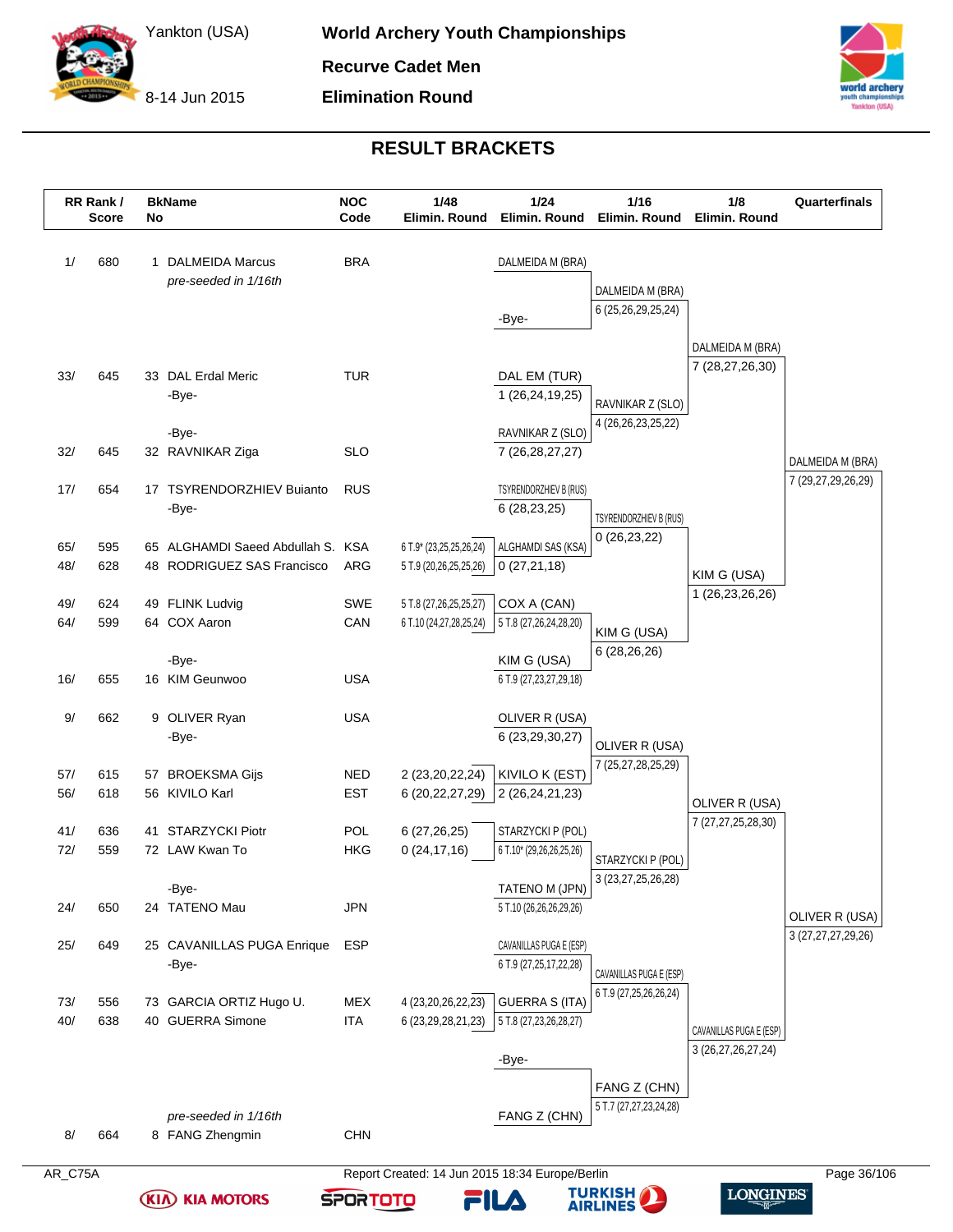



# **RESULT BRACKETS**

|            | RR Rank /<br><b>Score</b> | No | <b>BkName</b>                          | <b>NOC</b><br>Code | 1/48<br>Elimin. Round        | 1/24<br>Elimin. Round                            | $1/16$<br>Elimin. Round                           | 1/8<br>Elimin. Round                          | Quarterfinals      |
|------------|---------------------------|----|----------------------------------------|--------------------|------------------------------|--------------------------------------------------|---------------------------------------------------|-----------------------------------------------|--------------------|
| 5/         | 671                       |    | 5 LEE Seungjun<br>pre-seeded in 1/16th | <b>KOR</b>         |                              | LEE S (KOR)                                      |                                                   |                                               |                    |
|            |                           |    |                                        |                    |                              |                                                  | LEE S (KOR)                                       |                                               |                    |
|            |                           |    |                                        |                    |                              | -Bye-                                            | 6 T.10 (28,25,27,29,22)                           |                                               |                    |
|            |                           |    |                                        |                    |                              |                                                  |                                                   | LEE S (KOR)                                   |                    |
| 37/        | 642                       |    | 37 JAJARABILLA Mario Damian            | ARG                |                              | JAJARABILLA MD (ARG)                             |                                                   | 7 (28,27,30,25,26)                            |                    |
|            |                           |    | -Bye-                                  |                    |                              | 3 (27, 26, 23, 27, 23)                           |                                                   |                                               |                    |
|            |                           |    |                                        |                    |                              |                                                  | <b>IRDYNEEV E (RUS)</b><br>5 T.7 (26,28,27,26,26) |                                               |                    |
|            |                           |    | -Bye-                                  |                    |                              | <b>IRDYNEEV E (RUS)</b>                          |                                                   |                                               |                    |
| 28/        | 648                       |    | 28 IRDYNEEV Erdem                      | <b>RUS</b>         |                              | 7 (27, 25, 27, 28, 28)                           |                                                   |                                               | LEE S (KOR)        |
| 21/        | 652                       |    | 21 FIGUEROA H. Mario F.                | <b>MEX</b>         |                              | FIGUEROA H. MF (MEX)                             |                                                   |                                               | 6 (27,26,29,30)    |
|            |                           |    | -Bye-                                  |                    |                              | 6 (25,27,28,26)                                  | FIGUEROA H. MF (MEX)                              |                                               |                    |
|            |                           |    |                                        |                    |                              |                                                  | 2 (24, 26, 25, 25)                                |                                               |                    |
| 69/<br>44/ | 587<br>632                |    | 69 KIM Paul<br>44 SO Chun Ngai         | CAN<br><b>HKG</b>  | 0(22,21,18)<br>6(24, 27, 20) | SO CN (HKG)<br>2 (28, 22, 24, 25)                |                                                   |                                               |                    |
|            |                           |    |                                        |                    |                              |                                                  |                                                   | ARELLANO H (MEX)                              |                    |
| 53/        | 620                       |    | 53 WILSON Kane                         | AUS                | 0(19,23,25)                  | BIELA D (POL)                                    |                                                   | 3 (28, 28, 26, 24, 25)                        |                    |
| 60/        | 612                       |    | 60 BIELA Dariusz                       | POL                | 6 (22, 25, 29)               | 2 (29,26,21,26)                                  | ARELLANO H (MEX)                                  |                                               |                    |
|            |                           |    |                                        |                    |                              |                                                  | 6 (25,27,22,26)                                   |                                               |                    |
| 12/        | 659                       |    | -Bye-<br>12 ARELLANO Humberto          | <b>MEX</b>         |                              | ARELLANO H (MEX)<br>6 (28,27,22,27)              |                                                   |                                               |                    |
|            |                           |    |                                        |                    |                              |                                                  |                                                   |                                               |                    |
| 13/        | 658                       |    | 13 LEE Wooju                           | <b>KOR</b>         |                              | LEE W (KOR)                                      |                                                   |                                               |                    |
|            |                           |    | -Bye-                                  |                    |                              | 6 (29,28,30)                                     | LEE W (KOR)                                       |                                               |                    |
| 61/        | 608                       |    | 61 BATMUNKH Erdenebaatar               | <b>MGL</b>         | 0(17, 24, 24)                | CAUGHEY S (GBR)                                  | 0(25, 27, 27)                                     |                                               |                    |
| 52/        | 624                       |    | 52 CAUGHEY Struan                      | GBR                | 6 (25,26,26)                 | 0(27, 25, 26)                                    |                                                   |                                               |                    |
|            |                           |    |                                        |                    |                              |                                                  |                                                   | ENKHDALAI BE (MGL)<br>6 T.10 (28,24,27,26,26) |                    |
| 45/        | 631                       |    | 45 BATBAYAR Ariungegeen                | MGL                | 4 (21, 26, 22, 24, 26)       | ALWI MFM (KSA)                                   |                                                   |                                               |                    |
| 68/        | 590                       |    | 68 ALWI Mansour Fahd M.                | <b>KSA</b>         | 6 (23, 25, 26, 23, 27)       | 3 (28,24,23,16,25)                               | ENKHDALAI BE (MGL)                                |                                               |                    |
|            |                           |    | -Bye-                                  |                    |                              | ENKHDALAI BE (MGL)                               | 6 (26,28,28)                                      |                                               |                    |
| 20/        | 652                       |    | 20 ENKHDALAI Bodi-Erdene               | MGL                |                              | 7 (26,24,29,25,26)                               |                                                   |                                               | ENKHDALAI BE (MGL) |
|            |                           |    |                                        |                    |                              |                                                  |                                                   |                                               | 2 (24,27,25,25)    |
| 29/        | 648                       |    | 29 SANCHEZ ANTOKU Ken<br>-Bye-         | <b>ESP</b>         |                              | SANCHEZ ANTOKU K (ESP)<br>6 (23, 28, 25, 24, 27) |                                                   |                                               |                    |
|            |                           |    |                                        |                    |                              |                                                  | SANCHEZ ANTOKU K (ESP)                            |                                               |                    |
|            |                           |    | -Bye-                                  |                    |                              | DA SILVA COSTA FILHO M (BRA)                     | 4 (26,27,27,27,21)                                |                                               |                    |
| 36/        | 642                       |    | 36 DA SILVA COSTA FILHO Marcelo BRA    |                    |                              | 4 (24, 26, 29, 19, 26)                           |                                                   | <b>BUDAEV S (RUS)</b>                         |                    |
|            |                           |    |                                        |                    |                              |                                                  |                                                   | 5 T.9 (18,28,27,24,27)                        |                    |
|            |                           |    |                                        |                    |                              | -Bye-                                            |                                                   |                                               |                    |
|            |                           |    |                                        |                    |                              |                                                  | <b>BUDAEV S (RUS)</b>                             |                                               |                    |
|            |                           |    | pre-seeded in 1/16th                   |                    |                              | <b>BUDAEV S (RUS)</b>                            | 6 (29, 26, 28, 23, 25)                            |                                               |                    |
| 4/         | 674                       |    | 4 BUDAEV Sodnom                        | <b>RUS</b>         |                              |                                                  |                                                   |                                               |                    |

**(KIA) KIA MOTORS** 

**TURKISH<br>AIRLINES** 

FILA

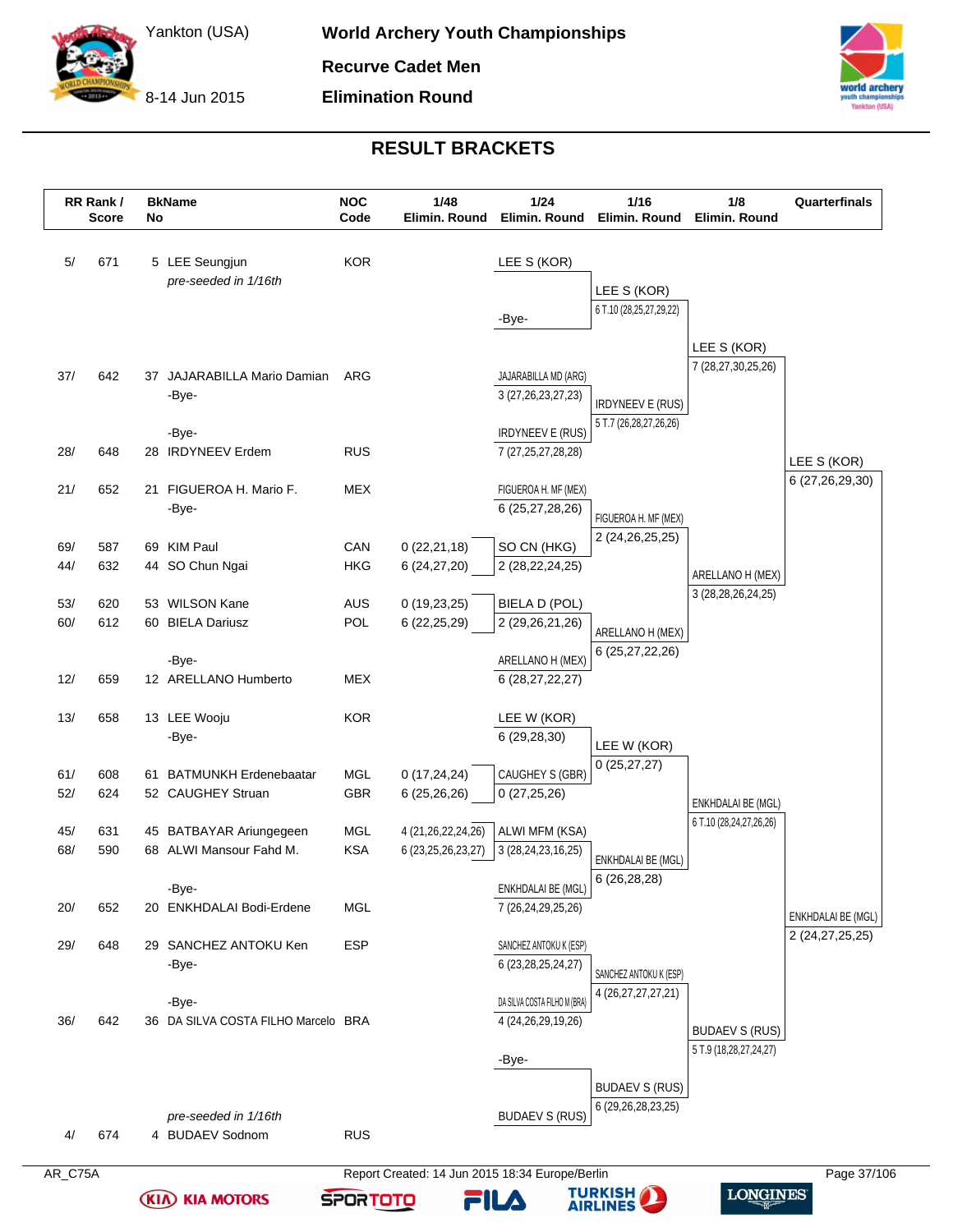8-14 Jun 2015



# **RESULT BRACKETS**

|            | RR Rank /<br><b>Score</b> | No | <b>BkName</b>                           | <b>NOC</b><br>Code | 1/48<br>Elimin. Round                                | 1/24<br>Elimin. Round                | $1/16$<br>Elimin. Round               | 1/8<br>Elimin. Round               | Quarterfinals                          |
|------------|---------------------------|----|-----------------------------------------|--------------------|------------------------------------------------------|--------------------------------------|---------------------------------------|------------------------------------|----------------------------------------|
| 3/         | 679                       |    | 3 KUO Chia-Lung<br>pre-seeded in 1/16th | <b>TPE</b>         |                                                      | KUO CL (TPE)                         | KUO CL (TPE)                          |                                    |                                        |
|            |                           |    |                                         |                    |                                                      | -Bye-                                | 2 (27,25,26,26)                       |                                    |                                        |
|            |                           |    |                                         |                    |                                                      |                                      |                                       | WU S (CHN)                         |                                        |
| 35/        | 642                       |    | 35 UREM Yahya Dogan                     | <b>TUR</b>         |                                                      | UREM YD (TUR)                        |                                       | 2 (25,27,26,27)                    |                                        |
|            |                           |    | -Bye-                                   |                    |                                                      | 1 (24, 16, 24, 24)                   | WU S (CHN)                            |                                    |                                        |
|            |                           |    |                                         |                    |                                                      |                                      | 6 (26,27,29,29)                       |                                    |                                        |
| 30/        | 646                       |    | -Bye-<br>30 WU Shenghao                 | <b>CHN</b>         |                                                      | WU S (CHN)<br>7 (26,27,24,27)        |                                       |                                    |                                        |
|            |                           |    |                                         |                    |                                                      |                                      |                                       |                                    | JAO TY (TPE)                           |
| 19/        | 652                       |    | 19 HEINKEL Yannic                       | <b>GER</b>         |                                                      | HEINKEL Y (GER)                      |                                       |                                    | 5 T.9 (29,25,29,27,27)                 |
|            |                           |    | -Bye-                                   |                    |                                                      | 4 (28, 28, 27, 22, 24)               | ARAFAT OK (KSA)                       |                                    |                                        |
| 67/        | 591                       |    | 67 ARAFAT Obai Khaled                   | <b>KSA</b>         | 7 (24, 27, 27, 28, 26)                               | ARAFAT OK (KSA)                      | 2 (28,23,25,22)                       |                                    |                                        |
| 46/        | 629                       |    | 46 VAN DEN BERG Piet                    | <b>NED</b>         | 3 (27, 26, 27, 27, 25)                               | 6 (28,27,27,27,25)                   |                                       |                                    |                                        |
|            |                           |    |                                         |                    |                                                      |                                      |                                       | JAO TY (TPE)<br>6 (27, 26, 27, 28) |                                        |
| 51/<br>62/ | 624<br>606                |    | 51 LANG Max<br>62 WEH Marius            | AUT<br><b>GER</b>  | 5 T.6 (24, 23, 26, 24, 21)<br>6 T.7 (25,23,24,25,16) | WEH M (GER)                          |                                       |                                    |                                        |
|            |                           |    |                                         |                    |                                                      | 3 (25,29,25,26,21)                   | JAO TY (TPE)                          |                                    |                                        |
|            |                           |    | -Bye-                                   |                    |                                                      | JAO TY (TPE)                         | 6 (28,28,25,26)                       |                                    |                                        |
| 14/        | 655                       |    | 14 JAO Ting-Yu                          | <b>TPE</b>         |                                                      | 7 (25,28,28,28,26)                   |                                       |                                    |                                        |
| 11/        | 660                       |    | 11 LIU Baijun                           | <b>CHN</b>         |                                                      | LIU B (CHN)                          |                                       |                                    |                                        |
|            |                           |    | -Bye-                                   |                    |                                                      | 6(27, 28, 27)                        |                                       |                                    |                                        |
|            |                           |    |                                         |                    |                                                      |                                      | LIU B (CHN)<br>6 (24, 27, 28, 28, 29) |                                    |                                        |
| 59/        | 612                       |    | 59 PEDERSEN Jonathan                    | <b>DEN</b>         | 5 T.5 (20,28,22,26,24)                               | KARIMOV D (KAZ)                      |                                       |                                    |                                        |
| 54/        | 620                       |    | 54 KARIMOV Dastan                       | KAZ                | 6 T.6 (20,19,21,28,26)                               | 0(26, 27, 26)                        |                                       | LIU B (CHN)                        |                                        |
| 43/        | 634                       |    | 43 LAPENNA Nicolo                       | ITA                | 6 (24, 26, 24)                                       | LAPENNA N (ITA)                      |                                       | 7 (26, 28, 28, 27, 28)             |                                        |
| 70/        | 569                       |    | 70 JENSEN Arne                          | <b>TGA</b>         | 0(15,20,23)                                          | 3 (28,27,24,25,26)                   | CATOIS J (FRA)                        |                                    |                                        |
|            |                           |    |                                         |                    |                                                      |                                      | 4 (29, 28, 24, 25, 25)                |                                    |                                        |
| 22/        | 651                       |    | -Bye-<br>22 CATOIS Johan                | <b>FRA</b>         |                                                      | CATOIS J (FRA)<br>7 (28,25,28,28,28) |                                       |                                    |                                        |
|            |                           |    |                                         |                    |                                                      |                                      |                                       |                                    | LIU B (CHN)<br>6 T.10 (26,28,29,27,27) |
| 27/        | 648                       |    | 27 ILLARRAMENDI Josu                    | <b>ESP</b>         |                                                      | ILLARRAMENDI J (ESP)                 |                                       |                                    |                                        |
|            |                           |    | -Bye-                                   |                    |                                                      | 4 (29, 18, 27, 28, 25)               | OSADA R (JPN)                         |                                    |                                        |
| 75/        | 465                       |    | 75 RABSKI Szymon                        | POL                | 2 (23, 22, 20, 22)                                   | OSADA R (JPN)                        | 0(22, 24, 24)                         |                                    |                                        |
| 38/        | 641                       |    | 38 OSADA Raito                          | <b>JPN</b>         | 6 (21, 26, 25, 29)                                   | 6 (27,26,26,29,28)                   |                                       | AN H (KOR)                         |                                        |
|            |                           |    |                                         |                    |                                                      |                                      |                                       | 3 (27,27,26,27,27)                 |                                        |
|            |                           |    |                                         |                    |                                                      | -Bye-                                |                                       |                                    |                                        |
|            |                           |    |                                         |                    |                                                      |                                      | AN H (KOR)                            |                                    |                                        |
|            |                           |    |                                         |                    |                                                      |                                      | 6(25,25,27)                           |                                    |                                        |
|            |                           |    | pre-seeded in 1/16th                    |                    |                                                      | AN H (KOR)                           |                                       |                                    |                                        |

**(KIA) KIA MOTORS** 



**TURKISH<br>AIRLINES** 

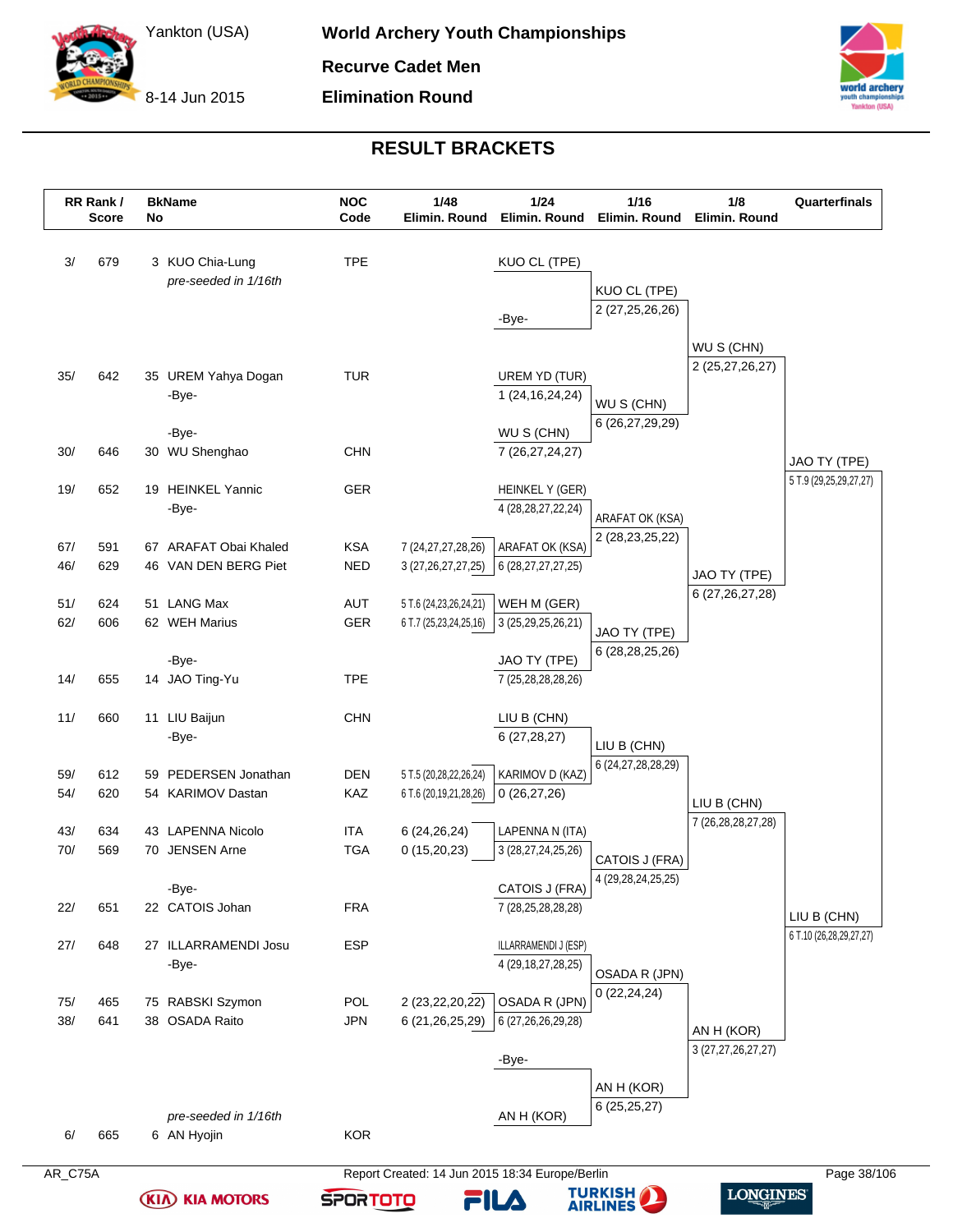8-14 Jun 2015

**(KIA) KIA MOTORS** 

**SPORTOTO** 



**LONGINES** 

**TURKISH<br>AIRLINES** 

FILA

# **RESULT BRACKETS**

|            |            |    | No                                              | Code                     | Elimin. Round                                   | 1/24<br>Elimin. Round                  | Elimin. Round                       | Elimin. Round                 |                                     |
|------------|------------|----|-------------------------------------------------|--------------------------|-------------------------------------------------|----------------------------------------|-------------------------------------|-------------------------------|-------------------------------------|
| 7/         | 665        |    | 7 SOTO Ricardo<br>pre-seeded in 1/16th          | CHI                      |                                                 | SOTO R (CHI)                           |                                     |                               |                                     |
|            |            |    |                                                 |                          |                                                 |                                        | SOTO R (CHI)                        |                               |                                     |
|            |            |    |                                                 |                          |                                                 | -Bye-                                  | 3 (21, 24, 26, 25, 25)              |                               |                                     |
|            |            |    |                                                 |                          |                                                 |                                        |                                     | BRASIL LOPES DOS REIS J (BRA) |                                     |
| 39/        | 640        |    | 39 LUVISETTO Alberto                            | ITA                      | 6(22,21,25)                                     | LUVISETTO A (ITA)                      |                                     | 2 (27, 27, 25, 24)            |                                     |
| 74/        | 521        |    | 74 LOPEZ BARQUERO Kevin Andres GUA              |                          | 0(7, 11, 22)                                    | 2 (27,27,26,24)                        | BRASIL LOPES DOS REIS J (BRA)       |                               |                                     |
|            |            |    | -Bye-                                           |                          |                                                 | BRASIL LOPES DOS REIS J (BRA)          | 7 (24, 16, 26, 28, 27)              |                               |                                     |
| 26/        | 649        |    | 26 BRASIL LOPES DOS REIS Jhonata BRA            |                          |                                                 | 6 (30,28,24,28)                        |                                     |                               |                                     |
|            |            |    |                                                 |                          |                                                 |                                        |                                     |                               | WONG KL (HKG)<br>4 (25,29,28,26,27) |
| 23/        | 650        |    | 23 GROUND Joe                                   | <b>GBR</b>               |                                                 | GROUND J (GBR)                         |                                     |                               |                                     |
|            |            |    | -Bye-                                           |                          |                                                 | 6 (28,27,26,26,27)                     | GROUND J (GBR)                      |                               |                                     |
| 71/        | 566        | 71 | MUNOZ RODRIGUEZ Adrian                          | <b>PUR</b>               | 6 T.8* (26,25,28,26,27)                         | MUNOZ RODRIGUEZ A (PUR)                | 4 (28, 18, 24, 27, 19)              |                               |                                     |
| 42/        | 634        |    | 42 KIM Minsoo                                   | <b>USA</b>               | 5 T.8 (27,25,22,28,26)                          | 4 (25, 25, 26, 27, 27)                 |                                     | WONG KL (HKG)                 |                                     |
| 55/        | 620        |    | 55 WONG Ka Lok                                  | <b>HKG</b>               | 6 (28,27,29,27)                                 | WONG KL (HKG)                          |                                     | 6 (27, 28, 25, 27)            |                                     |
| 58/        | 614        |    | 58 PINDER Ryan                                  | <b>GBR</b>               | 2 (25, 28, 27, 24)                              | 6 (28, 26, 23, 27, 28)                 |                                     |                               |                                     |
|            |            |    |                                                 |                          |                                                 |                                        | WONG KL (HKG)<br>6 (25,27,25,24,23) |                               |                                     |
|            | 661        |    | -Bye-                                           | <b>TUR</b>               |                                                 | GAZOZ M (TUR)                          |                                     |                               |                                     |
| 10/        |            |    | 10 GAZOZ Mete                                   |                          |                                                 | 4 (27,27,26,26,27)                     |                                     |                               |                                     |
| 15/        | 655        |    | 15 LEE Ji Dam                                   | CAN                      |                                                 | LEE JD (CAN)                           |                                     |                               |                                     |
|            |            |    | -Bye-                                           |                          |                                                 | 1 (24, 22, 25, 23)                     | DEL CID CARRILLO JA (GUA)           |                               |                                     |
| 63/        | 604        |    | 63 ARANAS Pacifico li                           | PHI                      | -Bye-                                           | DEL CID CARRILLO JA (GUA)              | 2 (28,24,25,26)                     |                               |                                     |
| 50/        | 624        |    | 50 DEL CID CARRILLO Jose Andres                 | GUA                      |                                                 | 7 (24, 27, 28, 29)                     |                                     | <b>BILLOUE F (FRA)</b>        |                                     |
|            |            |    |                                                 |                          |                                                 |                                        |                                     | 3 (27, 25, 27, 26, 26)        |                                     |
| 47/<br>66/ | 629<br>593 |    | 47 KAWAKAMI Tomoya<br>66 ARANDA Leonel Ezequiel | <b>JPN</b><br><b>ARG</b> | 6(27, 28, 24)<br>0(25, 23, 21)                  | KAWAKAMI T (JPN)<br>3 (30,26,26,29,26) |                                     |                               |                                     |
|            |            |    |                                                 |                          |                                                 |                                        | <b>BILLOUE F (FRA)</b>              |                               |                                     |
|            |            |    | -Bye-                                           |                          |                                                 | <b>BILLOUE F (FRA)</b>                 | 6 (28, 25, 25, 29)                  |                               |                                     |
| 18/        | 653        |    | 18 BILLOUE Florian                              | <b>FRA</b>               |                                                 | 7 (30,27,26,29,27)                     |                                     |                               | VAN TONGEREN J (NED)                |
| 31/        | 645        |    | 31 SCHEIDING Adrian                             | <b>GER</b>               |                                                 | SCHEIDING A (GER)                      |                                     |                               | 6 (24, 27, 29, 27, 30)              |
|            |            |    | -Bye-                                           |                          |                                                 | 7 (27,29,28,29,29)                     | SCHEIDING A (GER)                   |                               |                                     |
|            |            |    |                                                 |                          |                                                 |                                        | 5 T.6 (26,21,28,25,24)              |                               |                                     |
| 34/        | 643        |    | -Bye-<br>34 HSU Huan-Lun                        | <b>TPE</b>               |                                                 | HSU HL (TPE)<br>3 (29, 26, 28, 27, 24) |                                     |                               |                                     |
|            |            |    |                                                 |                          |                                                 |                                        |                                     | VAN TONGEREN J (NED)          |                                     |
|            |            |    |                                                 |                          |                                                 | -Bye-                                  |                                     | 7 (28,26,25,26,28)            |                                     |
|            |            |    |                                                 |                          |                                                 |                                        | VAN TONGEREN J (NED)                |                               |                                     |
|            |            |    | pre-seeded in 1/16th                            |                          |                                                 | VAN TONGEREN J (NED)                   | 6 T.10 (25,28,24,27,24)             |                               |                                     |
| 2/         | 679        |    | 2 VAN TONGEREN Jan                              | <b>NED</b>               |                                                 |                                        |                                     |                               |                                     |
| AR_C75B    |            |    |                                                 |                          | Report Created: 14 Jun 2015 18:33 Europe/Berlin |                                        |                                     |                               | Page 39/106                         |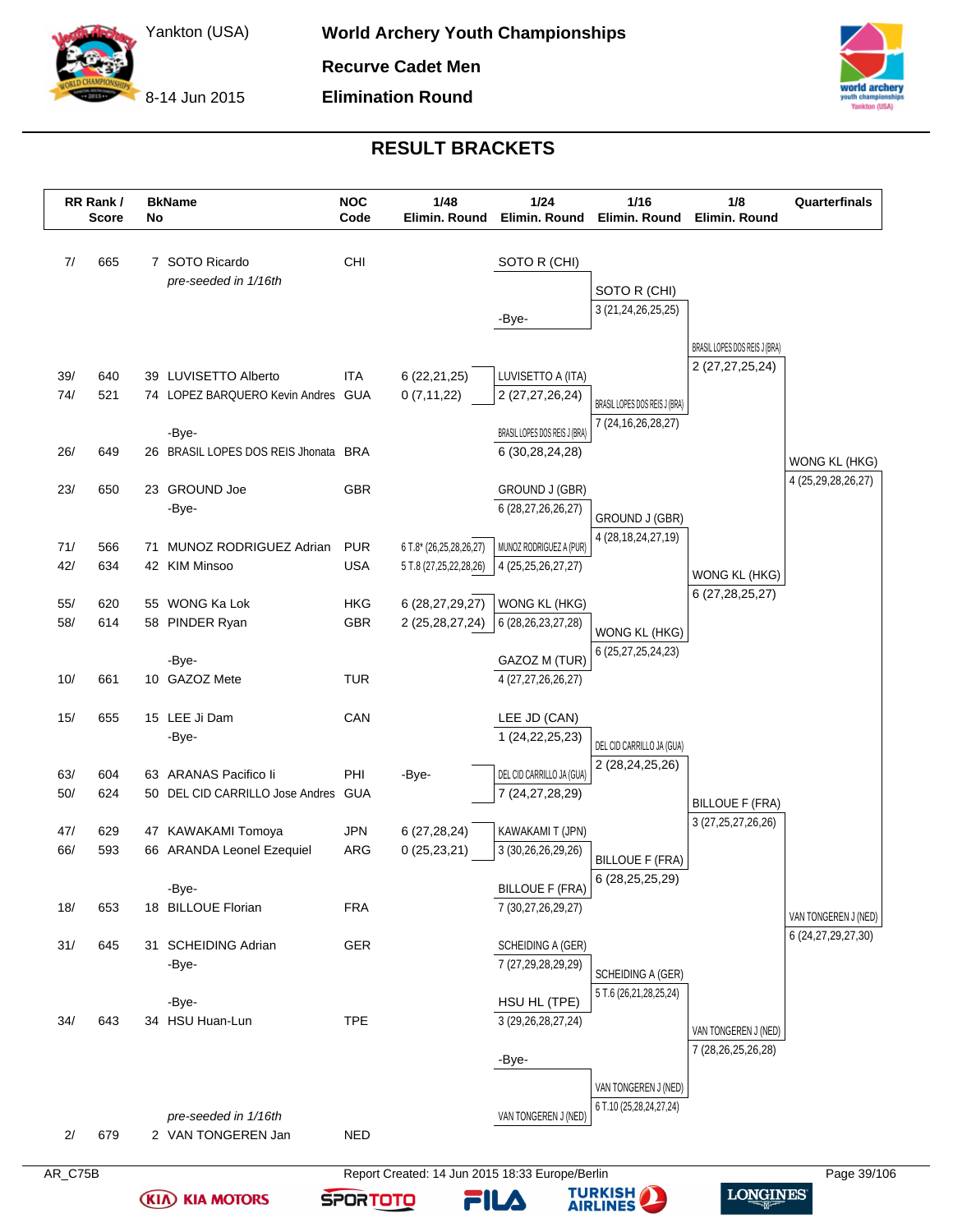8-14 Jun 2015

**World Archery Youth Championships Recurve Cadet Women**

**Final Round**



### **RESULT BRACKETS**

|           | RR Rank /<br><b>Score</b> | <b>BkName</b><br>No.                       | <b>NOC</b><br>Code       | Quarterfinals                                    | <b>Semifinals</b>                                 | <b>Finals</b>         |                                      |
|-----------|---------------------------|--------------------------------------------|--------------------------|--------------------------------------------------|---------------------------------------------------|-----------------------|--------------------------------------|
| 1/<br>9/  | 666<br>645                | 1 SIM Hyeonseung<br>9 DIAZ G. Viviana P.   | <b>KOR</b><br><b>MEX</b> | 6 T.9 (25,23,30,28,24)<br>5 T.8 (25,24,24,24,25) | SIM H (KOR)<br>6 T.9 (27,26,27,28,27)             | SIM H (KOR)           |                                      |
| 5/<br>4/  | 649<br>650                | 5 GIACCHERI Tanya<br>4 ANAGOZ Yasemin Ecem | <b>ITA</b><br><b>TUR</b> | 7 (28,27,28,22,28)<br>3 (28,24,20,26,26)         | <b>GIACCHERIT (ITA)</b><br>5 T.7 (25,27,29,28,23) | 2 (28,28,25,26)       | <b>GOLD</b><br><b>HYEONG Y (KOR)</b> |
| 19/<br>6/ | 626<br>648                | 19 LEE Gahyun<br>6 CLAPS Eliana            | <b>KOR</b><br><b>USA</b> | 2 (25, 18, 27, 24)<br>6(28, 25, 25, 25)          | CLAPS E (USA)<br>0(26,26,25)                      | <b>HYEONG Y (KOR)</b> |                                      |
| 10/<br>2/ | 644<br>664                | 10 GUY Oceane<br>2 HYEONG Yeajin           | <b>FRA</b><br><b>KOR</b> | 0(25,25,23)<br>6(29,27,26)                       | <b>HYEONG Y (KOR)</b><br>6(27, 29, 27)            | 6 (30,27,28,27)       | <b>SILVER</b><br>SIM H (KOR)         |



**(KIA) KIA MOTORS** 

**FILA** 



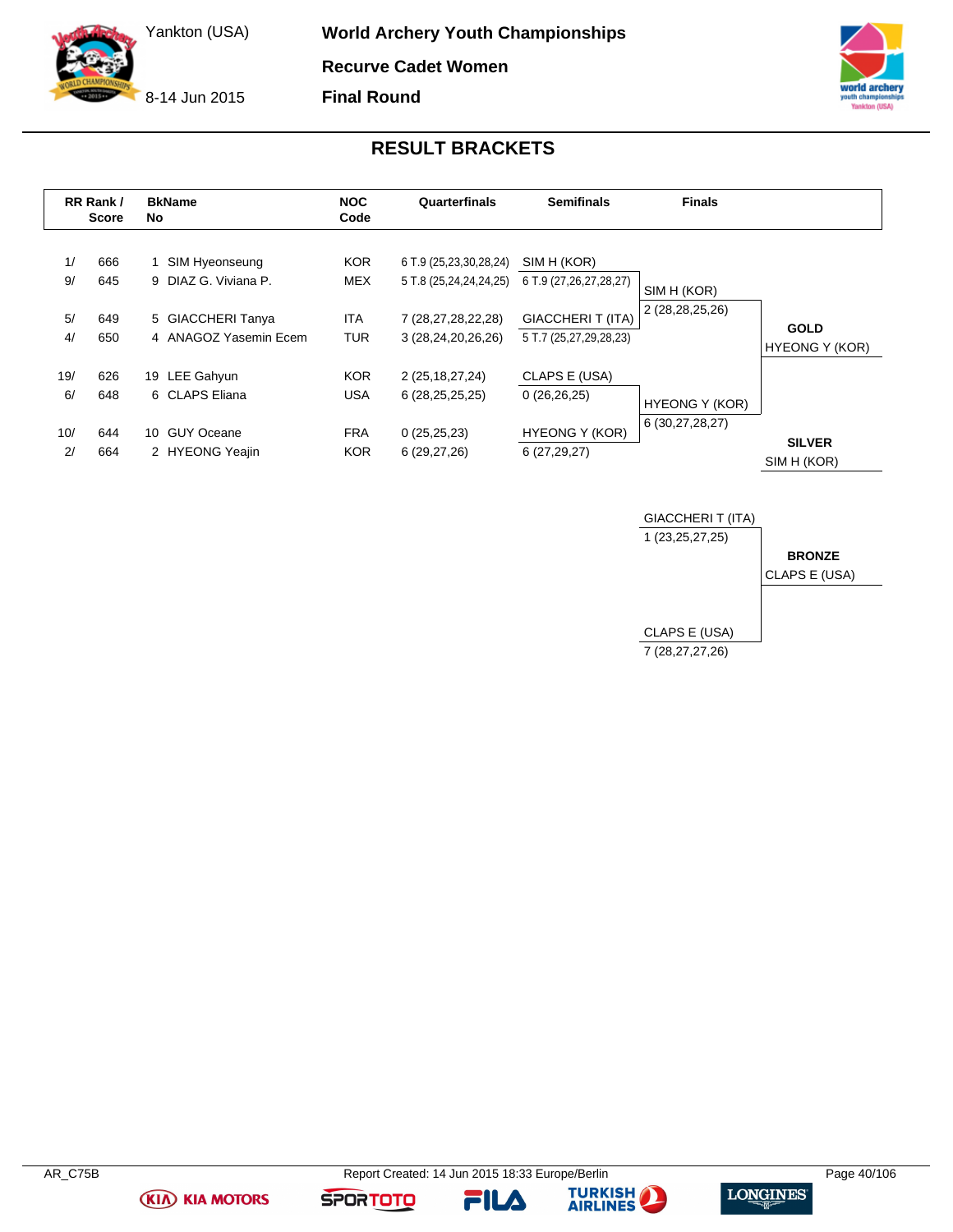8-14 Jun 2015

**Elimination Round**



# **RESULT BRACKETS**

|            | RR Rank /<br><b>Score</b> | No | <b>BkName</b>              | <b>NOC</b><br>Code | 1/24<br>Elimin. Round                 | $1/16$<br>Elimin. Round     | 1/8<br>Elimin. Round     | Quarterfinals            |
|------------|---------------------------|----|----------------------------|--------------------|---------------------------------------|-----------------------------|--------------------------|--------------------------|
| 1/         | 666                       |    | 1 SIM Hyeonseung           | <b>KOR</b>         |                                       | SIM H (KOR)                 |                          |                          |
|            |                           |    | pre-seeded in 1/16th       |                    |                                       | 6 (29, 23, 27, 27)          |                          |                          |
|            |                           |    |                            |                    |                                       |                             | SIM H (KOR)              |                          |
| 33/        | 601                       |    | 33 VIDAL ISLAS Vivian M.   | MEX                | 0(24,26,26)                           | <b>OHASHIT (JPN)</b>        | 7 (26, 28, 25, 25)       |                          |
| 32/        | 602                       |    | 32 OHASHI Tomoka           | <b>JPN</b>         | 6(28, 27, 28)                         | 2 (26,25,25,24)             |                          |                          |
|            |                           |    |                            |                    |                                       |                             |                          | SIM H (KOR)              |
| 17/        | 626                       |    | 17 TARTLER Elisa           | <b>GER</b>         | 1 (25,25,20,23)                       | ANDERSEN K (DEN)            |                          | 6 T.9 (25,23,30,28,24)   |
| 48/        | 542                       |    | 48 ANDERSEN Kirstine       | <b>DEN</b>         | 7 (25,27,23,26)                       | 0(23,20,21)                 | DU A (CHN)               |                          |
|            |                           |    |                            |                    |                                       |                             | 1 (22, 26, 25, 21)       |                          |
| 49/        | 528                       |    | 49 CONVERY Aimee           | <b>GBR</b>         | 0(19,26,17)                           | DU A (CHN)                  |                          |                          |
| 16/        | 627                       |    | 16 DU Angi                 | <b>CHN</b>         | 6(27, 28, 28)                         | 6(27,23,26)                 |                          |                          |
| 9/         | 645                       |    | 9 DIAZ G. Viviana P.       | <b>MEX</b>         |                                       | DIAZ G. VP (MEX)            |                          |                          |
|            |                           |    | -Bye-                      |                    |                                       | 6(27, 23, 27)               | DIAZ G. VP (MEX)         |                          |
|            |                           |    |                            |                    |                                       |                             | 7 (26,26,28,23,26)       |                          |
| 41/        | 579                       |    | 41 RIVERA Alexa            | MEX                | 0(20, 23, 23)                         | PLOTNIKOVA T (RUS)          |                          |                          |
| 24/        | 621                       |    | 24 PLOTNIKOVA Tatiana      | <b>RUS</b>         | 6 (29,28,26)                          | 0(24, 19, 24)               |                          | DIAZ G. VP (MEX)         |
|            |                           |    | 25 LI Jingwei              | <b>CHN</b>         |                                       |                             |                          | 5 T.8 (25,24,24,24,25)   |
| 25/<br>40/ | 617<br>583                |    | 40 MUKHTARKHANOVA Alua     | KAZ                | 6 (27, 26, 22, 28)<br>2 (23,21,24,21) | LI J (CHN)<br>6(27, 28, 26) |                          |                          |
|            |                           |    |                            |                    |                                       |                             | LI J (CHN)               |                          |
|            |                           |    | pre-seeded in 1/16th       |                    |                                       | CHANG HY (TPE)              | 3 (26,25,26,24,11)       |                          |
| 8/         | 646                       |    | 8 CHANG Hsin-Yu            | <b>TPE</b>         |                                       | 0(26,27,25)                 |                          |                          |
|            |                           |    |                            |                    |                                       |                             |                          |                          |
| 5/         | 649                       |    | 5 GIACCHERI Tanya          | ITA                |                                       | GIACCHERIT (ITA)            |                          |                          |
|            |                           |    | pre-seeded in 1/16th       |                    |                                       | 6 (22, 24, 27, 24)          | <b>GIACCHERI T (ITA)</b> |                          |
|            |                           |    |                            |                    |                                       |                             | 6 (27,27,26,26)          |                          |
| 37/        | 595                       |    | 37 DEL RIO RODRIGUEZ Paola | <b>PUR</b>         | 0(21, 19, 17)                         | <b>WARNER E (GBR)</b>       |                          |                          |
| 28/        | 606                       |    | 28 WARNER Elizabeth        | <b>GBR</b>         | 6(25, 28, 23)                         | 2 (24, 23, 23, 23)          |                          | <b>GIACCHERI T (ITA)</b> |
| 21/        | 622                       |    | 21 BALDANOVA Tse-Dulma     | <b>RUS</b>         | 7 (25,27,23,28)                       | <b>BALDANOVA TD (RUS)</b>   |                          | 7 (28,27,28,22,28)       |
| 44/        | 560                       |    | 44 PUREVJAV Misheelt       | <b>MGL</b>         | 1 (22, 20, 23, 14)                    | 0(22,21,20)                 |                          |                          |
|            |                           |    |                            |                    |                                       |                             | LAHARNAR I (SLO)         |                          |
|            |                           |    | -Bye-                      |                    |                                       | LAHARNAR I (SLO)            | 2 (22, 26, 28, 23)       |                          |
| 12/        | 634                       |    | 12 LAHARNAR Ivana          | <b>SLO</b>         |                                       | 6(26,25,22)                 |                          |                          |
| 13/        | 630                       |    | 13 NAPLOSZEK Kamila        | POL                | 6(24,26,21)                           | NAPLOSZEK K (POL)           |                          |                          |
| 52/        | 507                       |    | 52 TATAFU Lusi             | <b>TGA</b>         | 0(20,10,20)                           | 0(17,25,26)                 | <b>UEDA S (JPN)</b>      |                          |
|            |                           |    |                            |                    |                                       |                             | 0(23,25,23)              |                          |
| 45/        | 559                       |    | 45 LALONDE Lauriane        | CAN                | 2 (29, 20, 24, 21)                    | UEDA S (JPN)                |                          |                          |
| 20/        | 625                       |    | 20 UEDA Saara              | <b>JPN</b>         | 6 (23, 24, 25, 25)                    | 6(27, 28, 27)               |                          | ANAGOZ YE (TUR)          |
|            |                           |    |                            |                    |                                       |                             |                          | 3 (28,24,20,26,26)       |
| 29/        | 605                       |    | 29 FARR Caity              | USA                | 6(25, 25, 26)                         | FARR C (USA)                |                          |                          |
| 36/        | 598                       |    | 36 ZUFFI Veronica          | <b>ITA</b>         | 0(21, 24, 23)                         | 2 (26, 23, 21, 16)          | ANAGOZ YE (TUR)          |                          |
|            |                           |    | pre-seeded in 1/16th       |                    |                                       | ANAGOZ YE (TUR)             | 6(28, 26, 24)            |                          |
|            | 650                       |    | 4 ANAGOZ Yasemin Ecem      | <b>TUR</b>         |                                       | 6 (21, 26, 25, 29)          |                          |                          |

**(KIA) KIA MOTORS** 

**TURKISH** 

**FILA** 

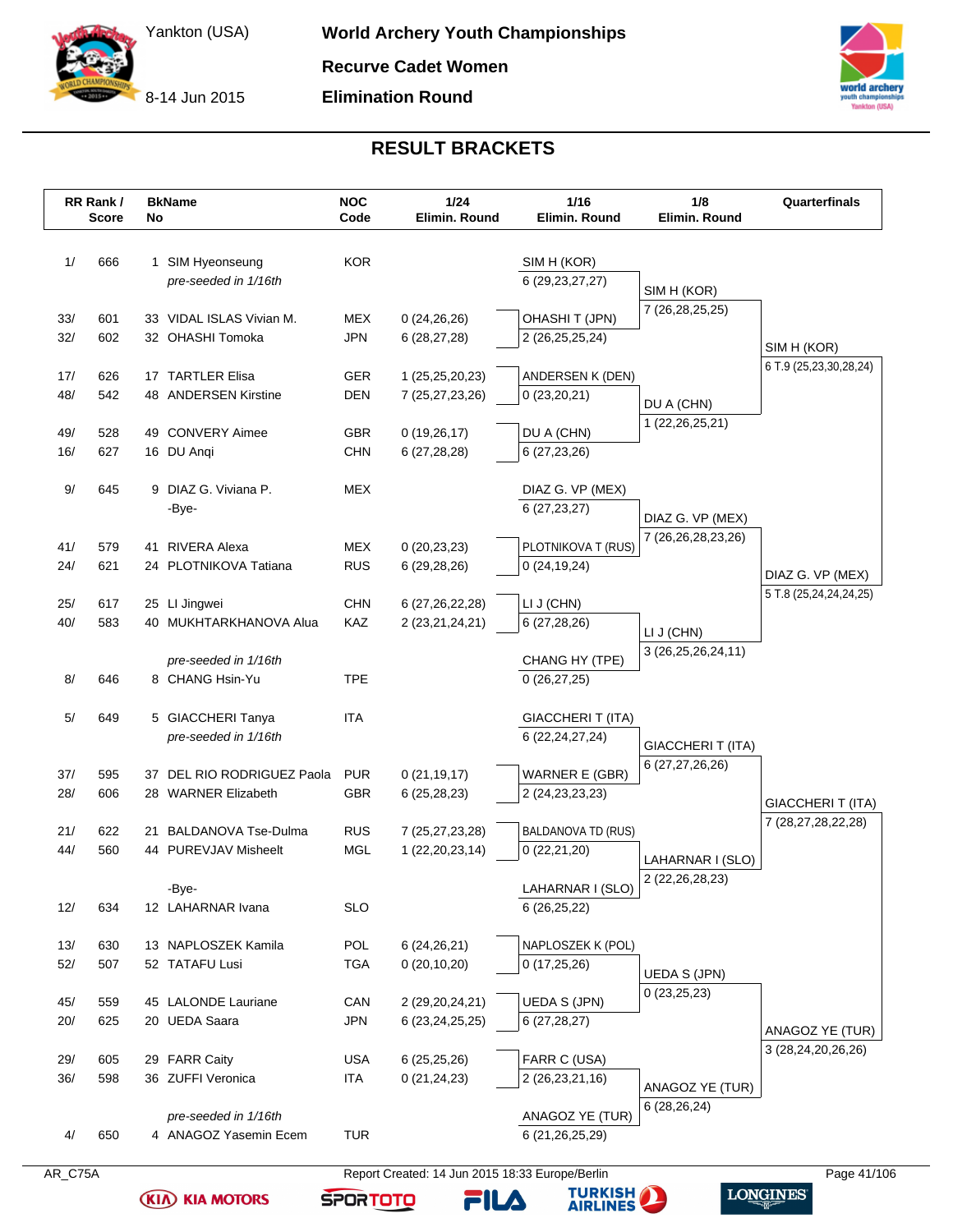8-14 Jun 2015

**Elimination Round**



## **RESULT BRACKETS**

|            | RR Rank /<br><b>Score</b> | No | <b>BkName</b>                    | <b>NOC</b><br>Code | 1/24<br>Elimin. Round                             | $1/16$<br>Elimin. Round          | 1/8<br>Elimin. Round    | Quarterfinals      |
|------------|---------------------------|----|----------------------------------|--------------------|---------------------------------------------------|----------------------------------|-------------------------|--------------------|
| 3/         | 651                       |    | 3 LI Xinxin                      | <b>CHN</b>         |                                                   |                                  |                         |                    |
|            |                           |    | pre-seeded in 1/16th             |                    |                                                   | LI X (CHN)<br>6 (25,26,25,30)    |                         |                    |
|            |                           |    |                                  |                    |                                                   |                                  | LI X (CHN)              |                    |
| 35/        | 599                       |    | 35 CABRAL GUIMARAES Alice        | <b>BRA</b>         | 2 (24, 22, 22, 24)                                | TOBOLEWSKA A (POL)               | 5 T.8 (29,25,28,27,29)  |                    |
| 30/        | 605                       |    | 30 TOBOLEWSKA Anna               | <b>POL</b>         | 6 (25, 21, 27, 25)                                | 2 (19,24,26,23)                  |                         |                    |
|            |                           |    |                                  |                    |                                                   |                                  |                         | LEE G (KOR)        |
| 19/        | 626                       |    | 19 LEE Gahyun                    | <b>KOR</b>         | 7 (27, 25, 27, 29)                                | LEE G (KOR)                      |                         | 2 (25, 18, 27, 24) |
| 46/        | 555                       |    | 46 KUME Sayaka                   | <b>JPN</b>         | 1 (26,25,24,26)                                   | 7 (29,27,27,27,28)               |                         |                    |
|            |                           |    |                                  |                    |                                                   |                                  | LEE G (KOR)             |                    |
| 51/        | 511                       | 51 | <b>ECHAVARRIA Maria Fernanda</b> | COL                | 1 (25,21,26,23)                                   | <b>GUMRUKCU A (TUR)</b>          | 6 T.10 (26,30,28,29,27) |                    |
| 14/        | 629                       |    | 14 GUMRUKCU Aybuke               | <b>TUR</b>         | 7 (26,28,26,25)                                   | 3 (28, 28, 27, 26, 26)           |                         |                    |
|            |                           |    |                                  |                    |                                                   |                                  |                         |                    |
| 11/        | 639                       |    | 11 TSAI Yu-Ting                  | <b>TPE</b>         |                                                   | TSAI YT (TPE)                    |                         |                    |
|            |                           |    | -Bye-                            |                    |                                                   | 6 (26,27,28)                     | TSAI YT (TPE)           |                    |
|            |                           |    |                                  |                    |                                                   |                                  | 2 (24, 29, 26, 24)      |                    |
| 43/        | 572                       |    | 43 WANG Cheuk Ying               | <b>HKG</b>         | 6(25,29,28)                                       | WANG CY (HKG)                    |                         |                    |
| 22/        | 622                       |    | 22 ZIEGLER Milena                | <b>GER</b>         | 0(23,25,25)                                       | 0(23,25,22)                      |                         | CLAPS E (USA)      |
|            |                           |    |                                  |                    |                                                   |                                  |                         | 6 (28, 25, 25, 25) |
| 27/<br>38/ | 607<br>594                |    | 27 SIM Suzanna                   | <b>USA</b><br>MGL  | 5 T.6 (28,27,22,24,24)<br>6 T.6* (25,27,25,25,15) | ALTANSUKH S (MGL)<br>0(24,20,21) |                         |                    |
|            |                           |    | 38 ALTANSUKH Surenjav            |                    |                                                   |                                  | CLAPS E (USA)           |                    |
|            |                           |    | pre-seeded in 1/16th             |                    |                                                   | CLAPS E (USA)                    | 6 (27,27,27,26)         |                    |
| 6/         | 648                       |    | 6 CLAPS Eliana                   | <b>USA</b>         |                                                   | 6 (25,23,25)                     |                         |                    |
|            |                           |    |                                  |                    |                                                   |                                  |                         |                    |
| 7/         | 647                       |    | 7 YEH Hsiu-Ting                  | <b>TPE</b>         |                                                   | YEH HT (TPE)                     |                         |                    |
|            |                           |    | pre-seeded in 1/16th             |                    |                                                   | 6 (20, 27, 27, 26, 27)           |                         |                    |
|            |                           |    |                                  |                    |                                                   |                                  | YEH HT (TPE)            |                    |
| 39/        | 583                       |    | 39 MACHADO Ana                   | <b>BRA</b>         | 4 (27,28,21,24,24)                                | <b>WLECKE C (GER)</b>            | 0(24, 27, 24)           |                    |
| 26/        | 615                       |    | 26 WLECKE Celina                 | GER                | 6 (26, 24, 25, 25, 25)                            | 4 (25, 23, 23, 27, 26)           |                         | GUY O (FRA)        |
|            |                           |    |                                  |                    |                                                   |                                  |                         | 0(25,25,23)        |
| 23/        | 622                       |    | 23 JUSZCZUK Gloria               | <b>POL</b>         | 6(28, 25, 26)                                     | <b>JUSZCZUK G (POL)</b>          |                         |                    |
| 42/        | 575                       |    | 42 TSUI Chung Laam               | <b>HKG</b>         | 0(22, 22, 17)                                     | 5 T.7 (25,24,23,24,28)           | GUY O (FRA)             |                    |
|            |                           |    |                                  |                    |                                                   |                                  | 6 (30,28,27)            |                    |
|            |                           |    | -Bye-                            |                    |                                                   | GUY O (FRA)                      |                         |                    |
| 10/        | 644                       |    | 10 GUY Oceane                    | <b>FRA</b>         |                                                   | 6 T.10 (25,25,26,20,23)          |                         |                    |
| 15/        | 629                       |    | 15 COSKUN Gulnaz Busranur        | <b>TUR</b>         | 6 (23, 27, 26, 22)                                | <b>COSKUN GB (TUR)</b>           |                         |                    |
| $50/$      | 527                       |    | 50 GANBOLD Uyanga                | MGL                | 2 (26,21,20,15)                                   | 4 (28,25,26,24,24)               |                         |                    |
|            |                           |    |                                  |                    |                                                   |                                  | ANDREOLI T (ITA)        |                    |
| 47/        | 545                       |    | 47 BRYANT Emily                  | <b>GBR</b>         | 0(27, 27, 23)                                     | ANDREOLI T (ITA)                 | 4 (25,29,26,26,25)      |                    |
| 18/        | 626                       |    | 18 ANDREOLI Tatiana              | <b>ITA</b>         | 6(28, 29, 25)                                     | 6 (26,20,28,25,27)               |                         |                    |
|            |                           |    |                                  |                    |                                                   |                                  |                         | HYEONG Y (KOR)     |
| 31/        | 603                       |    | 31 SUTTON Jessica                | <b>AUS</b>         | 4 (23, 27, 24, 24, 26)                            | TETSMANN M (EST)                 |                         | 6(29, 27, 26)      |
| 34/        | 601                       |    | 34 TETSMANN Maris                | <b>EST</b>         | 6 (27,27,20,26,26)                                | 0(24,25,25)                      |                         |                    |
|            |                           |    |                                  |                    |                                                   |                                  | <b>HYEONG Y (KOR)</b>   |                    |
|            |                           |    |                                  |                    |                                                   | <b>HYEONG Y (KOR)</b>            | 6 (29,26,29,22,27)      |                    |
|            |                           |    | pre-seeded in 1/16th             |                    |                                                   |                                  |                         |                    |

**(KIA) KIA MOTORS** 



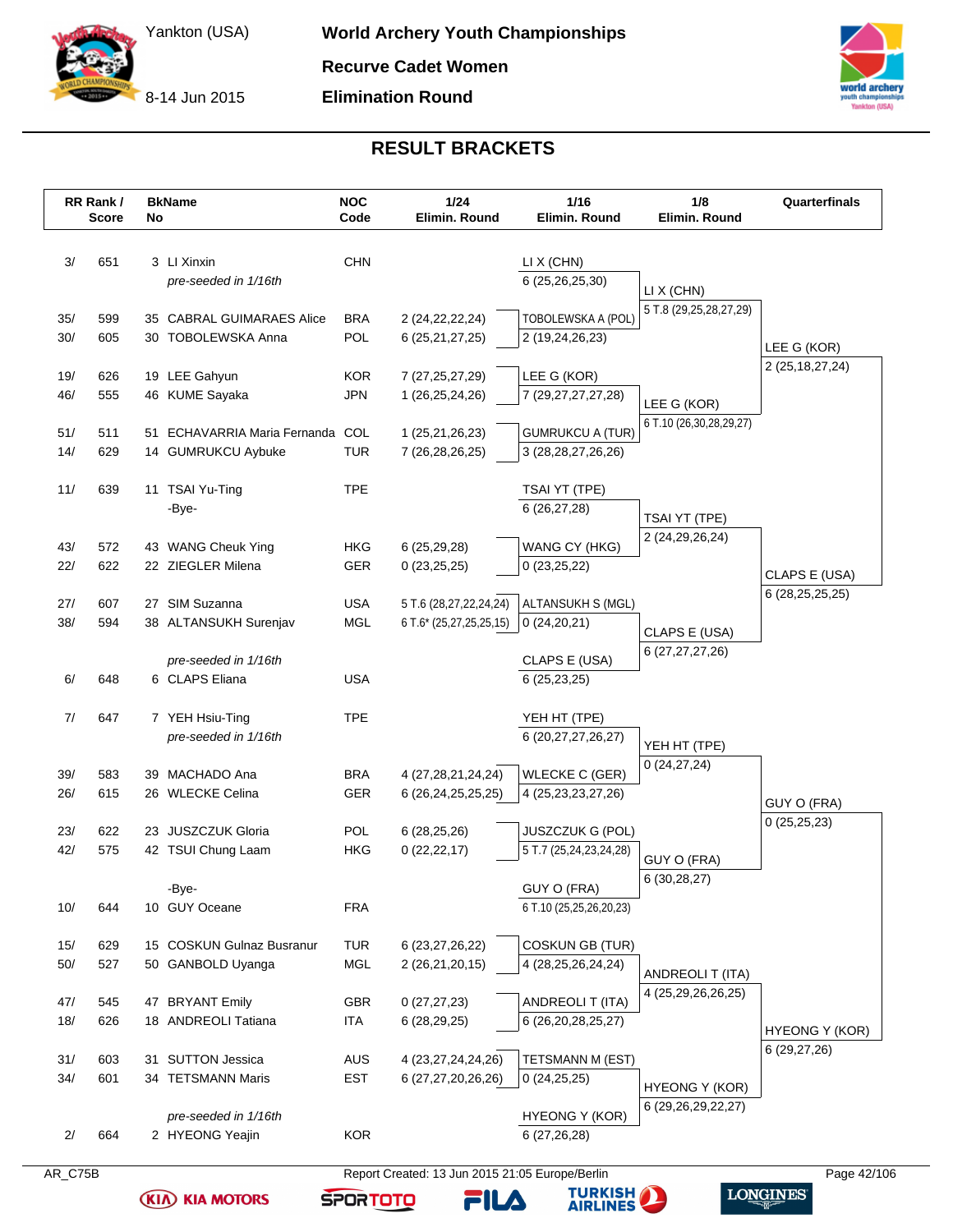8-14 Jun 2015



# **RESULT BRACKETS**

|     | RR Rank /<br><b>Score</b> | No | <b>BkName</b>            | <b>NOC</b><br>Code | Quarterfinals | <b>Semifinals</b>     | <b>Finals</b>         |                                        |
|-----|---------------------------|----|--------------------------|--------------------|---------------|-----------------------|-----------------------|----------------------------------------|
| 1/  | 704                       |    | 1 HANSEN Stephan         | <b>DEN</b>         | 146           | HANSEN S (DEN)        |                       |                                        |
| 25/ | 673                       | 25 | <b>MCGINNIS Hunter</b>   | <b>CAN</b>         | 139           | 143 T.10              | <b>HANSEN S (DEN)</b> |                                        |
| 12/ | 690                       |    | 12 CARDONA Camilo Andres | COL                | 143           | <b>BUDEN D (CRO)</b>  | 147                   |                                        |
| 4/  | 697                       |    | 4 BUDEN Domagoi          | <b>CRO</b>         | 145           | 143 T.8               |                       | <b>GOLD</b><br>HANSEN S (DEN)          |
| 14/ | 687                       |    | 14 HOUSER David          | <b>USA</b>         | 140           | <b>HOUSER D (USA)</b> |                       |                                        |
| 22/ | 680                       |    | 22 DE KLERK Hanno        | <b>RSA</b>         | 139           | 143                   | HOUSER D (USA)        |                                        |
| 7/  | 694                       |    | 7 YAKALI Samet Can       | <b>TUR</b>         | 138           | VAVRO M (CRO)         | 143                   |                                        |
| 2/  | 701                       |    | 2 VAVRO Mario            | <b>CRO</b>         | 140           | 139                   |                       | <b>SILVER</b><br><b>HOUSER D (USA)</b> |



**FILA** 





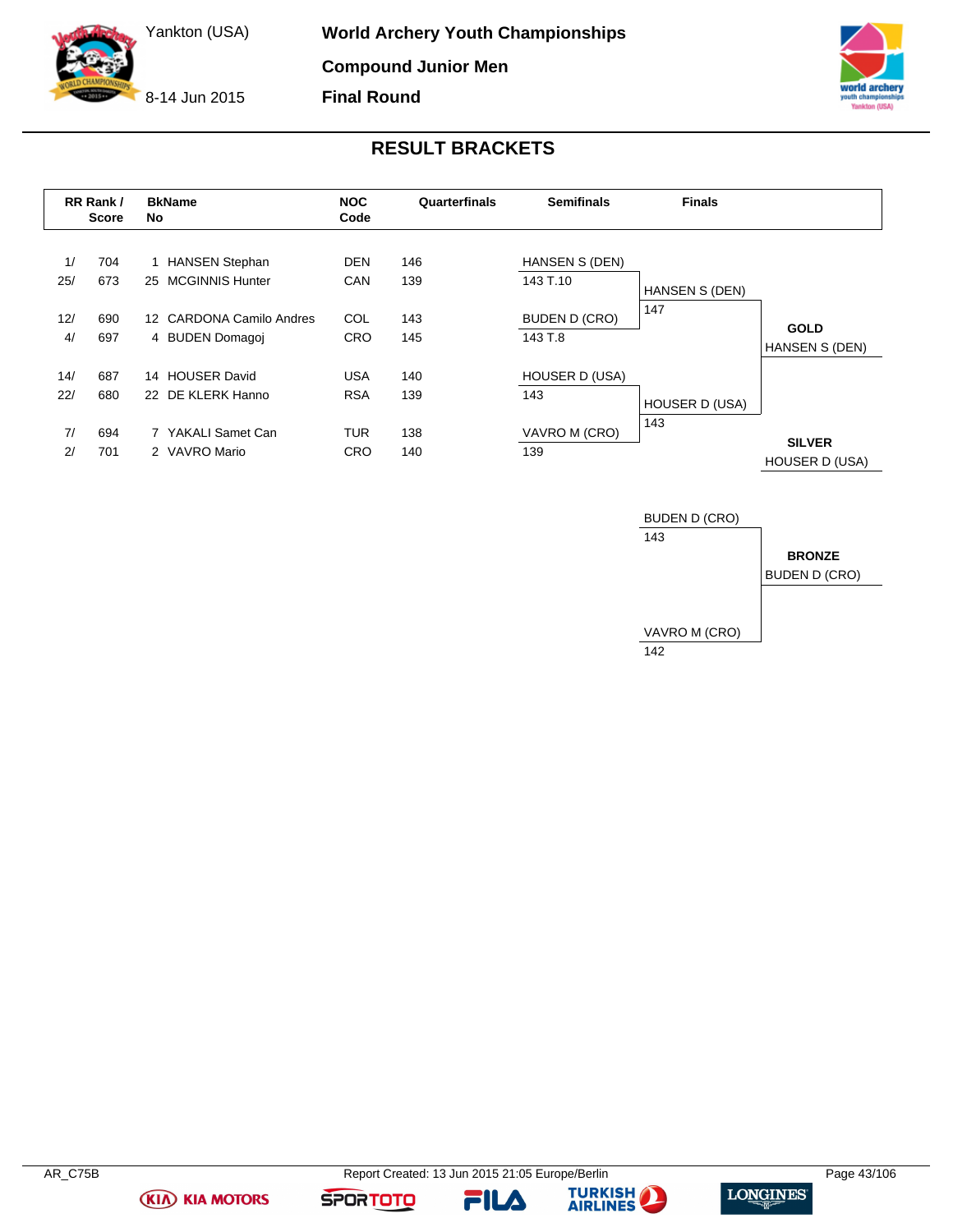8-14 Jun 2015



# **RESULT BRACKETS**

|     | RR Rank /<br><b>Score</b> | No | <b>BkName</b>                              | <b>NOC</b><br>Code | 1/24<br>Elimin. Round | 1/16<br>Elimin. Round           | 1/8<br>Elimin, Round            | Quarterfinals        |
|-----|---------------------------|----|--------------------------------------------|--------------------|-----------------------|---------------------------------|---------------------------------|----------------------|
| 1/  | 704                       |    | 1 HANSEN Stephan<br>pre-seeded in 1/16th   | <b>DEN</b>         |                       | HANSEN S (DEN)<br>141           | HANSEN S (DEN)                  |                      |
| 33/ | 665                       |    | 33 DERNEKLI Furkan                         | TUR                | 136                   | DERNEKLI F (TUR)                | 148                             |                      |
| 32/ | 666                       |    | 32 CHAN Kai Shun                           | <b>HKG</b>         | 128                   | 140                             |                                 | HANSEN S (DEN)       |
| 17/ | 683                       |    | 17 MCDOUGALL Matthew                       | AUS                |                       | MCDOUGALL M (AUS)               |                                 | 146                  |
|     |                           |    | -Bye-                                      |                    |                       | 124                             | <b>GUTIERREZ R (COL)</b>        |                      |
|     |                           |    |                                            |                    |                       |                                 | 135                             |                      |
| 16/ | 685                       |    | -Bye-<br>16 GUTIERREZ Ronaldo              | COL                |                       | <b>GUTIERREZ R (COL)</b><br>128 |                                 |                      |
|     |                           |    |                                            |                    |                       |                                 |                                 |                      |
| 9/  | 692                       |    | 9 BEE Chris                                | <b>USA</b>         |                       | BEE C (USA)                     |                                 |                      |
|     |                           |    | -Bye-                                      |                    |                       | 129                             | BEE C (USA)                     |                      |
|     |                           |    | -Bye-                                      |                    |                       | <b>BARADEL S (ITA)</b>          | 139                             |                      |
| 24/ | 676                       |    | 24 BARADEL Simone                          | <b>ITA</b>         |                       | 128                             |                                 | MCGINNIS H (CAN)     |
| 25/ | 673                       |    | 25 MCGINNIS Hunter                         | CAN                |                       | MCGINNIS H (CAN)                |                                 | 139                  |
|     |                           |    | -Bye-                                      |                    |                       | 137                             | MCGINNIS H (CAN)                |                      |
|     |                           |    | pre-seeded in 1/16th                       |                    |                       | HAUGSETH M (NOR)                | 141                             |                      |
| 8/  | 693                       |    | 8 HAUGSETH Mads                            | <b>NOR</b>         |                       | 129                             |                                 |                      |
|     |                           |    |                                            |                    |                       |                                 |                                 |                      |
| 5/  | 696                       |    | 5 GONZALEZ Rodolfo<br>pre-seeded in 1/16th | <b>MEX</b>         |                       | GONZALEZ R (MEX)<br>131         |                                 |                      |
|     |                           |    |                                            |                    |                       |                                 | <b>BULL J (GBR)</b><br>132      |                      |
| 37/ | 647                       |    | 37 TUCKNOTT Phillip                        | <b>GBR</b>         | 117                   | <b>BULL J (GBR)</b>             |                                 |                      |
| 28/ | 671                       |    | 28 BULL Jonathan                           | <b>GBR</b>         | 133                   | 132                             |                                 | CARDONA CA (COL)     |
| 21/ | 680                       |    | 21 STROMBERG Linus                         | SWE                |                       | STROMBERG L (SWE)               |                                 | 143                  |
|     |                           |    | -Bye-                                      |                    |                       | 125                             | CARDONA CA (COL)                |                      |
|     |                           |    | -Bye-                                      |                    |                       | CARDONA CA (COL)                | 145                             |                      |
| 12/ | 690                       |    | 12 CARDONA Camilo Andres                   | COL                |                       | 142                             |                                 |                      |
|     |                           |    |                                            |                    |                       |                                 |                                 |                      |
| 13/ | 689                       |    | 13 BORGSTROM Hampus<br>-Bye-               | <b>SWE</b>         |                       | <b>BORGSTROM H (SWE)</b><br>136 |                                 |                      |
|     |                           |    |                                            |                    |                       |                                 | <b>BORGSTROM H (SWE)</b><br>141 |                      |
|     |                           |    | -Bye-                                      |                    |                       | CARLSSON I (SWE)                |                                 |                      |
| 20/ | 680                       |    | 20 CARLSSON Isak                           | <b>SWE</b>         |                       | 126                             |                                 | <b>BUDEN D (CRO)</b> |
| 29/ | 669                       |    | 29 DYLYKOV Bato                            | <b>RUS</b>         | 133                   | DYLYKOV B (RUS)                 |                                 | 145                  |
| 36/ | 661                       |    | 36 BARCLAY Marcus                          | <b>NZL</b>         | 131                   | 131                             | <b>BUDEN D (CRO)</b>            |                      |
|     |                           |    | pre-seeded in 1/16th                       |                    |                       | <b>BUDEN D (CRO)</b>            | 145                             |                      |
| 4/  | 697                       |    | 4 BUDEN Domagoj                            | CRO                |                       | 136                             |                                 |                      |

**(KIA) KIA MOTORS** 

**TURKISH** 

**FILA** 

**SPORTOTO** 

**LONGINES**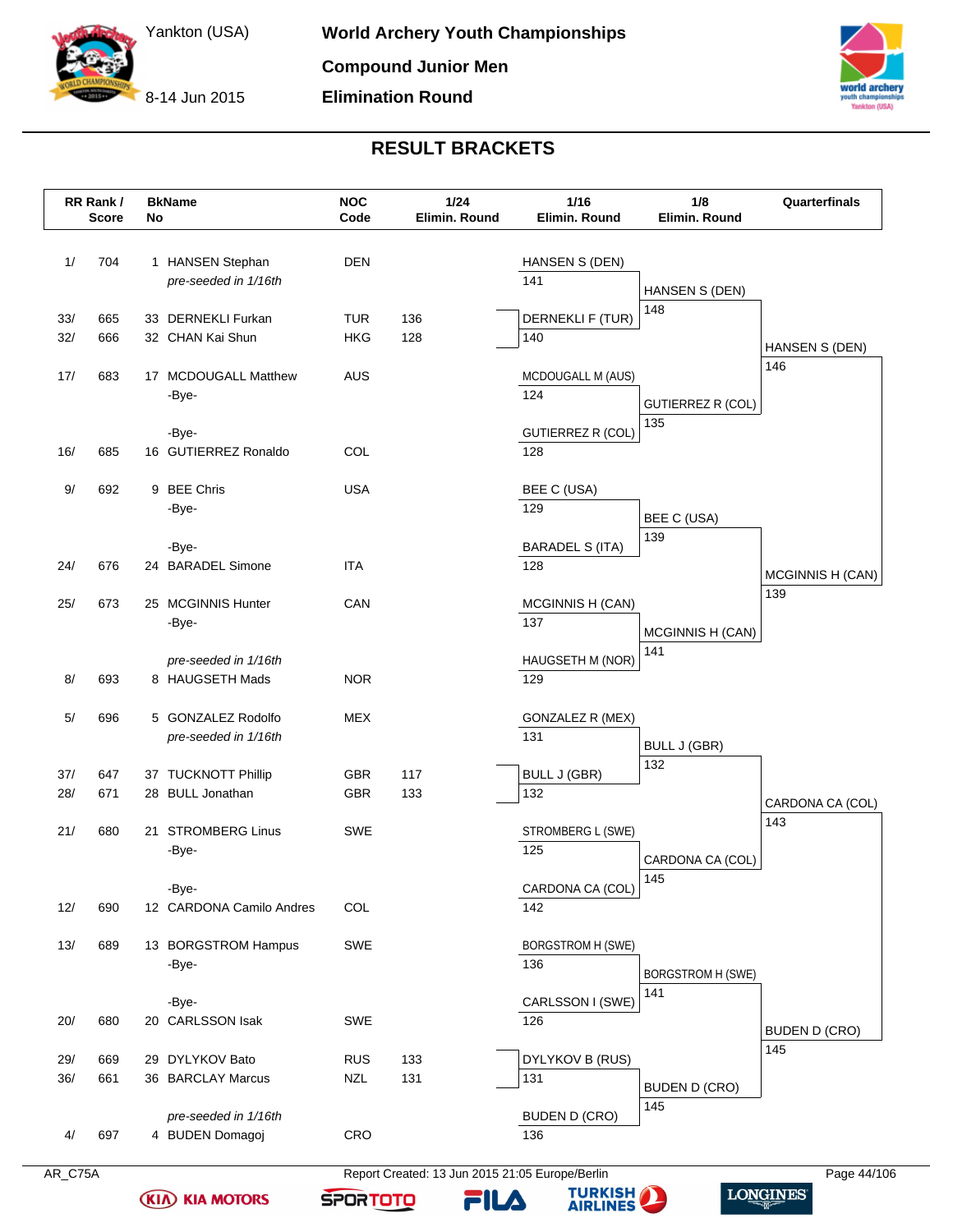8-14 Jun 2015



# **RESULT BRACKETS**

|            | RR Rank /<br><b>Score</b> | No | <b>BkName</b>                              | <b>NOC</b><br>Code | 1/24<br>Elimin. Round | 1/16<br>Elimin. Round           | 1/8<br>Elimin. Round   | Quarterfinals    |
|------------|---------------------------|----|--------------------------------------------|--------------------|-----------------------|---------------------------------|------------------------|------------------|
| 3/         | 700                       |    | 3 DOMANSKI Renaud<br>pre-seeded in 1/16th  | <b>BEL</b>         |                       | DOMANSKI R (BEL)<br>126         | JUUSOLA T (FIN)        |                  |
| 35/<br>30/ | 662<br>669                |    | 35 MIOR Viviano<br>30 JUUSOLA Toni         | ITA<br><b>FIN</b>  | 135<br>137            | JUUSOLA T (FIN)<br>135          | 138                    | HOUSER D (USA)   |
| 19/        | 680                       |    | 19 GUSTAFSON Colton<br>-Bye-               | CAN                |                       | <b>GUSTAFSON C (CAN)</b><br>134 | HOUSER D (USA)         | 140              |
| 14/        | 687                       |    | -Bye-<br>14 HOUSER David                   | <b>USA</b>         |                       | HOUSER D (USA)<br>136           | 140                    |                  |
| 11/        | 690                       |    | 11 WIENER Nico<br>-Bye-                    | AUT                |                       | WIENER N (AUT)<br>128           | DE KLERK H (RSA)       |                  |
| 22/        | 680                       |    | -Bye-<br>22 DE KLERK Hanno                 | <b>RSA</b>         |                       | DE KLERK H (RSA)<br>138         | 139                    | DE KLERK H (RSA) |
| 27/        | 671                       |    | 27 JERAM Samual<br>-Bye-                   | <b>GBR</b>         |                       | JERAM S (GBR)<br>130            | JERAM S (GBR)          | 139              |
| 6/         | 694                       |    | pre-seeded in 1/16th<br>6 TANDOGAN Baris   | <b>TUR</b>         |                       | TANDOGAN B (TUR)<br>113         | 137                    |                  |
| 7/         | 694                       |    | 7 YAKALI Samet Can<br>pre-seeded in 1/16th | <b>TUR</b>         |                       | YAKALI SC (TUR)<br>136          | YAKALI SC (TUR)        |                  |
| 26/        | 672                       |    | -Bye-<br>26 HOVIADOVSKYI Roman             | <b>UKR</b>         |                       | HOVIADOVSKYI R (UKR)<br>132     | 142                    | YAKALI SC (TUR)  |
| 23/        | 676                       |    | 23 HIDALGO IBARRA Antonio<br>-Bye-         | MEX                |                       | HIDALGO IBARRA A (MEX)<br>133   | <b>MANFULL S (USA)</b> | 138              |
| 10/        | 691                       |    | -Bye-<br>10 MANFULL Steven                 | <b>USA</b>         |                       | MANFULL S (USA)<br>136          | 135                    |                  |
| 15/        | 685                       |    | 15 FESTI Manuel<br>-Bye-                   | <b>ITA</b>         |                       | FESTI M (ITA)<br>138            | ESPINOSA SURO MA (MEX) |                  |
| 18/        | 681                       |    | -Bye-<br>18 ESPINOSA SURO Miguel A.        | <b>MEX</b>         |                       | ESPINOSA SURO MA (MEX)<br>142   | 139                    | VAVRO M (CRO)    |
| 31/<br>34/ | 668<br>663                |    | 31 CARROLL Joshua<br>34 MURPHY Tyler       | <b>AUS</b><br>CAN  | 128<br>130            | MURPHY T (CAN)<br>128           | VAVRO M (CRO)          | 140              |
| 2/         | 701                       |    | pre-seeded in 1/16th<br>2 VAVRO Mario      | CRO                |                       | VAVRO M (CRO)<br>136            | 142                    |                  |

**KIA KIA MOTORS** 

AR\_C75B Report Created: 13 Jun 2015 20:37 Europe/Berlin Page 45/106

FILA

**SPORTOTO** 

**TURKISH** 

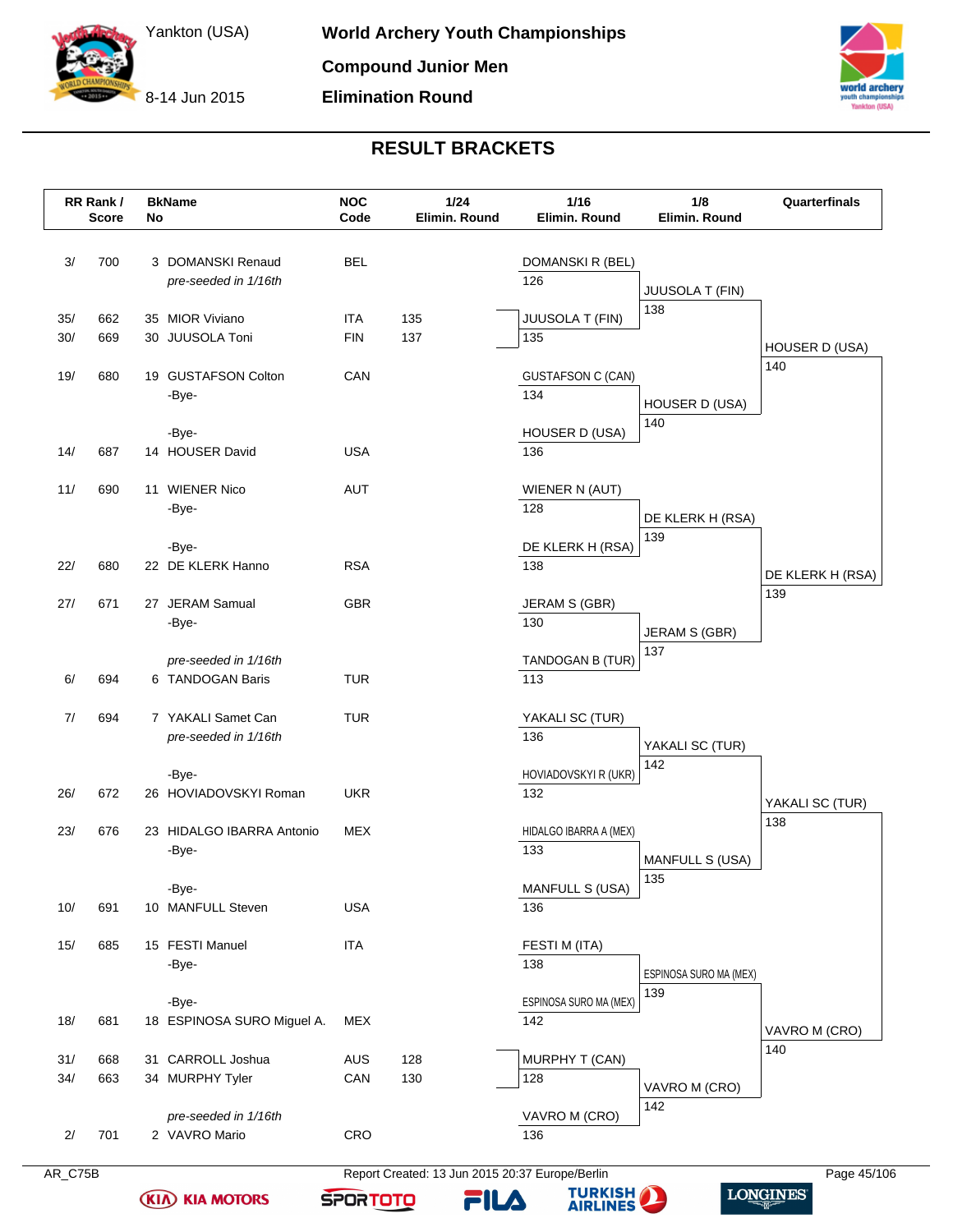8-14 Jun 2015



# **RESULT BRACKETS**

|           | RR Rank /<br><b>Score</b> | <b>BkName</b><br>No                           | <b>NOC</b><br>Code       | Quarterfinals | <b>Semifinals</b>             | <b>Finals</b>       |                                      |
|-----------|---------------------------|-----------------------------------------------|--------------------------|---------------|-------------------------------|---------------------|--------------------------------------|
| 1/<br>8/  | 704<br>682                | 1 LOPEZ Sara<br>8 SHKOLNA Mariya              | COL<br><b>UKR</b>        | 121<br>142    | SHKOLNA M (UKR)<br>133        | SONNICHSEN SH (DEN) |                                      |
| 12/<br>4/ | 677<br>685                | 12 FISCHER Emily<br>4 SONNICHSEN Sarah Holst  | <b>USA</b><br><b>DEN</b> | 130<br>136    | SONNICHSEN SH (DEN)<br>143    | 142                 | <b>GOLD</b><br>JENSEN T (DEN)        |
| 3/<br>22/ | 687<br>658                | 3 BOSTAN Yesim<br>22 ZAMORA MORENO Valeria M. | TUR<br>MEX               | 134<br>140    | ZAMORA MORENO VM (MEX)<br>139 | JENSEN T (DEN)      |                                      |
| 10/<br>2/ | 681<br>692                | <b>PEARCE Paige</b><br>10<br>2 JENSEN Tanja   | <b>USA</b><br><b>DEN</b> | 133<br>139    | JENSEN T (DEN)<br>142         | 145                 | <b>SILVER</b><br>SONNICHSEN SH (DEN) |



**FILA** 



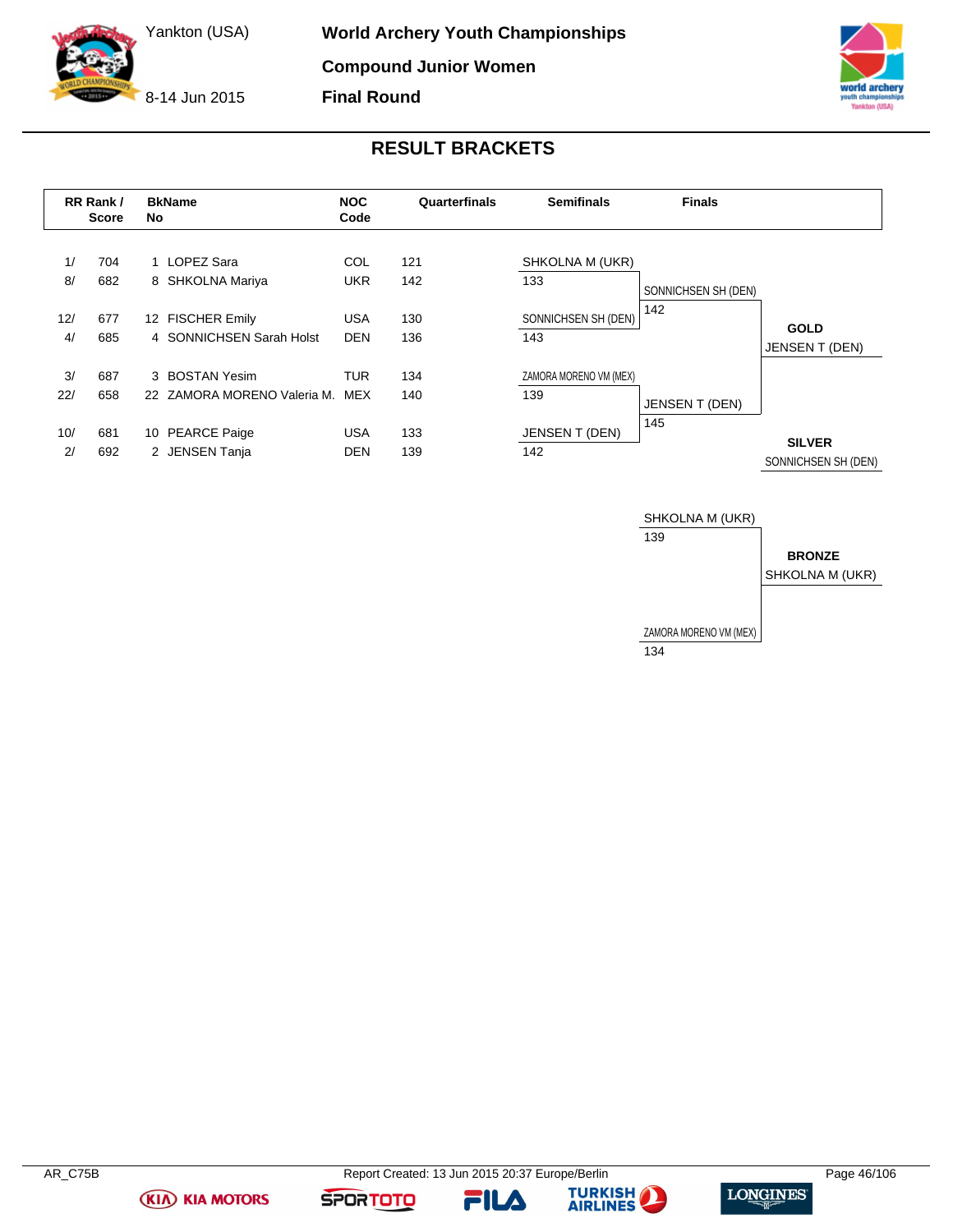8-14 Jun 2015



# **RESULT BRACKETS**

|            | RR Rank /<br><b>Score</b> | No | <b>BkName</b>                                    | <b>NOC</b><br>Code | 1/24<br>Elimin. Round | 1/16<br>Elimin. Round                 | 1/8<br>Elimin. Round                  | Quarterfinals       |
|------------|---------------------------|----|--------------------------------------------------|--------------------|-----------------------|---------------------------------------|---------------------------------------|---------------------|
| 1/         | 704                       |    | 1 LOPEZ Sara<br>pre-seeded in 1/16th             | COL                |                       | LOPEZ S (COL)<br>143                  | LOPEZ S (COL)                         |                     |
| 33/<br>32/ | 631<br>634                |    | 33 KAN On Man<br>32 GEORGE Kirsten               | HKG<br><b>GBR</b>  | 102<br>131            | <b>GEORGE K (GBR)</b><br>129          | 143                                   | LOPEZ S (COL)       |
| 17/        | 669                       |    | 17 SEVINDIK Dilara<br>-Bye-                      | <b>TUR</b>         |                       | SEVINDIK D (TUR)<br>119               | JOHNSON B (CAN)                       | 121                 |
| 16/        | 671                       |    | -Bye-<br>16 JOHNSON Brittany                     | CAN                |                       | JOHNSON B (CAN)<br>125                | 123                                   |                     |
| 9/         | 682                       |    | 9 GUTIERREZ RUBIO Mariana<br>-Bye-               | MEX                |                       | <b>GUTIERREZ RUBIO M (MEX)</b><br>141 | <b>GUTIERREZ RUBIO M (MEX)</b><br>133 |                     |
| 24/        | 656                       |    | -Bye-<br>24 GEORGE Aalin Ellisse                 | <b>GBR</b>         |                       | <b>GEORGE AE (GBR)</b><br>135         |                                       | SHKOLNA M (UKR)     |
| 25/        | 653                       |    | 25 HART Madison<br>-Bye-                         | CAN                |                       | HART M (CAN)<br>133                   | SHKOLNA M (UKR)                       | 142                 |
| 8/         | 682                       |    | pre-seeded in 1/16th<br>8 SHKOLNA Mariya         | <b>UKR</b>         |                       | SHKOLNA M (UKR)<br>141                | 136                                   |                     |
| 5/         | 685                       |    | 5 DEAN Darby-Mary<br>pre-seeded in 1/16th        | CAN                |                       | DEAN DM (CAN)<br>113                  | REGNASCO M (ARG)                      |                     |
| 28/        | 643                       |    | -Bye-<br>28 REGNASCO Melissa                     | ARG                |                       | REGNASCO M (ARG)<br>130               | 132                                   | FISCHER E (USA)     |
| 21/        | 662                       |    | 21 SANCENOT Amelie<br>-Bye-                      | <b>FRA</b>         |                       | SANCENOT A (FRA)<br>139 T.9           | FISCHER E (USA)<br>138                | 130                 |
| 12/        | 677                       |    | -Bye-<br>12 FISCHER Emily                        | <b>USA</b>         |                       | FISCHER E (USA)<br>139 T.10           |                                       |                     |
| 13/        | 676                       |    | 13 VALDEZ Nora<br>-Bye-                          | COL                |                       | VALDEZ N (COL)<br>118                 | RANDLE E (NZL)                        |                     |
| 20/        | 663                       |    | -Bye-<br>20 RANDLE Elizabeth                     | <b>NZL</b>         |                       | RANDLE E (NZL)<br>127                 | 136                                   | SONNICHSEN SH (DEN) |
| 29/        | 642                       |    | 29 PAIZ Sofia Lourdes<br>-Bye-                   | <b>GUA</b>         |                       | PAIZ SL (GUA)<br>134                  | SONNICHSEN SH (DEN)                   | 136                 |
| 4/         | 685                       |    | pre-seeded in 1/16th<br>4 SONNICHSEN Sarah Holst | <b>DEN</b>         |                       | SONNICHSEN SH (DEN)<br>138            | 138                                   |                     |

**KIA KIA MOTORS** 

AR\_C75A Report Created: 13 Jun 2015 20:37 Europe/Berlin Page 47/106 **TURKISH** 

FILA

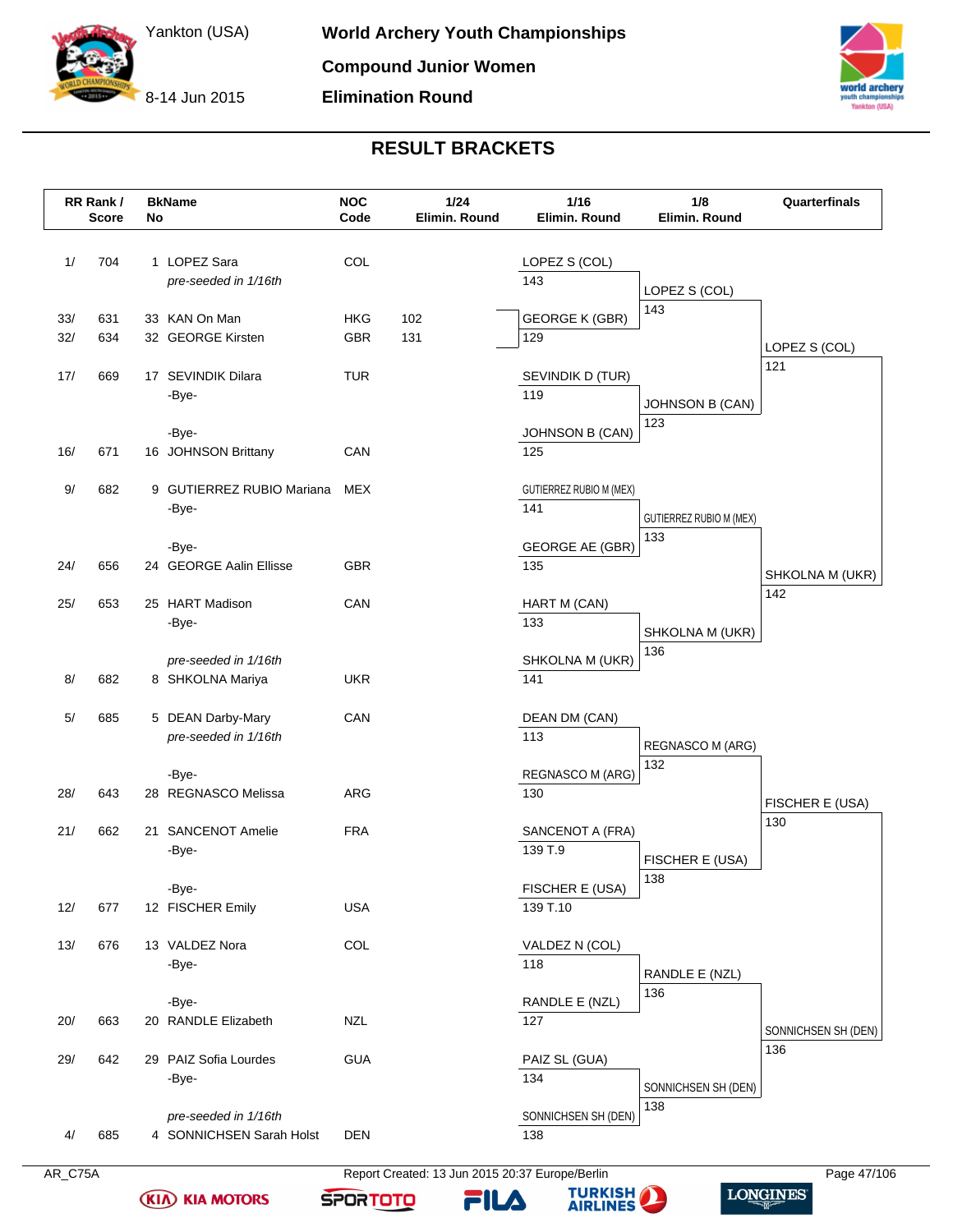8-14 Jun 2015



# **RESULT BRACKETS**

|            | RR Rank /<br><b>Score</b> | No | <b>BkName</b>                               | <b>NOC</b><br>Code       | 1/24<br>Elimin. Round | 1/16<br>Elimin. Round              | 1/8<br>Elimin. Round   | Quarterfinals          |
|------------|---------------------------|----|---------------------------------------------|--------------------------|-----------------------|------------------------------------|------------------------|------------------------|
| 3/         | 687                       |    | 3 BOSTAN Yesim<br>pre-seeded in 1/16th      | <b>TUR</b>               |                       | <b>BOSTAN Y (TUR)</b><br>131       | <b>BOSTAN Y (TUR)</b>  |                        |
| 30/        | 639                       |    | -Bye-<br>30 HUGO Ella                       | AUS                      |                       | HUGO E (AUS)<br>126                | 135                    | <b>BOSTAN Y (TUR)</b>  |
| 19/        | 665                       |    | 19 FORSBERG Helen<br>-Bye-                  | SWE                      |                       | FORSBERG H (SWE)<br>138            | CLARK D (GBR)          | 134                    |
| 14/        | 673                       |    | -Bye-<br>14 CLARK Daisy                     | GBR                      |                       | CLARK D (GBR)<br>140               | 133                    |                        |
| 11/        | 678                       |    | 11 WENTZEL Danelle<br>-Bye-                 | <b>RSA</b>               |                       | WENTZEL D (RSA)<br>139 T.9         | ZAMORA MORENO VM (MEX) |                        |
| 22/        | 658                       |    | -Bye-<br>22 ZAMORA MORENO Valeria M. MEX    |                          |                       | ZAMORA MORENO VM (MEX)<br>139 T.10 | 136                    | ZAMORA MORENO VM (MEX) |
| 27/        | 646                       |    | 27 RAVILOVA Diana<br>-Bye-                  | <b>RUS</b>               |                       | RAVILOVA D (RUS)<br>133            | CINTRON M (PUR)        | 140                    |
| 6/         | 685                       |    | pre-seeded in 1/16th<br>6 CINTRON Marla     | <b>PUR</b>               |                       | CINTRON M (PUR)<br>136             | 133                    |                        |
| 7/         | 683                       |    | 7 REYNOLDS Danielle<br>pre-seeded in 1/16th | <b>USA</b>               |                       | REYNOLDS D (USA)<br>132            | SAGLAM E (TUR)         |                        |
| 26/        | 649                       |    | -Bye-<br>26 SAGLAM Evrim                    | <b>TUR</b>               |                       | SAGLAM E (TUR)<br>134              | 135                    | PEARCE P (USA)         |
| 23/        | 656                       |    | 23 ROMAN Paula<br>-Bye-                     | COL                      |                       | ROMAN P (COL)<br>128               | PEARCE P (USA)         | 133                    |
| 10/        | 681                       |    | -Bye-<br>10 PEARCE Paige                    | <b>USA</b>               |                       | PEARCE P (USA)<br>142              | 141                    |                        |
| 15/        | 672                       |    | 15 ORLIC Maya<br>-Bye-                      | CRO                      |                       | ORLIC M (CRO)<br>137               | ORLIC M (CRO)          |                        |
| 18/        | 666                       |    | -Bye-<br>18 MERINO Brenda                   | <b>MEX</b>               |                       | MERINO B (MEX)<br>134              | 136                    | JENSEN T (DEN)         |
| 31/<br>34/ | 635<br>592                |    | 31 HOIM Emily<br>34 AMARJARGAL Gundari      | <b>EST</b><br><b>MGL</b> | 70<br>102             | AMARJARGAL G (MGL)<br>113          | <b>JENSEN T (DEN)</b>  | 139                    |
| 2/         | 692                       |    | pre-seeded in 1/16th<br>2 JENSEN Tanja      | <b>DEN</b>               |                       | JENSEN T (DEN)<br>141              | 143                    |                        |

**KIA KIA MOTORS** 

AR\_C75B Report Created: 13 Jun 2015 17:23 Europe/Berlin Page 48/106

FILA

**SPORTOTO** 

**TURKISH** 

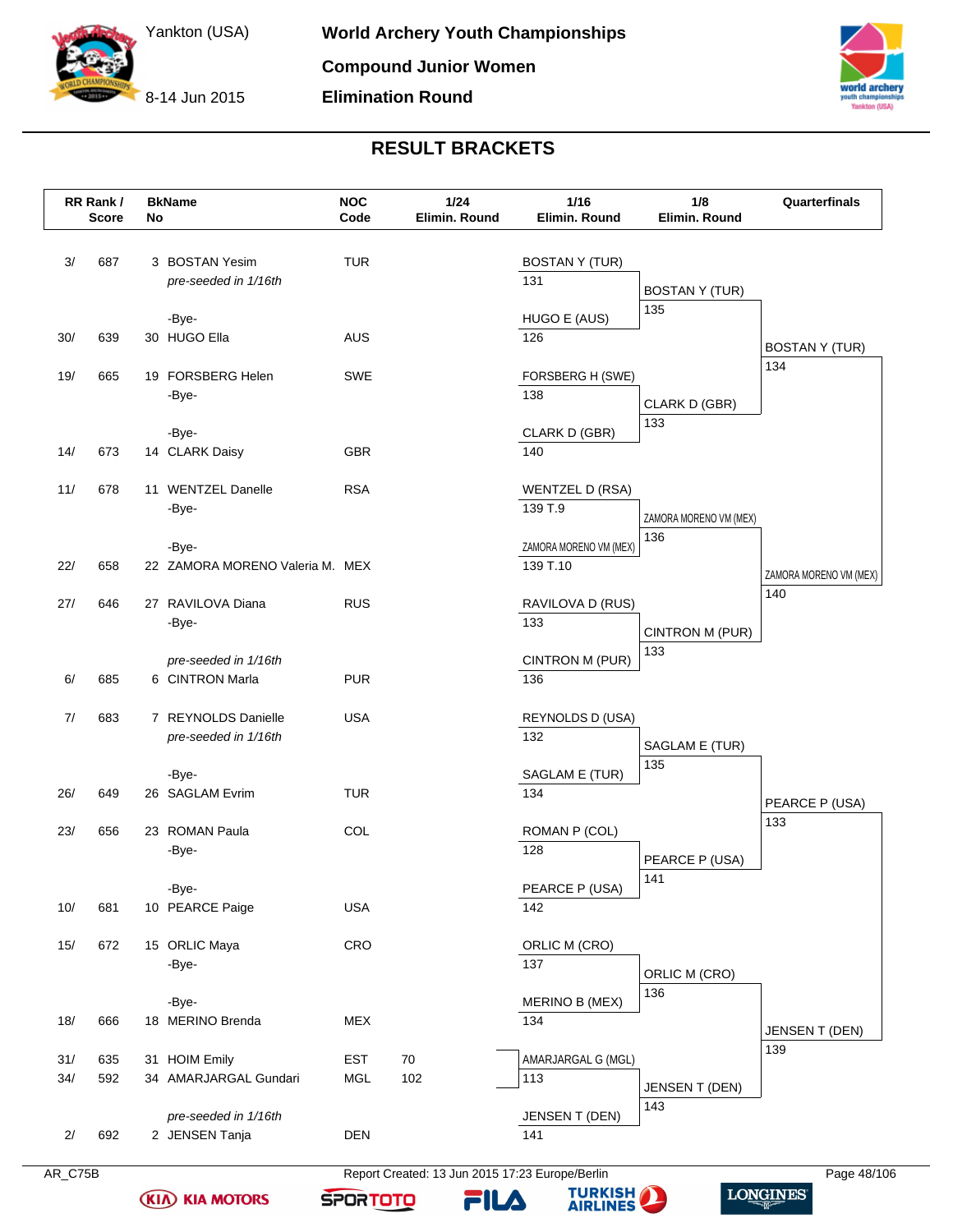8-14 Jun 2015



**Final Round**

# **RESULT BRACKETS**

|     | RR Rank /<br><b>Score</b> | No | <b>BkName</b>         | <b>NOC</b><br>Code | Quarterfinals | <b>Semifinals</b>     | <b>Finals</b>         |                                        |
|-----|---------------------------|----|-----------------------|--------------------|---------------|-----------------------|-----------------------|----------------------------------------|
| 16/ | 667                       |    | 16 SUT Jesse          | <b>ITA</b>         | 133           | SUT J (ITA)           |                       |                                        |
| 25/ | 660                       | 25 | <b>MORAN Tristan</b>  | CAN                | 132           | 134                   | <b>MARAS SB (TUR)</b> |                                        |
| 5/  | 681                       |    | 5 QUEVEDO Cecilio E.  | <b>MEX</b>         | 131           | <b>MARAS SB (TUR)</b> | 135                   |                                        |
| 4/  | 681                       |    | 4 MARAS Serdar Bortay | <b>TUR</b>         | 134           | 138                   |                       | <b>GOLD</b><br>OROSZ V (HUN)           |
| 19/ | 666                       |    | 19 RALLS Luke         | <b>GBR</b>         | 139 T.9       | HOWSE J (GBR)         |                       |                                        |
| 6/  | 677                       |    | 6 HOWSE James         | <b>GBR</b>         | 139 T.10      | 134                   | OROSZ V (HUN)         |                                        |
| 7/  | 674                       |    | 7 BRINK Jacobus       | <b>RSA</b>         | 136           | OROSZ V (HUN)         | 145                   |                                        |
| 2/  | 686                       |    | 2 OROSZ Viktor        | <b>HUN</b>         | 140           | 141                   |                       | <b>SILVER</b><br><b>MARAS SB (TUR)</b> |



**(KIA) KIA MOTORS** 

**FILA** 



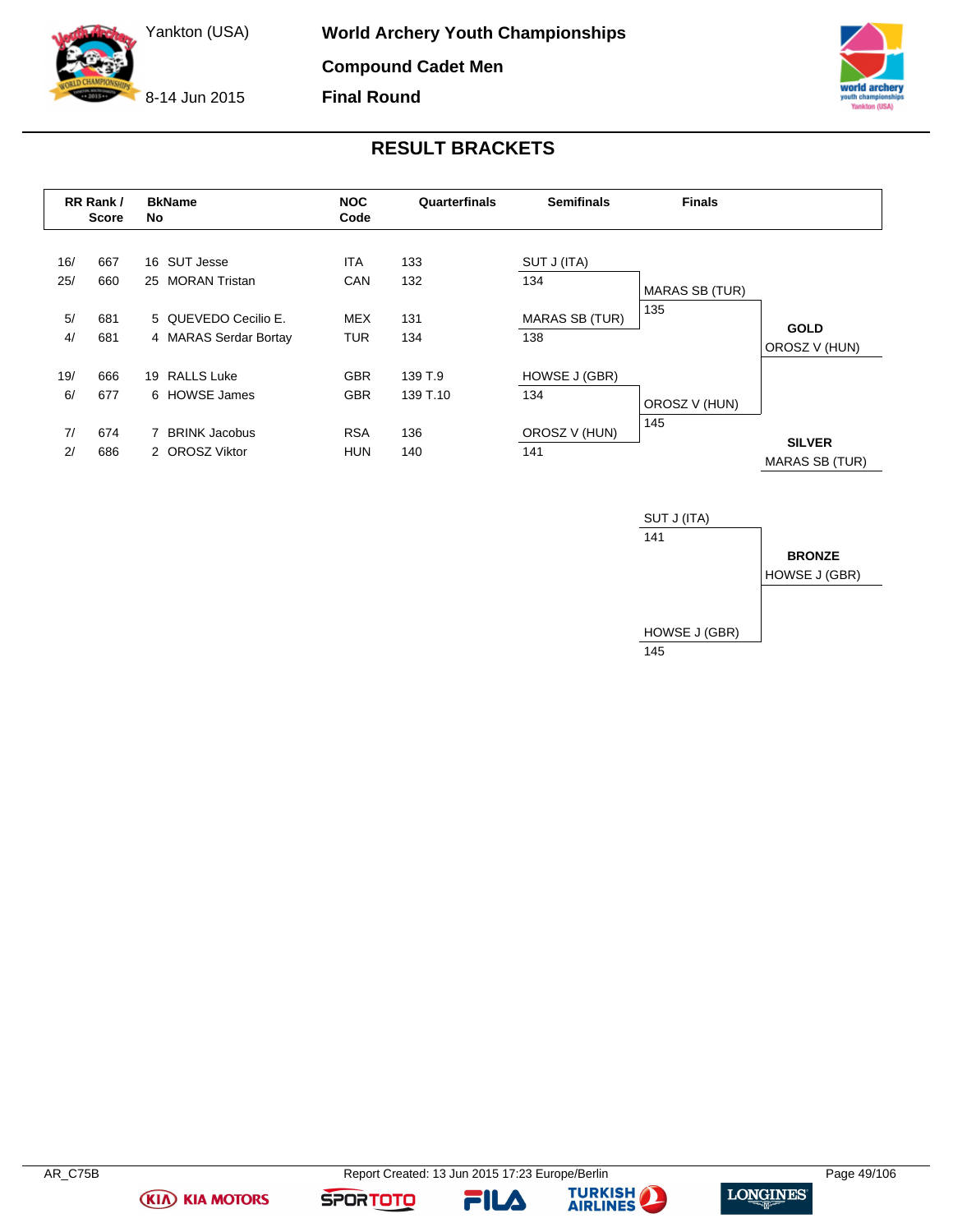8-14 Jun 2015



# **RESULT BRACKETS**

|            | RR Rank /<br><b>Score</b> | No | <b>BkName</b>                                 | <b>NOC</b><br>Code | 1/24<br>Elimin. Round | $1/16$<br>Elimin. Round       | 1/8<br>Elimin. Round  | Quarterfinals         |
|------------|---------------------------|----|-----------------------------------------------|--------------------|-----------------------|-------------------------------|-----------------------|-----------------------|
| 1/         | 689                       |    | 1 ARENAS Sebastian<br>pre-seeded in 1/16th    | COL                |                       | ARENAS S (COL)<br>125         | THOMPSON H (AUS)      |                       |
| 33/<br>32/ | 636<br>638                |    | 33 THOMPSON Hamish<br>32 BURTON Nathan        | <b>AUS</b><br>CAN  | 125<br>100            | THOMPSON H (AUS)<br>126       | 133                   | SUT J (ITA)           |
| 17/        | 667                       |    | 17 LINARES Gonzalo<br>-Bye-                   | <b>ESP</b>         |                       | LINARES G (ESP)<br>126        | SUT J (ITA)           | 133                   |
| 16/        | 667                       |    | -Bye-<br>16 SUT Jesse                         | <b>ITA</b>         |                       | SUT J (ITA)<br>128            | 134                   |                       |
| 9/         | 673                       |    | 9 HOWDEN Harri<br>-Bye-                       | <b>AUS</b>         |                       | HOWDEN H (AUS)<br>117         | LEE CK (HKG)          |                       |
| 24/        | 661                       |    | -Bye-<br>24 LEE Chak Kiu                      | HKG                |                       | LEE CK (HKG)<br>123           | 131                   | <b>MORAN T (CAN)</b>  |
| 25/        | 660                       |    | 25 MORAN Tristan<br>-Bye-                     | CAN                |                       | MORAN T (CAN)<br>128          | MORAN T (CAN)         | 132                   |
| 8/         | 674                       |    | pre-seeded in 1/16th<br>8 JOHNSON Dane        | <b>USA</b>         |                       | <b>JOHNSON D (USA)</b><br>126 | 137                   |                       |
| 5/         | 681                       |    | 5 QUEVEDO Cecilio E.<br>pre-seeded in 1/16th  | <b>MEX</b>         |                       | QUEVEDO CE (MEX)<br>127       | QUEVEDO CE (MEX)      |                       |
| 28/        | 655                       |    | -Bye-<br>28 BECERRA RIVAS Fernando            | MEX                |                       | BECERRA RIVAS F (MEX)<br>119  | 136                   | QUEVEDO CE (MEX)      |
| 21/        | 663                       |    | 21 PUUSEPP Kristjan<br>-Bye-                  | <b>EST</b>         |                       | PUUSEPP K (EST)<br>132        | PUUSEPP K (EST)       | 131                   |
| 12/        | 672                       |    | -Bye-<br>12 OCONNOR Daniel                    | <b>USA</b>         |                       | OCONNOR D (USA)<br>127        | 130                   |                       |
| 13/        | 672                       |    | 13 MODIC Stas<br>-Bye-                        | <b>SLO</b>         |                       | MODIC S (SLO)<br>140          | MODIC S (SLO)         |                       |
| 20/        | 663                       |    | -Bye-<br>20 ABREU Luccas                      | <b>BRA</b>         |                       | ABREU L (BRA)<br>113          | 139                   | <b>MARAS SB (TUR)</b> |
| 29/        | 651                       |    | 29 LUK Kwok Hang<br>-Bye-                     | <b>HKG</b>         |                       | LUK KH (HKG)<br>96            | <b>MARAS SB (TUR)</b> | 134                   |
| 4/         | 681                       |    | pre-seeded in 1/16th<br>4 MARAS Serdar Bortay | <b>TUR</b>         |                       | <b>MARAS SB (TUR)</b><br>114  | 141                   |                       |

**KIA KIA MOTORS** 

AR\_C75A Report Created: 13 Jun 2015 17:23 Europe/Berlin Page 50/106

FILA

**SPORTOTO** 

**TURKISH LONGINES** 

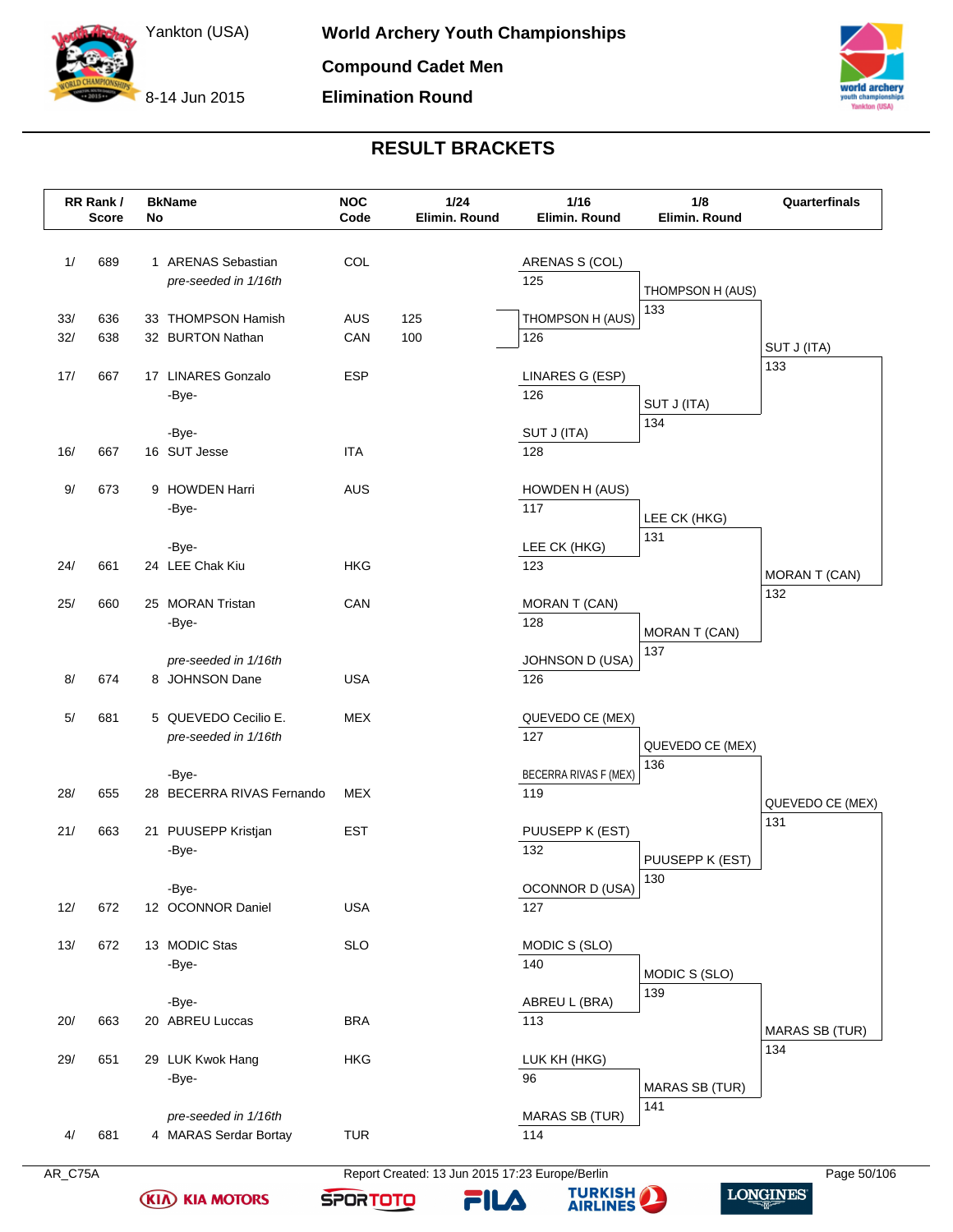8-14 Jun 2015



# **RESULT BRACKETS**

|     | RR Rank /<br><b>Score</b> | No | <b>BkName</b>                        | <b>NOC</b><br>Code | 1/24<br>Elimin. Round | 1/16<br>Elimin. Round       | 1/8<br>Elimin. Round  | Quarterfinals |
|-----|---------------------------|----|--------------------------------------|--------------------|-----------------------|-----------------------------|-----------------------|---------------|
| 3/  | 684                       |    | 3 GARIP Mert<br>pre-seeded in 1/16th | <b>TUR</b>         |                       | <b>GARIP M (TUR)</b><br>131 | <b>WILSON T (CAN)</b> |               |
|     |                           |    | -Bye-                                |                    |                       | <b>WILSON T (CAN)</b>       | 136                   |               |
| 30/ | 651                       |    | 30 WILSON Tyler                      | CAN                |                       | 136                         |                       | RALLS L (GBR) |
| 19/ | 666                       |    | 19 RALLS Luke                        | <b>GBR</b>         |                       | RALLS L (GBR)               |                       | 139 T.9       |
|     |                           |    | -Bye-                                |                    |                       | 133                         | RALLS L (GBR)         |               |
|     |                           |    | -Bye-                                |                    |                       | WINJE SKAR S (NOR)          | 141                   |               |
| 14/ | 671                       |    | 14 WINJE SKAR Solve                  | <b>NOR</b>         |                       | 114                         |                       |               |
| 11/ | 673                       |    | 11 ERKUS Emre                        | <b>TUR</b>         |                       | ERKUS E (TUR)               |                       |               |
|     |                           |    | -Bye-                                |                    |                       | 130 T.8                     | ROSSITER J (AUS)      |               |
|     |                           |    | -Bye-                                |                    |                       | ROSSITER J (AUS)            | 123                   |               |
| 22/ | 661                       |    | 22 ROSSITER Jarrod                   | <b>AUS</b>         |                       | 130 T.10                    |                       | HOWSE J (GBR) |
| 27/ | 657                       |    | 27 RIVERA Diego                      | <b>PUR</b>         |                       | RIVERA D (PUR)              |                       | 139 T.10      |
|     |                           |    | -Bye-                                |                    |                       | 129                         | HOWSE J (GBR)         |               |
|     |                           |    | pre-seeded in 1/16th                 |                    |                       | HOWSE J (GBR)               | 138                   |               |
| 6/  | 677                       |    | 6 HOWSE James                        | GBR                |                       | 133                         |                       |               |
| 7/  | 674                       |    | 7 BRINK Jacobus                      | <b>RSA</b>         |                       | <b>BRINK J (RSA)</b>        |                       |               |
|     |                           |    | pre-seeded in 1/16th                 |                    |                       | 132                         | <b>BRINK J (RSA)</b>  |               |
|     |                           |    | -Bye-                                |                    |                       | CARPENTER A (GBR)           | 138                   |               |
| 26/ | 658                       |    | 26 CARPENTER Adam                    | <b>GBR</b>         |                       | 122                         |                       | BRINK J (RSA) |
| 23/ | 661                       |    | 23 FETERL Cole                       | <b>USA</b>         |                       | FETERL C (USA)              |                       | 136           |
|     |                           |    | -Bye-                                |                    |                       | 131 T.10                    | FETERL C (USA)        |               |
|     |                           |    | -Bye-                                |                    |                       | TREVINO G. RA (MEX)         | 123                   |               |
| 10/ | 673                       |    | 10 TREVINO G. Romeo Alejandro MEX    |                    |                       | 131 T.8                     |                       |               |
| 15/ | 670                       |    | 15 AAS Artur                         | EST                |                       | AAS A (EST)                 |                       |               |
|     |                           |    | -Bye-                                |                    |                       | 121                         | GONCHAROV A (UKR)     |               |
|     |                           |    | -Bye-                                |                    |                       | <b>GONCHAROV A (UKR)</b>    | 128                   |               |
| 18/ | 666                       |    | 18 GONCHAROV Anton                   | <b>UKR</b>         |                       | 125                         |                       | OROSZ V (HUN) |
| 31/ | 646                       |    | 31 DEL CID CARRILLO Jose Marcelo GUA |                    |                       | DEL CID CARRILLO JM (GUA)   |                       | 140           |
|     |                           |    | -Bye-                                |                    |                       | 125                         | OROSZ V (HUN)         |               |
|     |                           |    | pre-seeded in 1/16th                 |                    |                       | OROSZ V (HUN)               | 144                   |               |
| 2/  | 686                       |    | 2 OROSZ Viktor                       | <b>HUN</b>         |                       | 137                         |                       |               |

AR\_C75B Report Created: 13 Jun 2015 16:51 Europe/Berlin Page 51/106

**LONGINES** 



**KIA KIA MOTORS** 



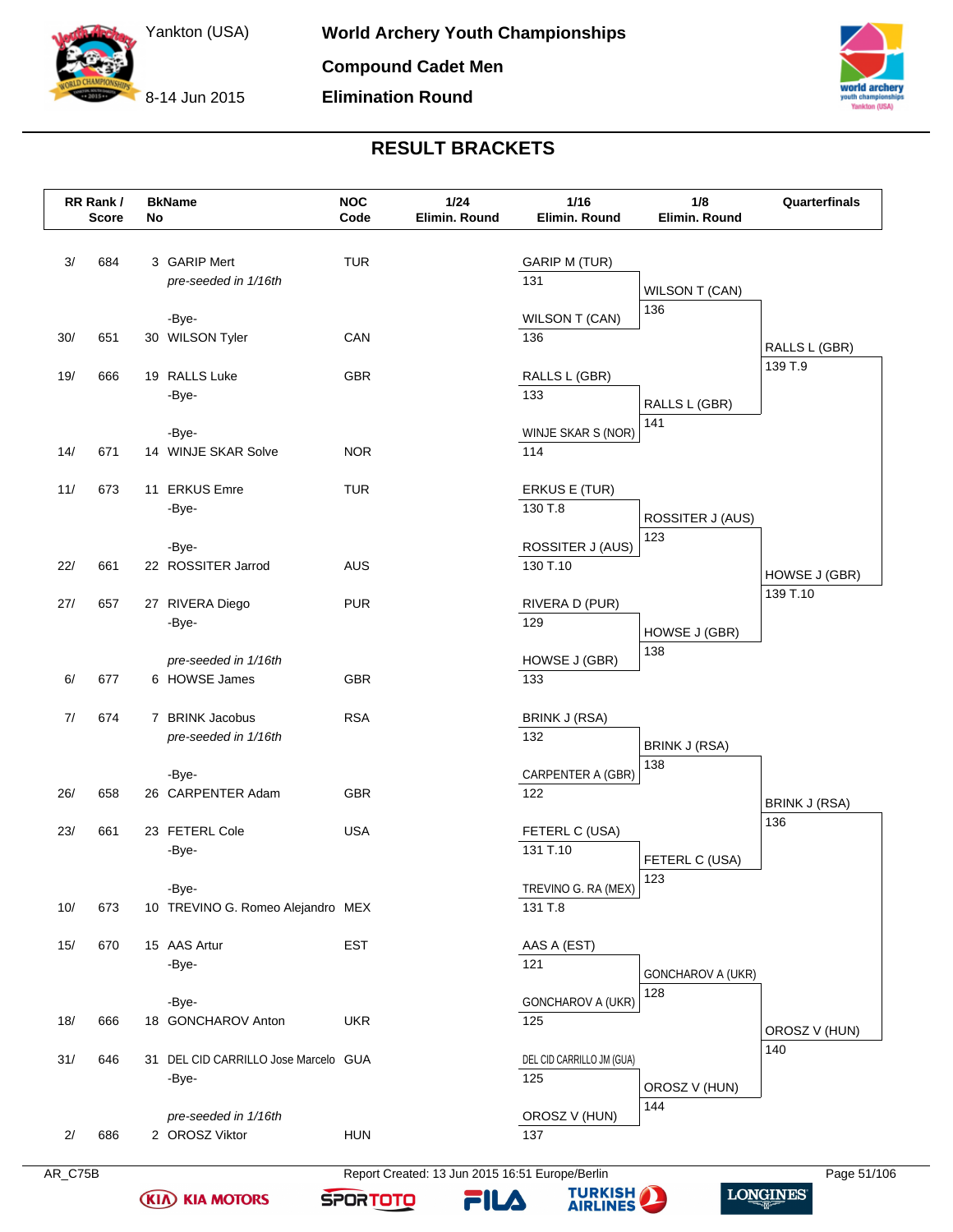8-14 Jun 2015



### **RESULT BRACKETS**





**(KIA) KIA MOTORS** 

FILA



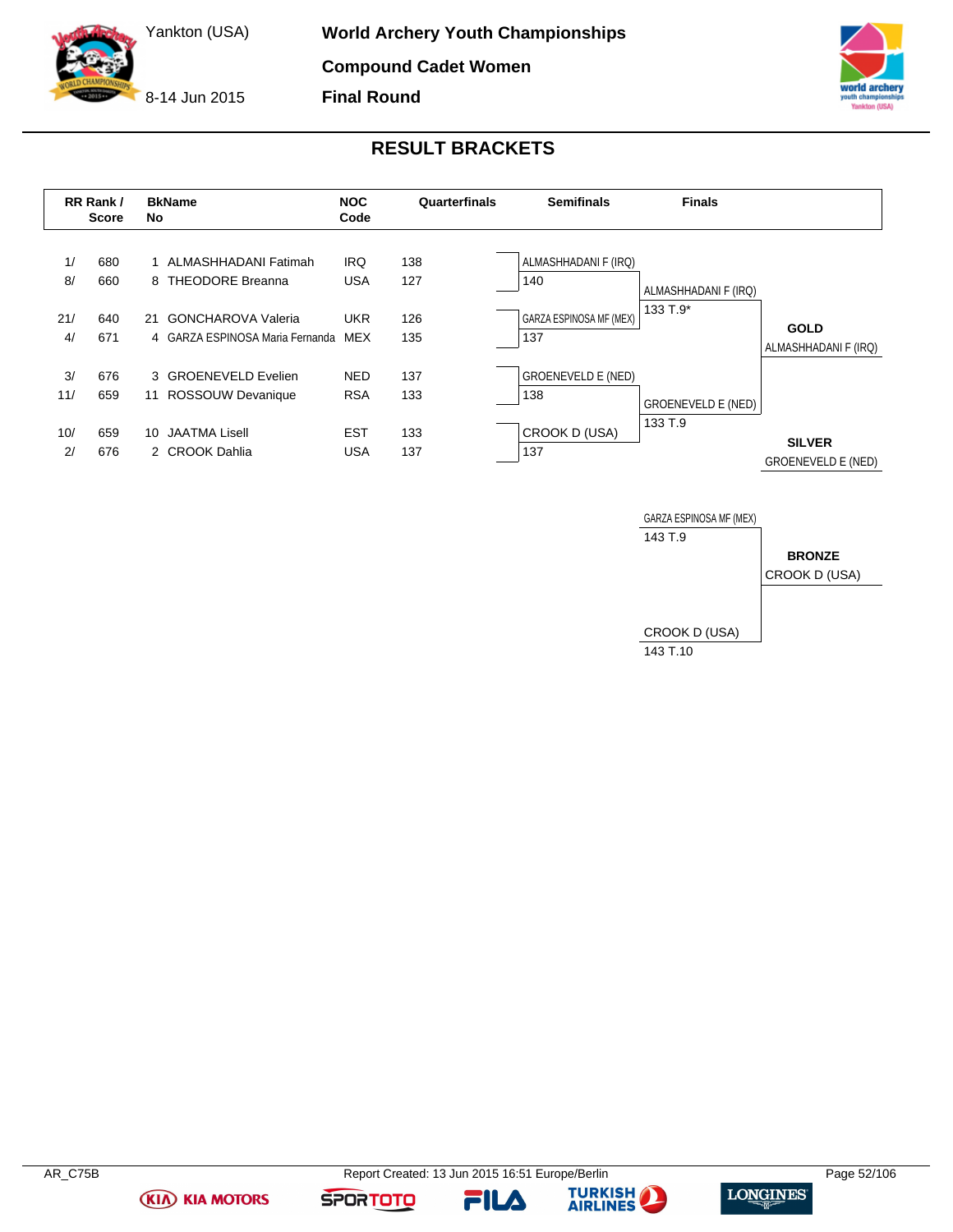8-14 Jun 2015



# **RESULT BRACKETS**

|     | RR Rank /<br><b>Score</b> | No | <b>BkName</b>                       | <b>NOC</b><br>Code |          | 1/16<br>Elimin. Round | 1/8<br>Elimin. Round       | Quarterfinals                  |
|-----|---------------------------|----|-------------------------------------|--------------------|----------|-----------------------|----------------------------|--------------------------------|
| 1/  | 680                       |    | 1 ALMASHHADANI Fatimah              | <b>IRQ</b>         | 125      |                       | ALMASHHADANI F (IRQ)       |                                |
| 32/ | 620                       |    | 32 MAUDE Fiona                      | CAN                | 122      |                       | 141                        |                                |
|     |                           |    |                                     |                    |          |                       |                            | ALMASHHADANI F (IRQ)<br>138    |
| 17/ | 644                       |    | 17 CARPENTER Isabelle               | <b>GBR</b>         | 129      |                       | CARPENTER I (GBR)          |                                |
| 16/ | 645                       |    | 16 ZEBADUA Maria Jose               | <b>GUA</b>         | 126      |                       | 133                        |                                |
| 9/  | 659                       |    | 9 HORLOCK Kaitlyn                   | CAN                | 137      |                       | HORLOCK K (CAN)            |                                |
| 24/ | 635                       |    | 24 ANDERSSON Moa                    | <b>SWE</b>         | 126      |                       | 136                        | THEODORE B (USA)               |
|     |                           |    |                                     |                    |          |                       |                            | 127                            |
| 25/ | 635                       |    | 25 ZHEXENBINOVA Adel                | <b>KAZ</b>         | 124      |                       | THEODORE B (USA)           |                                |
| 8/  | 660                       |    | 8 THEODORE Breanna                  | <b>USA</b>         | 129      |                       | 140                        |                                |
| 5/  | 670                       |    | 5 SANCHEZ M. Esmeralda G.           | <b>MEX</b>         | 133      |                       | SANCHEZ M. EG (MEX)        |                                |
| 28/ | 628                       |    | 28 JONES Niamh                      | <b>AUS</b>         | 119      |                       | 123                        | GONCHAROVA V (UKR)             |
|     |                           |    |                                     |                    |          |                       |                            | 126                            |
| 21/ | 640                       |    | 21 GONCHAROVA Valeria               | <b>UKR</b>         | 130      |                       | GONCHAROVA V (UKR)         |                                |
| 12/ | 656                       |    | 12 MOELLER Katja Ree                | DEN                | 120      |                       | 138                        |                                |
| 13/ | 653                       |    | 13 MASON Lucy                       | <b>GBR</b>         | 120      |                       | LENNON R (GBR)             |                                |
| 20/ | 640                       |    | 20 LENNON Rebecca                   | <b>GBR</b>         | 135      |                       | 128                        | <b>GARZA ESPINOSA MF (MEX)</b> |
|     |                           |    |                                     |                    |          |                       |                            | 135                            |
| 29/ | 627                       |    | 29 CHAN Hiu Ying                    | <b>HKG</b>         | 114      |                       | GARZA ESPINOSA MF (MEX)    |                                |
| 4/  | 671                       |    | 4 GARZA ESPINOSA Maria Fernanda MEX |                    | 133      |                       | 136                        |                                |
| 3/  | 676                       |    | 3 GROENEVELD Evelien                | <b>NED</b>         | 141      |                       | <b>GROENEVELD E (NED)</b>  |                                |
| 30/ | 625                       |    | 30 BATTSETSEG Batdulam              | MGL                | 121      |                       | 134                        | <b>GROENEVELD E (NED)</b>      |
| 19/ | 643                       |    | 19 LAU Tsz Sum                      | <b>HKG</b>         | 120      |                       | <b>MCSWAIN M (AUS)</b>     | 137                            |
| 14/ | 653                       |    | 14 MCSWAIN Madeline                 | AUS                | 128      |                       | 128                        |                                |
|     |                           |    |                                     |                    |          |                       |                            |                                |
| 11/ | 659                       |    | 11 ROSSOUW Devanique                | <b>RSA</b>         | 133      |                       | ROSSOUW D (RSA)            |                                |
| 22/ | 639                       |    | 22 HUNSPERGER Janine                | <b>SUI</b>         | 123      |                       | 133                        | ROSSOUW D (RSA)                |
| 27/ | 629                       |    | 27 SALVESTRO Madeleine              | <b>AUS</b>         | 134      |                       | SALVESTRO M (AUS)          | 133                            |
| 6/  | 670                       |    | 6 COX Cassidy                       | <b>USA</b>         | 127      |                       | 131                        |                                |
|     |                           |    |                                     |                    |          |                       |                            |                                |
| 7/  | 662                       |    | 7 MARTINEZ DEL ROSAL Diana          | GUA                | 121      |                       | MARTINEZ DEL ROSAL D (GUA) |                                |
| 26/ | 631                       |    | 26 RISBEK Raygul                    | KAZ                | 116      |                       | 106                        | JAATMA L (EST)                 |
|     |                           |    |                                     |                    |          |                       |                            | 133                            |
| 23/ | 636                       |    | 23 MAKARCHUK Diana                  | KAZ                | 128      |                       | JAATMA L (EST)             |                                |
| 10/ | 659                       |    | 10 JAATMA Lisell                    | <b>EST</b>         | 131      |                       | 131                        |                                |
| 15/ | 652                       |    | 15 O'NEILL Emily                    | <b>RSA</b>         | 127 T.10 |                       | O'NEILL E (RSA)            |                                |
| 18/ | 644                       |    | 18 ESTRADA CASTRO Carolina          | MEX                | 127 T.8  |                       | 132                        |                                |
|     |                           |    |                                     |                    |          |                       |                            | CROOK D (USA)<br>137           |
| 31/ | 622                       |    | 31 TOLLENAAR Alana                  | CAN                | 119      |                       | CROOK D (USA)              |                                |
| 2/  | 676                       |    | 2 CROOK Dahlia                      | <b>USA</b>         | 135      |                       | 141                        |                                |

**KIA KIA MOTORS** 

AR\_C73A Report Created: 09 Jun 2015 21:54 Europe/Berlin Page 53/106

FILA



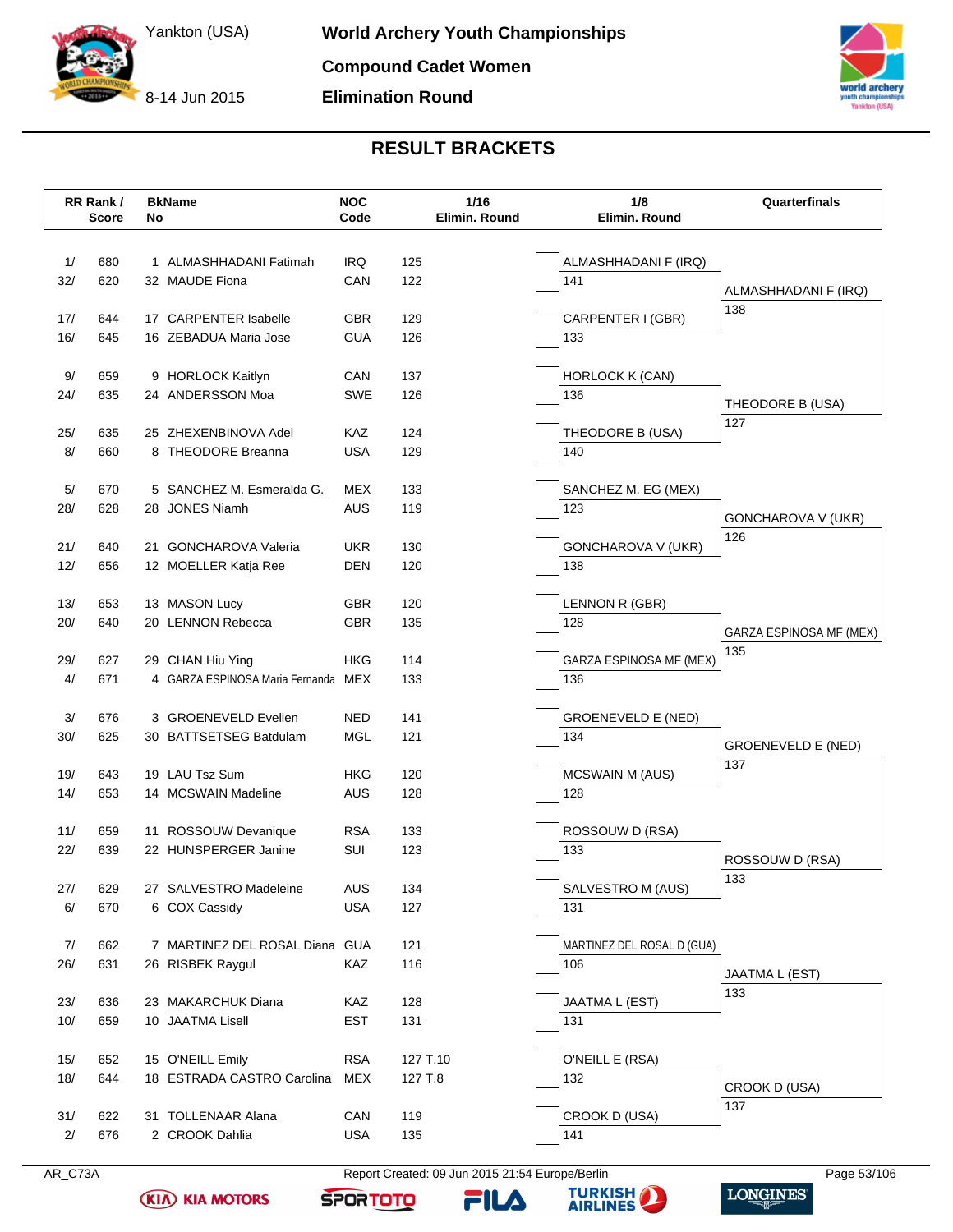**Recurve Junior Men**

8-14 Jun 2015

**Qualification Round**



**World Archery Youth Championships**

### **RESULTS OFFICIAL After 72 Arrows**

| Rank           | <b>Back No.Name</b> |                                 | <b>NOC</b> | 70m-1 70m-2 10+X's |    | X's            | Score  |
|----------------|---------------------|---------------------------------|------------|--------------------|----|----------------|--------|
| 1              | 048B                | LEE Woo Seok                    | <b>KOR</b> | 338 / 2 340 / 2    | 36 | 14             | 678    |
| $\overline{c}$ | 046B                | <b>LEE Seungshin</b>            | <b>KOR</b> | 338 / 1 337 / 5    | 35 | 15             | 675    |
| 3              | 053A                | <b>MUTO Hiroki</b>              | <b>JPN</b> | 326 /12 345 / 1    | 34 | 6              | 671    |
| 4              | 047B                | MIN Byeongyeon                  | <b>KOR</b> | 331 / 6 336 / 6    | 30 | 6              | 667    |
| 5              | 053B                | CHEN Hsin-Fu                    | <b>TPE</b> | 328 / 9 336 / 7    | 31 | 15             | 664    |
| 6              |                     | 057A DEL OLMO Sergio            | <b>ESP</b> | 329 / 8 333 / 9    | 25 | 6              | 662    |
| 7              | 049C                | <b>KLIMITCHEK Collin</b>        | <b>USA</b> | 331 / 5 328 /13    | 30 | 13             | 659    |
| 8              | 050C                | GARRETT Zach                    | <b>USA</b> | 320 /22 339 / 3    | 25 | 6              | 659    |
| 9              | 057B                | <b>MAKHNENKO Artem</b>          | <b>RUS</b> | 332 / 4 326 / 18   | 26 | 13             | 658    |
| 10             | 069C                | <b>MUSSAYEV Sanzhar</b>         | KAZ        | 320 /21 336 /8     | 27 | 6              | 656    |
| 11             | 061C                | WECKMUELLER Maximilian          | <b>GER</b> | 324 /14 330 /10    | 28 | 13             | 654    |
| 12             | 058B                | <b>KOENIG Thomas</b>            | <b>FRA</b> | 316 /31 337 / 4    | 24 | 9              | 653 CT |
| 13             | 063C                | <b>SCHMITZ Carlo</b>            | <b>GER</b> | 330 / 7 323 / 27   | 24 | 9              | 653 CT |
| 14             | 060B                | <b>KRAUS Stephane</b>           | <b>FRA</b> | 323 /16<br>330 /11 | 23 | 9              | 653    |
| 15             | 056B                | POPOV Vitalii                   | <b>RUS</b> | 327 /10 325 /21    | 21 | 9              | 652    |
| 16             | 049A                | MAKAREVYCH Sergii               | <b>UKR</b> | 335 / 3 316 / 46   | 21 | 10             | 651    |
| 17             | 054B                | KAO Hao-Wen                     | <b>TPE</b> | 323 /17 325 /19    | 20 | 5              | 648    |
| 18             | 052A                | <b>SUGIO Tomoki</b>             | <b>JPN</b> | 322 /18 325 /20    | 23 | 11             | 647    |
| 19             | 051B                | <b>BELLI Yuri</b>               | <b>ITA</b> | 319 /24 328 /14    | 22 | 4              | 647    |
| 20             | 069B                | <b>GSTOETTNER Andreas</b>       | <b>AUT</b> | 322 /19 325 /22    | 20 | 9              | 647    |
| 21             | 070B                | <b>FABER Florian</b>            | SUI        | 318 /28 328 /15    | 21 | 6              | 646    |
| 22             | 047A                | <b>INFANTE Luis Esteban</b>     | <b>MEX</b> | 319 /24 326 /17    | 24 | $\overline{7}$ | 645    |
| 23             | 047C                | <b>DENNY Bradley</b>            | <b>GBR</b> | 320 /33<br>324 /14 | 22 | 9              | 644    |
| 24             | 058A                | DAI Weibin                      | <b>CHN</b> | 325 /13 318 /38    | 22 | 6              | 643    |
| 25             | 060A                | LIANG Jiajie                    | <b>CHN</b> | 316 /30 327 /16    | 21 | 6              | 643 CT |
| 26             | 052B                | LI Wan-Kang                     | <b>TPE</b> | 314 /38<br>329 /12 | 21 | 6              | 643 CT |
| 27             | 055B                | <b>BALDANOV Arsalan</b>         | <b>RUS</b> | 326 /11 316 /44    | 25 | 8              | 642    |
| 28             | 050A                | POPOVYCH Maksym                 | <b>UKR</b> | 320 /20 321 /30    | 20 | 5              | 641    |
| 29             |                     | 054A OHI Kazuki                 | <b>JPN</b> | 319 /23 321 /31    | 18 | $\overline{7}$ | 640    |
| 30             |                     | 071B ALVAREZ Jose               | ECU        | 318 /27 319 /36    | 20 | 9              | 637    |
| 31             |                     | 067B IPSEN Jonathan Hindborg    | <b>DEN</b> | 313 /41 323 /26    | 17 | 6              | 636    |
| 32             | 069A                | <b>BETANCUR Daniel</b>          | COL        | 312 /43 323 /25    | 20 | 8              | 635    |
| 33             | 048C                | <b>HUSTON Patrick</b>           | <b>GBR</b> | 311 /46 324 /23    | 20 | 5              | 635    |
| 34             | 060C                | ADRIAENSEN Ben                  | <b>BEL</b> | 315 /32 320 /34    | 17 | 4              | 635    |
| 35             |                     | 059B FICHET Romain              | <b>FRA</b> | 319 /26 315 /49    | 12 | 3              | 634    |
| 36             | 052C                | <b>JURZAK Adam</b>              | <b>POL</b> | 314 / 35 319 / 35  | 24 | 4              | 633    |
| 37             |                     | 053C HELBIN Kasper              | POL        | 310 /47 323 /24    | 22 | 6              | 633    |
| 38             |                     | 063B GUNERI Muhammed Bilal      | <b>TUR</b> | 313 /39 320 /32    | 21 | $\overline{7}$ | 633    |
| 39             |                     | 051A KUTSYY Valentyn            | <b>UKR</b> | 311 /45 322 /29    | 18 | 5              | 633    |
| 40             |                     | 059A REN Qizhuang               | <b>CHN</b> | 314 /37 319 /37    | 18 | 4              | 633    |
| 41             | 072A                | <b>LINDBERG Marcus</b>          | <b>SWE</b> | 310 /48 322 /28    | 20 | 7              | 632    |
| 42             | 055A                | <b>CASTRO Daniel</b>            | ESP        | 317 /29 315 /48    | 16 | $\overline{7}$ | 632    |
| 43             | 066B                | <b>HALSKOV Aske</b>             | <b>DEN</b> | 312 /44 318 /40    | 17 | 9              | 630    |
| 44             | 048A                | SALAZAR S. Jose Andres          | <b>MEX</b> | 314 / 36 315 / 47  | 21 | 5              | 629    |
| 45             |                     | 070A POTTS Alec                 | <b>AUS</b> | 313 /42 316 /45    | 13 | 6              | 629    |
| 46             | 059C                | <b>MARTENS Rick</b>             | <b>BEL</b> | 309 /51 317 /42    | 16 | 1              | 626    |
| 47             | 062B                | TEZEL Onur                      | <b>TUR</b> | 315 /33 310 /60    | 13 | 1              | 625    |
| 48             |                     | 046A AYALA Marco Antonio        | MEX        | 313 /40 311 /55    | 15 | 6              | 624    |
| 49             |                     | 056A ACHA GONZALEZ Pablo        | <b>ESP</b> | 315 /34 309 /62    | 10 | 2              | 624    |
| 50             |                     | 071C FLOSSBACH Thomas Alexander | <b>GUA</b> | 309 /50 313 /52    | 12 | 1              | 622    |
| 51             | 062A                | MAENPAA Eero                    | <b>FIN</b> | 303 /55 318 /39    | 17 | 4              | 621    |
| 52             | 051C                | <b>MILLER Caleb</b>             | <b>USA</b> | 307 /53 314 /51    | 16 | 2              | 621    |
| 53             | 066A                | <b>TISOCCO Tomas</b>            | ARG        | 309 /52 312 /53    | 15 | 6              | 621    |
| 54             |                     | 062C RUDOW Marc                 | GER        | 301 /57 314 /50    | 17 | 7              | 615    |
| 55             | 058C                | <b>GYS Lenthy</b>               | <b>BEL</b> | 303 /56 309 /61    | 12 | 3              | 612    |
| 56             |                     | 065C URNUKH Nekhiit             | MGL        | 295 /68 316 /43    | 15 | 4              | 611    |
| 57             |                     | 055C VEZINA-BOUCHER Gabriel     | CAN        | 299 /60 310 /58    | 15 | 4              | 609    |
| 58             | 054C                | <b>BIZON Kacper</b>             | POL        | 295 /64 312 /54    | 13 | 4              | 607    |
| 59             |                     | 063A RATILAINEN Samuel          | <b>FIN</b> | 295 /63 310 /56    | 17 | 4              | 605    |
| 60             | 061A                | <b>NIKKANEN Markus</b>          | <b>FIN</b> | 295 /65 310 /59    | 13 | 6              | 605    |
| 61             |                     | 068B APPELS Jesher              | <b>NED</b> | 287 /72 318 /41    | 13 | 5              | 605    |



AR\_C73A Report Created: 09 Jun 2015 21:54 Europe/Berlin Page 54/106

**SPORTOTO** 

**(KIA) KIA MOTORS** 



**TURKISH**<br>AIRLINES

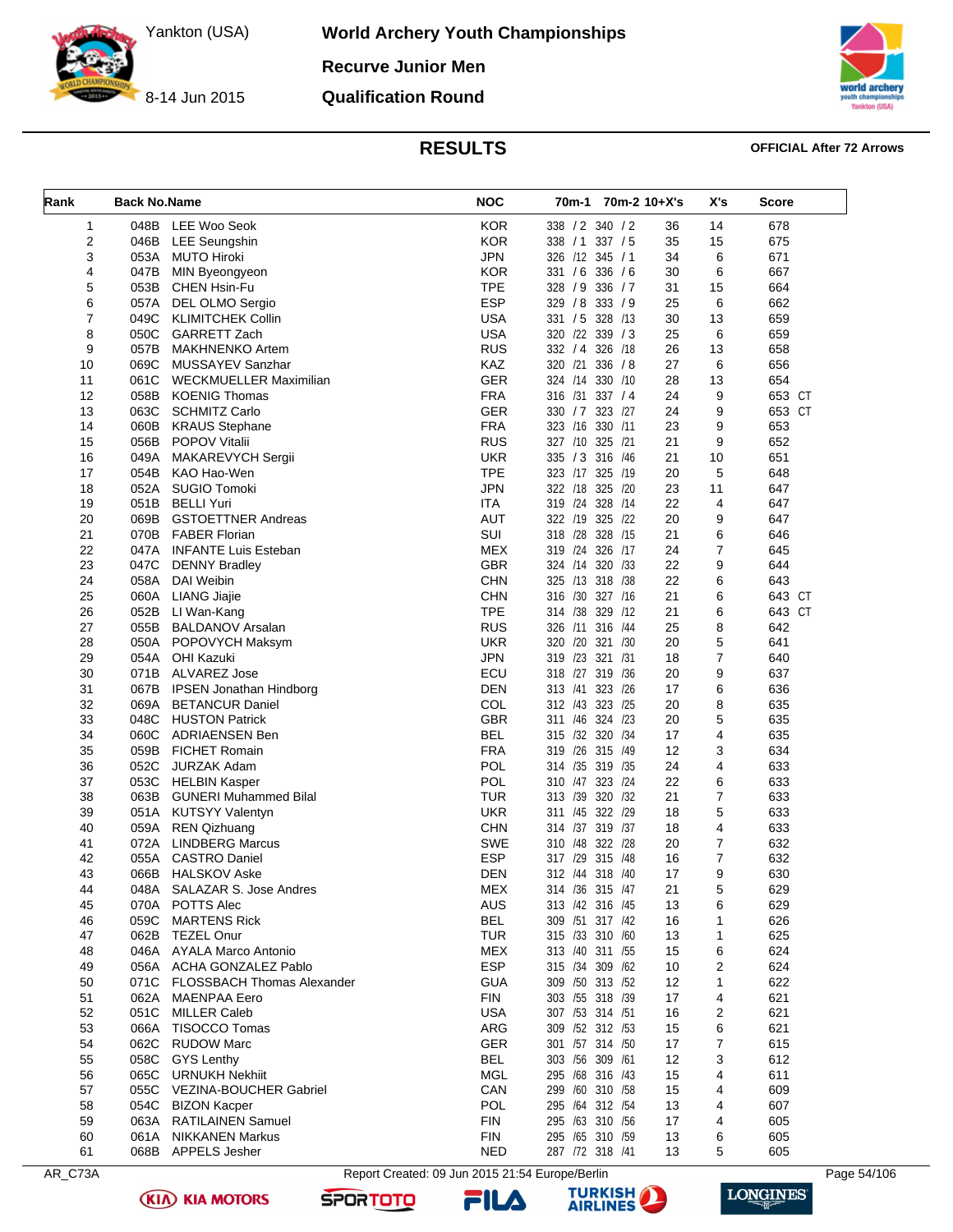**World Archery Youth Championships**

**Recurve Junior Men Qualification Round**



**TISA)** 

### **RESULTS OFFICIAL After 72 Arrows**

| Rank | <b>Back No.Name</b>                   | <b>NOC</b> | 70m-2 10+X's<br>70m-1          | X's | Score            |
|------|---------------------------------------|------------|--------------------------------|-----|------------------|
| 62   | DACHEV Damyan<br>070C                 | <b>BUL</b> | 294<br>11<br>/49<br>/73<br>310 | 4   | <b>CT</b><br>604 |
| 63   | 046C<br>MASEFIELD Jack                | <b>GBR</b> | 11<br>305<br>/66<br>299<br>/61 | 4   | 604<br>CT        |
| 64   | <b>PRADENAS Pablo</b><br>064B         | <b>CHI</b> | 309<br>9<br>295<br>/66<br>/63  | 4   | 604              |
| 65   | 066C<br><b>GARCIA DOBERMANN Andre</b> | <b>BRA</b> | /54<br>298<br>16<br>303<br>/71 | 2   | 601              |
| 66   | <b>SORLEY Conner</b><br>056C          | CAN        | 14<br>293<br>/69<br>307<br>/64 | 3   | 600              |
| 67   | 050B<br><b>FREGNAN Elia</b>           | <b>ITA</b> | /59<br>9<br>299<br>300<br>/70  | 3   | 599              |
| 68   | CASTRO LAZO Raimundo<br>065B          | CHI        | 11<br>/70<br>306<br>/65<br>290 | 4   | 596              |
| 69   | <b>MONEGO Andrea</b><br>049B          | <b>ITA</b> | 13<br>310<br>285<br>/74<br>/57 | 6   | 595              |
| 70   | YIP Ching Wa Kenneth<br>065A          | <b>HKG</b> | 10<br>297<br>/62<br>292 /74    | 4   | 589              |
| 71   | 068C<br><b>HLAHULEK Michal</b>        | <b>CZE</b> | 9<br>299<br>286<br>/73<br>/69  | 3   | 585              |
| 72   | <b>ESPINET Jean-Luc</b><br>072B       | TTO        | 13<br>300<br>/58<br>283<br>/77 | 4   | 583              |
| 73   | <b>XUEREB Brandon</b><br>057C         | CAN        | /67<br>13<br>287<br>295<br>/76 | 6   | 582              |
| 74   | MAHMMOOD Ahmed<br>071A                | <b>IRQ</b> | 8<br>300<br>/77<br>/68<br>281  | 3   | 581              |
| 75   | 064C<br>MYAGMARBAATAR Enkhbayar       | MGL        | 294<br>12<br>172<br>285<br>/75 | 3   | 579              |
| 76   | RIBEIRO SOBRAL Yuri<br>067C           | <b>BRA</b> | 9<br>/71<br>289<br>288<br>/75  |     | 577              |
| 77   | <b>ORTIZ Daniel Fernando</b><br>068A  | COL        | 11<br>272<br>/78<br>301<br>/67 |     | 573              |
| 78   | CHAN Hung Mo<br>064A                  | <b>HKG</b> | 8<br>283<br>/76<br>265<br>/78  | 3   | 548              |
| 79   | ACOSTA MASTALLER Jano Martin<br>067A  | ARG        | /79<br>245 /79<br>260<br>4     | 2   | 505              |

**(KIA) KIA MOTORS** 



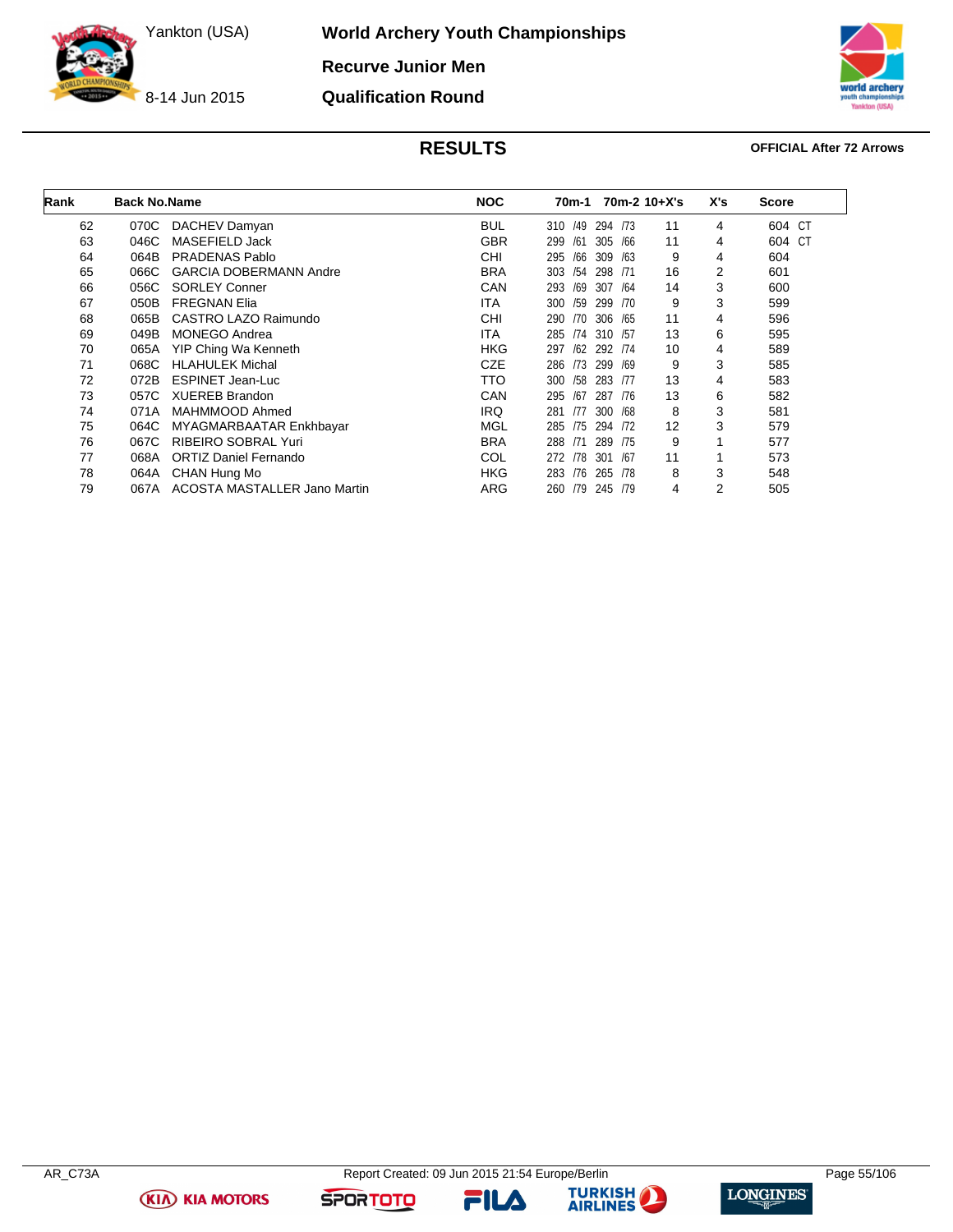8-14 Jun 2015

**World Archery Youth Championships**

**Recurve Junior Women**

**Qualification Round**



### **RESULTS OFFICIAL After 72 Arrows**

| Rank | <b>Back No.Name</b> |                                    | <b>NOC</b> | 70m-1 70m-2 10+X's       |    | X's            | <b>Score</b> |
|------|---------------------|------------------------------------|------------|--------------------------|----|----------------|--------------|
| 1    | 086A                | LEE Eun Gyeong                     | <b>KOR</b> | 331 / 1 326 / 6          | 22 | 5              | 657          |
| 2    | 088A                | <b>KIM Chaeyun</b>                 | <b>KOR</b> | 323 / 3 332 / 1          | 24 | $\overline{7}$ | 655          |
| 3    | 076B                | <b>PLANEIX Sophie</b>              | FRA        | 323 / 2 330 / 3          | 30 | 13             | 653          |
| 4    | 074C                | PENG Chia-Mao                      | <b>TPE</b> | 320 / 4 332 / 2          | 21 | 6              | 652          |
| 5    | 087A                | <b>KIM Mijeong</b>                 | <b>KOR</b> | 316 /12 329 / 4          | 24 | 8              | 645          |
| 6    | 079C                | DAMBAEVA Zhibzema                  | <b>RUS</b> | 316 /11 327 / 5          | 22 | 7              | 643          |
| 7    | 085B                | <b>BROWN Mackenzie</b>             | <b>USA</b> | 318 / 6 321 / 8          | 20 | 6              | 639          |
| 8    | 076C                | WU Chia-Hung                       | <b>TPE</b> | 318 / 6 319 / 9          | 17 | 6              | 637          |
| 9    | 078C                | DASHIDORZHIEVA Tuyana              | <b>RUS</b> | 318 / 6 314 / 15         | 20 | 9              | 632          |
| 10   | 084B                | <b>MISCIONE Anna</b>               | <b>USA</b> | 318 / 6 314 /19          | 16 | 2              | 632          |
| 11   | 078B                | KOJO Aoi                           | <b>JPN</b> | 319 / 5 312 /25          | 18 | 4              | 631          |
| 12   | 081C                | <b>LANDI Vanessa</b>               | <b>ITA</b> | 315 /13 316 /11          | 18 | 3              | 631          |
| 13   | 075A                | <b>WANG Simeng</b>                 | <b>CHN</b> | 305 /23 323 / 7          | 21 | 5              | 628          |
| 14   | 082C                | SPERA Loredana                     | <b>ITA</b> | 312 /16 316 /12          | 16 | 8              | 628          |
| 15   | 074A                | <b>GAO Minghui</b>                 | <b>CHN</b> | 312 /17 313 /21          | 17 | 5              | 625          |
| 16   | 081B                | HINOJOSA Karla                     | <b>MEX</b> | 318 / 6 304 / 34         | 18 | 3              | 622          |
| 17   | 075B                | <b>ADICEOM Audrey</b>              | <b>FRA</b> | 310 /19 310 /27          | 15 | 6              | 620          |
|      |                     |                                    | <b>USA</b> | 304 /25 315 /13          | 19 | $\overline{7}$ |              |
| 18   | 083B                | YAMAGUCHI Karissa                  | <b>POL</b> | 304 /26 314 /16          |    |                | 619          |
| 19   | 080A                | ZYZANSKA Sylwia                    |            |                          | 17 | 4              | 618          |
| 20   | 082A                | FARASIEWICZ Karolina               | POL        | 305 /24 313 /20          | 16 | 6              | 618          |
| 21   | 084C                | TRAPEZNIKOVA Solomiya              | <b>UKR</b> | 300 /34 317 /10          | 16 | 4              | 617          |
| 22   | 078A                | <b>BAUER Katharina</b>             | <b>GER</b> | 304 /27 313 /22          | 13 | 4              | 617          |
| 23   | 080C                | <b>BOARI Lucilla</b>               | <b>ITA</b> | 302 /30 314 /17          | 17 | 9              | 616          |
| 24   | 080B                | <b>MARQUEZ Rebeca</b>              | <b>MEX</b> | 303 /29 312 /23          | 13 | 5              | 615          |
| 25   | 087B                | DA COSTA RODRIGUES Larissa Feitosa | <b>BRA</b> | 314 /15 300 /38          | 12 | 1              | 614          |
| 26   | 089C                | <b>GILDER Sally</b>                | <b>GBR</b> | 308 /20 305<br>/33       | 17 | 5              | 613          |
| 27   | 090B                | <b>AMADOR Liset</b>                | <b>CUB</b> | 307 /21<br>306<br>/32    | 16 | 2              | 613          |
| 28   | 077C                | <b>MYLNIKOVA Valeria</b>           | <b>RUS</b> | 302 /32 311 /26          | 14 | 3              | 613          |
| 29   | 087C                | ASKAROVA Karakoz                   | <b>KAZ</b> | 300 /33 312 /24          | 13 | 4              | 612          |
| 30   | 089B                | RICO GARCIA Oceania                | <b>ESP</b> | 315 /13 296 /40          | 13 | 1              | 611          |
| 31   | 092A                | HORACKOVA Marie                    | <b>CZE</b> | 297 /38 314 /18          | 9  | 4              | 611          |
| 32   | 085C                | LUKYANOVA Nataliya                 | <b>UKR</b> | 293 /42 314 /14          | 18 | 6              | 607          |
| 33   | 077A                | <b>KROPPEN Michelle</b>            | <b>GER</b> | 306 /22 301 /37          | 16 | 3              | 607          |
| 34   | 083C                | <b>HNYP Solomiya</b>               | <b>UKR</b> | 299 /36 308 /29          | 16 | 2              | 607          |
| 35   | 079A                | <b>FREYWALD Cynthia</b>            | <b>GER</b> | 294 /41<br>308<br>/30    | 12 | $\mathbf{1}$   | 602          |
| 36   | 081A                | SMIALKOWSKA Magdalena              | <b>POL</b> | /35 302 /36<br>299       | 12 | 6              | 601          |
| 37   | 074B                | <b>GAUBIL Melanie</b>              | <b>FRA</b> | 306<br>295 /39<br>/31    | 11 | 3              | 601          |
| 38   | 088C                | <b>PITMAN Bryony</b>               | <b>GBR</b> | 309<br>291<br>/44<br>/28 | 14 | 5              | 600          |
| 39   | 089A                | <b>BAYAZIT Burcu</b>               | <b>TUR</b> | 310 /18 287 /47          | 16 | 2              | 597          |
| 40   | 092B                | <b>TUKK Laura</b>                  | <b>EST</b> | 292 /43 303 /35          | 12 | 4              | 595          |
| 41   | 086C                | ABDRAZAK Aruzhan                   | KAZ        | 294 /40<br>297 /39       | 12 | 3              | 591          |
| 42   | 079B                | KOBAYASHI Kana                     | <b>JPN</b> | 302 /31 288<br>/45       | 8  | 5              | 590          |
| 43   | 088B                | <b>CASTANOS Celia</b>              | <b>ESP</b> | 303 /28 286 /48          | 12 | 5              | 589          |
| 44   | 075C                | CHANG Hsin-Yi                      | <b>TPE</b> | 297 /37 292 /43          | 12 | 3              | 589          |
| 45   | 076A                | <b>CHEN Yuting</b>                 | <b>CHN</b> | 291 /45 288 /46          | 4  | 0              | 579          |
| 46   | 077B                | <b>TOMA Azusa</b>                  | <b>JPN</b> | 283 /47 295 /41          | 14 | 4              | 578          |
| 47   | 086B                | ROSSI SILVA Inaia                  | <b>BRA</b> | 289 /46 289 /44          | 7  | 2              | 578          |
| 48   | 082B                | SOSA Laura Jaquelin                | <b>MEX</b> | 278 /48 294 /42          | 7  | 2              | 572          |
| 49   | 090C                | DAVIDSON Shannon                   | CAN        | 276 /49 280 /49          | 2  | 0              | 556          |
| 50   | 091A                | PENA VILLAR Xiomara                | ARG        | 270 /50 279 /50          | 10 | 2              | 549          |
| 51   | 090A                | PAIZ Maria Andre                   | <b>GUA</b> | 250 /51 263 /52          | 7  | 2              | 513          |
| 52   | 083A                | ANKHBAYAR Otgonjargal              | <b>MGL</b> | 235 /52 273 /51          | 2  | 0              | 508          |
| 53   | 085A                | SOYOLSAIKHAN Anudari               | <b>MGL</b> | 223 /53 233 /53          | 4  | 1              | 456          |
| 54   | 091B                | ZINSOU Merveille                   | <b>BEN</b> | 189 / 54 207 / 55        | 2  | 0              | 396          |
|      |                     | <b>DASHJAMTS Nomungoo</b>          |            |                          | 4  |                |              |
| 55   | 084A                |                                    | <b>MGL</b> | 167 / 55 208 / 54        |    | 2              | 375          |

**(KIA) KIA MOTORS** 

FILA



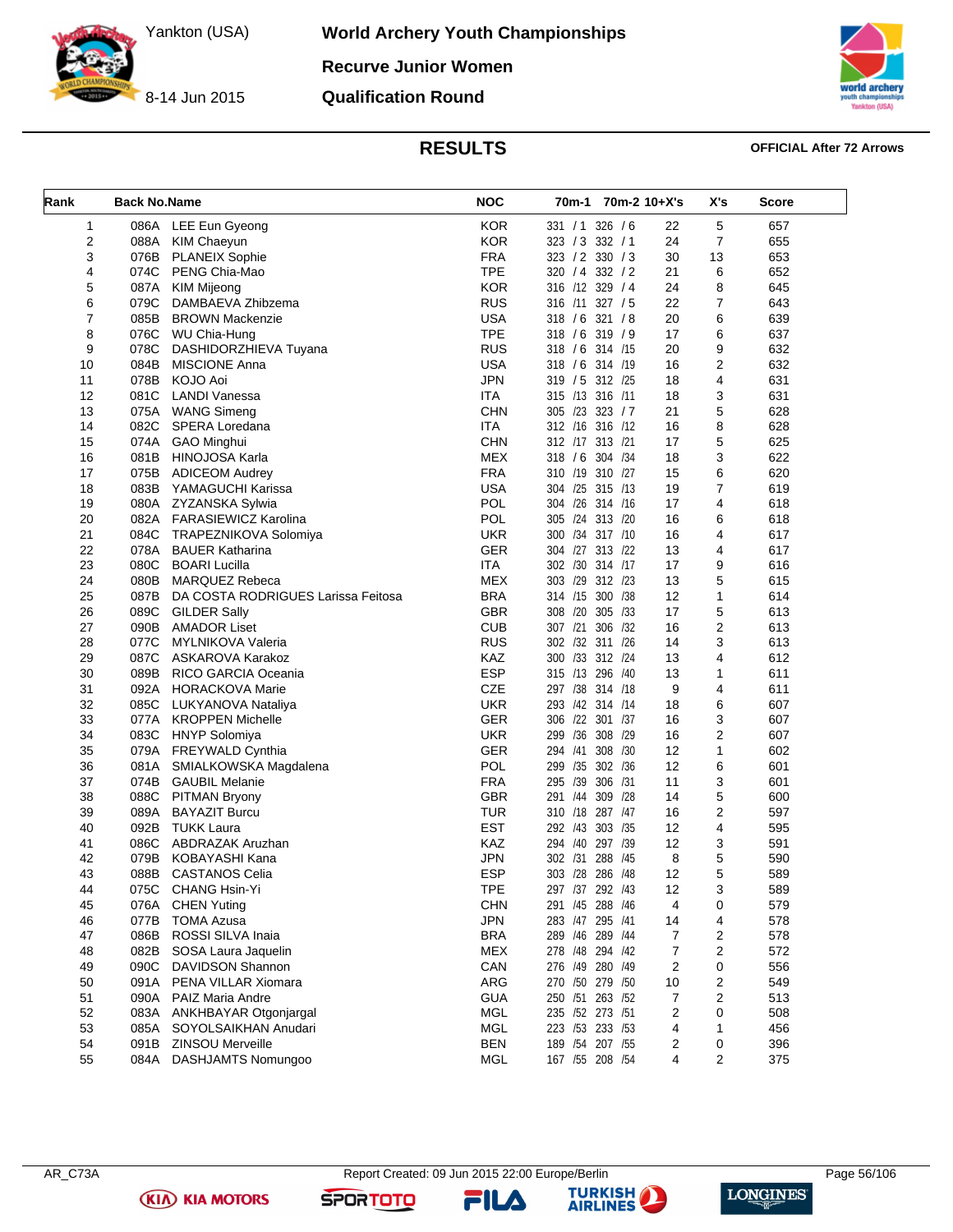8-14 Jun 2015

**World Archery Youth Championships**

**Recurve Cadet Men**

**Qualification Round**



### **RESULTS OFFICIAL After 72 Arrows**

| Rank           | <b>Back No.Name</b> |                                        | <b>NOC</b> | 60m-1       |                                    | $60m-2$ 10+X's | X's            | <b>Score</b> |
|----------------|---------------------|----------------------------------------|------------|-------------|------------------------------------|----------------|----------------|--------------|
| 1              | 058B                | <b>DALMEIDA Marcus</b>                 | <b>BRA</b> |             | 339 / 4 341 / 1                    | 37             | 14             | 680          |
| $\overline{2}$ | 054C                | VAN TONGEREN Jan                       | <b>NED</b> |             | 338 / 5 341 / 1                    | 37             | 13             | 679          |
| 3              | 065A                | KUO Chia-Lung                          | <b>TPE</b> |             | 340 / 2 339 / 3                    | 37             | 5              | 679          |
| 4              | 048B                | <b>BUDAEV Sodnom</b>                   | <b>RUS</b> |             | 339 / 3 335 / 4                    | 37             | 14             | 674          |
| 5              | 047C                | <b>LEE Seungjun</b>                    | <b>KOR</b> |             | 337 / 6 334 / 5                    | 39             | 8              | 671          |
| 6              | 048C                | AN Hyojin                              | <b>KOR</b> |             | 331 /12 334 / 6                    | 31             | 8              | 665          |
| 7              |                     | 070A SOTO Ricardo                      | <b>CHI</b> |             | 335 / 8 330 / 14                   | 28             | 12             | 665          |
| 8              | 062B                | <b>FANG Zhengmin</b>                   | <b>CHN</b> |             | 341 / 1 323 / 32                   | 29             | 13             | 664          |
| 9              |                     | 049A OLIVER Ryan                       | <b>USA</b> | 331 /14     | 331 / 8                            | 27             | $\overline{7}$ | 662          |
| 10             | 052B                | <b>GAZOZ Mete</b>                      | <b>TUR</b> |             | 331 /13 330 /13                    | 26             | 8              | 661          |
| 11             | 061B                | LIU Baijun                             | <b>CHN</b> |             | 329 /17 331 /8                     | 24             | 9              | 660          |
| 12             |                     | 062A ARELLANO Humberto                 | <b>MEX</b> |             | 329 /15 330 /11                    | 31             | 10             | 659          |
| 13             | 046C                | LEE Wooju                              | <b>KOR</b> |             | 335 / 8 323 / 30                   | 27             | 9              | 658          |
| 14             | 064A                | JAO Ting-Yu                            | <b>TPE</b> |             | 324 /27 331 / 8                    | 27             | 5              | 655          |
| 15             | 054A                | LEE Ji Dam                             | CAN        |             | 334 /10 321 /35                    | 26             | 8              | 655          |
| 16             | 051A                | <b>KIM Geunwoo</b>                     | <b>USA</b> |             | 328 /18 327 /17                    | 24             | $\overline{7}$ | 655          |
| 17             | 047B                | <b>TSYRENDORZHIEV Buianto</b>          | <b>RUS</b> |             | 329 /16 325 /26                    | 21             | 9              | 654          |
| 18             | 066C                | <b>BILLOUE Florian</b>                 | <b>FRA</b> |             | 321 /32 332 / 7                    | 26             | 9              | 653          |
| 19             | 057A                | <b>HEINKEL Yannic</b>                  | <b>GER</b> |             | 337 / 7 315 / 45                   | 24             | 8              | 652          |
| 20             | 048A                | ENKHDALAI Bodi-Erdene                  | <b>MGL</b> |             | 324 /28 328 /16                    | 24             | 5              | 652          |
| 21             | 061A                | FIGUEROA H. Mario F.                   | <b>MEX</b> | 328 /21     | 324 /27                            | 22             | 3              | 652          |
| 22             | 067C                | <b>CATOIS Johan</b>                    | <b>FRA</b> |             | 328 /19 323 /31                    | 21             | 8              | 651          |
| 23             | 055B                | <b>GROUND Joe</b>                      | <b>GBR</b> |             | 325 /26 325 /24                    | 26             | 8              | 650          |
| 24             |                     | 063C TATENO Mau                        | <b>JPN</b> | 328 /20     | 322 /33                            | 22             | 6              | 650          |
| 25             |                     | 058C CAVANILLAS PUGA Enrique           | <b>ESP</b> | 321 /35     | 328 /15                            | 23             | 9              | 649          |
| 26             |                     | 060B BRASIL LOPES DOS REIS Jhonata     | <b>BRA</b> | 325 /25     | 324 /28                            | 23             | 6              | 649          |
| 27             | 060C                | <b>ILLARRAMENDI Josu</b>               | <b>ESP</b> |             | 318 /40 330 /12                    | 24             | $\overline{c}$ | 648          |
| 28             | 046B                | <b>IRDYNEEV Erdem</b>                  | <b>RUS</b> |             | 332 /11 316 /44                    | 23             | 6              | 648          |
| 29             | 059C                | SANCHEZ ANTOKU Ken                     | <b>ESP</b> | 327 /23 321 | /36                                | 18             | $\mathbf 5$    | 648          |
| 30             | 063B                | WU Shenghao                            | <b>CHN</b> |             | 320 /38 326 /21                    | 18             | 5              | 646          |
| 31             |                     | 056A SCHEIDING Adrian                  | <b>GER</b> | 324 /29     | 321 /34                            | 19             | 11             | 645          |
| 32             | 070B                | RAVNIKAR Ziga                          | <b>SLO</b> |             | 321 /37 324 /29                    | 19             | 3              | 645          |
| 33             | 053B                | <b>DAL Erdal Meric</b>                 | <b>TUR</b> |             | 328 /22 317 /42                    | 18             | 6              | 645          |
| 34             | 066A                | HSU Huan-Lun                           | <b>TPE</b> |             | 317 /42 326 /18                    | 19             | 6              | 643          |
| 35             | 054B                | <b>UREM Yahya Dogan</b>                | <b>TUR</b> | 317 /41     | 325 /23                            | 27             | 11             | 642          |
| 36             | 059B                | DA SILVA COSTA FILHO Marcelo           | <b>BRA</b> |             | 317 /43 325 /22                    | 22             | $\overline{7}$ | 642          |
| 37             | 055C                | JAJARABILLA Mario Damian               | ARG        | 322 /31     | 320<br>/37                         | 20             | 6              | 642          |
| 38             | 062C                | OSADA Raito                            | <b>JPN</b> | 315 /44     | 326 /19                            | 21             | 5              | 641          |
| 39             | 051C                | LUVISETTO Alberto                      | <b>ITA</b> |             | 326 /24 314 /46                    | 20             | 9              | 640          |
| 40             | 049C                | <b>GUERRA Simone</b>                   | ITA        |             | 313 /50 325 /25                    | 20             | 5              | 638          |
| 41             |                     | 060A STARZYCKI Piotr                   | POL        |             | 322 /30 314 /47                    | 18             | 3              | 636          |
| 42             | 050A                | <b>KIM Minsoo</b>                      | <b>USA</b> |             | 321 /34 313 /48                    | 21             | 5              | 634          |
| 43             | 050C                | <b>LAPENNA Nicolo</b>                  | ITA        |             | 315 /46 319 /39                    | 16             | 3              | 634          |
| 44             |                     | 066B SO Chun Ngai                      | <b>HKG</b> |             | 314 /47 318 /41                    | 20             | 8              | 632          |
| 45             | 047A                | BATBAYAR Ariungegeen                   | MGL        |             | 313 /49 318 /40                    | 20             | 5              | 631          |
|                |                     | 052C VAN DEN BERG Piet                 | <b>NED</b> |             | 318 /39 311 /52                    |                |                | 629          |
| 46<br>47       | 061C                | KAWAKAMI Tomoya                        | <b>JPN</b> |             | 321 /36 308 /57                    | 20<br>17       | 3<br>5         | 629          |
|                | 056C                | RODRIGUEZ SAS Francisco                | ARG        |             | 308 /55 320 /38                    |                |                | 628          |
| 48             |                     | 071A FLINK Ludvig                      | <b>SWE</b> |             | 298 /64 326 /20                    | 15             | 5<br>5         | 624          |
| 49             | 065C                | DEL CID CARRILLO Jose Andres           | <b>GUA</b> |             | 313 /48 311 /53                    | 18<br>18       | 4              | 624          |
| 50             |                     |                                        |            |             |                                    |                |                |              |
| 51<br>52       | 069B                | <b>LANG Max</b><br>057B CAUGHEY Struan | AUT<br>GBR |             | 311 /51 313 /49<br>315 /45 309 /56 | 14<br>14       | 5<br>3         | 624<br>624   |
|                |                     |                                        |            |             |                                    |                |                |              |
| 53             | 067B                | <b>WILSON Kane</b>                     | AUS        |             | 309 /54 311 /51                    | 18             | 5              | 620          |
| 54             | 069A                | <b>KARIMOV Dastan</b>                  | KAZ        |             | 304 /60 316 /43                    | 15             | 7              | 620          |
| 55             | 065B                | WONG Ka Lok                            | <b>HKG</b> |             | 310 /53 310 /54                    | 14             | 5              | 620          |
| 56             | 068C                | <b>KIVILO Karl</b>                     | <b>EST</b> |             | 321 /33 297 /66                    | 18             | 5              | 618          |
| 57             | 053C                | <b>BROEKSMA Gijs</b>                   | <b>NED</b> |             | 307 / 56 308 / 58                  | 14             | 4              | 615          |
| 58             | 056B                | PINDER Ryan                            | GBR        |             | 307 /57 307 /60                    | 12             | 4              | 614          |
| 59             | 071B                | PEDERSEN Jonathan                      | <b>DEN</b> |             | 300 /63 312 /50                    | 11             | 2              | 612          |
| 60             | 058A                | <b>BIELA Dariusz</b>                   | POL        |             | 310 /52 302 /63                    | 10             | 1              | 612          |
| 61             |                     | 046A BATMUNKH Erdenebaatar             | MGL        |             | 303 /62 305 /61                    | 12             | 1              | 608          |

AR\_C73A Report Created: 09 Jun 2015 22:00 Europe/Berlin Page 57/106

**(KIA) KIA MOTORS SPORTOTO** 





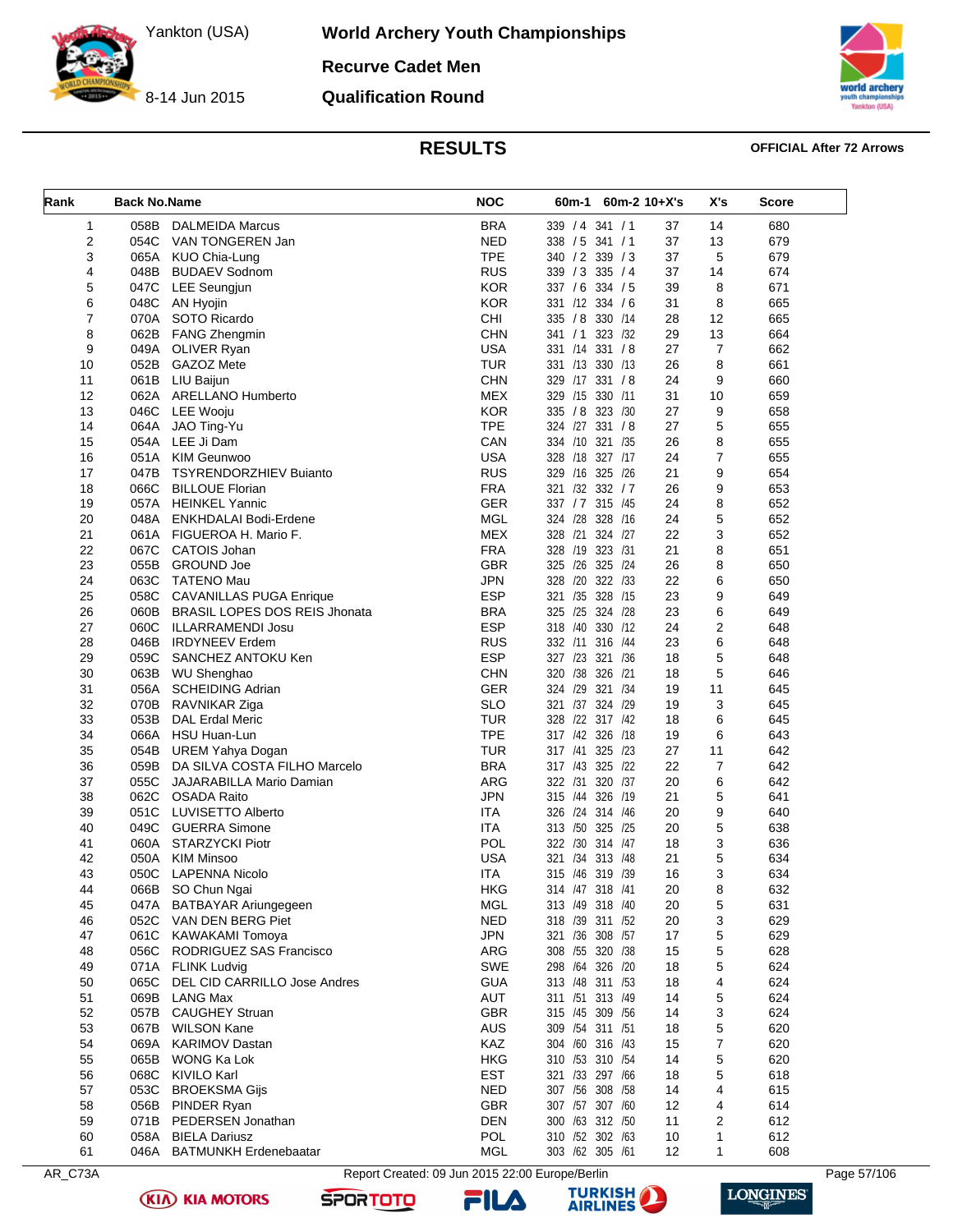**World Archery Youth Championships**

**Recurve Cadet Men Qualification Round**

8-14 Jun 2015



### **RESULTS OFFICIAL After 72 Arrows**

| Rank | <b>Back No.Name</b> |                             | <b>NOC</b> | 60m-1           | $60m-2$ 10+X's |                   | X's | <b>Score</b> |
|------|---------------------|-----------------------------|------------|-----------------|----------------|-------------------|-----|--------------|
| 62   | 055A                | <b>WEH Marius</b>           | <b>GER</b> | /66<br>296      | 310 / 55       | $12 \overline{ }$ | 5   | 606          |
| 63   | 068A                | ARANAS Pacifico li          | PHI        | /61<br>303      | 301 /64        | 10                | 2   | 604          |
| 64   | 053A                | COX Aaron                   | CAN        | /58<br>306      | 293 /69        | 10                | 3   | 599          |
| 65   | 050B                | ALGHAMDI Saeed Abdullah S.  | <b>KSA</b> | /69<br>292      | 303 /62        | 9                 | 5   | 595          |
| 66   | 057C                | ARANDA Leonel Ezequiel      | ARG        | 294 /67         | 299 / 65       | 14                | 3   | 593          |
| 67   | 051B                | ARAFAT Obai Khaled          | <b>KSA</b> | 284<br>/71      | 307<br>/59     | 11                | 2   | 591          |
| 68   | 049B                | ALWI Mansour Fahd M.        | <b>KSA</b> | /65<br>298      | 292 /70        | 9                 | 2   | 590          |
| 69   | 052A                | KIM Paul                    | <b>CAN</b> | 292 /68 295 /67 |                | 16                | 5   | 587          |
| 70   | 068B                | <b>JENSEN Arne</b>          | <b>TGA</b> | 288             | /70 281 /71    | 5                 |     | 569          |
| 71   | 069C                | MUNOZ RODRIGUEZ Adrian      | <b>PUR</b> | 272 /74 294 /68 |                | 12                | 4   | 566          |
| 72   | 064B                | LAW Kwan To                 | <b>HKG</b> | 305 /59 254 /73 |                | 9                 | 2   | 559          |
| 73   | 063A                | GARCIA ORTIZ Hugo U.        | MEX        | 284 /72 272 /72 |                | 7                 | 2   | 556          |
| 74   | 064C                | LOPEZ BARQUERO Kevin Andres | <b>GUA</b> | /73<br>276      | 245 /74        | 7                 | 3   | 521          |
| 75   | 059A                | RABSKI Szymon               | POL        | 264 /75 201 /75 |                | 6                 | 3   | 465          |

**(KIA) KIA MOTORS** 

FILA



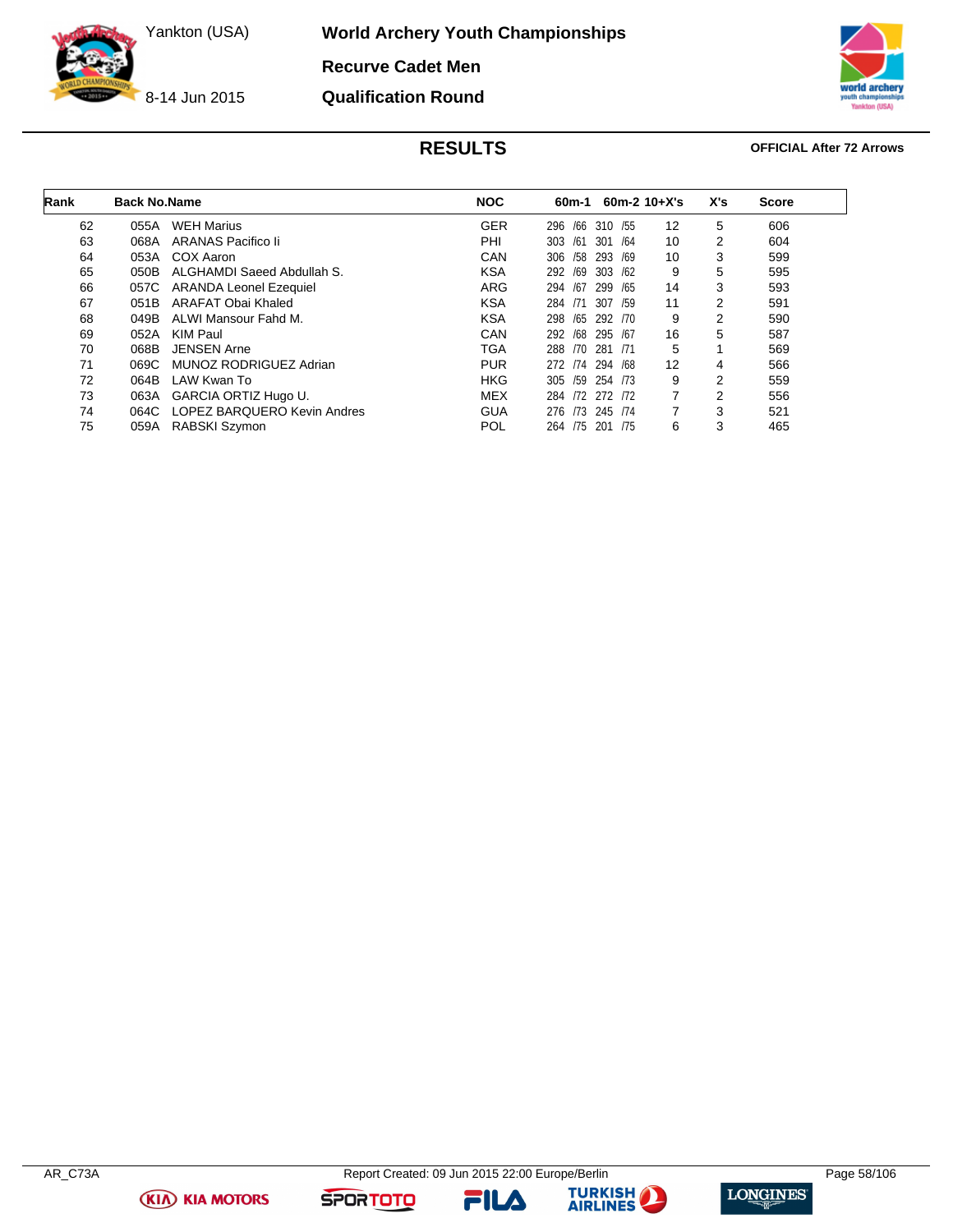8-14 Jun 2015

**World Archery Youth Championships Recurve Cadet Women**

**Qualification Round**



### **RESULTS OFFICIAL After 72 Arrows**

| Rank           | <b>Back No.Name</b> |                                | <b>NOC</b> | 60m-1<br>$60m-2$ 10+X's |    | X's | <b>Score</b> |
|----------------|---------------------|--------------------------------|------------|-------------------------|----|-----|--------------|
| 1              | 082B                | SIM Hyeonseung                 | <b>KOR</b> | 328 / 3 338 / 1         | 29 | 13  | 666          |
| $\overline{2}$ | 084B                | <b>HYEONG Yeajin</b>           | <b>KOR</b> | 329 / 1 335 / 2         | 29 | 7   | 664          |
| 3              | 077C                | LI Xinxin                      | <b>CHN</b> | 323 / 7<br>328 / 6      | 19 | 3   | 651          |
| 4              |                     | 075A ANAGOZ Yasemin Ecem       | <b>TUR</b> | 325 / 5 325 / 7         | 23 | 9   | 650          |
| 5              |                     | 078A GIACCHERI Tanya           | <b>ITA</b> | 328 / 2 321 / 8         | 23 | 7   | 649          |
| 6              |                     | 079B CLAPS Eliana              | <b>USA</b> | 318 /11<br>330 / 3      | 21 | 4   | 648          |
| $\overline{7}$ | 073B                | YEH Hsiu-Ting                  | <b>TPE</b> | 326 / 4 321 / 8         | 29 | 9   | 647          |
| 8              | 075B                | CHANG Hsin-Yu                  | <b>TPE</b> | 318 /10 328 / 5         | 26 | 6   | 646          |
| 9              | 082C                | DIAZ G. Viviana P.             | <b>MEX</b> | 320 /11<br>325 / 6      | 21 | 6   | 645          |
| 10             |                     | 089A GUY Oceane                | <b>FRA</b> | 314 /16 330 / 3         | 23 | 5   | 644          |
| 11             | 074B                | TSAI Yu-Ting                   | <b>TPE</b> | 322 / 8 317 /15         | 19 | 0   | 639          |
| 12             | 088A                | LAHARNAR Ivana                 | <b>SLO</b> | 320 /12<br>314 /17      | 18 | 0   | 634          |
| 13             | 076B                | NAPLOSZEK Kamila               | <b>POL</b> | 319 / 9 311 /20         | 18 | 6   | 630          |
| 14             |                     | 073A GUMRUKCU Aybuke           | <b>TUR</b> | 316 /12 313 /19         | 16 | 7   | 629          |
| 15             |                     | 074A COSKUN Gulnaz Busranur    | TUR        | 315 /14 314 /16         | 16 | 0   | 629          |
| 16             | 076C                | DU Angi                        | <b>CHN</b> | 309 /25 318 /14         | 21 | 5   | 627          |
| 17             | 080A                | <b>TARTLER Elisa</b>           | <b>GER</b> | 306 /28 320 /10         | 19 | 6   | 626          |
| 18             |                     | 076A ANDREOLI Tatiana          | <b>ITA</b> | 313 /19 313 /18         | 18 | 5   | 626          |
| 19             | 083B                | <b>LEE Gahyun</b>              | <b>KOR</b> | 312 /20 314 /17         | 14 | 2   | 626          |
| 20             | 083A                | UEDA Saara                     | <b>JPN</b> | 315 /15 310 /23         | 14 | 6   | 625          |
| 21             | 087A                | <b>BALDANOVA Tse-Dulma</b>     | <b>RUS</b> | 312 /22 310 /22         | 18 | 6   | 622          |
| 22             | 081A                | <b>ZIEGLER Milena</b>          | <b>GER</b> | 316 /12 306 /30         | 17 | 5   | 622          |
| 23             | 078B                | <b>JUSZCZUK Gloria</b>         | POL        | 311 /24 311 /21         | 16 | 5   | 622          |
| 24             | 086A                | PLOTNIKOVA Tatiana             | <b>RUS</b> | 312 /23 309<br>/24      | 14 | 2   | 621          |
| 25             | 078C                | LI Jingwei                     | <b>CHN</b> | 312 /20 305 /31         | 16 | 2   | 617          |
| 26             | 079A                | <b>WLECKE Celina</b>           | <b>GER</b> | 307 /27 308 /27         | 12 | 4   | 615          |
| 27             | 080B                | SIM Suzanna                    | <b>USA</b> | 302 /30 305 /32         | 8  | 3   | 607          |
| 28             | 081C                | <b>WARNER Elizabeth</b>        | <b>GBR</b> | 288 /40 318 /13         | 15 | 4   | 606          |
| 29             | 081B                | <b>FARR Caity</b>              | <b>USA</b> | 299 /32 306<br>/29      | 13 | 1   | 605          |
| 30             | 077B                | <b>TOBOLEWSKA Anna</b>         | POL        | 296 /36<br>309<br>/25   | 11 | 1   | 605          |
| 31             | 090B                | <b>SUTTON Jessica</b>          | AUS        | 309 /26 294<br>/38      | 12 | 7   | 603          |
| 32             |                     | 082A OHASHI Tomoka             | <b>JPN</b> | 295 /37<br>307 /28      | 8  | 0   | 602          |
| 33             | 083C                | VIDAL ISLAS Vivian M.          | <b>MEX</b> | 313 /18 288<br>/41      | 14 | 2   | 601          |
| 34             | 089C                | <b>TETSMANN Maris</b>          | <b>EST</b> | 298 /34 303 /33         | 8  | 2   | 601          |
| 35             | 086B                | <b>CABRAL GUIMARAES Alice</b>  | <b>BRA</b> | 298 /33<br>301<br>/34   | 10 | 3   | 599          |
| 36             |                     | 077A ZUFFI Veronica            | <b>ITA</b> | 303 /29 295<br>/35      | 8  | 1   | 598          |
| 37             | 088C                | DEL RIO RODRIGUEZ Paola        | <b>PUR</b> | 300 /31 295<br>/36      | 11 | 2   | 595          |
| 38             |                     | 075C ALTANSUKH Surenjav        | <b>MGL</b> | 285 /42<br>309<br>/26   | 17 | 2   | 594          |
| 39             | 085B                | MACHADO Ana                    | <b>BRA</b> | 289 /39 294<br>/37      | 11 | 4   | 583          |
| 40             | 088B                | MUKHTARKHANOVA Alua            | KAZ        | 297 /35 286<br>/42      | 8  | 3   | 583          |
| 41             | 084C                | <b>RIVERA Alexa</b>            | <b>MEX</b> | 286 /41<br>293 /39      | 10 | 2   | 579          |
| 42             | 085C                | <b>TSUI Chung Laam</b>         | HKG        | 290 /38 285<br>/44      | 14 | 2   | 575          |
| 43             | 086C                | <b>WANG Cheuk Ying</b>         | HKG        | 282 /44 290<br>/40      | 12 | 4   | 572          |
| 44             | 074C                | <b>PUREVJAV Misheelt</b>       | MGL        | 275 /47 285 /43         | 8  | 2   | 560          |
| 45             | 087C                | <b>LALONDE Lauriane</b>        | CAN        | 281 /45 278 /45         | 7  | 3   | 559          |
| 46             | 084A                | <b>KUME Sayaka</b>             | <b>JPN</b> | 282 /43 273 /48         | 9  | 4   | 555          |
| 47             | 080C                |                                | <b>GBR</b> | 276 /46 269 /49         |    |     | 545          |
|                |                     | <b>BRYANT Emily</b>            |            |                         | 4  | 0   |              |
| 48             | 089B                | <b>ANDERSEN Kirstine</b>       | <b>DEN</b> | 267 /48 275 /47         | 7  | 3   | 542          |
| 49             |                     | 079C CONVERY Aimee             | GBR        | 264 /49 264 /51         | 5  | 1   | 528          |
| 50             |                     | 073C GANBOLD Uyanga            | <b>MGL</b> | 249 /51 278 /46         | 4  | 1   | 527          |
| 51             |                     | 090A ECHAVARRIA Maria Fernanda | COL        | 260 /50 251 /52         | 5  | 1   | 511          |
| 52             |                     | 087B TATAFU Lusi               | <b>TGA</b> | 238 /52 269 /50         | 5  | 0   | 507          |

FILA



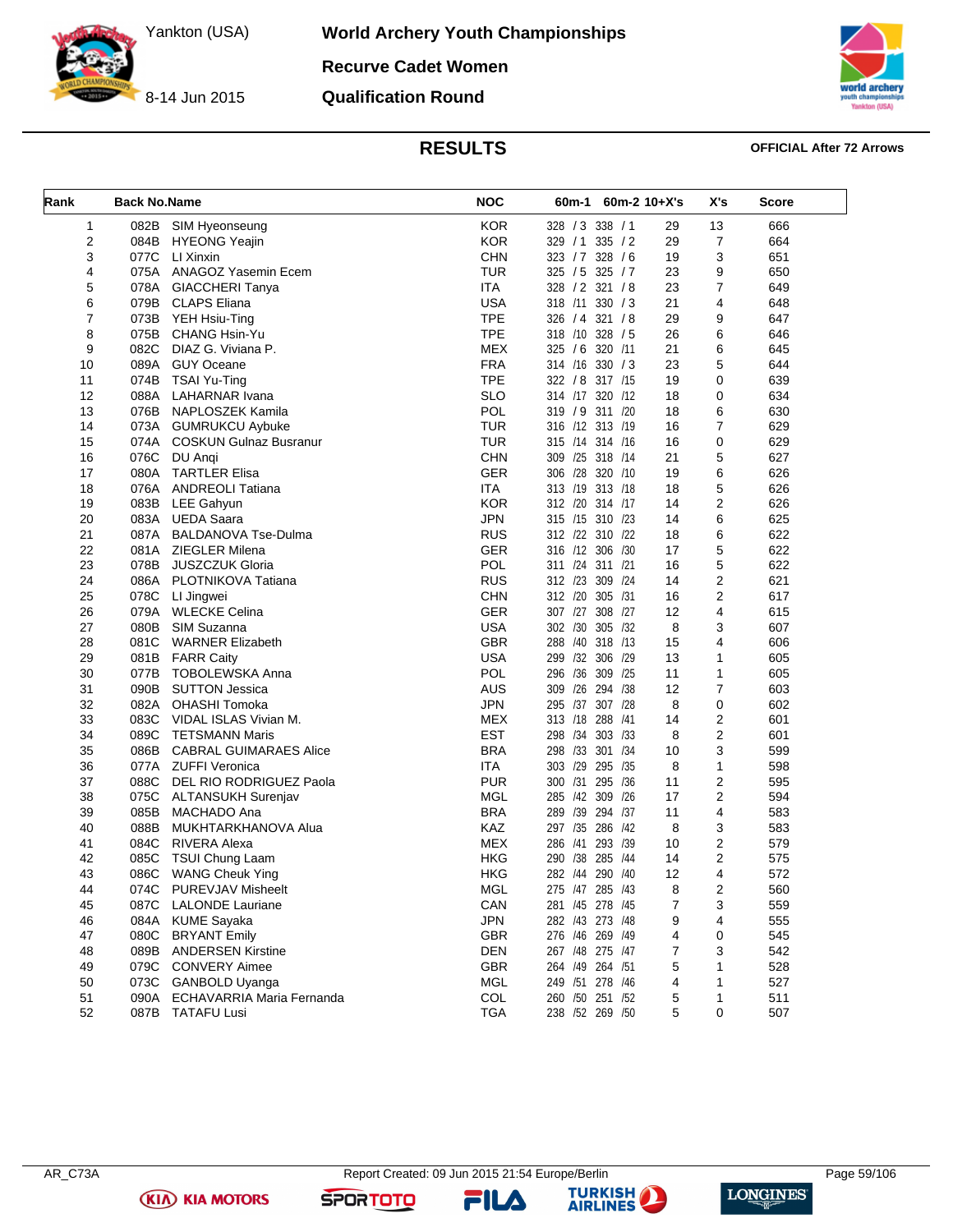**World Archery Youth Championships Compound Junior Men**

8-14 Jun 2015

**Qualification Round**



**RESULTS OFFICIAL After 72 Arrows**

| Rank           | <b>Back No.Name</b> |                                | <b>NOC</b> | 50 <sub>m</sub> -1 |         | 50m-2 10+X's | X's | <b>Score</b> |
|----------------|---------------------|--------------------------------|------------|--------------------|---------|--------------|-----|--------------|
| $\mathbf{1}$   | 045B                | <b>HANSEN Stephan</b>          | <b>DEN</b> | 352 / 1 352 / 2    |         | 56           | 24  | 704          |
| 2              | 040B                | <b>VAVRO Mario</b>             | CRO        | 351 / 2 350 / 4    |         | 55           | 24  | 701          |
| 3              | 042C                | <b>DOMANSKI Renaud</b>         | <b>BEL</b> | 345 / 8 355 / 1    |         | 55           | 18  | 700          |
| 4              | 039B                | <b>BUDEN Domagoj</b>           | CRO        | 346 / 6 351 / 3    |         | 51           | 14  | 697          |
| 5              | 035B                | <b>GONZALEZ Rodolfo</b>        | <b>MEX</b> | 348 / 3 348 / 8    |         | 50           | 23  | 696          |
| 6              | 035C                | <b>TANDOGAN Baris</b>          | <b>TUR</b> | 344 /12 350 / 5    |         | 48           | 17  | 694          |
| $\overline{7}$ | 034C                | YAKALI Samet Can               | <b>TUR</b> | 345 / 8 349 / 6    |         | 47           | 17  | 694          |
| 8              | 043A                | <b>HAUGSETH Mads</b>           | <b>NOR</b> | 346 / 4 347 / 9    |         | 49           | 15  | 693          |
| 9              | 036C                | <b>BEE Chris</b>               | <b>USA</b> | 343 /15 349 / 7    |         | 45           | 14  | 692          |
| 10             | 038C                | <b>MANFULL Steven</b>          | <b>USA</b> | 346 / 5 345 /14    |         | 46           | 19  | 691          |
| 11             | 041C                | <b>WIENER Nico</b>             | AUT        | 344 /10 346 /10    |         | 48           | 15  | 690          |
| 12             | 042B                | <b>CARDONA Camilo Andres</b>   | COL        | 344 /11            | 346 /11 | 45           | 19  | 690          |
| 13             | 036A                | <b>BORGSTROM Hampus</b>        | <b>SWE</b> | 346 / 7            | 343 /17 | 46           | 18  | 689          |
| 14             | 037C                | <b>HOUSER David</b>            | <b>USA</b> | 342 /17 345 /12    |         | 43           | 21  | 687          |
| 15             | 033A                | <b>FESTI Manuel</b>            | <b>ITA</b> | 340 /19 345 /13    |         | 42           | 21  | 685          |
| 16             | 041B                | <b>GUTIERREZ Ronaldo</b>       | COL        | 343 /15 342 /19    |         | 40           | 14  | 685          |
| 17             | 040C                | <b>MCDOUGALL Matthew</b>       | <b>AUS</b> | 343 /14 340 /25    |         | 41           | 16  | 683          |
| 18             | 034B                | <b>ESPINOSA SURO Miquel A.</b> | <b>MEX</b> | 341 /18 340 /23    |         | 41           | 18  | 681          |
| 19             | 040A                | <b>GUSTAFSON Colton</b>        | CAN        | 337 /24 343 /18    |         | 39           | 14  | 680          |
| 20             | 038A                | <b>CARLSSON Isak</b>           | SWE        | 339 /21 341 /21    |         | 36           | 14  | 680          |
| 21             | 037A                | <b>STROMBERG Linus</b>         | SWE        | 338 /23 342 /20    |         | 36           | 12  | 680          |
| 22             | 044A                | DE KLERK Hanno                 | <b>RSA</b> | 336 /26 344 /16    |         | 35           | 20  | 680          |
| 23             | 033B                | <b>HIDALGO IBARRA Antonio</b>  | <b>MEX</b> | 338 /22 338 /26    |         | 35           | 17  | 676          |
| 24             | 035A                | <b>BARADEL Simone</b>          | <b>ITA</b> | 332 /33 344 /15    |         | 34           | 14  | 676          |
| 25             | 039A                | <b>MCGINNIS Hunter</b>         | CAN        | 332 /30 341 /22    |         | 36           | 14  | 673          |
| 26             | 043B                | <b>HOVIADOVSKYI Roman</b>      | <b>UKR</b> | 332 /31            | 340 /24 | 35           | 14  | 672          |
| 27             | 037B                | <b>JERAM Samual</b>            | <b>GBR</b> | 343 /13 328 /37    |         | 36           | 14  | 671          |
| 28             | 038B                | <b>BULL Jonathan</b>           | <b>GBR</b> | 334 /27            | 337 /27 | 33           | 13  | 671          |
| 29             | 044B                | <b>DYLYKOV Bato</b>            | <b>RUS</b> | 332 /31            | 337 /28 | 30           | 13  | 669          |
| 30             | 043C                | JUUSOLA Toni                   | <b>FIN</b> | 334 /28            | 335 /33 | 25           | 8   | 669          |
| 31             | 039C                | <b>CARROLL Joshua</b>          | <b>AUS</b> | 339 /20            | 329 /35 | 36           | 11  | 668          |
| 32             | 042A                | CHAN Kai Shun                  | <b>HKG</b> | 337 /25            | 329 /36 | 31           | 11  | 666          |
| 33             | 033C                | <b>DERNEKLI Furkan</b>         | <b>TUR</b> | 332 /29            | 333 /34 | 32           | 10  | 665          |
| 34             | 041A                | <b>MURPHY Tyler</b>            | CAN        | 327 /34 336 /30    |         | 30           | 11  | 663          |
| 35             | 034A                | <b>MIOR Viviano</b>            | <b>ITA</b> | 327 /35 335 /31    |         | 26           | 12  | 662          |
| 36             | 045A                | <b>BARCLAY Marcus</b>          | <b>NZL</b> | 326 /36            | 335 /32 | 25           | 8   | 661          |
| 37             | 036B                | <b>TUCKNOTT Phillip</b>        | <b>GBR</b> | 310 /37 337 /28    |         | 26           | 12  | 647          |

**KIA KIA MOTORS** 

FILA



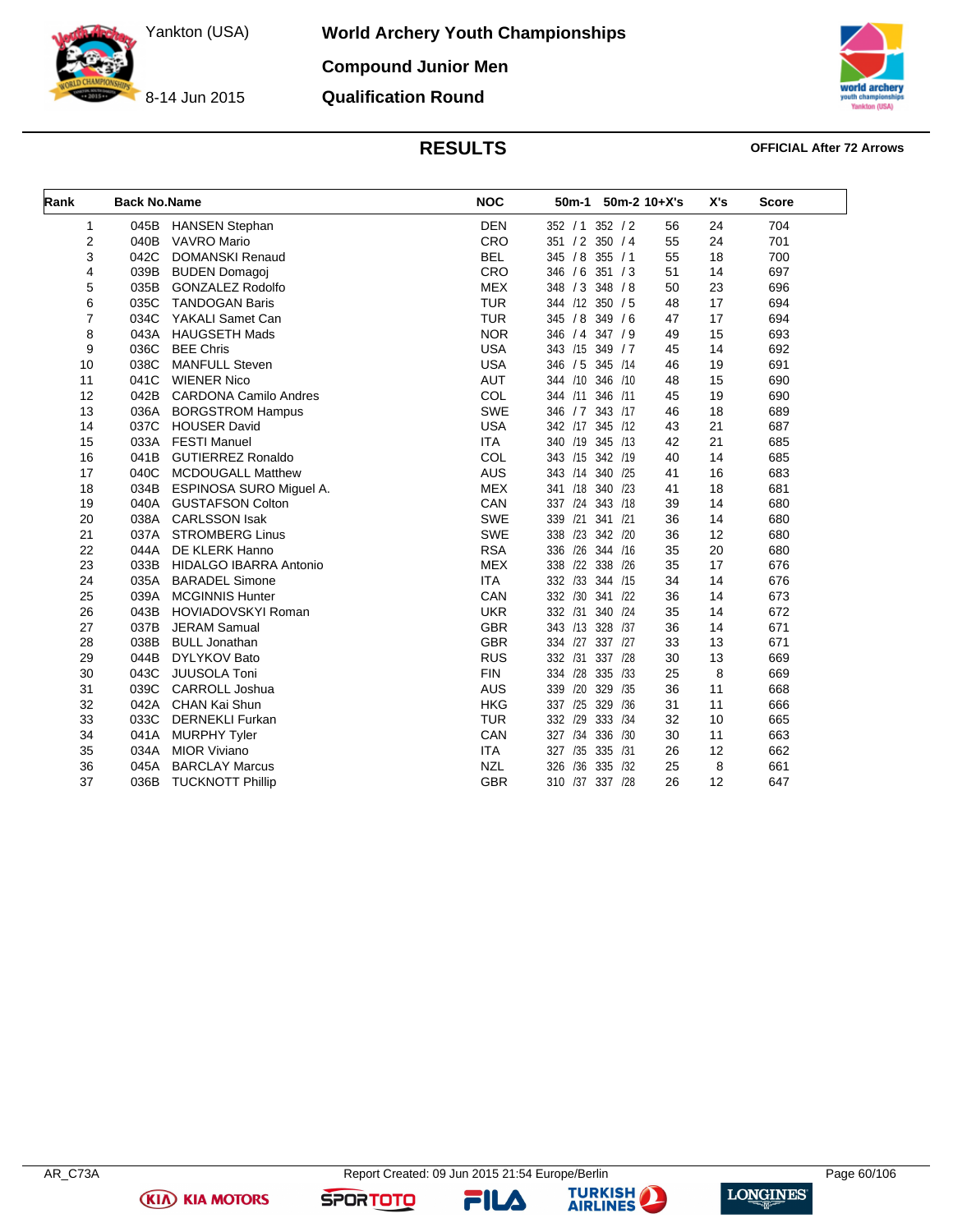**World Archery Youth Championships Compound Junior Women**

8-14 Jun 2015

# **Qualification Round**



### **RESULTS OFFICIAL After 72 Arrows**

| Rank | <b>Back No.Name</b> |                                | <b>NOC</b> | 50 <sub>m</sub> -1 |                | $50m-2$ 10+X's | X's            | <b>Score</b>  |
|------|---------------------|--------------------------------|------------|--------------------|----------------|----------------|----------------|---------------|
| 1    | 025B                | LOPEZ Sara                     | COL        | 353 / 1            | 351 / 1        | 56             | 24             | 704           |
| 2    | 027A                | <b>JENSEN Tanja</b>            | <b>DEN</b> | 345 / 3 347 / 2    |                | 46             | 23             | 692           |
| 3    | 021B                | <b>BOSTAN Yesim</b>            | <b>TUR</b> | 346 / 2 341 / 7    |                | 42             | 14             | 687           |
| 4    | 026A                | <b>SONNICHSEN Sarah Holst</b>  | <b>DEN</b> | 343 / 6 342 / 6    |                | 45             | 17             | 685           |
| 5    | 023A                | <b>DEAN Darby-Mary</b>         | CAN        | 339                | /12 346 / 3    | 43             | 19             | 685           |
| 6    | 029B                | <b>CINTRON Marla</b>           | <b>PUR</b> | 345 / 4 340 / 9    |                | 22             | 4              | 685           |
| 7    | 023C                | <b>REYNOLDS Danielle</b>       | <b>USA</b> | 340 /11            | 343 / 5        | 38             | 11             | 683           |
| 8    | 030A                | SHKOLNA Mariya                 | <b>UKR</b> | 343 / 7 339 / 14   |                | 36             | 16             | 682 SO T.10   |
| 9    | 020A                | <b>GUTIERREZ RUBIO Mariana</b> | <b>MEX</b> | 344 / 5 338 /15    |                | 38             | 11             | 682<br>SO T.8 |
| 10   | 024C                | <b>PEARCE Paige</b>            | <b>USA</b> | 340 /10 341 /8     |                | 37             | 14             | 681           |
| 11   | 028A                | <b>WENTZEL Danelle</b>         | <b>RSA</b> | 338 /13 340 /10    |                | 35             | 15             | 678           |
| 12   | 025C                | <b>FISCHER Emily</b>           | <b>USA</b> | 338 /15 339 /11    |                | 35             | 15             | 677           |
| 13   | 024B                | <b>VALDEZ Nora</b>             | COL        | 341 / 8 335 /17    |                | 35             | 11             | 676           |
| 14   | 022C                | <b>CLARK Daisy</b>             | <b>GBR</b> | 338 /14 335 /18    |                | 33             | 5              | 673           |
| 15   | 030B                | <b>ORLIC Maya</b>              | CRO        | 333 /16 339 /12    |                | 33             | 10             | 672           |
| 16   | 024A                | <b>JOHNSON Brittany</b>        | CAN        | 328                | $/21$ 343 $/4$ | 34             | 9              | 671           |
| 17   | 020B                | <b>SEVINDIK Dilara</b>         | <b>TUR</b> | 333                | /17 336 /16    | 30             | 6              | 669           |
| 18   | 021A                | <b>MERINO Brenda</b>           | <b>MEX</b> | 341                | / 8 325 /25    | 35             | 15             | 666           |
| 19   | 031A                | <b>FORSBERG Helen</b>          | SWE        | 326                | /23 339 /13    | 29             | 10             | 665           |
| 20   | 028B                | <b>RANDLE Elizabeth</b>        | <b>NZL</b> | 331 /19 332 /20    |                | 31             | 10             | 663           |
| 21   | 031B                | <b>SANCENOT Amelie</b>         | <b>FRA</b> | 332 /18 330 /22    |                | 29             | 9              | 662           |
| 22   | 022A                | ZAMORA MORENO Valeria M.       | <b>MEX</b> | 324 /26 334 /19    |                | 23             | 6              | 658           |
| 23   | 023B                | <b>ROMAN Paula</b>             | COL        | /20 325<br>331     | /28            | 23             | 5              | 656           |
| 24   | 020C                | <b>GEORGE Aalin Ellisse</b>    | <b>GBR</b> | 324 /27 332 /21    |                | 20             | $\overline{7}$ | 656           |
| 25   | 025A                | <b>HART Madison</b>            | CAN        | 328 /22 325        | /27            | 21             | 9              | 653           |
| 26   | 022B                | <b>SAGLAM Evrim</b>            | <b>TUR</b> | 324 /25 325        | /26            | 24             | $\overline{7}$ | 649           |
| 27   | 026C                | RAVILOVA Diana                 | <b>RUS</b> | 323                | /28 323 /30    | 17             | 8              | 646           |
| 28   | 028C                | <b>REGNASCO Melissa</b>        | <b>ARG</b> | 325                | /24 318 /31    | 23             | 9              | 643           |
| 29   | 029C                | PAIZ Sofia Lourdes             | <b>GUA</b> | 314 / 31           | 328 /24        | 11             | $\overline{2}$ | 642           |
| 30   | 027C                | <b>HUGO Ella</b>               | <b>AUS</b> | 316                | /30 323 /29    | 18             | 9              | 639           |
| 31   | 026B                | <b>HOIM Emily</b>              | <b>EST</b> | 307                | /33 328 /23    | 21             | 8              | 635           |
| 32   | 021C                | <b>GEORGE Kirsten</b>          | <b>GBR</b> | 319                | /29 315 /33    | 26             | 6              | 634           |
| 33   | 029A                | KAN On Man                     | <b>HKG</b> | 313                | /32 318 /32    | 9              | 1              | 631           |
| 34   | 027B                | AMARJARGAL Gundari             | <b>MGL</b> | 301 /34            | 291 /34        | 9              | 5              | 592           |

**KIA KIA MOTORS** 

**FILA** 



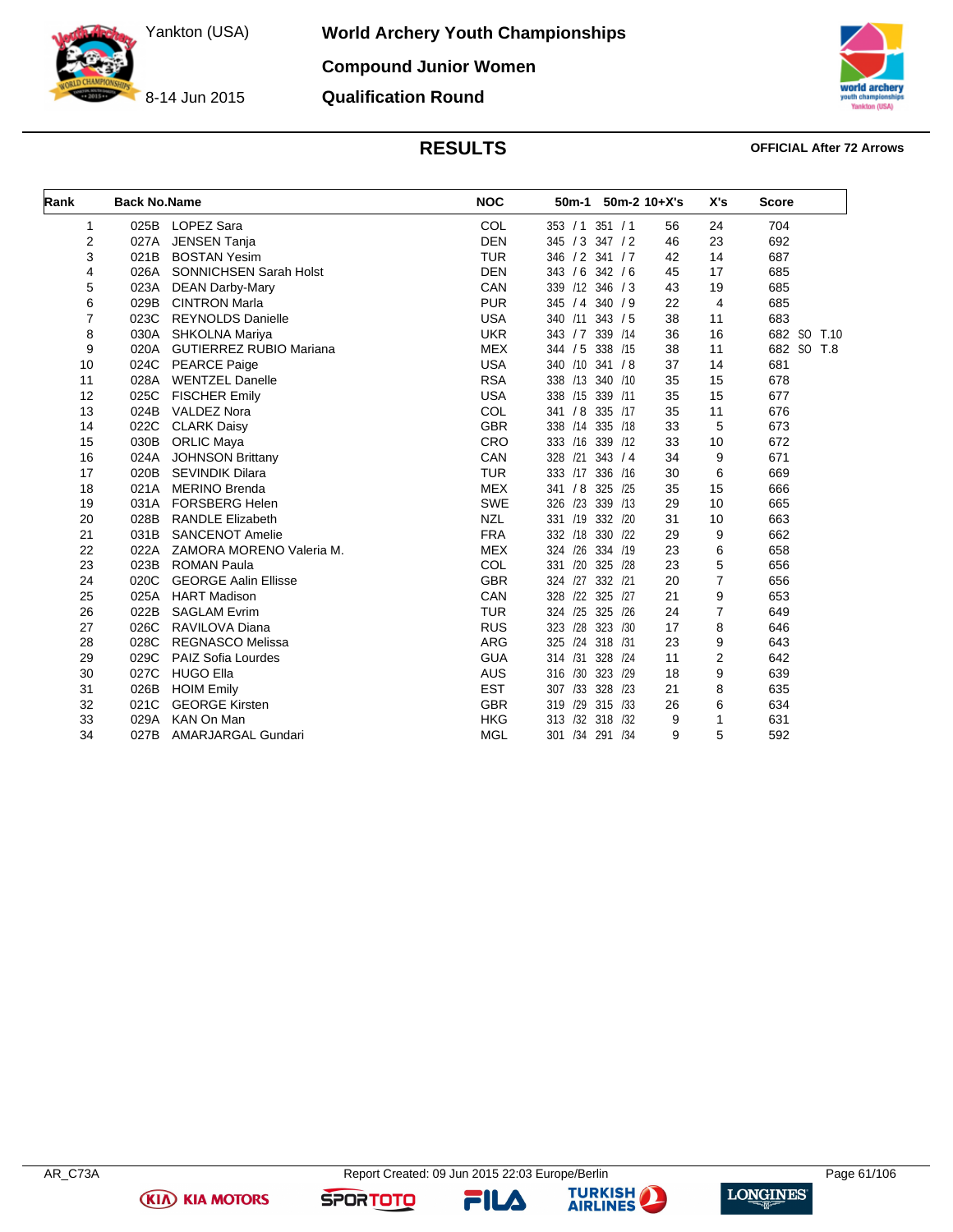8-14 Jun 2015

**World Archery Youth Championships**

**Compound Cadet Men**

**Qualification Round**



### **RESULTS OFFICIAL After 72 Arrows**

| Rank           | <b>Back No.Name</b> |                               | <b>NOC</b> | 50 <sub>m</sub> -1 |             | $50m-2$ 10+X's | X's | <b>Score</b> |
|----------------|---------------------|-------------------------------|------------|--------------------|-------------|----------------|-----|--------------|
| 1              | 045B                | <b>ARENAS Sebastian</b>       | COL        | 341 / 2 348 / 1    |             | 47             | 21  | 689          |
| 2              | 045A                | <b>OROSZ Viktor</b>           | <b>HUN</b> | 341 / 3 345 / 3    |             | 41             | 20  | 686          |
| 3              | 040C                | <b>GARIP Mert</b>             | <b>TUR</b> | 336 /12 348 / 2    |             | 40             | 16  | 684          |
| 4              | 038C                | <b>MARAS Serdar Bortay</b>    | <b>TUR</b> | 339 / 6            | 342/6       | 37             | 15  | 681          |
| 5              | 037C                | QUEVEDO Cecilio E.            | <b>MEX</b> | 339 / 7            | 342 / 6     | 37             | 14  | 681          |
| 6              | 035B                | <b>HOWSE James</b>            | <b>GBR</b> | 335 /14 342 / 5    |             | 36             | 12  | 677          |
| $\overline{7}$ | 043C                | <b>BRINK Jacobus</b>          | <b>RSA</b> | 332 /23 342 / 4    |             | 33             | 14  | 674          |
| 8              | 038B                | <b>JOHNSON Dane</b>           | <b>USA</b> | 340 / 5 334 /17    |             | 33             | 13  | 674          |
| 9              | 035A                | <b>HOWDEN Harri</b>           | <b>AUS</b> | 333 /19 340 / 8    |             | 38             | 12  | 673          |
| 10             | 035C                | TREVINO G. Romeo Alejandro    | <b>MEX</b> | /17<br>334         | 339 / 9     | 34             | 4   | 673          |
| 11             | 039C                | <b>ERKUS Emre</b>             | <b>TUR</b> | /9<br>338          | 335 /14     | 30             | 10  | 673          |
| 12             | 040B                | <b>OCONNOR Daniel</b>         | <b>USA</b> | 335<br>/15         | 337 /13     | 34             | 8   | 672          |
| 13             | 044C                | <b>MODIC Stas</b>             | <b>SLO</b> | 343 / 1            | 329<br>/23  | 32             | 13  | 672          |
| 14             | 043A                | <b>WINJE SKAR Solve</b>       | <b>NOR</b> | 334 /16            | 337 /12     | 34             | 12  | 671          |
| 15             | 042A                | <b>AAS Artur</b>              | <b>EST</b> | 339 / 8            | 331<br>/20  | 31             | 13  | 670          |
| 16             | 044B                | <b>SUT Jesse</b>              | <b>ITA</b> | 333 /20 334 /15    |             | 32             | 15  | 667          |
| 17             | 042C                | <b>LINARES Gonzalo</b>        | <b>ESP</b> | 337 /11 330 /22    |             | 29             | 8   | 667          |
| 18             | 044A                | <b>GONCHAROV Anton</b>        | <b>UKR</b> | 333 /18            | 333<br>/19  | 33             | 15  | 666          |
| 19             | 037B                | <b>RALLS Luke</b>             | <b>GBR</b> | 333 /21            | 333<br>/18  | 31             | 9   | 666          |
| 20             | 041C                | <b>ABREU Luccas</b>           | <b>BRA</b> | /29<br>324         | 339<br>/10  | 29             | 11  | 663          |
| 21             | 041A                | PUUSEPP Kristjan              | <b>EST</b> | 332 /23            | 331<br>121  | 25             | 10  | 663          |
| 22             | 036A                | <b>ROSSITER Jarrod</b>        | <b>AUS</b> | 341 / 4            | 320<br>/31  | 29             | 9   | 661          |
| 23             | 039B                | <b>FETERL Cole</b>            | <b>USA</b> | 337 /10 324        | /28         | 25             | 5   | 661          |
| 24             | 041B                | <b>LEE Chak Kiu</b>           | <b>HKG</b> | /31 338<br>323     | /11         | 23             | 10  | 661          |
| 25             | 039A                | <b>MORAN Tristan</b>          | CAN        | 335 /13            | 325<br>/26  | 29             | 10  | 660          |
| 26             | 036B                | <b>CARPENTER Adam</b>         | <b>GBR</b> | /26<br>330         | 328<br>/24  | 23             | 6   | 658          |
| 27             | 043B                | RIVERA Diego                  | <b>PUR</b> | 323                | /30 334 /16 | 27             | 8   | 657          |
| 28             | 036C                | BECERRA RIVAS Fernando        | <b>MEX</b> | 328                | /27 327 /25 | 23             | 6   | 655          |
| 29             | 042B                | <b>LUK Kwok Hang</b>          | <b>HKG</b> | /25<br>330         | 321<br>/30  | 28             | 6   | 651          |
| 30             | 038A                | <b>WILSON Tyler</b>           | CAN        | 332 /22 319        | /32         | 24             | 8   | 651          |
| 31             | 045C                | DEL CID CARRILLO Jose Marcelo | <b>GUA</b> | 324 /28            | 322 /29     | 27             | 11  | 646          |
| 32             | 040A                | <b>BURTON Nathan</b>          | CAN        | 320                | /32 318 /33 | 15             | 3   | 638          |
| 33             | 037A                | <b>THOMPSON Hamish</b>        | <b>AUS</b> | 312 /33 324 /27    |             | 21             | 8   | 636          |



FILA



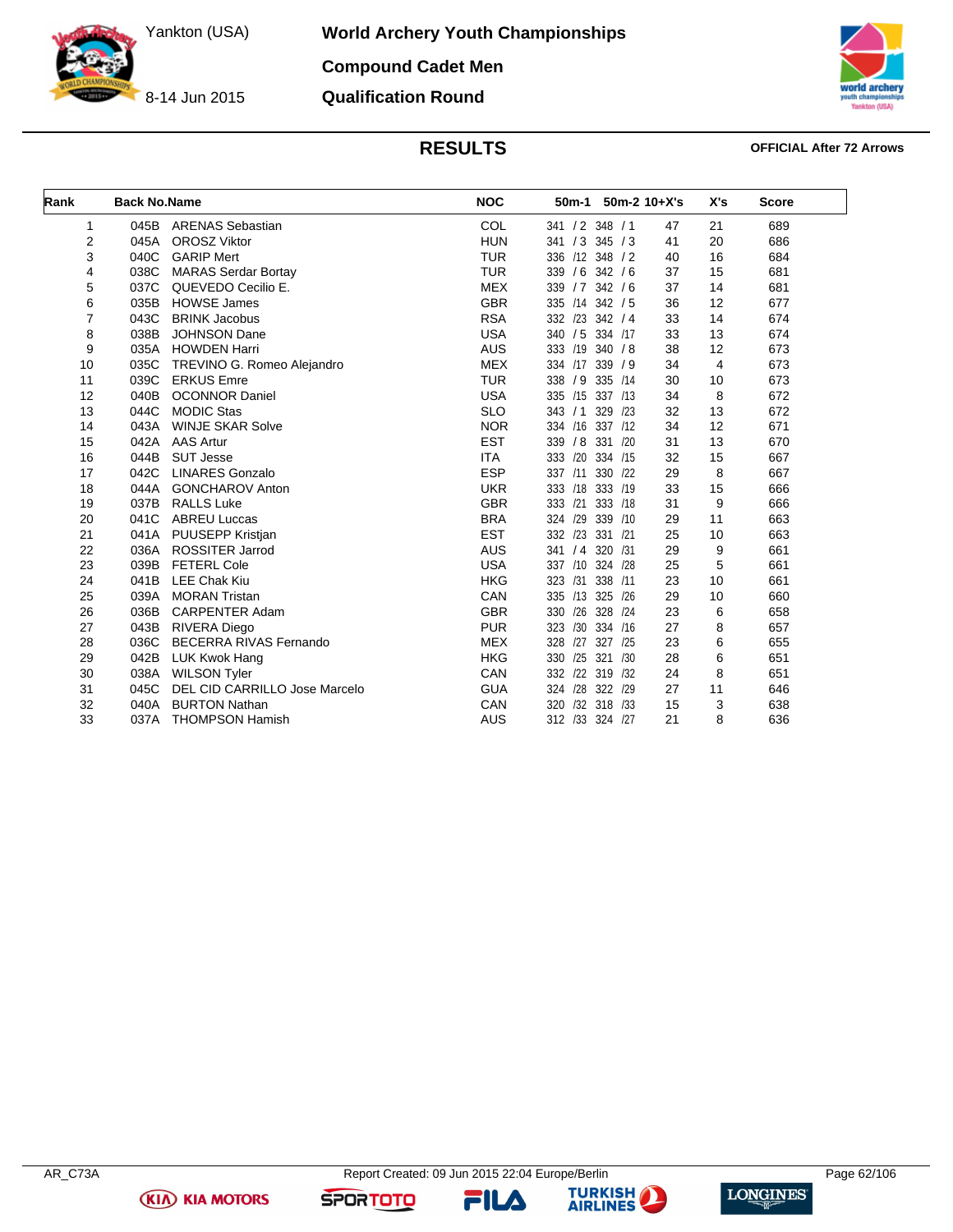**World Archery Youth Championships Compound Cadet Women**

**Qualification Round**

8-14 Jun 2015



### **RESULTS OFFICIAL After 72 Arrows**

| Rank | <b>Back No.Name</b> |                                 | <b>NOC</b> | 50 <sub>m</sub> -1<br>$50m-2$ 10+X's |    | X's            | <b>Score</b> |
|------|---------------------|---------------------------------|------------|--------------------------------------|----|----------------|--------------|
| 1    | 032B                | ALMASHHADANI Fatimah            | <b>IRQ</b> | 339 / 2 341 / 2                      | 38 | 14             | 680          |
| 2    | 028B                | <b>CROOK Dahlia</b>             | <b>USA</b> | 334 / 4 342 / 1                      | 35 | 13             | 676          |
| 3    | 031C                | <b>GROENEVELD Evelien</b>       | <b>NED</b> | 335 / 5<br>341 / 1                   | 34 | 11             | 676          |
| 4    | 023A                | GARZA ESPINOSA Maria Fernanda   | <b>MEX</b> | /5<br>338 / 4<br>333                 | 33 | 10             | 671          |
| 5    | 024A                | SANCHEZ M. Esmeralda G.         | <b>MEX</b> | 331 / 8<br>339 / 3                   | 30 | 6              | 670          |
| 6    | 026B                | <b>COX Cassidy</b>              | <b>USA</b> | 336 / 3<br>334 / 6                   | 29 | 9              | 670          |
| 7    | 029A                | <b>MARTINEZ DEL ROSAL Diana</b> | <b>GUA</b> | 333 / 6<br>329<br>/13                | 23 | 5              | 662          |
| 8    | 027B                | <b>THEODORE Breanna</b>         | <b>USA</b> | $/10$ 331 $/9$<br>329                | 25 | 12             | 660          |
| 9    | 028C                | <b>HORLOCK Kaitlyn</b>          | CAN        | 330 / 9<br>329<br>/11                | 29 | 10             | 659          |
| 10   | 031A                | <b>JAATMA Lisell</b>            | <b>EST</b> | 331 / 7 328<br>/14                   | 29 | 8              | 659          |
| 11   | 029C                | ROSSOUW Devanique               | <b>RSA</b> | 326<br>/11<br>333 / 7                | 28 | 12             | 659          |
| 12   | 033B                | <b>MOELLER Katja Ree</b>        | <b>DEN</b> | /12 330 /10<br>326                   | 28 | 8              | 656          |
| 13   | 028A                | <b>MASON Lucy</b>               | <b>GBR</b> | 324 /15<br>329<br>/12                | 22 | 8              | 653          |
| 14   | 024C                | <b>MCSWAIN Madeline</b>         | <b>AUS</b> | 326 /13 327 /15                      | 19 | 7              | 653          |
| 15   | 030C                | <b>O'NEILL Emily</b>            | <b>RSA</b> | $/21$ 333 $/8$<br>319                | 19 | 3              | 652          |
| 16   | 030A                | ZEBADUA Maria Jose              | <b>GUA</b> | 324 /14 321<br>122                   | 24 | 10             | 645          |
| 17   | 026A                | <b>CARPENTER Isabelle</b>       | <b>GBR</b> | /17<br>321<br>323<br>/23             | 24 | 9              | 644          |
| 18   | 025A                | <b>ESTRADA CASTRO Carolina</b>  | <b>MEX</b> | /20<br>324 /17<br>320                | 17 | 9              | 644          |
| 19   | 029B                | <b>LAU Tsz Sum</b>              | <b>HKG</b> | 323 /16<br>320 /25                   | 23 | $\overline{7}$ | 643          |
| 20   | 027A                | <b>LENNON Rebecca</b>           | <b>GBR</b> | 318 /23<br>322<br>/18                | 26 | 5              | 640          |
| 21   | 032A                | <b>GONCHAROVA Valeria</b>       | <b>UKR</b> | 314 /25<br>326<br>/16                | 21 | 14             | 640          |
| 22   | 033A                | <b>HUNSPERGER Janine</b>        | SUI        | 322 /18 317 /27                      | 26 | 12             | 639          |
| 23   | 025B                | <b>MAKARCHUK Diana</b>          | KAZ        | 314 /24 322<br>/20                   | 19 | 5              | 636          |
| 24   | 032C                | ANDERSSON Moa                   | <b>SWE</b> | 313<br>/27<br>322 /19                | 20 | $\overline{7}$ | 635          |
| 25   | 024B                | ZHEXENBINOVA Adel               | KAZ        | 122<br>317 /29<br>318                | 16 | 5              | 635          |
| 26   | 023B                | <b>RISBEK Raygul</b>            | KAZ        | 312 /29<br>319<br>/26                | 15 | 3              | 631          |
| 27   | 023C                | SALVESTRO Madeleine             | <b>AUS</b> | 322 /19<br>307 /32                   | 13 | 5              | 629          |
| 28   | 025C                | <b>JONES Niamh</b>              | <b>AUS</b> | /30 317 /28<br>311                   | 24 | 8              | 628          |
| 29   | 030B                | <b>CHAN Hiu Ying</b>            | <b>HKG</b> | 313<br>/28<br>314 /30                | 16 | 3              | 627          |
| 30   | 031B                | <b>BATTSETSEG Batdulam</b>      | <b>MGL</b> | 305<br>/31<br>320<br>/24             | 16 | 6              | 625          |
| 31   | 027C                | <b>TOLLENAAR Alana</b>          | CAN        | /26<br>308<br>/31<br>314             | 14 | 4              | 622          |
| 32   | 026C                | <b>MAUDE Fiona</b>              | CAN        | /32 321 /21<br>299                   | 17 | 6              | 620          |

**KIA KIA MOTORS** 

FILA



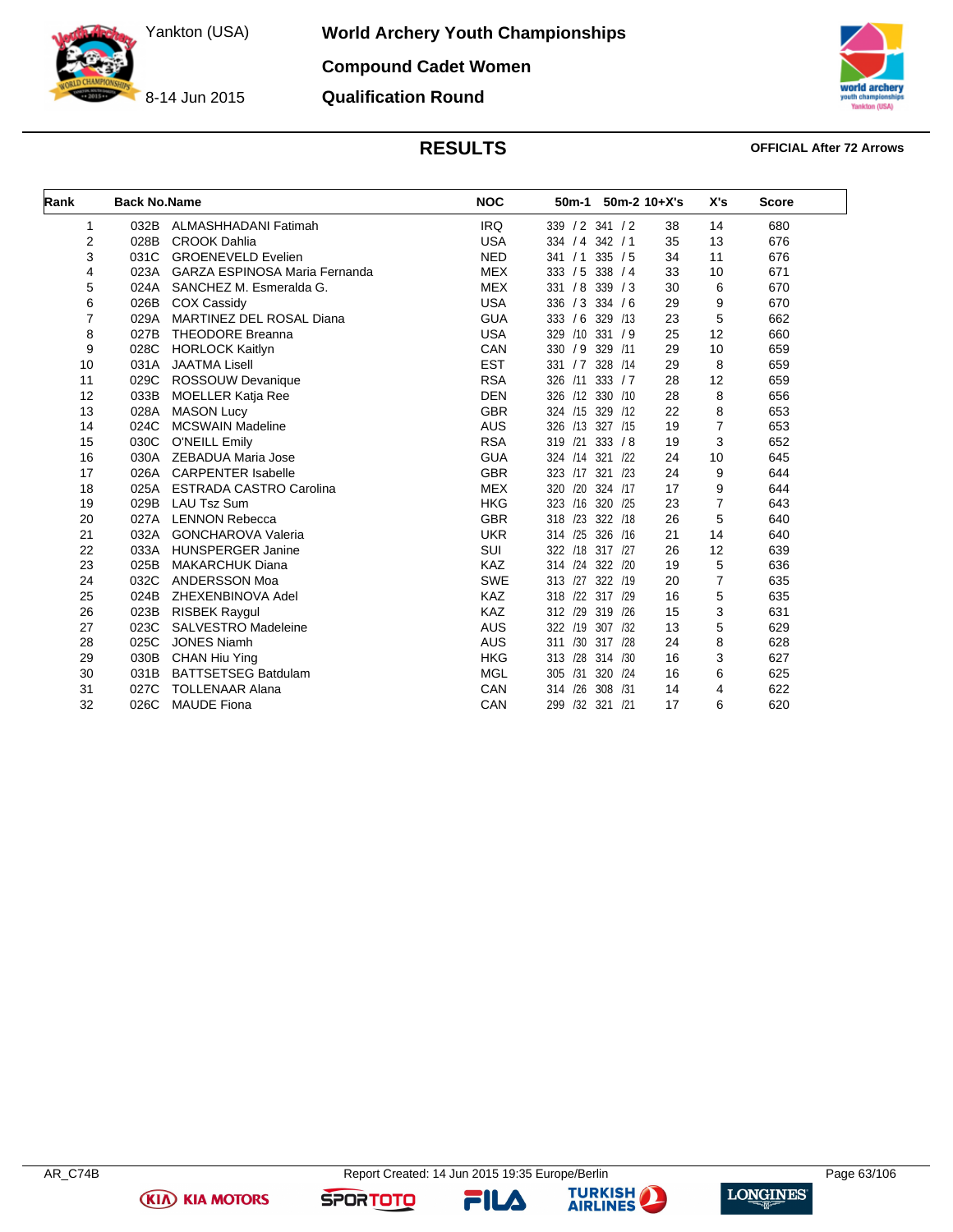



# **RESULTS SUMMARY**

| Rk             | <b>NOC</b>                 | <b>BackName</b><br>No                                                             | <b>RR</b> Score<br>Rank | 1/8            | 1/4     | 1/2 | <b>Finals</b> |
|----------------|----------------------------|-----------------------------------------------------------------------------------|-------------------------|----------------|---------|-----|---------------|
| $\mathbf{1}$   | KOR - Korea                | 1A LEE Woo Seok<br>1B LEE Seungshin<br>1C MIN Byeongyeon                          | 2020 /01                | 6              | 6       | 5   | 6             |
| $\overline{c}$ | USA - Usa                  | 6A KLIMITCHEK Collin<br>6B GARRETT Zach<br>6C MILLER Caleb                        | 1939 / 06               | 5              | 6       | 5   | 0             |
| 3              | JPN - Japan                | 2A MUTO Hiroki<br>2B SUGIO Tomoki<br>2C OHI Kazuki                                | 1958 /02                | 6              | 5       | 3   | 6             |
| 4              | FRA - France               | 5A KOENIG Thomas<br>5B KRAUS Stephane<br>5C FICHET Romain                         | 1940 /05                | 6              | 6       | 4   | 0             |
| 5              | UKR - Ukraine              | 7A MAKAREVYCH Sergii<br>7B POPOVYCH Maksym<br>7C KUTSYY Valentyn                  | 1925 /07                | 5              | 4 (213) |     |               |
| 6              | RUS - Russia               | 4A MAKHNENKO Artem<br>4B POPOV Vitalii<br>4C BALDANOV Arsalan                     | 1952 / 04               | 6              | 2 (219) |     |               |
| $\overline{7}$ | TPE - Chinese Taipei       | 3A CHEN Hsin-Fu<br>3B KAO Hao-Wen<br>3C LI Wan-Kang                               | 1955 /03                | 5              | 0(163)  |     |               |
| 8              | CHN - PR China             | 9A DAI Weibin<br>9B LIANG Jiajie<br>9C REN Qizhuang                               | 1919 /09                | 6              | 0(158)  |     |               |
| 9              | BEL - Belgium              | 14A ADRIAENSEN Ben<br>14B MARTENS Rick<br>14C GYS Lenthy                          | 1873 /14                | 1              |         |     |               |
| 9              | ESP - Spain                | 10A DEL OLMO Sergio<br>10B CASTRO Daniel<br>10C ACHA GONZALEZ Pablo               | 1918 /10                | 1              |         |     |               |
| 9              | FIN - Finland              | 16A MAENPAA Eero<br>16B RATILAINEN Samuel<br>16C NIKKANEN Markus                  | 1831 /16                | $\overline{2}$ |         |     |               |
| 9              | <b>GBR</b> - Great Britain | 12A DENNY Bradley<br>12B HUSTON Patrick<br>12C MASEFIELD Jack                     | 1883 /12                | $\overline{c}$ |         |     |               |
| 9              | GER - Germany              | 8A WECKMUELLER Maximilian<br>8B SCHMITZ Carlo<br>8C RUDOW Marc                    | 1922 /08                | 0              |         |     |               |
| 9              | ITA - Italy                | 15A BELLI Yuri<br>15B FREGNAN Elia<br>15C MONEGO Andrea                           | 1841 /15                | 0              |         |     |               |
| 9              | MEX - Mexico               | 11A INFANTE Luis Esteban<br>11B SALAZAR S. Jose Andres<br>11C AYALA Marco Antonio | 1898 /11                | 4              |         |     |               |
| 9              | POL - Poland               | 13A JURZAK Adam<br>13B HELBIN Kasper<br>13C BIZON Kacper                          | 1873 /13                | $\overline{c}$ |         |     |               |



AR\_C74B Report Created: 14 Jun 2015 19:35 Europe/Berlin Page 64/106

FILA





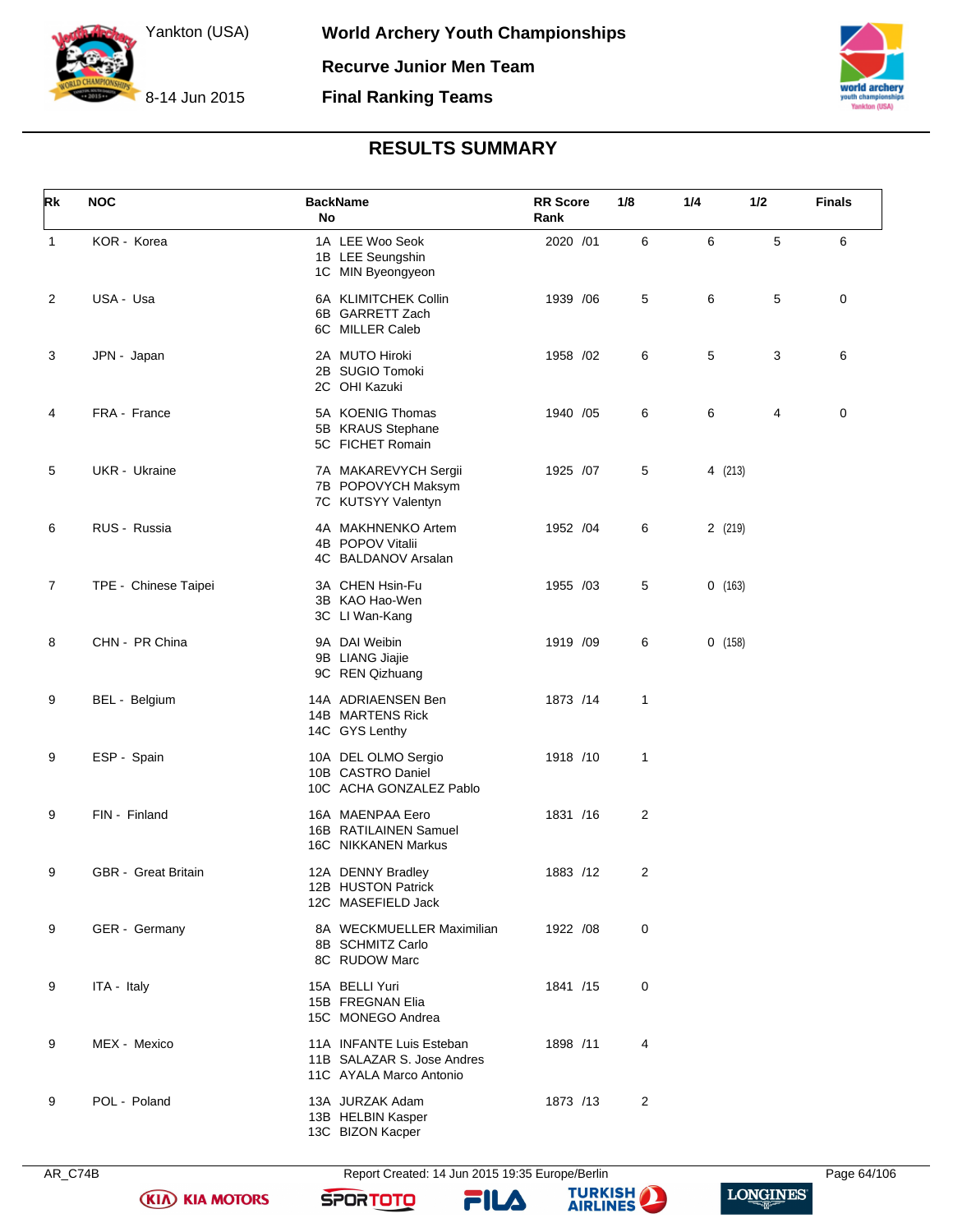

**Final Ranking Teams**



# **RESULTS SUMMARY**

| <b>Rk</b> | <b>NOC</b>   | <b>BackName</b><br>No                           | <b>RR</b> Score<br>Rank | 1/8 | 1/4 | 1/2 | <b>Finals</b> |
|-----------|--------------|-------------------------------------------------|-------------------------|-----|-----|-----|---------------|
|           | CAN - Canada | 17A VEZINA-BOUCHER Gabriel<br>17B SORLEY Conner | 1791 /17                |     |     |     |               |
|           |              | 17C XUEREB Brandon                              |                         |     |     |     |               |

**(KIA) KIA MOTORS** 

FILA



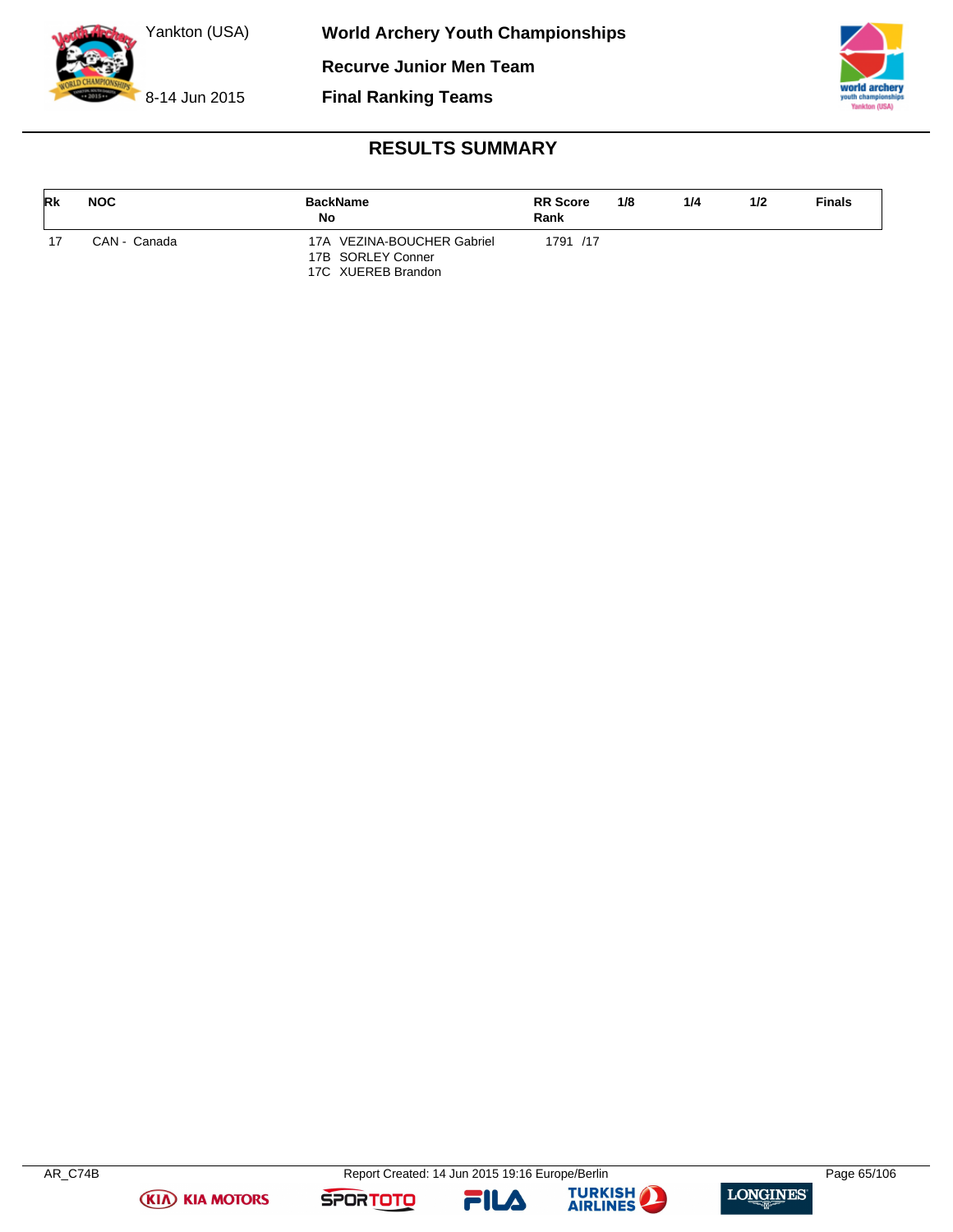



# **RESULTS SUMMARY**

| Rk             | <b>NOC</b>           | <b>BackName</b><br>No                                                           | <b>RR</b> Score<br>Rank | 1/8   | 1/4     | 1/2 | <b>Finals</b> |
|----------------|----------------------|---------------------------------------------------------------------------------|-------------------------|-------|---------|-----|---------------|
| $\mathbf{1}$   | KOR - Korea          | 1A LEE Eun Gyeong<br>1B KIM Chaeyun<br>1C KIM Mijeong                           | 1957 /01                | -Bye- | 6       | 5   | 6             |
| $\overline{2}$ | MEX - Mexico         | 11A HINOJOSA Karla<br>11B MARQUEZ Rebeca<br>11C SOSA Laura Jaquelin             | 1809 /11                | 6     | 5       | 5   | 0             |
| 3              | TPE - Chinese Taipei | 4A PENG Chia-Mao<br>4B WU Chia-Hung<br>4C CHANG Hsin-Yi                         | 1878 / 04               | 6     | 5       | 4   | 6             |
| 4              | POL - Poland         | 7A ZYZANSKA Sylwia<br>7B FARASIEWICZ Karolina<br>7C SMIALKOWSKA Magdalena       | 1837 /07                | 5     | 5       | 3   | 0             |
| 5              | RUS - Russia         | 3A DAMBAEVA Zhibzema<br>3B DASHIDORZHIEVA Tuyana<br>3C MYLNIKOVA Valeria        | 1888 / 03               | -Bye- | 4 (211) |     |               |
| 5              | USA - Usa            | 2A BROWN Mackenzie<br>2B MISCIONE Anna<br>2C YAMAGUCHI Karissa                  | 1890 / 02               | -Bye- | 4 (211) |     |               |
| $\overline{7}$ | ITA - Italy          | 5A LANDI Vanessa<br>5B SPERA Loredana<br>5C BOARI Lucilla                       | 1875 / 05               | 5     | 3(213)  |     |               |
| 8              | UKR - Ukraine        | 9A TRAPEZNIKOVA Solomiya<br>9B LUKYANOVA Nataliya<br>9C HNYP Solomiya           | 1831 /09                | 5     | 0(155)  |     |               |
| 9              | CHN - PR China       | 8A WANG Simeng<br>8B GAO Minghui<br>8C CHEN Yuting                              | 1832 / 08               | 1     |         |     |               |
| 9              | FRA - France         | 6A PLANEIX Sophie<br>6B ADICEOM Audrey<br>6C GAUBIL Melanie                     | 1874 / 06               | 0     |         |     |               |
| 9              | GER - Germany        | 10A BAUER Katharina<br>10B KROPPEN Michelle<br>10C FREYWALD Cynthia             | 1826 /10                | 1     |         |     |               |
| 9              | JPN - Japan          | 12A KOJO Aoi<br>12B KOBAYASHI Kana<br>12C TOMA Azusa                            | 1799 /12                | 3     |         |     |               |
| 9              | MGL - Mongolia       | 13A ANKHBAYAR Otgonjargal<br>13B SOYOLSAIKHAN Anudari<br>13C DASHJAMTS Nomungoo | 1339 /13                | 0     |         |     |               |

FILA



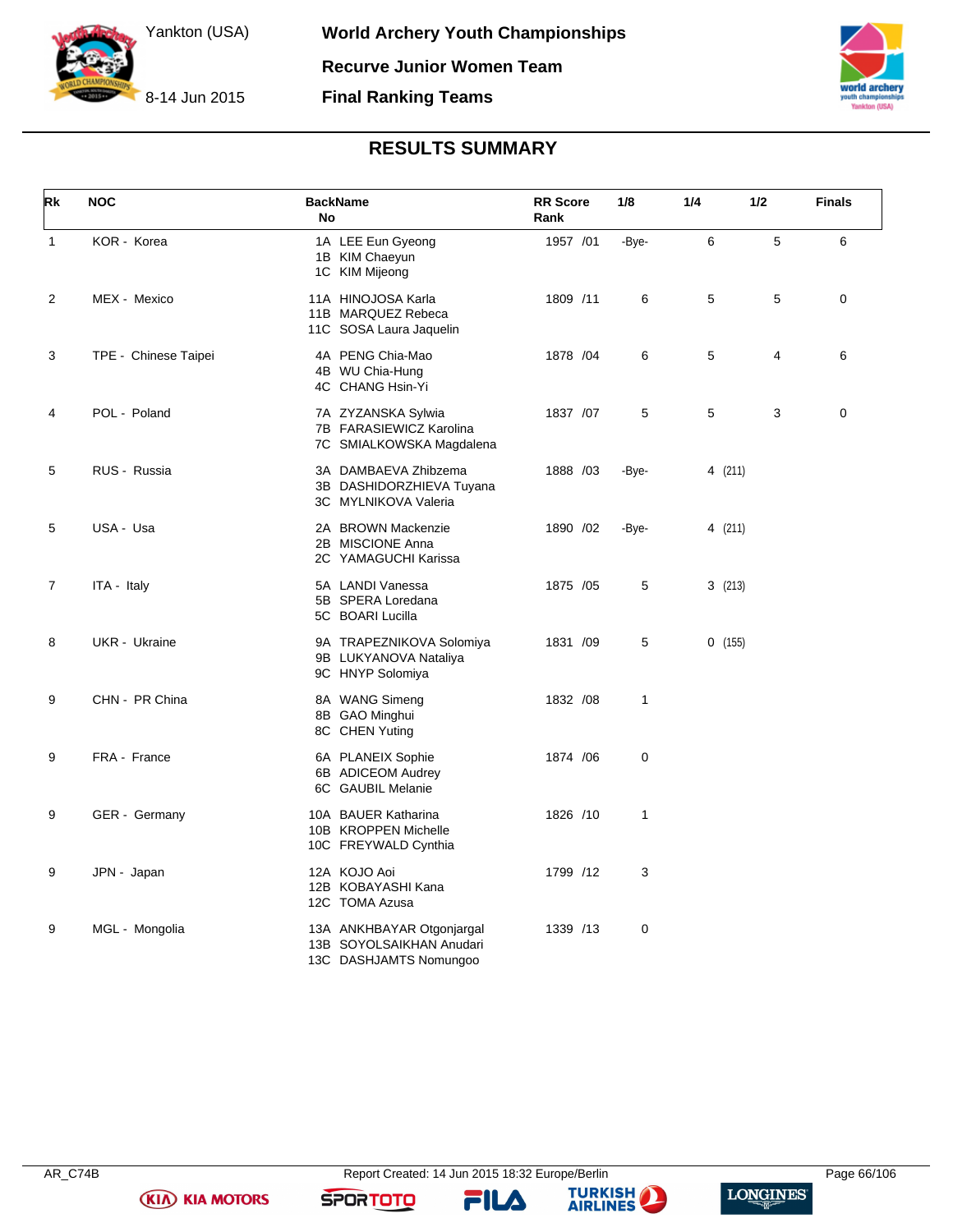



# **RESULTS SUMMARY**

| Rk             | <b>NOC</b>                 | <b>BackName</b><br><b>No</b>                                                              | <b>RR</b> Score<br>Rank | 1/8            | 1/4     | 1/2          | <b>Finals</b> |
|----------------|----------------------------|-------------------------------------------------------------------------------------------|-------------------------|----------------|---------|--------------|---------------|
| $\mathbf{1}$   | KOR - Korea                | 1A LEE Seungjun<br>1B AN Hyojin<br>1C LEE Wooju                                           | 1994 /01                | 5              | 6       | 5            | 5 T.28        |
| $\overline{c}$ | USA - Usa                  | 6A OLIVER Ryan<br>6B KIM Geunwoo<br>6C KIM Minsoo                                         | 1951 /06                | 6              | 5       | 5            | 4 T.27        |
| 3              | <b>BRA - Brazil</b>        | 4A DALMEIDA Marcus<br>4B BRASIL LOPES DOS REIS Jhonata<br>4C DA SILVA COSTA FILHO Marcelo | 1971 /04                | 6              | 6       | $\mathbf{1}$ | 6             |
| 4              | MEX - Mexico               | 15A ARELLANO Humberto<br>15B FIGUEROA H. Mario F.<br>15C GARCIA ORTIZ Hugo U.             | 1867 /15                | 5              | 5       | $\mathbf{1}$ | 0             |
| 5              | RUS - Russia               | 3A BUDAEV Sodnom<br>3B TSYRENDORZHIEV Buianto<br>3C IRDYNEEV Erdem                        | 1976 /03                | 6              | 4 (219) |              |               |
| 6              | TUR - Turkey               | 7A GAZOZ Mete<br>7B DAL Erdal Meric<br>7C UREM Yahya Dogan                                | 1948 / 07               | 5              | 4 (214) |              |               |
| $\overline{7}$ | GER - Germany              | 12A HEINKEL Yannic<br>12B SCHEIDING Adrian<br>12C WEH Marius                              | 1903 /12                | 5              | 2(212)  |              |               |
| 8              | ESP - Spain                | 8A CAVANILLAS PUGA Enrique<br>8B ILLARRAMENDI Josu<br>8C SANCHEZ ANTOKU Ken               | 1945 / 08               | 6              | 0(164)  |              |               |
| 9              | ARG - Argentina            | 16A JAJARABILLA Mario Damian<br>16B RODRIGUEZ SAS Francisco<br>16C ARANDA Leonel Ezequiel | 1863 /16                | $\mathbf{1}$   |         |              |               |
| 9              | CHN - PR China             | 5A FANG Zhengmin<br>5B LIU Baijun<br>5C WU Shenghao                                       | 1970 /05                | 4              |         |              |               |
| 9              | <b>GBR</b> - Great Britain | 14A GROUND Joe<br>14B CAUGHEY Struan<br>14C PINDER Ryan                                   | 1888 / 14               | 0              |         |              |               |
| 9              | ITA - Italy                | 11A LUVISETTO Alberto<br>11B GUERRA Simone<br>11C LAPENNA Nicolo                          | 1912 /11                | 0              |         |              |               |
| 9              | JPN - Japan                | 10A TATENO Mau<br>10B OSADA Raito<br>10C KAWAKAMI Tomoya                                  | 1920 /10                | 1              |         |              |               |
| 9              | MGL - Mongolia             | 13A ENKHDALAI Bodi-Erdene<br>13B BATBAYAR Ariungegeen<br>13C BATMUNKH Erdenebaatar        | 1891 /13                | 2              |         |              |               |
| 9              | NED - Netherlands          | 9A VAN TONGEREN Jan<br>9B VAN DEN BERG Piet<br>9C BROEKSMA Gijs                           | 1923 /09                | $\overline{c}$ |         |              |               |
| 9              | TPE - Chinese Taipei       | 2A KUO Chia-Lung<br>2B JAO Ting-Yu<br>2C HSU Huan-Lun                                     | 1977 /02                | 1              |         |              |               |

AR\_C74B Report Created: 14 Jun 2015 18:32 Europe/Berlin Page 67/106 **SPORTOTO FILA** 





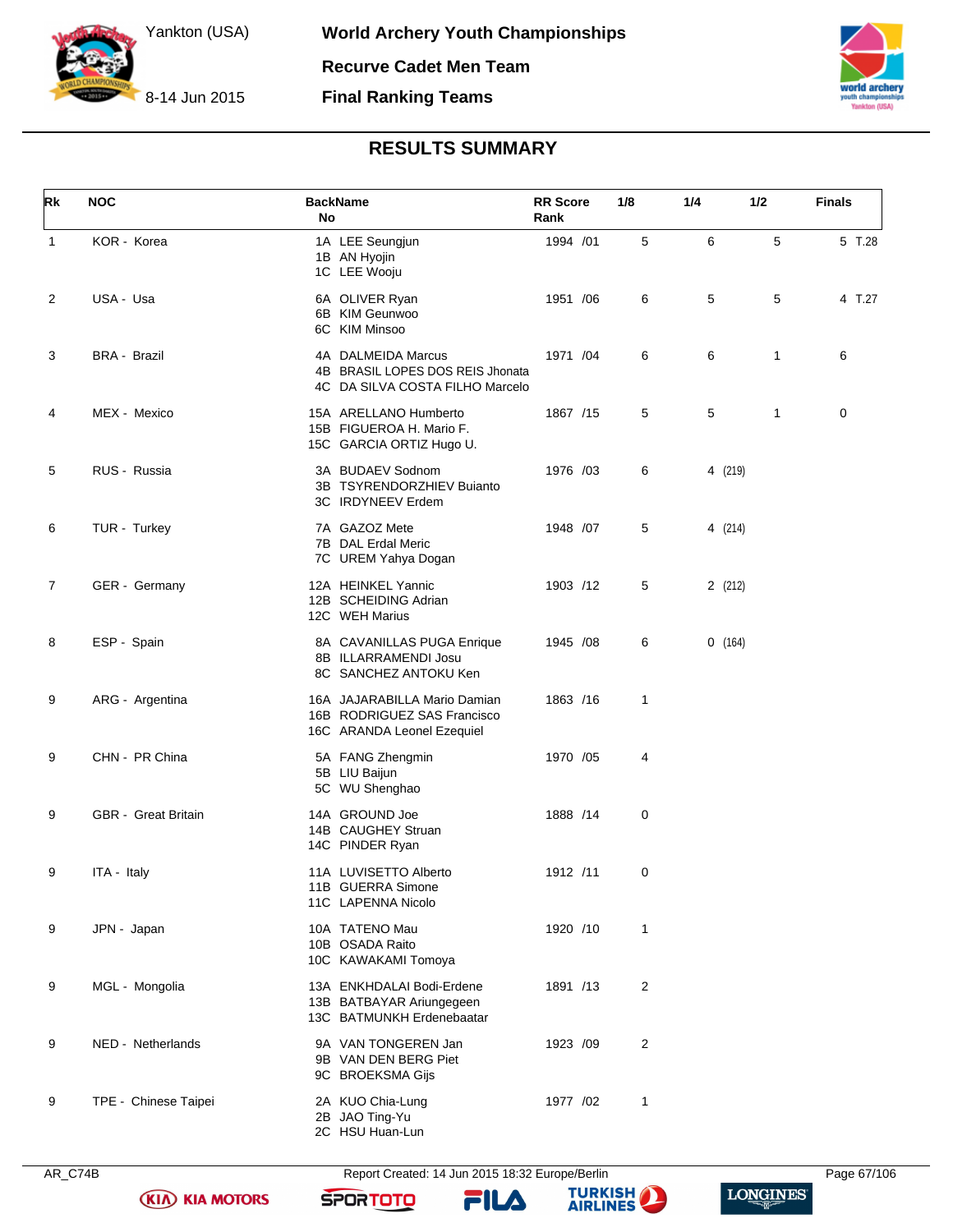

**Final Ranking Teams**



# **RESULTS SUMMARY**

| Rk | <b>NOC</b>             | <b>BackName</b><br>No.                                                               | <b>RR</b> Score<br>Rank | 1/8 | 1/4 | 1/2 | <b>Finals</b> |
|----|------------------------|--------------------------------------------------------------------------------------|-------------------------|-----|-----|-----|---------------|
| 17 | CAN - Canada           | 17A LEE Ji Dam<br>17B COX Aaron<br>17C KIM Paul                                      | 1841 /17                |     |     |     |               |
| 18 | HKG - Hong Kong, China | 18A SO Chun Ngai<br>18B WONG Ka Lok<br>18C LAW Kwan To                               | 1811 /18                |     |     |     |               |
| 19 | KSA - Saudi Arabia     | 19A ALGHAMDI Saeed Abdullah S.<br>19B ARAFAT Obai Khaled<br>19C ALWI Mansour Fahd M. | 1776 /19                |     |     |     |               |
| 20 | POL - Poland           | 20A STARZYCKI Piotr<br><b>BIELA Dariusz</b><br>20B<br>20C RABSKI Szymon              | 1713 /20                |     |     |     |               |

**(KIA) KIA MOTORS** 

FILA



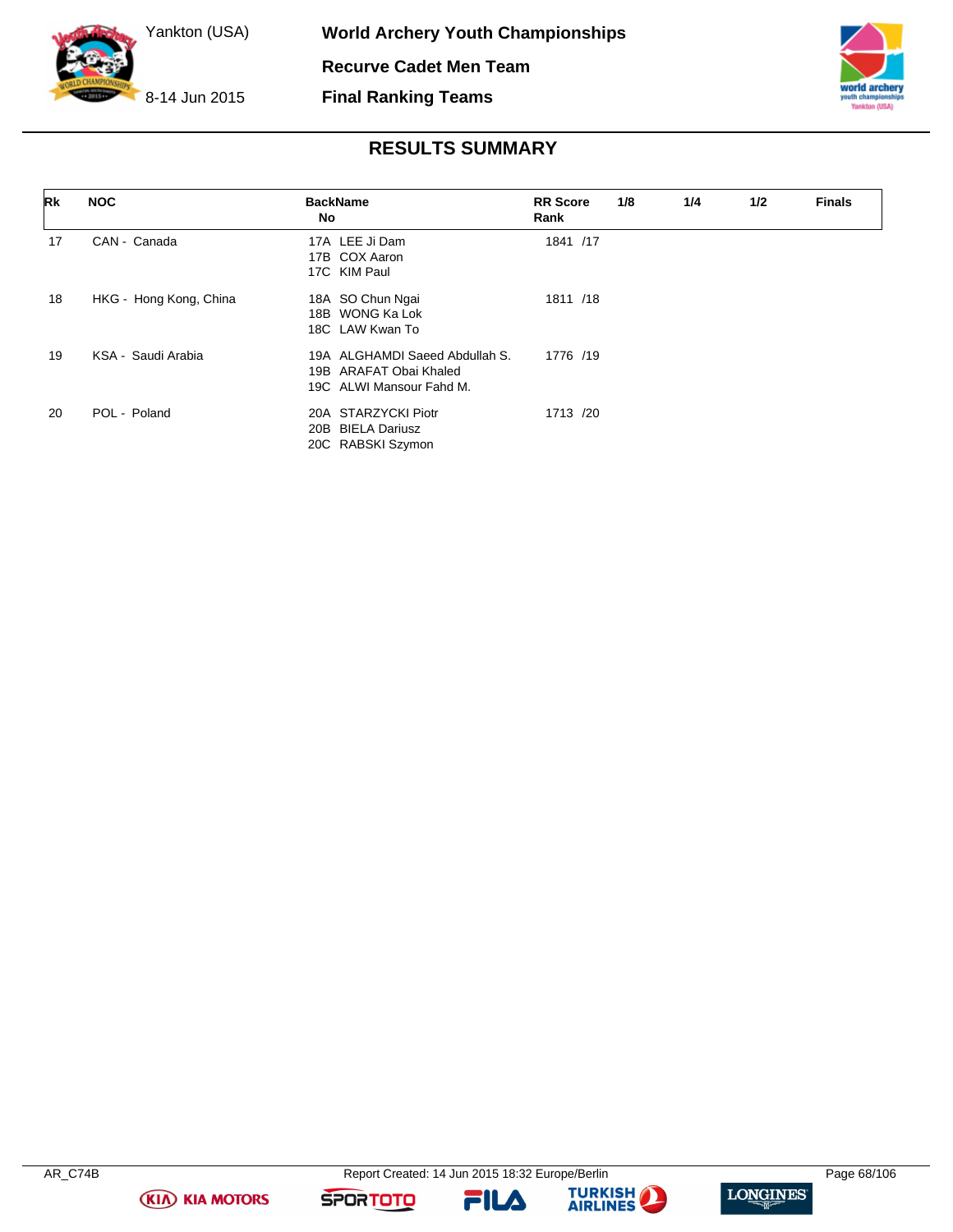



# **RESULTS SUMMARY**

| Rk             | <b>NOC</b>           | <b>BackName</b><br>No                                                     | <b>RR</b> Score<br>Rank | 1/8          | 1/4    | 1/2          | <b>Finals</b> |
|----------------|----------------------|---------------------------------------------------------------------------|-------------------------|--------------|--------|--------------|---------------|
| $\mathbf{1}$   | KOR - Korea          | 1A SIM Hyeonseung<br>1B HYEONG Yeajin<br>1C LEE Gahyun                    | 1956 /01                | -Bye-        | 6      | 5            | 6             |
| 2              | TUR - Turkey         | 3A ANAGOZ Yasemin Ecem<br>3B GUMRUKCU Aybuke<br>3C COSKUN Gulnaz Busranur | 1908 /03                | -Bye-        | 6      | 5            | $\mathbf 0$   |
| 3              | TPE - Chinese Taipei | 2A YEH Hsiu-Ting<br>2B CHANG Hsin-Yu<br>2C TSAI Yu-Ting                   | 1932 /02                | -Bye-        | 6      | $\mathbf{1}$ | 6             |
| 4              | ITA - Italy          | 5A GIACCHERI Tanya<br>5B ANDREOLI Tatiana<br>5C ZUFFI Veronica            | 1873 / 05               | 6            | 6      | 4            | 2             |
| 5              | POL - Poland         | 8A NAPLOSZEK Kamila<br>8B JUSZCZUK Gloria<br>8C TOBOLEWSKA Anna           | 1857 / 08               | 6            | 2(213) |              |               |
| 6              | CHN - PR China       | 4A LI Xinxin<br>4B DU Anqi<br>4C LI Jingwei                               | 1895 /04                | -Bye-        | 2(212) |              |               |
| $\overline{7}$ | USA - Usa            | 7A CLAPS Eliana<br>7B SIM Suzanna<br>7C FARR Caity                        | 1860 /07                | 5            | 2(210) |              |               |
| 8              | GER - Germany        | 6A TARTLER Elisa<br>6B ZIEGLER Milena<br>6C WLECKE Celina                 | 1863 / 06               | 6            | 2(201) |              |               |
| 9              | GBR - Great Britain  | 12A WARNER Elizabeth<br>12B BRYANT Emily<br>12C CONVERY Aimee             | 1679 /12                | 0            |        |              |               |
| 9              | JPN - Japan          | 10A UEDA Saara<br>10B OHASHI Tomoka<br>10C KUME Sayaka                    | 1782 /10                | $\mathbf{1}$ |        |              |               |
| 9              | MEX - Mexico         | 9A DIAZ G. Viviana P.<br>9B VIDAL ISLAS Vivian M.<br>9C RIVERA Alexa      | 1825 /09                | 0            |        |              |               |
| 9              | MGL - Mongolia       | 11A ALTANSUKH Surenjav<br>11B PUREVJAV Misheelt<br>11C GANBOLD Uyanga     | 1681 /11                | 0            |        |              |               |

**(KIA) KIA MOTORS** 

FILA



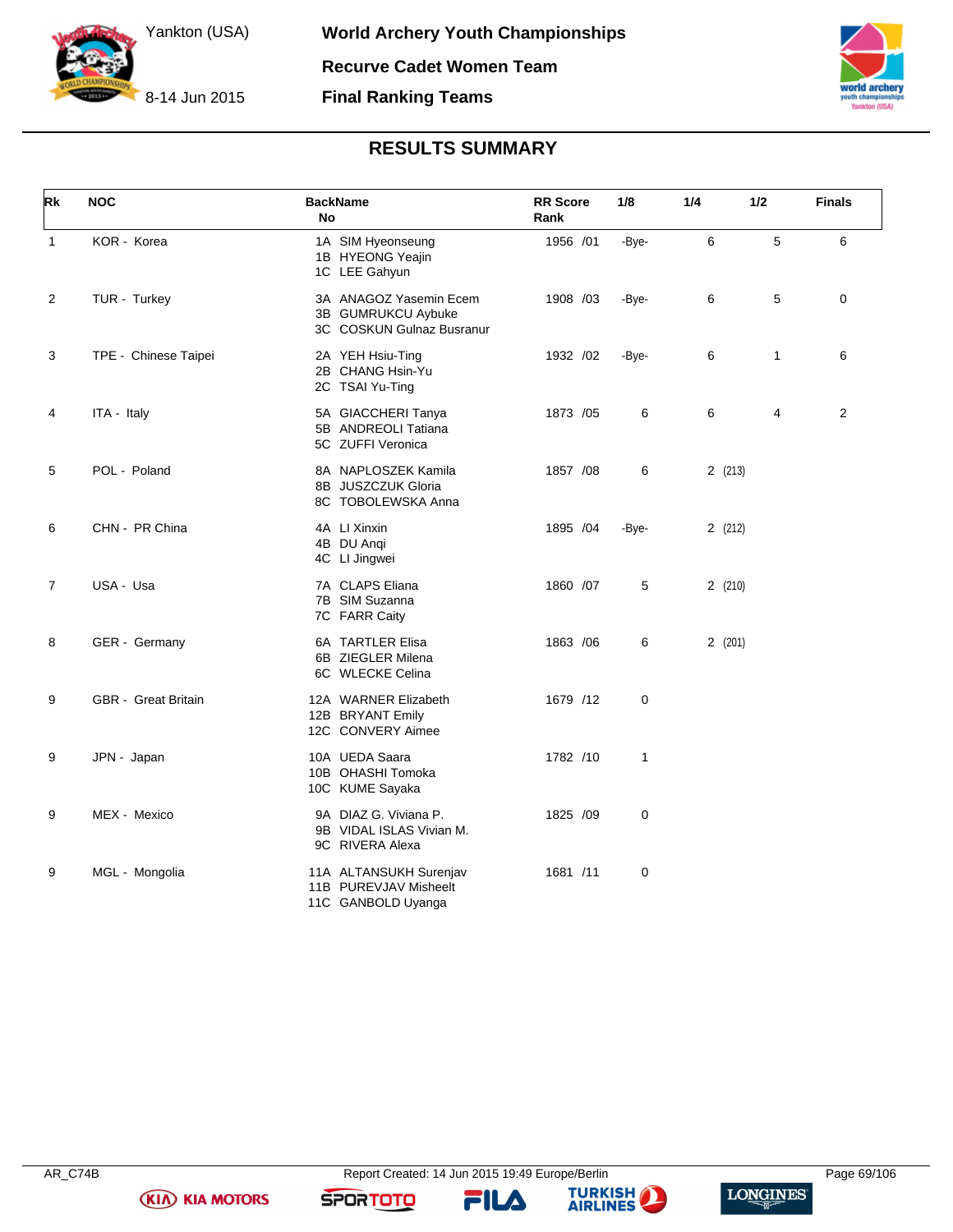



# **RESULTS SUMMARY**

| Rk           | <b>NOC</b>           | <b>BackName</b><br>No                                                | <b>RR</b> Score<br>Rank | 1/8 | 1/4    | 1/2 | <b>Finals</b>  |
|--------------|----------------------|----------------------------------------------------------------------|-------------------------|-----|--------|-----|----------------|
| $\mathbf{1}$ | KOR - Korea          | 1A LEE Eun Gyeong<br>1B LEE Woo Seok                                 | 1335 /01                | 5   | 5      | 6   | 5              |
| 2            | TPE - Chinese Taipei | 2A PENG Chia-Mao<br>2B CHEN Hsin-Fu                                  | 1316 /02                | 5   | 6      | 5   | $\mathbf{1}$   |
| 3            | FRA - France         | 3A PLANEIX Sophie<br>3B KOENIG Thomas                                | 1306 /03                | 6   | 5      | 3   | 6              |
| 4            | UKR - Ukraine        | 12A TRAPEZNIKOVA Solomiya<br>12B MAKAREVYCH Sergii                   | 1268 /12                | 5   | 6      | 2   | $\overline{2}$ |
| 5            | KAZ - Kazakhstan     | 11A ASKAROVA Karakoz<br>11B MUSSAYEV Sanzhar                         | 1268 /11                | 5   | 3(137) |     |                |
| 6            | CHN - PR China       | 9A WANG Simeng<br>9B DAI Weibin                                      | 1271 /09                | 6   | 1(94)  |     |                |
| 7            | JPN - Japan          | 4A KOJO Aoi<br>4B MUTO Hiroki                                        | 1302 / 04               | 6   | 0(93)  |     |                |
| 8            | ITA - Italy          | 7A LANDI Vanessa<br>7B BELLI Yuri                                    | 1278 / 07               | 6   | 0(90)  |     |                |
| 9            | ESP - Spain          | 8A RICO GARCIA Oceania<br>8B DEL OLMO Sergio                         | 1273 /08                | 2   |        |     |                |
| 9            | GBR - Great Britain  | 14A GILDER Sally<br>14B DENNY Bradley                                | 1257 /14                | 2   |        |     |                |
| 9            | GER - Germany        | 10A BAUER Katharina<br>10B WECKMUELLER Maximilian                    | 1271 /10                | 0   |        |     |                |
| 9            | MEX - Mexico         | 13A HINOJOSA Karla<br>13B INFANTE Luis Esteban                       | 1267 /13                | 0   |        |     |                |
| 9            | POL - Poland         | 15A ZYZANSKA Sylwia<br>15B JURZAK Adam                               | 1251 /15                | 3   |        |     |                |
| 9            | RUS - Russia         | 5A DAMBAEVA Zhibzema<br>5B MAKHNENKO Artem                           | 1301 /05                | 4   |        |     |                |
| 9            | TUR - Turkey         | 16A BAYAZIT Burcu<br>16B GUNERI Muhammed Bilal                       | 1230 /16                | 1   |        |     |                |
| 9            | USA - Usa            | 6A BROWN Mackenzie<br>6B KLIMITCHEK Collin                           | 1298 / 06               | 1   |        |     |                |
| 17           | <b>BRA - Brazil</b>  | 17A DA COSTA RODRIGUES Larissa Feitosa<br>17B GARCIA DOBERMANN Andre | 1215 /17                |     |        |     |                |
| 18           | CZE - Czech Republic | 18A HORACKOVA Marie<br>18B HLAHULEK Michal                           | 1196 /18                |     |        |     |                |
| 19           | ARG - Argentina      | 19A PENA VILLAR Xiomara<br>19B TISOCCO Tomas                         | 1170 /19                |     |        |     |                |
| 20           | CAN - Canada         | 20A DAVIDSON Shannon<br>20B VEZINA-BOUCHER Gabriel                   | 1165 /20                |     |        |     |                |
| 21           | GUA - Guatemala      | 21A PAIZ Maria Andre<br>21B FLOSSBACH Thomas Alexander               | 1135 /21                |     |        |     |                |
| 22           | MGL - Mongolia       | 22A ANKHBAYAR Otgonjargal<br>22B URNUKH Nekhiit                      | 1119 /22                |     |        |     |                |

AR\_C74B Report Created: 14 Jun 2015 18:32 Europe/Berlin Page 70/106

FILA

**SPORTOTO** 

**KIA KIA MOTORS** 



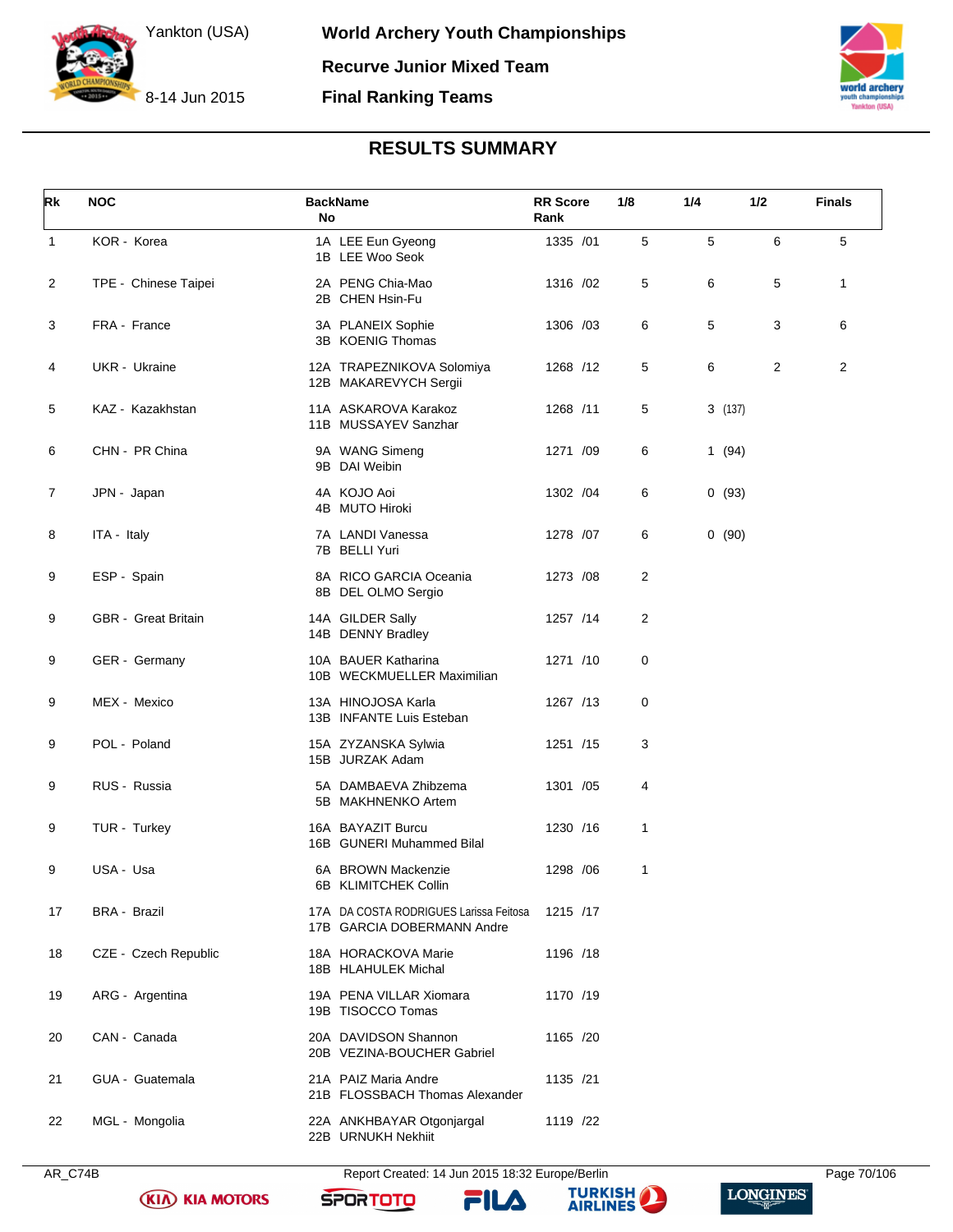



# **RESULTS SUMMARY**

| Rk             | <b>NOC</b>             | <b>BackName</b><br>No                                     | <b>RR</b> Score<br>Rank | 1/8 | 1/4     | 1/2          | <b>Finals</b> |
|----------------|------------------------|-----------------------------------------------------------|-------------------------|-----|---------|--------------|---------------|
| $\mathbf{1}$   | KOR - Korea            | 1A SIM Hyeonseung<br>1B LEE Seungjun                      | 1337 /01                | 6   | 6       | 6            | 6             |
| $\overline{c}$ | CHN - PR China         | 3A LI Xinxin<br>3B FANG Zhengmin                          | 1315 /03                | 6   | 5       | 5            | 0             |
| 3              | USA - Usa              | 5A CLAPS Eliana<br>5B OLIVER Ryan                         | 1310 /05                | 5   | 6       | 2            | 5             |
| 4              | <b>BRA - Brazil</b>    | 10A CABRAL GUIMARAES Alice<br>10B DALMEIDA Marcus         | 1279 /10                | 5   | 5       | $\mathbf{1}$ | 3             |
| 5              | SLO - Slovenia         | 11A LAHARNAR Ivana<br>11B RAVNIKAR Ziga                   | 1279 /11                | 5   | 3(138)  |              |               |
| 6              | RUS - Russia           | 8A PLOTNIKOVA Tatiana<br>8B BUDAEV Sodnom                 | 1296 /08                | 5   | 2 (144) |              |               |
| $\overline{7}$ | TUR - Turkey           | 4A ANAGOZ Yasemin Ecem<br>4B GAZOZ Mete                   | 1311 /04                | 5   | 2(141)  |              |               |
| 8              | TPE - Chinese Taipei   | 2A CHANG Hsin-Yu<br>2B KUO Chia-Lung                      | 1326 / 02               | 6   | 1(104)  |              |               |
| 9              | FRA - France           | 7A GUY Oceane<br>7B BILLOUE Florian                       | 1297 /07                | 3   |         |              |               |
| 9              | GBR - Great Britain    | 15A WARNER Elizabeth<br>15B GROUND Joe                    | 1256 /15                | 2   |         |              |               |
| 9              | GER - Germany          | 12A TARTLER Elisa<br>12B HEINKEL Yannic                   | 1278 /12                | 3   |         |              |               |
| 9              | ITA - Italy            | 9A GIACCHERI Tanya<br>9B LUVISETTO Alberto                | 1289 /09                | 4   |         |              |               |
| 9              | JPN - Japan            | 13A UEDA Saara<br>13B TATENO Mau                          | 1275 /13                | 3   |         |              |               |
| 9              | MEX - Mexico           | 6A DIAZ G. Viviana P.<br>6B ARELLANO Humberto             | 1304 / 06               | 4   |         |              |               |
| 9              | MGL - Mongolia         | 16A ALTANSUKH Surenjav<br>16B ENKHDALAI Bodi-Erdene       | 1246 /16                | 0   |         |              |               |
| 9              | POL - Poland           | 14A NAPLOSZEK Kamila<br>14B STARZYCKI Piotr               | 1266 /14                | 2   |         |              |               |
| 17             | AUS - Australia        | 17A SUTTON Jessica<br>17B WILSON Kane                     | 1223 /17                |     |         |              |               |
| 18             | EST - Estonia          | 18A TETSMANN Maris<br>18B KIVILO Karl                     | 1219 /18                |     |         |              |               |
| 19             | CAN - Canada           | 19A LALONDE Lauriane<br>19B LEE Ji Dam                    | 1214 /19                |     |         |              |               |
| 20             | HKG - Hong Kong, China | 20A TSUI Chung Laam<br>20B SO Chun Ngai                   | 1207 /20                |     |         |              |               |
| 21             | KAZ - Kazakhstan       | 21A MUKHTARKHANOVA Alua<br>21B KARIMOV Dastan             | 1203 /21                |     |         |              |               |
| 22             | PUR - Puerto Rico      | 22A DEL RIO RODRIGUEZ Paola<br>22B MUNOZ RODRIGUEZ Adrian | 1161 /22                |     |         |              |               |



AR\_C74B Report Created: 14 Jun 2015 18:32 Europe/Berlin Page 71/106

**SPORTOTO** 

**KIA KIA MOTORS** 



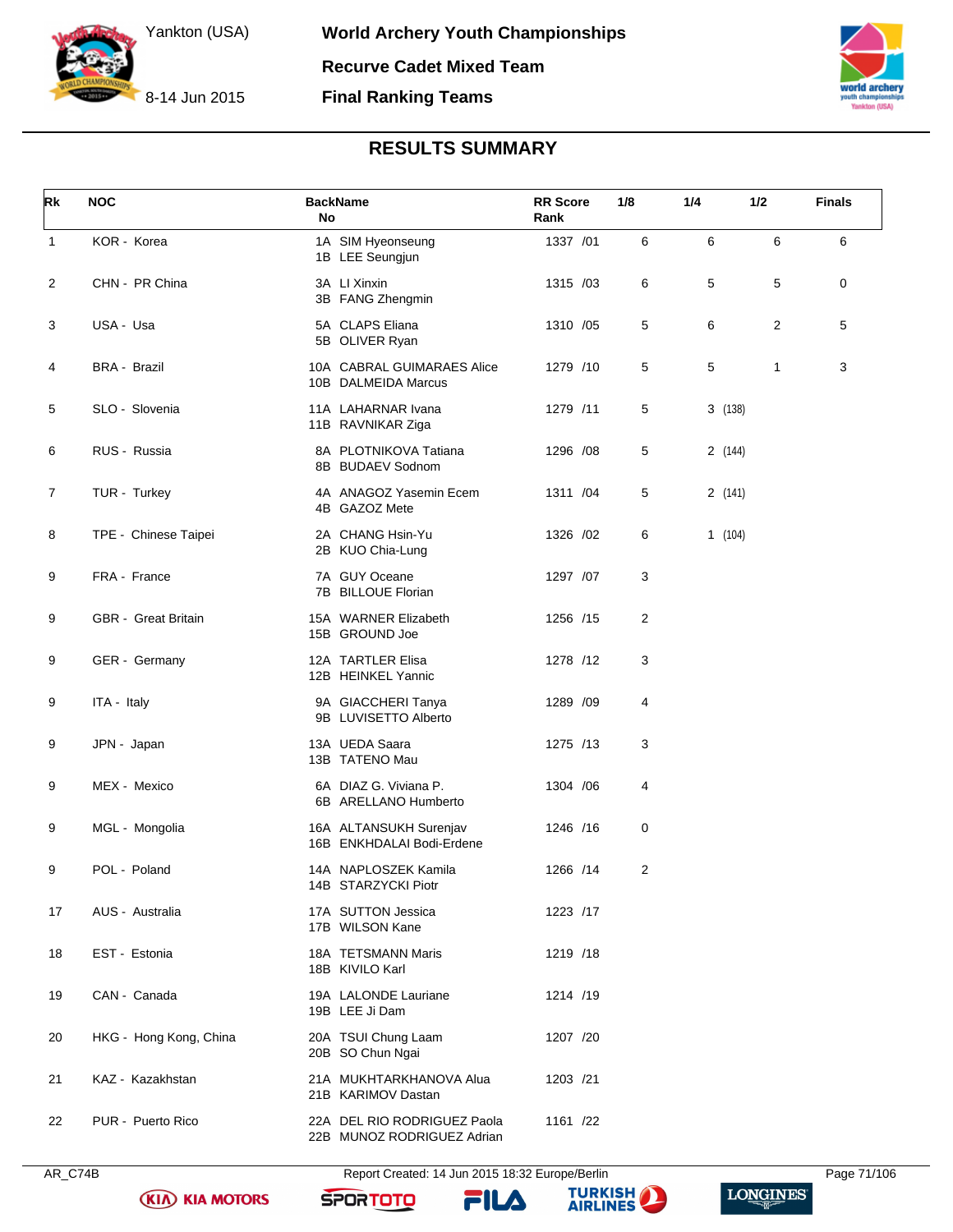



# **RESULTS SUMMARY**

| <b>Rk</b> | <b>NOC</b>    | <b>BackName</b><br>No                          | <b>RR</b> Score<br>Rank | 1/8 | 1/4 | 1/2 | <b>Finals</b> |
|-----------|---------------|------------------------------------------------|-------------------------|-----|-----|-----|---------------|
| 23        | DEN - Denmark | 23A ANDERSEN Kirstine<br>23B PEDERSEN Jonathan | 1154 /23                |     |     |     |               |
| 24        | TGA - Tonga   | 24A TATAFU Lusi<br>24B JENSEN Arne             | 1076 /24                |     |     |     |               |







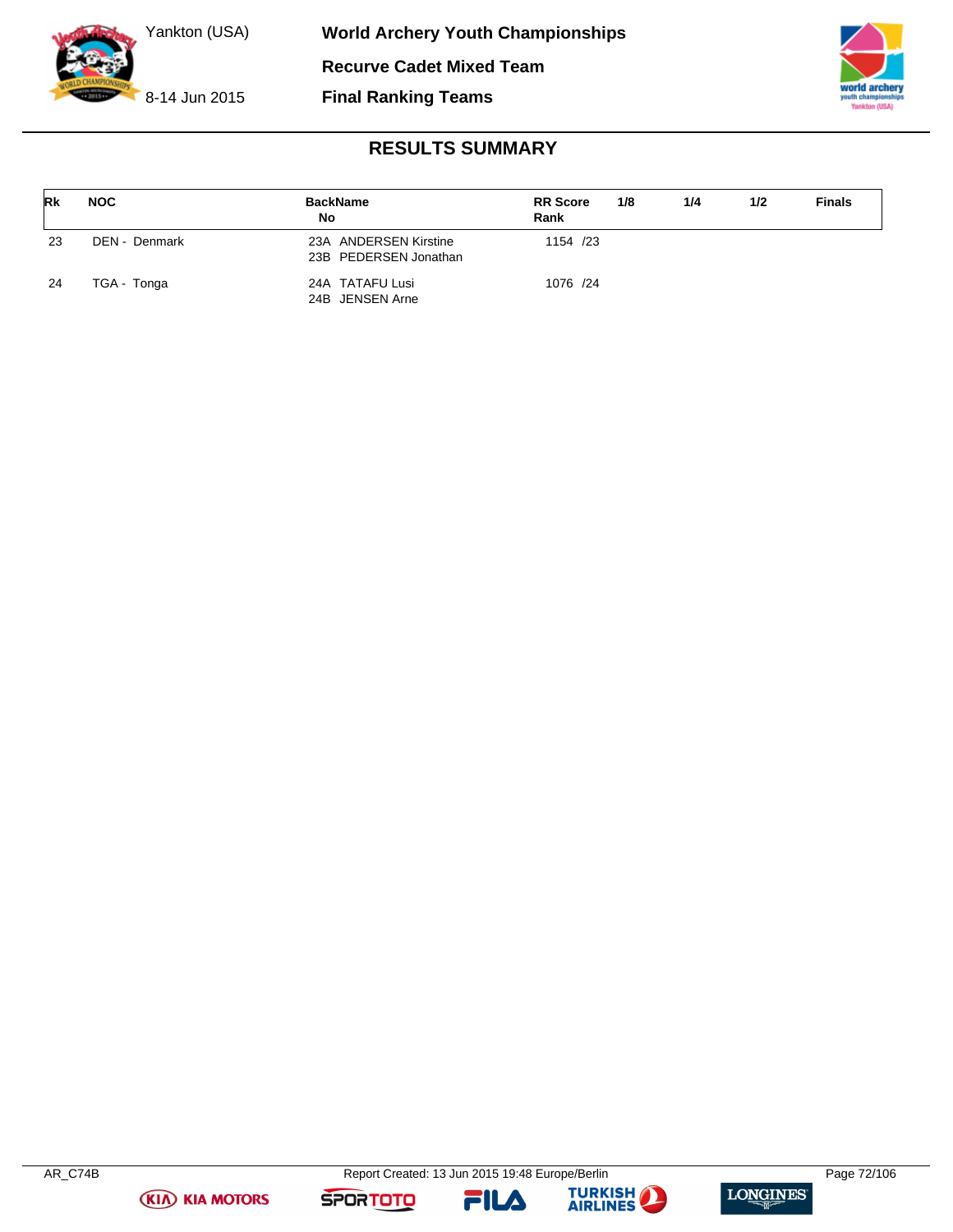



# **RESULTS SUMMARY**

| <b>Rk</b>      | <b>NOC</b>                 | <b>BackName</b><br>No                                                            | <b>RR</b> Score<br>Rank | 1/4   | 1/2 | <b>Finals</b> |
|----------------|----------------------------|----------------------------------------------------------------------------------|-------------------------|-------|-----|---------------|
| 1              | TUR - Turkey               | 2A TANDOGAN Baris<br>YAKALI Samet Can<br>2B<br>2C DERNEKLI Furkan                | 2053 /02                | 230   | 233 | 229           |
| $\overline{2}$ | USA - Usa                  | 1A BEE Chris<br><b>MANFULL Steven</b><br>1B<br>1C HOUSER David                   | 2070 /01                | -Bye- | 234 | 227           |
| 3              | ITA - Italy                | 5A FESTI Manuel<br><b>BARADEL Simone</b><br>5B<br>5C MIOR Viviano                | 2023 /05                | 229   | 223 | 225           |
| 4              | MEX - Mexico               | 3A GONZALEZ Rodolfo<br>3B ESPINOSA SURO Miguel A.<br>3C HIDALGO IBARRA Antonio   | 2053 /03                | 228   | 231 | 224           |
| 5              | SWE - Sweden               | 4A BORGSTROM Hampus<br><b>CARLSSON Isak</b><br>4B<br><b>4C STROMBERG Linus</b>   | 2049 / 04               | 228   |     |               |
| 6              | CAN - Canada               | 6A GUSTAFSON Colton<br><b>MCGINNIS Hunter</b><br>6B<br><b>MURPHY Tyler</b><br>6C | 2016 / 06               | 225   |     |               |
| 7              | <b>GBR</b> - Great Britain | 7A JERAM Samual<br><b>BULL Jonathan</b><br>7В<br><b>TUCKNOTT Phillip</b><br>7C   | 1989 /07                | 223   |     |               |



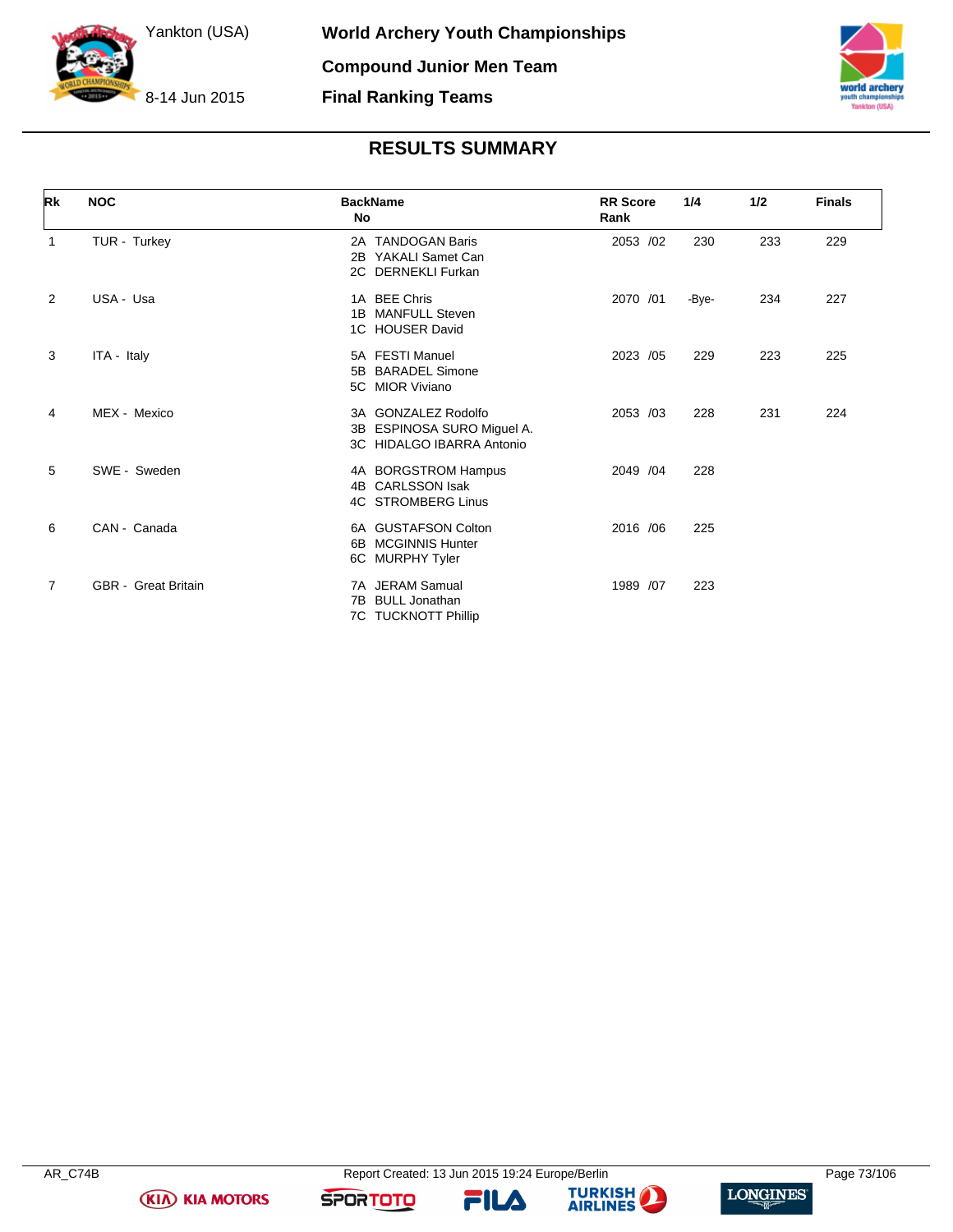

**Final Ranking Teams**



# **RESULTS SUMMARY**

| Rk             | <b>NOC</b>                 | <b>BackName</b><br>No                                                                             | <b>RR</b> Score<br>Rank | 1/4   | 1/2 | <b>Finals</b> |
|----------------|----------------------------|---------------------------------------------------------------------------------------------------|-------------------------|-------|-----|---------------|
| 1              | USA - Usa                  | <b>REYNOLDS Danielle</b><br>1 A<br><b>PEARCE Paige</b><br>1B<br>1C FISCHER Emily                  | 2041 /01                | -Bye- | 222 | 219           |
| $\overline{2}$ | COL - Colombia             | 2A LOPEZ Sara<br>2B VALDEZ Nora<br>2C ROMAN Paula                                                 | 2036 /02                | -Bye- | 222 | 218           |
| 3              | TUR - Turkey               | 5A BOSTAN Yesim<br><b>SEVINDIK Dilara</b><br>5B<br>5C SAGLAM Evrim                                | 2005 /05                | 231   | 221 | T.27<br>221   |
| 4              | <b>GBR</b> - Great Britain | 6A CLARK Daisy<br><b>GEORGE Aalin Ellisse</b><br>6B<br>6C GEORGE Kirsten                          | 1963 / 06               | 220   | 221 | T.26<br>221   |
| 5              | CAN - Canada               | 3A DEAN Darby-Mary<br><b>JOHNSON Brittany</b><br>3B<br><b>HART Madison</b><br>3C                  | 2009 /03                | 219   |     |               |
| 6              | MEX - Mexico               | <b>GUTIERREZ RUBIO Mariana</b><br>4A<br><b>MERINO Brenda</b><br>4B<br>4C ZAMORA MORENO Valeria M. | 2006 /04                | 217   |     |               |

**(KIA) KIA MOTORS** 





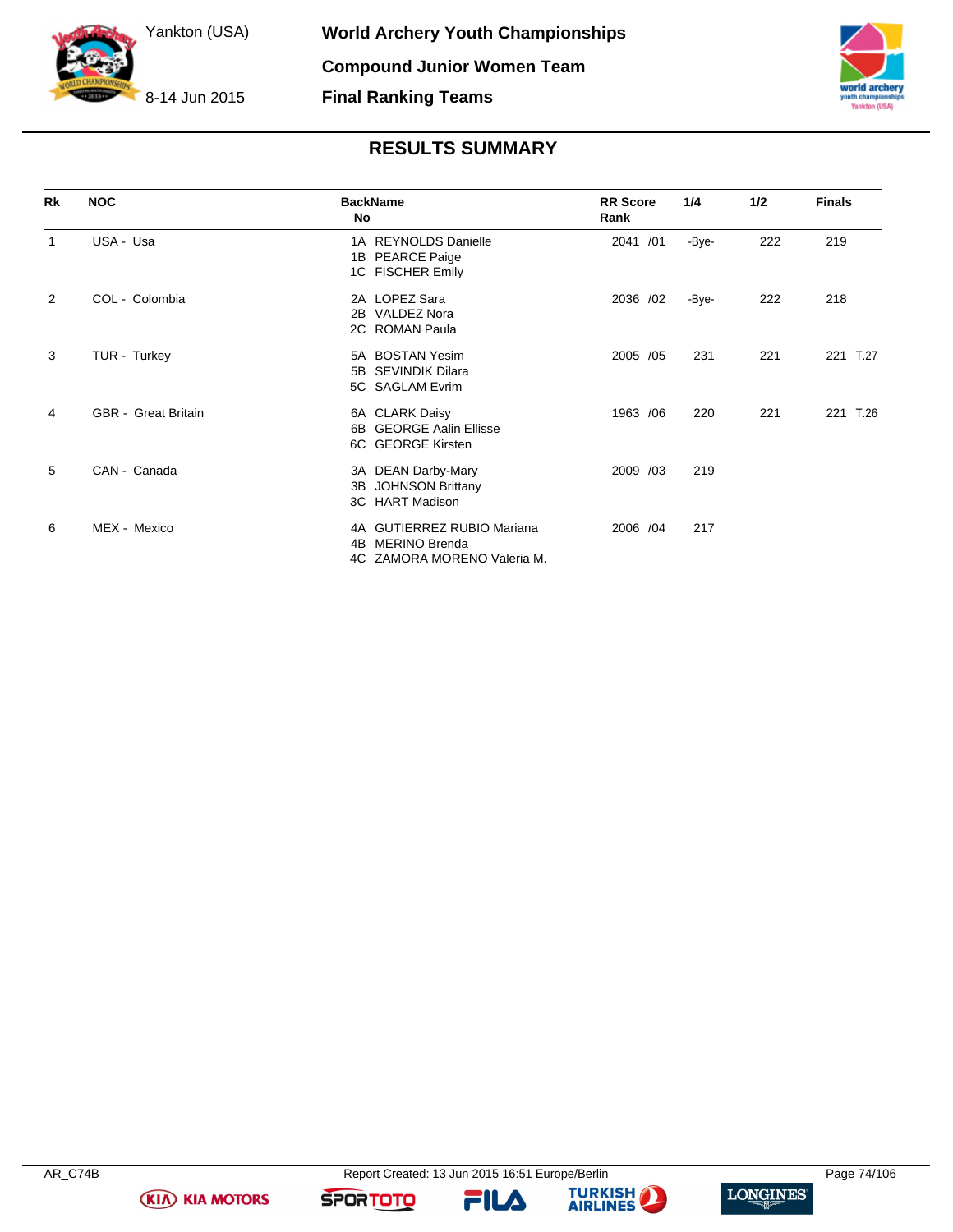



| <b>RESULTS SUMMARY</b> |  |  |  |  |  |
|------------------------|--|--|--|--|--|
|------------------------|--|--|--|--|--|

| Rk | <b>NOC</b>                 | <b>BackName</b><br>No                                                                  | <b>RR</b> Score<br>Rank | 1/4   | 1/2 | <b>Finals</b> |
|----|----------------------------|----------------------------------------------------------------------------------------|-------------------------|-------|-----|---------------|
| 1  | USA - Usa                  | 3A JOHNSON Dane<br><b>OCONNOR Daniel</b><br>3B<br>3C FETERL Cole                       | 2007 /03                | 226   | 225 | 225           |
| 2  | <b>GBR</b> - Great Britain | 4A HOWSE James<br><b>RALLS Luke</b><br>4B<br>4C CARPENTER Adam                         | 2001 /04                | 223   | 230 | 213           |
| 3  | TUR - Turkey               | 1A GARIP Mert<br><b>MARAS Serdar Bortay</b><br>1В<br>1C ERKUS Emre                     | 2038 /01                | -Bye- | 228 | 235           |
| 4  | MEX - Mexico               | 2A QUEVEDO Cecilio E.<br>TREVINO G. Romeo Alejandro<br>2B<br>2C BECERRA RIVAS Fernando | 2009 /02                | -Bye- | 221 | 221           |
| 5  | AUS - Australia            | 5A HOWDEN Harri<br><b>ROSSITER Jarrod</b><br>5B<br><b>THOMPSON Hamish</b><br>5C        | 1970 /05                | 221   |     |               |
| 6  | CAN - Canada               | <b>MORAN Tristan</b><br>6A<br><b>WILSON Tyler</b><br>6В<br>6C BURTON Nathan            | 1949 / 06               | 216   |     |               |

**KIA KIA MOTORS** 

FILA



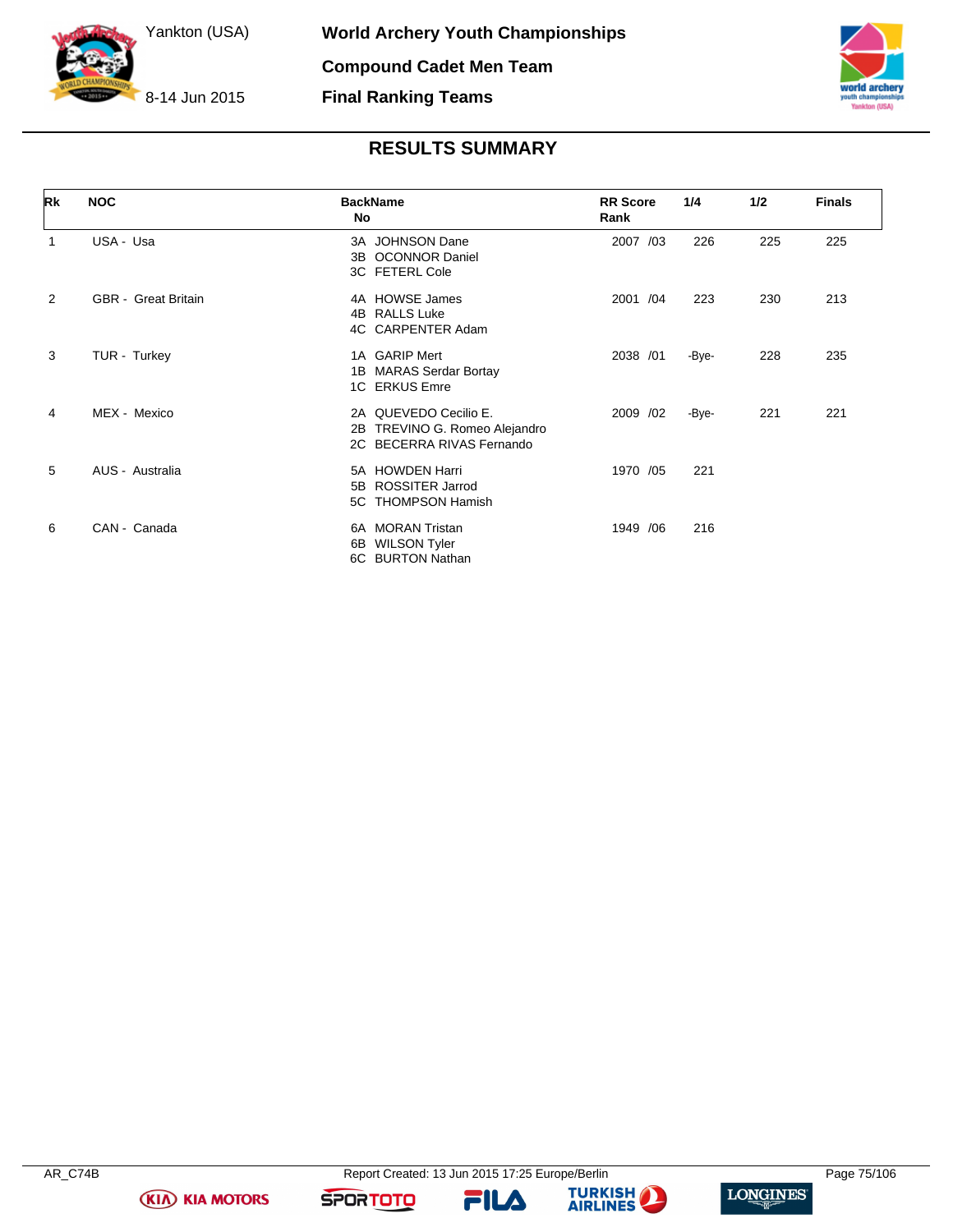



# **RESULTS SUMMARY**

| Rk             | <b>NOC</b>                 | <b>BackName</b><br><b>No</b>                                                                    | <b>RR</b> Score<br>Rank | 1/4   | 1/2 | <b>Finals</b> |
|----------------|----------------------------|-------------------------------------------------------------------------------------------------|-------------------------|-------|-----|---------------|
| 1              | USA - Usa                  | 1A CROOK Dahlia<br><b>COX Cassidy</b><br>1B<br>1C THEODORE Breanna                              | 2006 /01                | -Bye- | 224 | 228           |
| $\overline{2}$ | MEX - Mexico               | 2A GARZA ESPINOSA Maria Fernanda<br>SANCHEZ M. Esmeralda G.<br>2B<br>2C ESTRADA CASTRO Carolina | 1985 /02                | -Bye- | 228 | 217           |
| 3              | AUS - Australia            | 4A MCSWAIN Madeline<br><b>SALVESTRO Madeleine</b><br>4B<br>4C JONES Niamh                       | 1910 /04                | 210   | 218 | 221           |
| 4              | <b>GBR</b> - Great Britain | 3A MASON Lucy<br><b>CARPENTER Isabelle</b><br>3B<br>3C LENNON Rebecca                           | 1937 /03                | 216   | 213 | 217           |
| 5              | KAZ - Kazakhstan           | <b>MAKARCHUK Diana</b><br>5A<br>ZHEXENBINOVA Adel<br>5B<br>5C RISBEK Raygul                     | 1902 /05                | 207   |     |               |
| 6              | CAN - Canada               | 6A HORLOCK Kaitlyn<br><b>TOLLENAAR Alana</b><br>6B<br>6C MAUDE Fiona                            | 1901 /06                | 204   |     |               |

**(KIA) KIA MOTORS** 

FILA





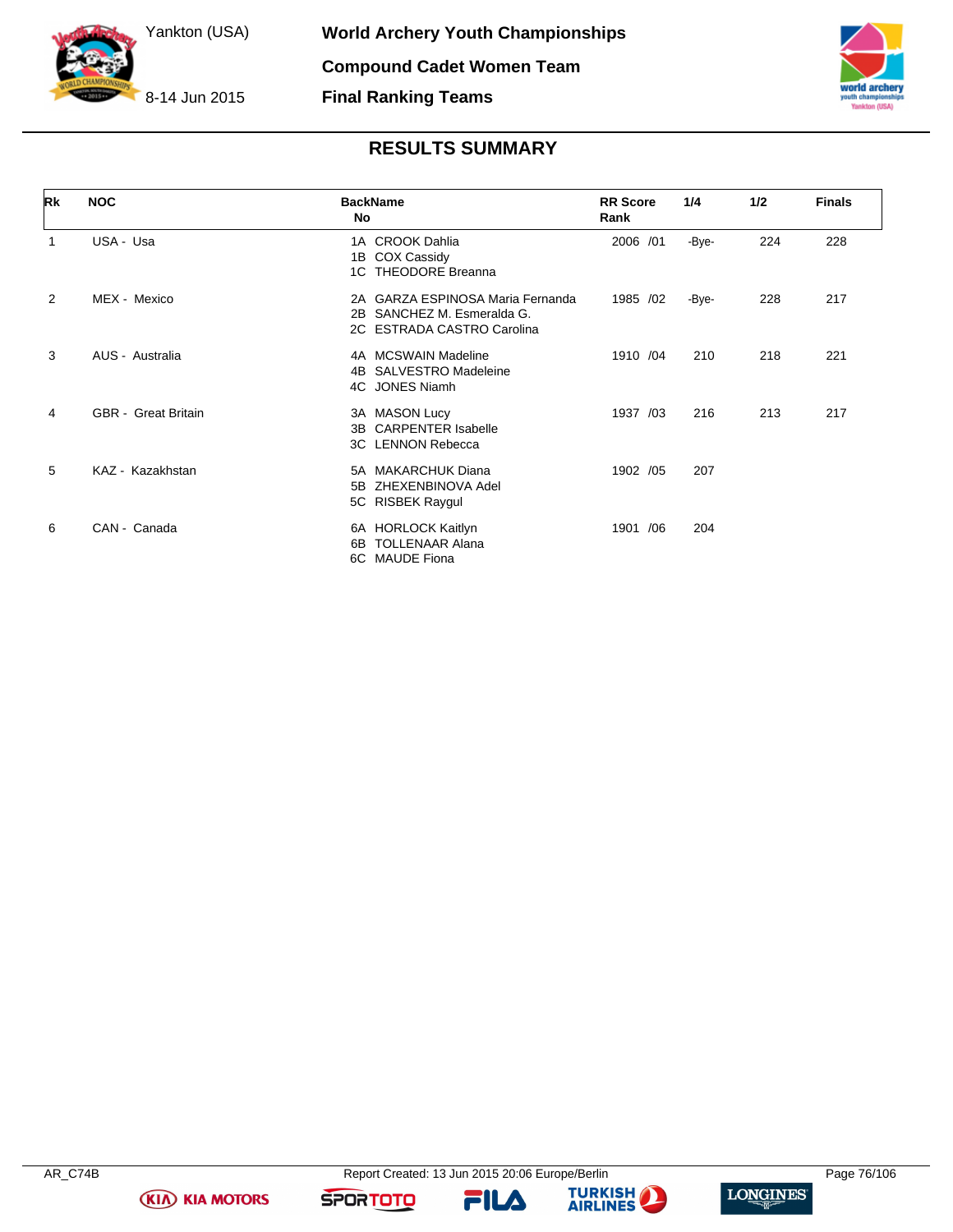



# **RESULTS SUMMARY**

| Rk             | <b>NOC</b>                 | <b>BackName</b><br><b>No</b>                      | <b>RR</b> Score<br>Rank | 1/8   | 1/4 | 1/2 | <b>Finals</b> |
|----------------|----------------------------|---------------------------------------------------|-------------------------|-------|-----|-----|---------------|
| $\mathbf{1}$   | COL - Colombia             | 2A LOPEZ Sara<br>2B CARDONA Camilo Andres         | 1394 /02                | 156   | 152 | 153 | 154           |
| $\overline{2}$ | DEN - Denmark              | 1A JENSEN Tanja<br>1B HANSEN Stephan              | 1396 /01                | -Bye- | 148 | 150 | 153           |
| 3              | USA - Usa                  | 5A REYNOLDS Danielle<br>5B BEE Chris              | 1375 /05                | 138   | 149 | 149 | 151           |
| 4              | <b>GBR</b> - Great Britain | 11A CLARK Daisy<br>11B JERAM Samual               | 1344 /11                | 146   | 147 | 140 | 149           |
| 5              | MEX - Mexico               | 4A GUTIERREZ RUBIO Mariana<br>4B GONZALEZ Rodolfo | 1378 / 04               | 141   | 146 |     |               |
| 6              | TUR - Turkey               | 3A BOSTAN Yesim<br>3B TANDOGAN Baris              | 1381 /03                | 140   | 144 |     |               |
| $\overline{7}$ | <b>UKR</b> - Ukraine       | 10A SHKOLNA Mariya<br>10B HOVIADOVSKYI Roman      | 1354 /10                | 147   | 138 |     |               |
| 8              | SWE - Sweden               | 9A FORSBERG Helen<br>9B BORGSTROM Hampus          | 1354 /09                | 140   | 137 |     |               |
| 9              | AUS - Australia            | 13A HUGO Ella<br>13B MCDOUGALL Matthew            | 1322 /13                | 134   |     |     |               |
| 9              | CAN - Canada               | 7A DEAN Darby-Mary<br>7B GUSTAFSON Colton         | 1365 /07                | 138   |     |     |               |
| 9              | CRO - Croatia              | 6A ORLIC Maya<br>6B VAVRO Mario                   | 1373 /06                | 143   |     |     |               |
| 9              | HKG - Hong Kong, China     | 15A KAN On Man<br>15B CHAN Kai Shun               | 1297 /15                | 126   |     |     |               |
| 9              | NZL - New Zealand          | 12A RANDLE Elizabeth<br>12B BARCLAY Marcus        | 1324 /12                | 135   |     |     |               |
| 9              | RSA - South Africa         | 8A WENTZEL Danelle<br>8B DE KLERK Hanno           | 1358 /08                | 139   |     |     |               |
| 9              | RUS - Russia               | 14A RAVILOVA Diana<br>14B DYLYKOV Bato            | 1315 /14                | 137   |     |     |               |

**KIA KIA MOTORS** 

**FILA** 



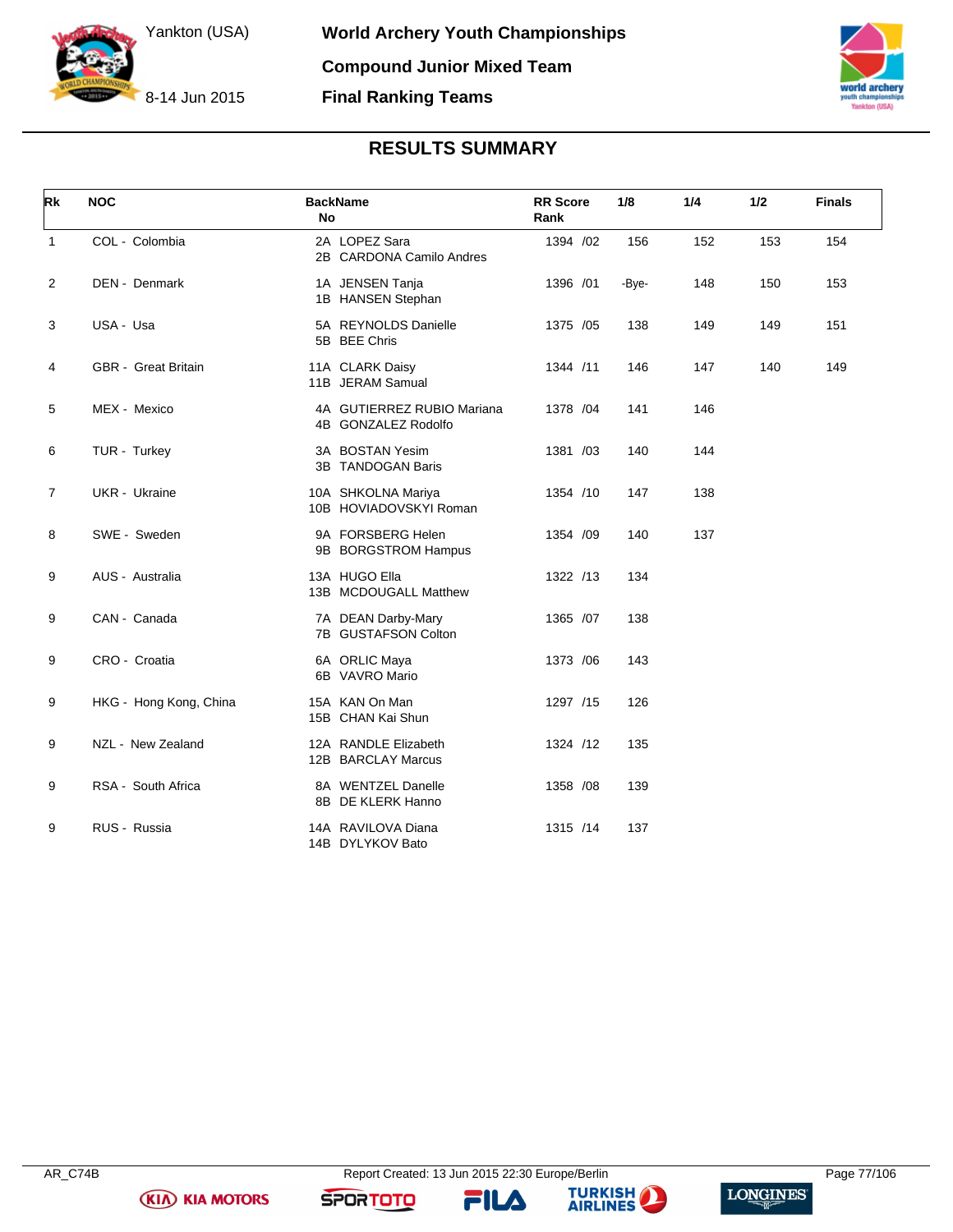



# **RESULTS SUMMARY**

| Rk | <b>NOC</b>                 | <b>BackName</b><br>No                                           | <b>RR</b> Score<br>Rank | 1/8   | 1/4 | 1/2 | <b>Finals</b> |
|----|----------------------------|-----------------------------------------------------------------|-------------------------|-------|-----|-----|---------------|
| 1  | MEX - Mexico               | 1A GARZA ESPINOSA Maria Fernanda<br>1B QUEVEDO Cecilio E.       | 1352 /01                | -Bye- | 147 | 142 | 154 T.19*     |
| 2  | USA - Usa                  | 2A CROOK Dahlia<br>2B JOHNSON Dane                              | 1350 /02                | -Bye- | 141 | 143 | 154 T.19      |
| 3  | <b>GBR</b> - Great Britain | 4A MASON Lucy<br>4B HOWSE James                                 | 1330 / 04               | -Bye- | 146 | 130 | 139           |
| 4  | RSA - South Africa         | 3A ROSSOUW Devanique<br>3B BRINK Jacobus                        | 1333 /03                | -Bye- | 137 | 137 | 128           |
| 5  | AUS - Australia            | 6A MCSWAIN Madeline<br>6B HOWDEN Harri                          | 1326 / 06               | -Bye- | 136 |     |               |
| 5  | EST Estonia                | 5A JAATMA Lisell<br>5B AAS Artur                                | 1329 /05                | -Bye- | 136 |     |               |
| 7  | HKG - Hong Kong, China     | 10A LAU Tsz Sum<br>10B LEE Chak Kiu                             | 1304 /10                | 138   | 133 |     |               |
| 7  | UKR - Ukraine              | 9A GONCHAROVA Valeria<br>9B GONCHAROV Anton                     | 1306 /09                | 143   | 133 |     |               |
| 9  | CAN - Canada               | 7A HORLOCK Kaitlyn<br>7B MORAN Tristan                          | 1319 /07                | 131   |     |     |               |
| 9  | GUA - Guatemala            | 8A MARTINEZ DEL ROSAL Diana<br>8B DEL CID CARRILLO Jose Marcelo | 1308 /08                | 132   |     |     |               |

**KIA KIA MOTORS** 

FILA



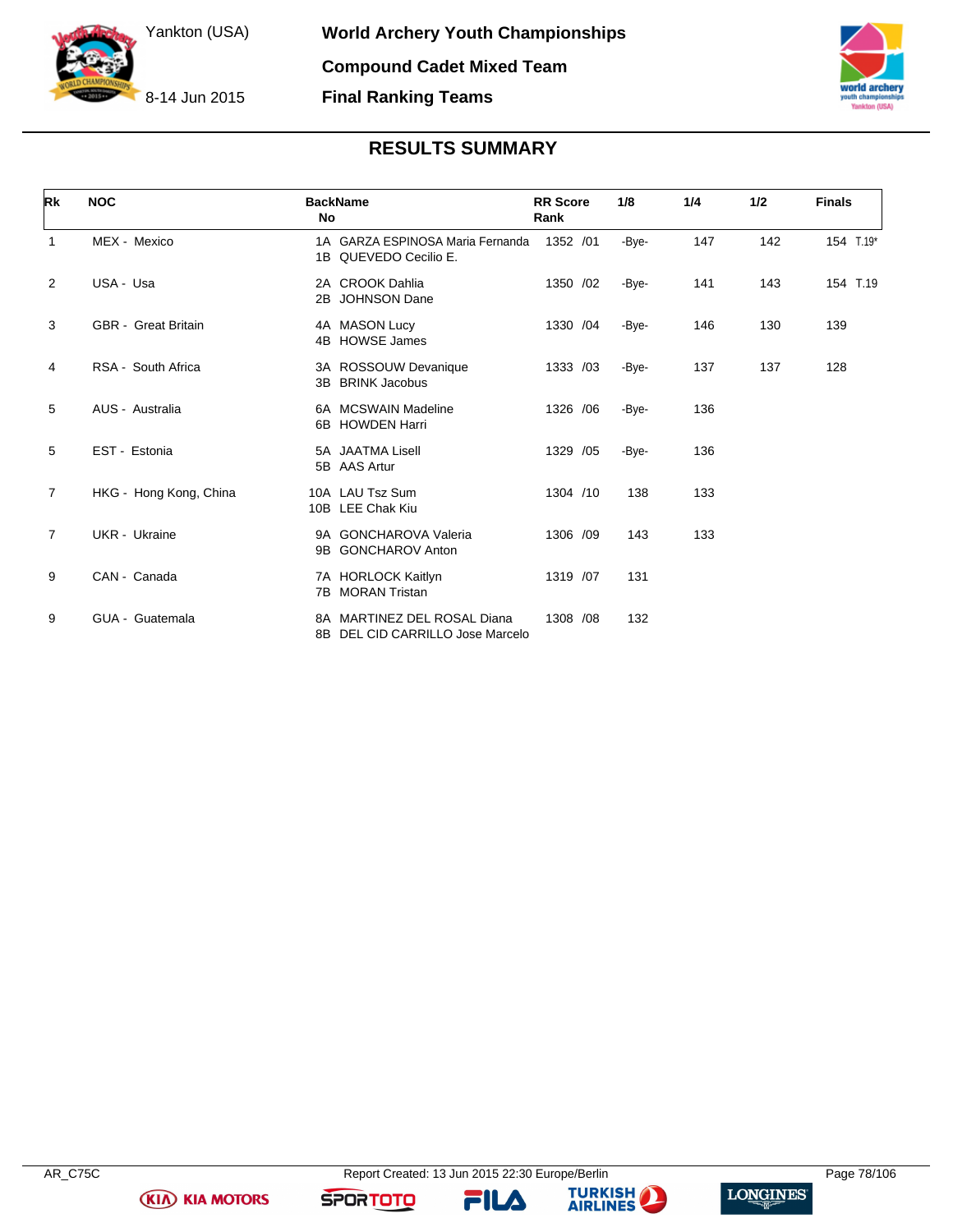

**Recurve Junior Men Team**

**Result Brackets**



# **RESULT BRACKETS**



**(KIA) KIA MOTORS** 

AR\_C75C **Report Created: 13 Jun 2015 22:30 Europe/Berlin** Page 79/106 Page 79/106

FILA

**SPORTOTO** 

**TURKISH AIRLINES** 

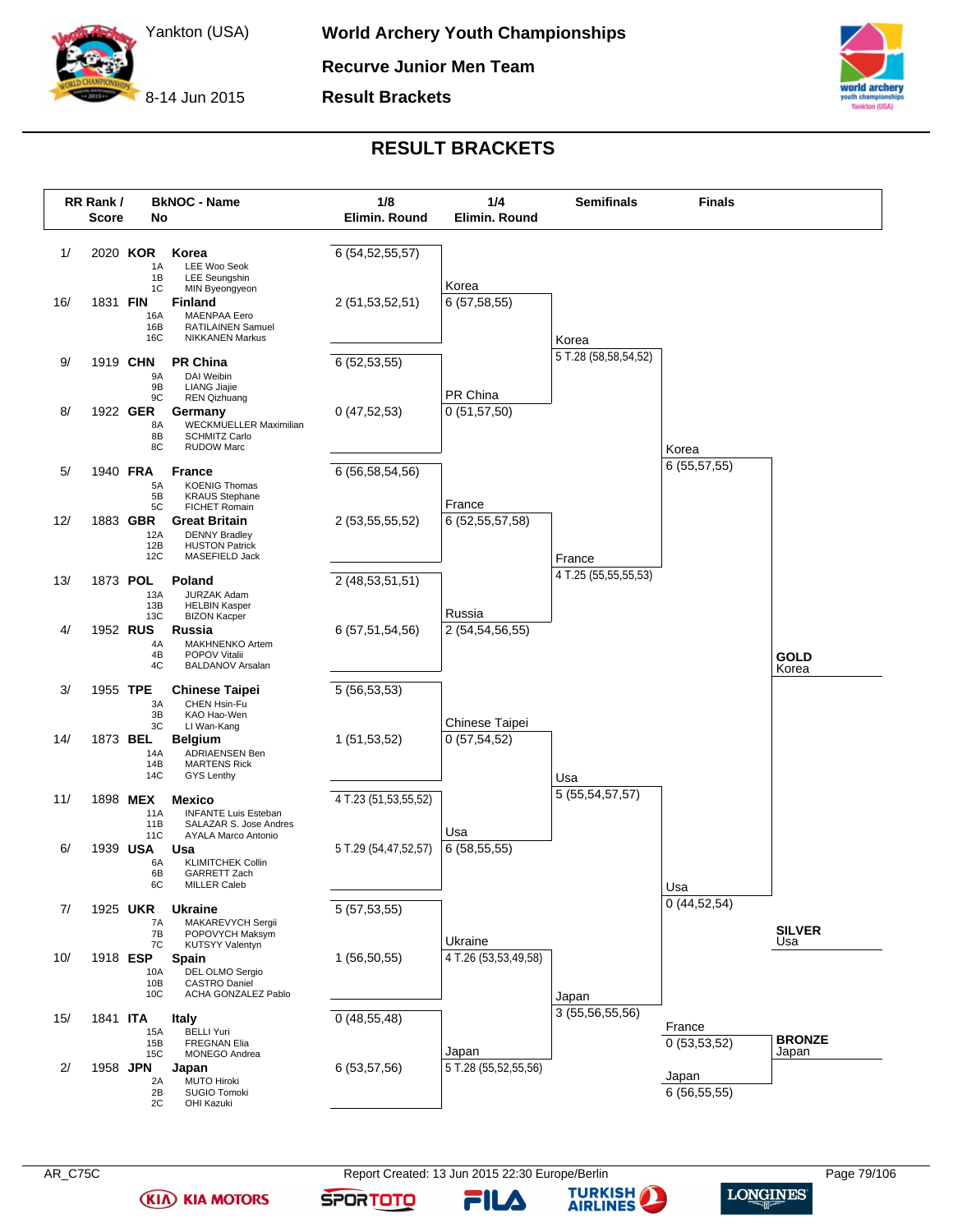

**Result Brackets**



## **RESULT BRACKETS**



**(KIA) KIA MOTORS** 

AR\_C75C **Report Created: 13 Jun 2015 22:30 Europe/Berlin** Page 80/106 Page 80/106

FILA

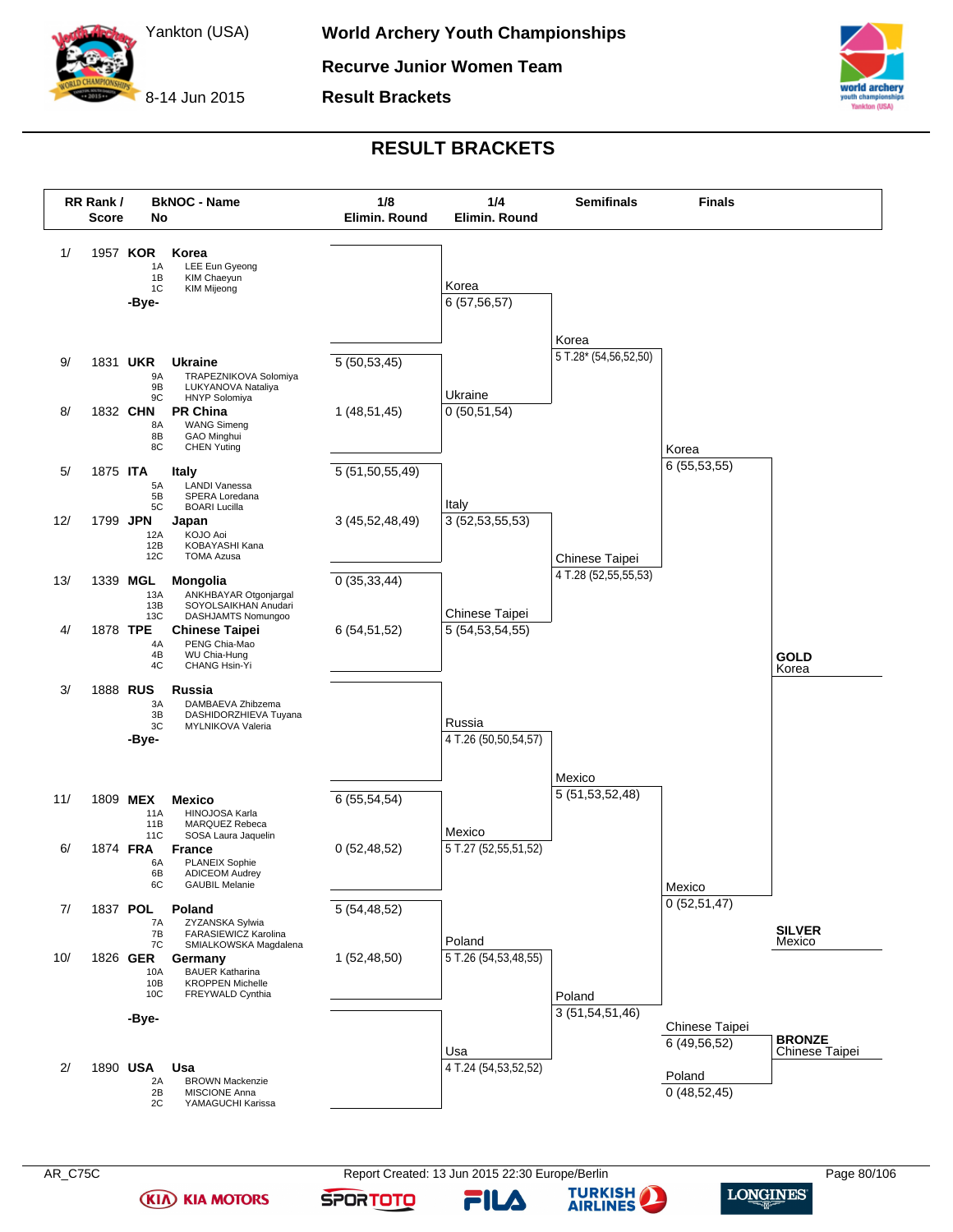

**Recurve Cadet Men Team**

**Result Brackets**



### **RESULT BRACKETS**



**(KIA) KIA MOTORS** 



FILA



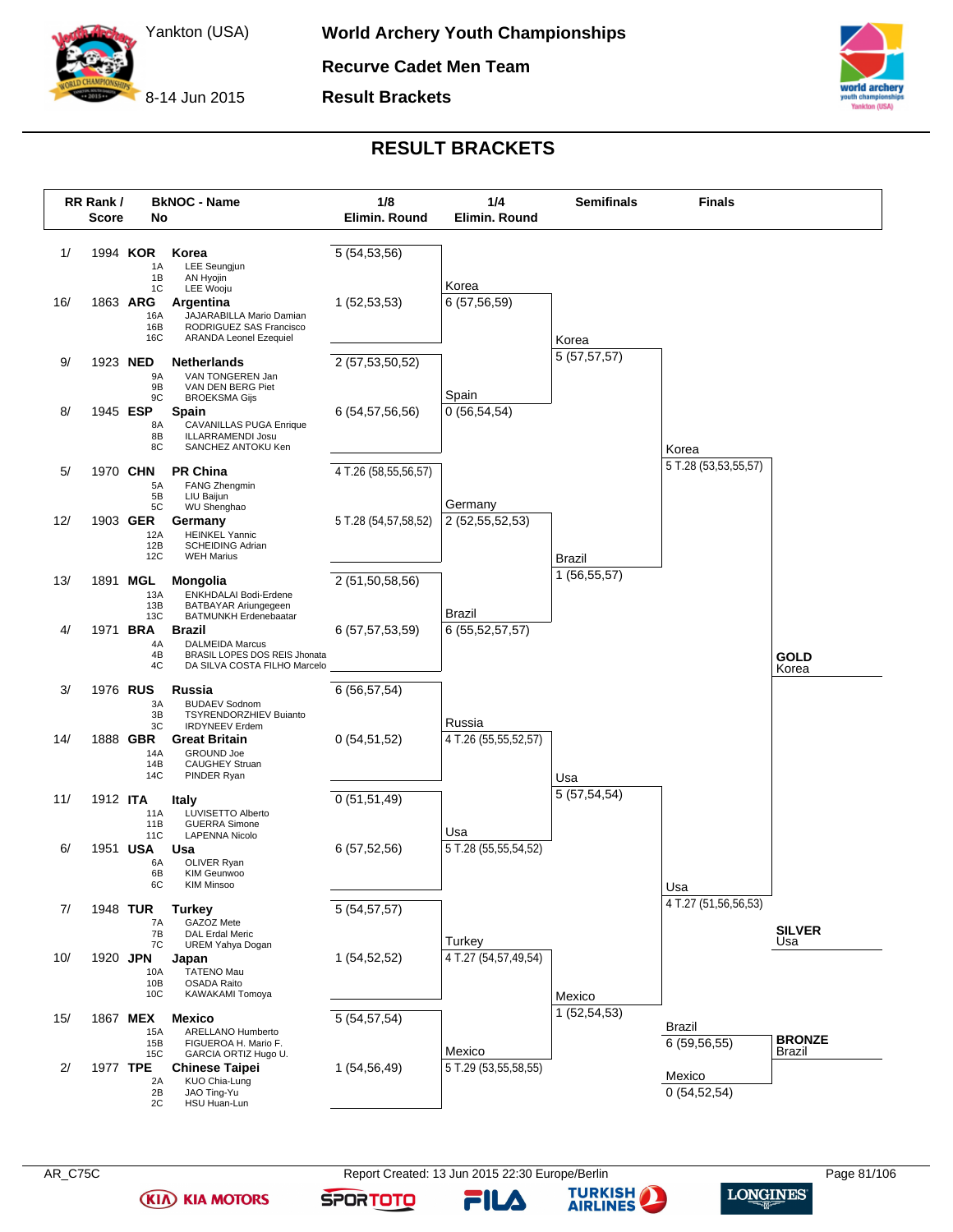

**Result Brackets**



# **RESULT BRACKETS**



**(KIA) KIA MOTORS** 

AR\_C75C **Report Created: 13 Jun 2015 22:30 Europe/Berlin** Page 82/106 Page 82/106

**SPORTOTO** 

FILA

**TURKISH AIRLINES** 

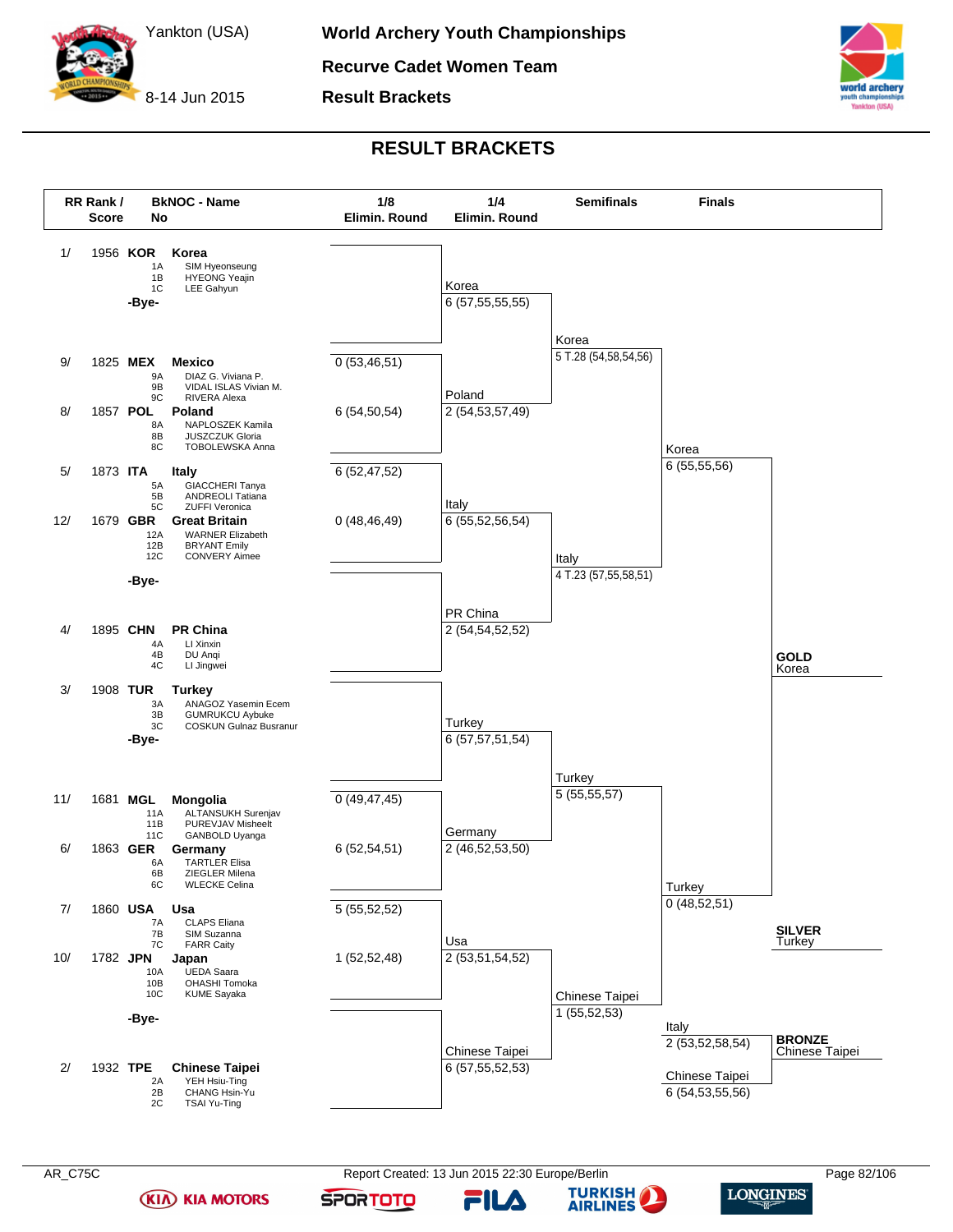

**Result Brackets**



## **RESULT BRACKETS**



**(KIA) KIA MOTORS** 

**SPORTOTO** FILA

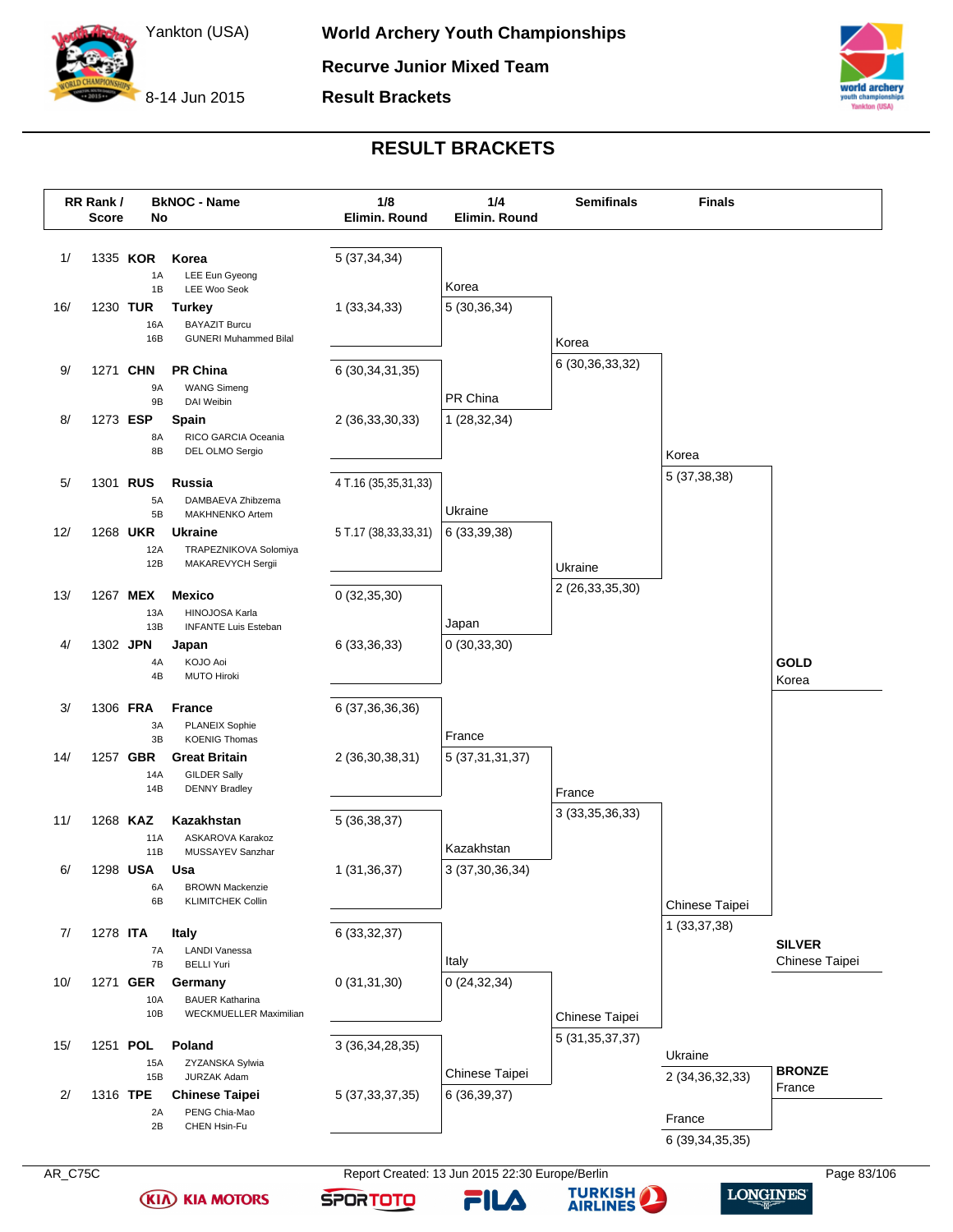

**Result Brackets**



### **RESULT BRACKETS**

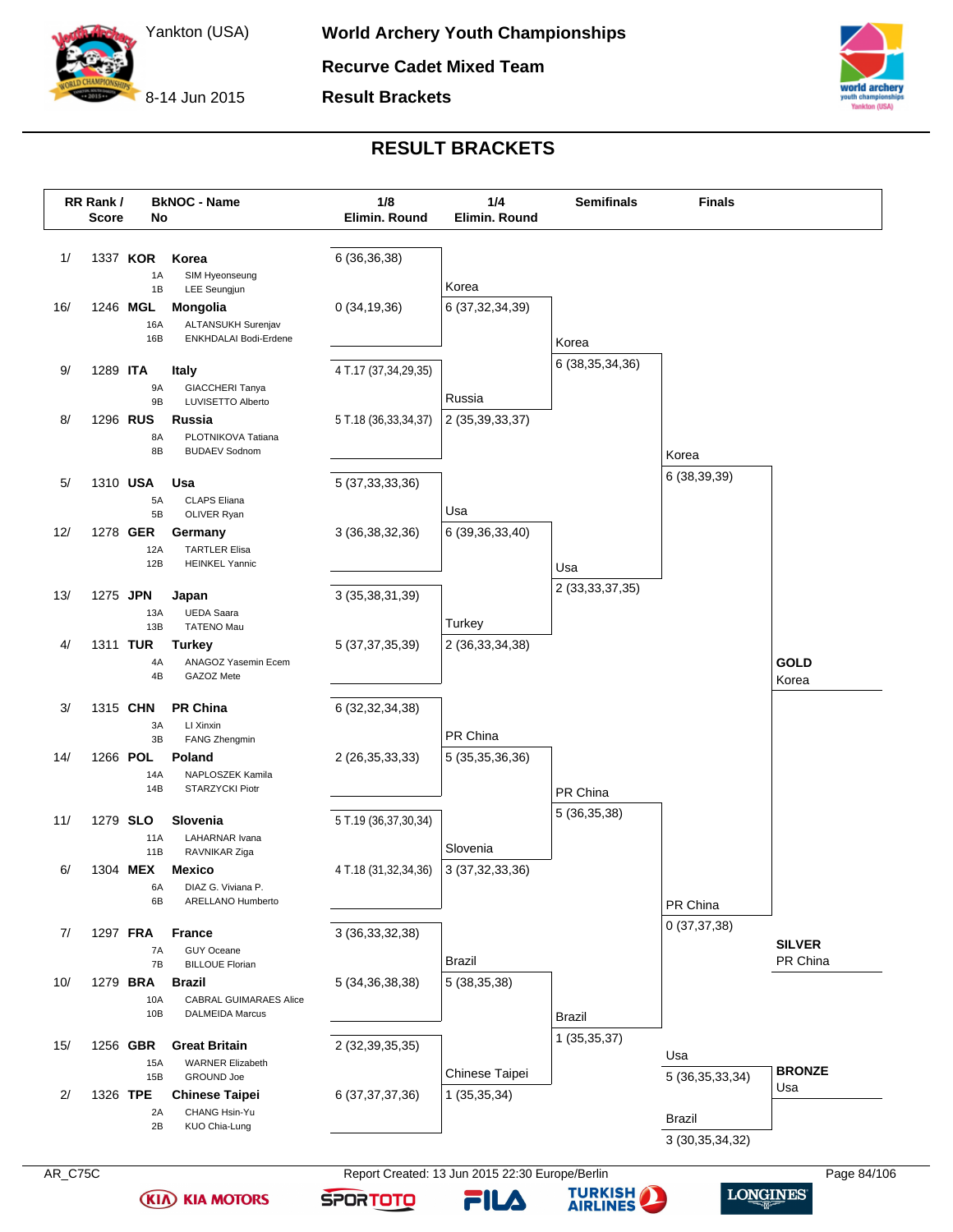

8-14 Jun 2015 **Result Brackets**



# **RESULT BRACKETS**



224

**(KIA) KIA MOTORS** 

FILA



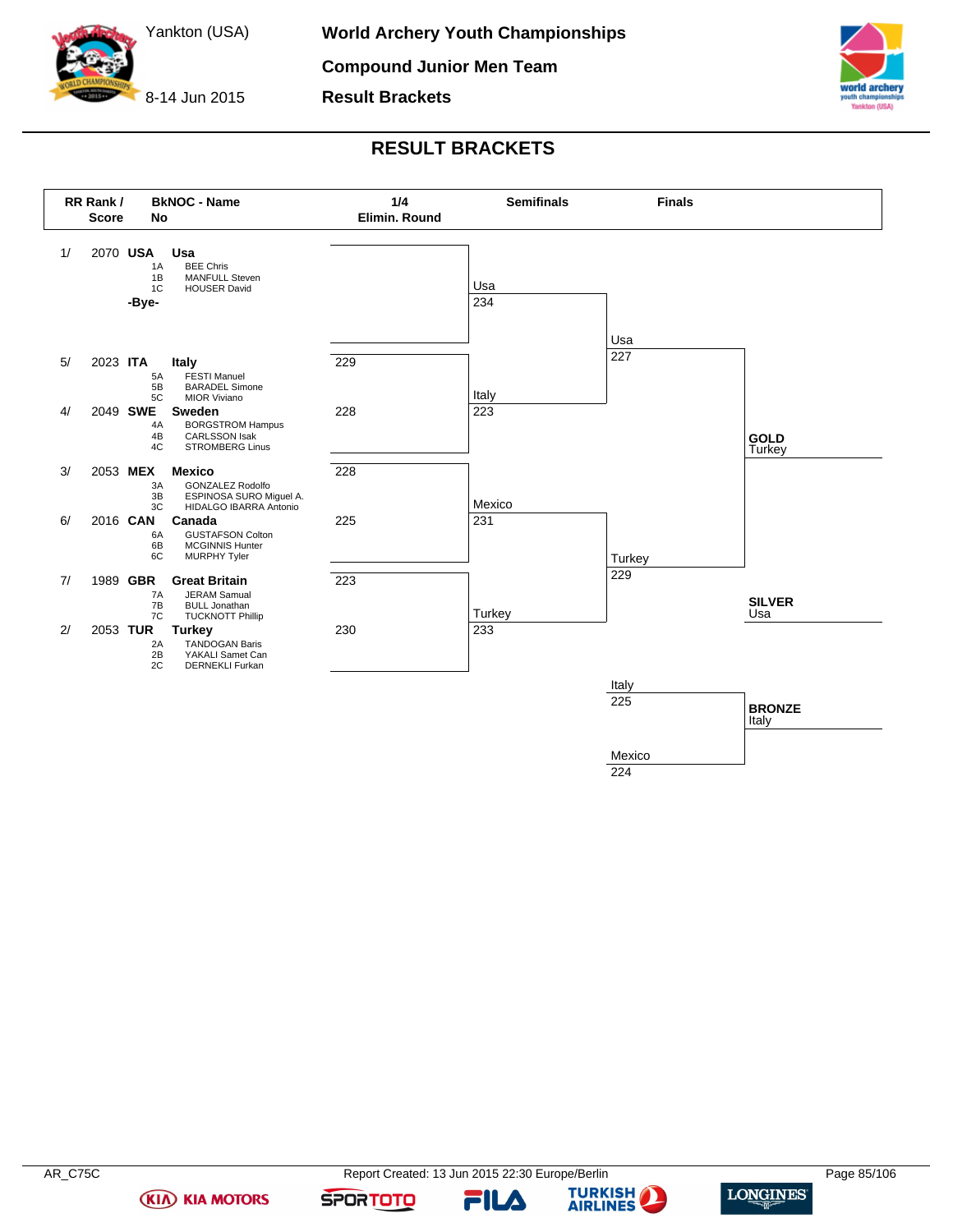

**Compound Junior Women Team**

**Result Brackets**



# **RESULT BRACKETS**



221 T.26

**(KIA) KIA MOTORS** 





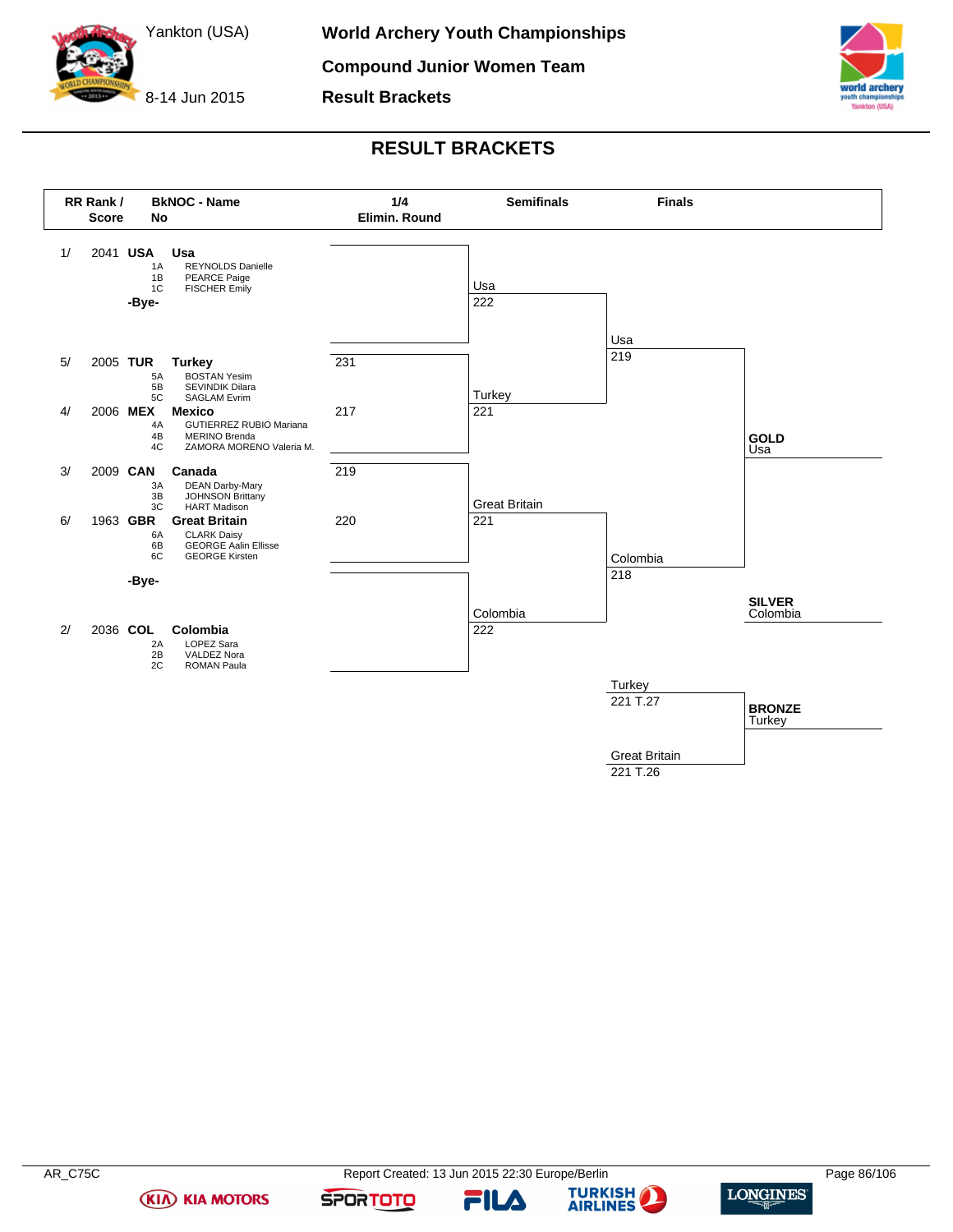

**Compound Cadet Men Team**

**Result Brackets**



# **RESULT BRACKETS**



221

**(KIA) KIA MOTORS** 

FILA



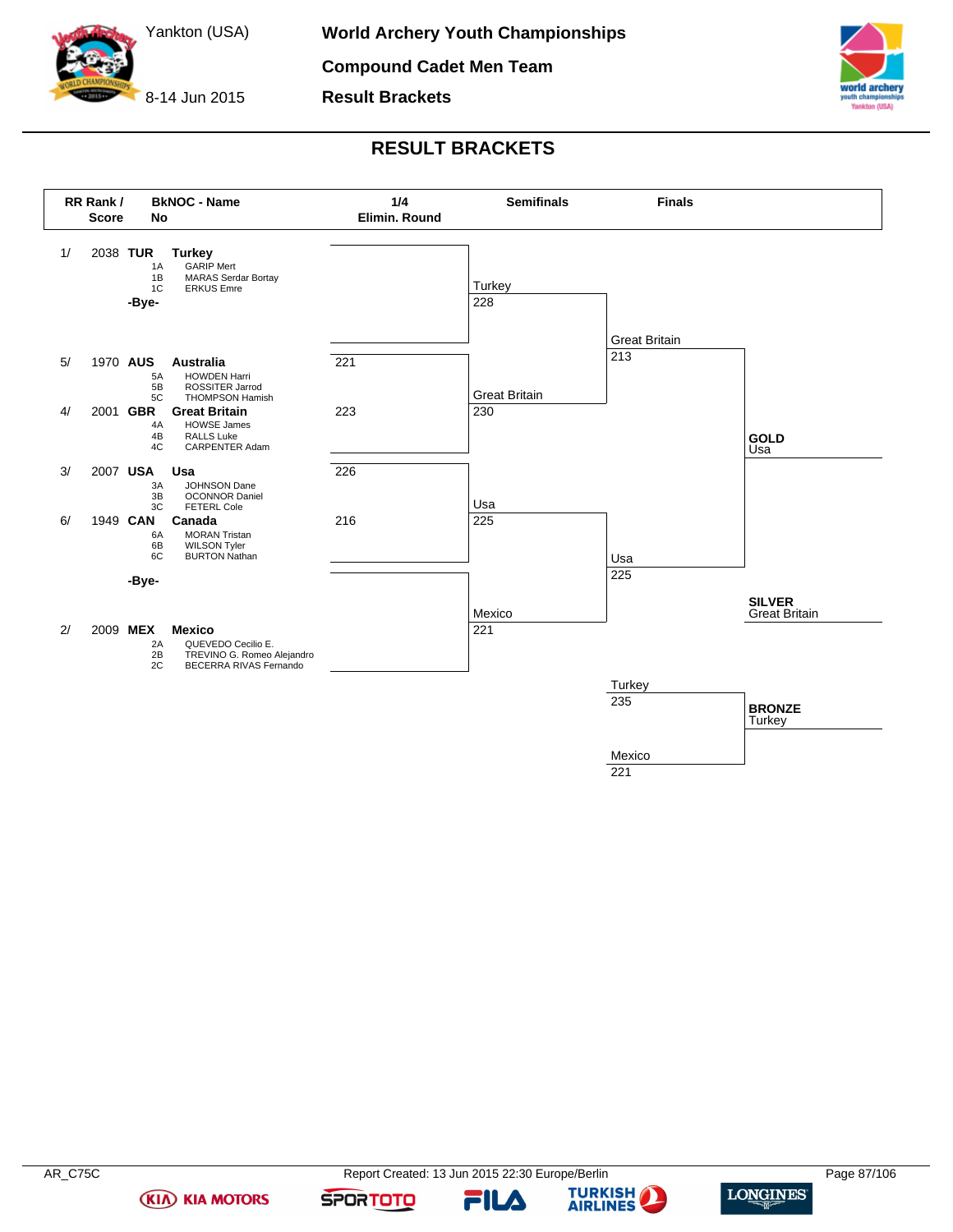

**Compound Cadet Women Team**

**Result Brackets**



# **RESULT BRACKETS**



217

**(KIA) KIA MOTORS** 

FILA



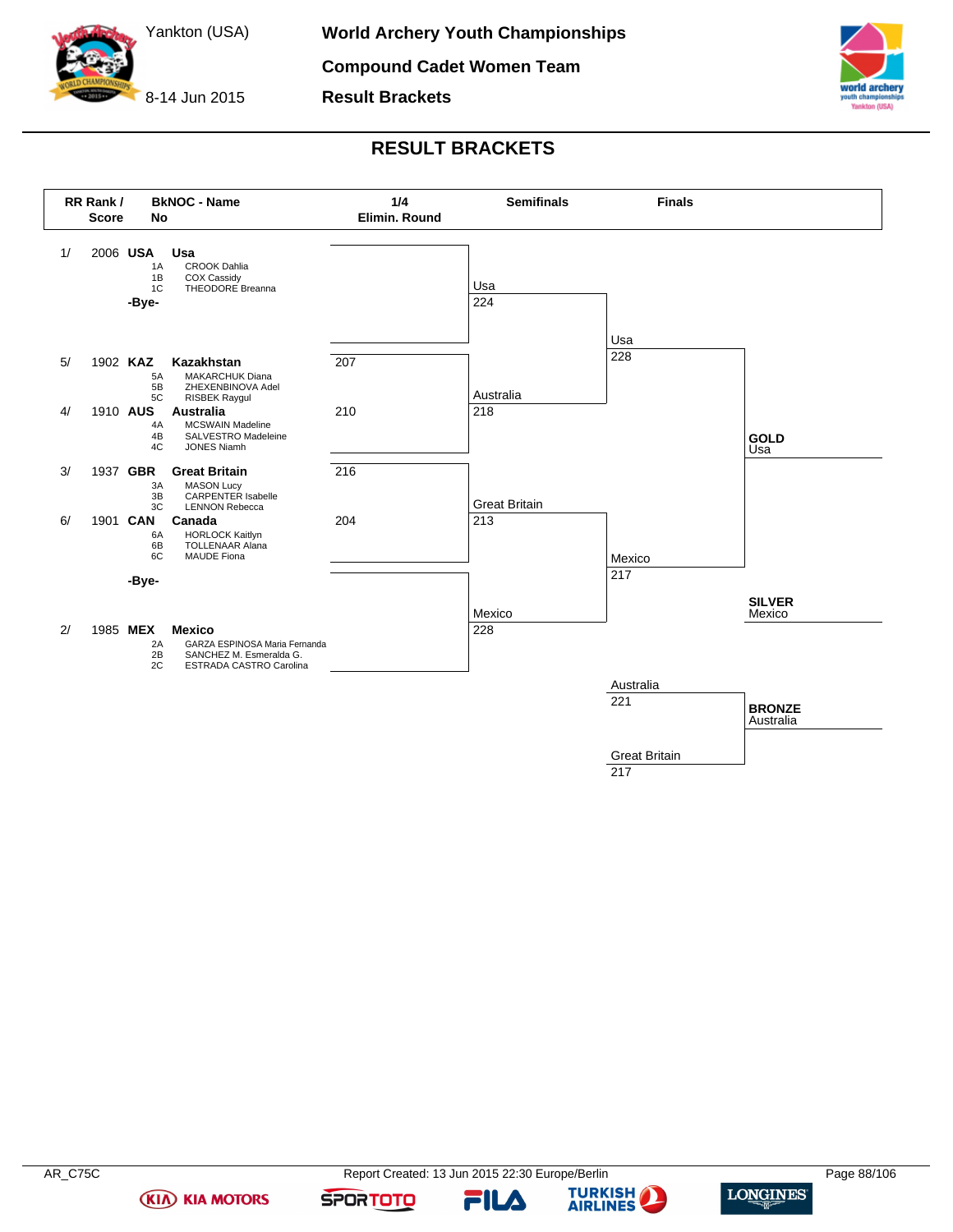



**Result Brackets**

# **RESULT BRACKETS**



FILA

**AIRLINES** 

**SPORTOTO** 

**(KIA) KIA MOTORS**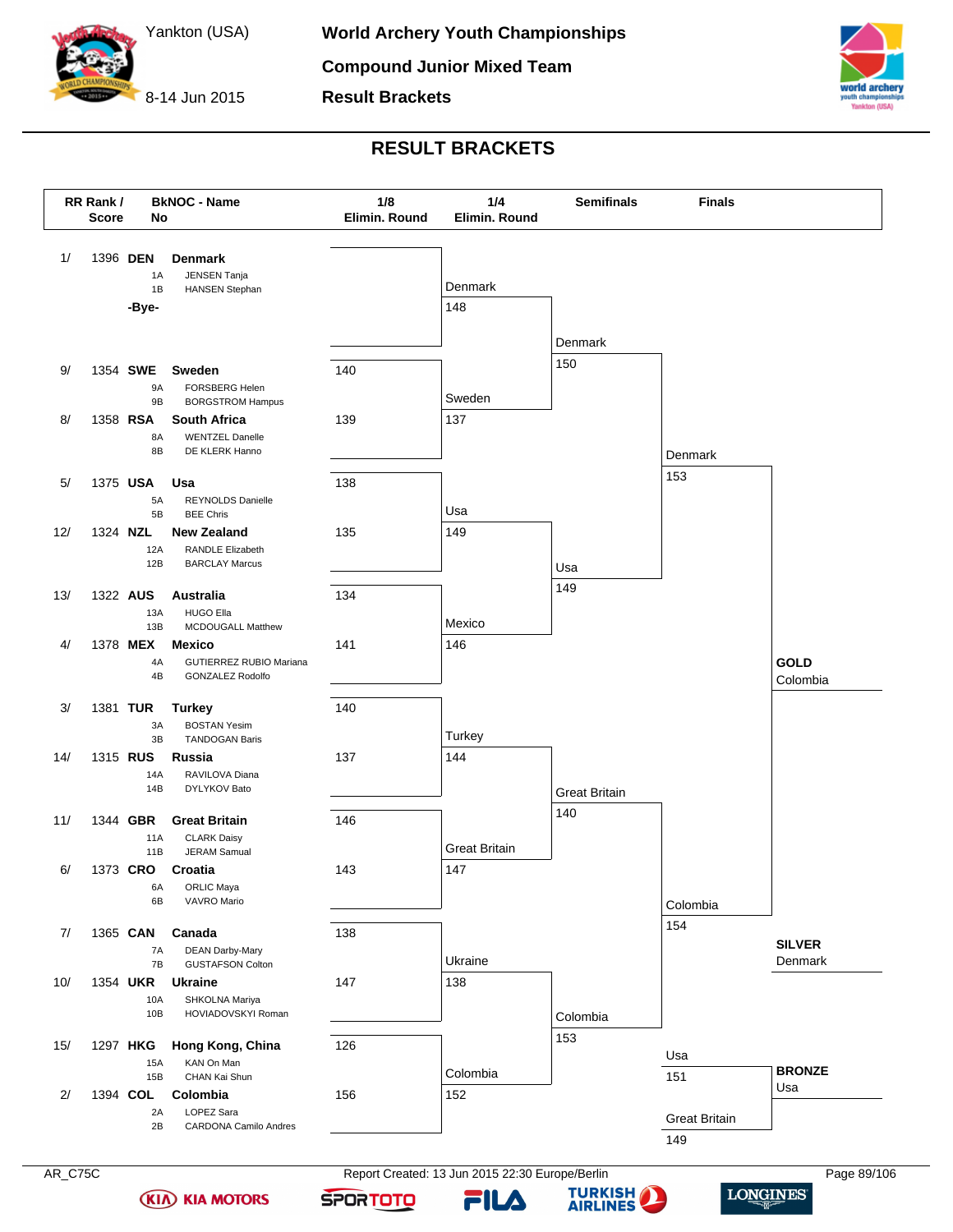

**Result Brackets**



# **RESULT BRACKETS**

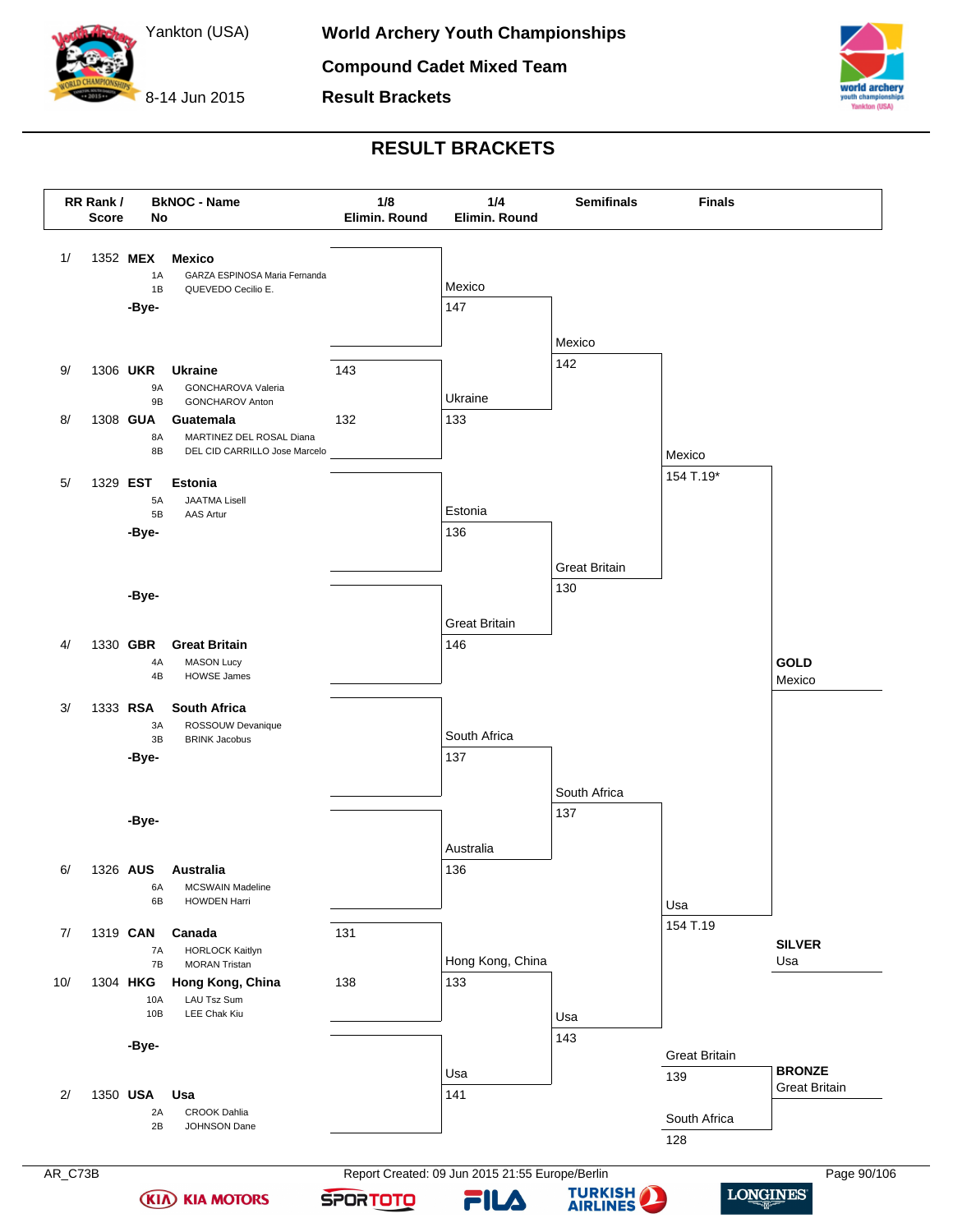8-14 Jun 2015

**World Archery Youth Championships Recurve Junior Men Team**

**Qualification Round**



## **RESULTS OFFICIAL After 216 Arrows**

| Rank | <b>NOC</b>             | Name                                                                                | <b>Individual</b><br><b>Total</b> | Team<br><b>Total</b> |
|------|------------------------|-------------------------------------------------------------------------------------|-----------------------------------|----------------------|
| 1    | KOR - Korea            | <b>LEE Woo Seok</b><br><b>LEE Seungshin</b><br>MIN Byeongyeon                       | 678<br>675<br>667                 | 2020                 |
|      | 2 JPN - Japan          | <b>MUTO Hiroki</b><br><b>SUGIO Tomoki</b><br><b>OHI Kazuki</b>                      | 671<br>647<br>640                 | 1958                 |
|      | 3 TPE - Chinese Taipei | CHEN Hsin-Fu<br>KAO Hao-Wen<br>LI Wan-Kang                                          | 664<br>648<br>643                 | 1955                 |
| 4    | RUS - Russia           | <b>MAKHNENKO Artem</b><br>POPOV Vitalii<br><b>BALDANOV Arsalan</b>                  | 658<br>652<br>642                 | 1952                 |
|      | 5 FRA - France         | <b>KOENIG Thomas</b><br><b>KRAUS Stephane</b><br><b>FICHET Romain</b>               | 653<br>653<br>634                 | 1940                 |
|      | 6 USA - Usa            | <b>KLIMITCHEK Collin</b><br>GARRETT Zach<br><b>MILLER Caleb</b>                     | 659<br>659<br>621                 | 1939                 |
|      | 7 UKR - Ukraine        | MAKAREVYCH Sergii<br>POPOVYCH Maksym<br><b>KUTSYY Valentyn</b>                      | 651<br>641<br>633                 | 1925                 |
| 8    | GER - Germany          | <b>WECKMUELLER Maximilian</b><br><b>SCHMITZ Carlo</b><br><b>RUDOW Marc</b>          | 654<br>653<br>615                 | 1922                 |
|      | 9 CHN - PR China       | DAI Weibin<br><b>LIANG Jiajie</b><br><b>REN Qizhuang</b>                            | 643<br>643<br>633                 | 1919                 |
|      | 10 ESP - Spain         | DEL OLMO Sergio<br><b>CASTRO Daniel</b><br><b>ACHA GONZALEZ Pablo</b>               | 662<br>632<br>624                 | 1918                 |
| 11   | MEX - Mexico           | <b>INFANTE Luis Esteban</b><br>SALAZAR S. Jose Andres<br><b>AYALA Marco Antonio</b> | 645<br>629<br>624                 | 1898                 |
|      | 12 GBR - Great Britain | <b>DENNY Bradley</b><br><b>HUSTON Patrick</b><br>MASEFIELD Jack                     | 644<br>635<br>604                 | 1883                 |
| 13   | POL - Poland           | <b>JURZAK Adam</b><br><b>HELBIN Kasper</b><br><b>BIZON Kacper</b>                   | 633<br>633<br>607                 | 1873 T. 59;14        |
| 14   | <b>BEL</b> - Belgium   | <b>ADRIAENSEN Ben</b><br><b>MARTENS Rick</b><br>GYS Lenthy                          | 635<br>626<br>612                 | 1873 T. 45;8         |
|      | 15 ITA - Italy         | <b>BELLI Yuri</b><br><b>FREGNAN Elia</b><br><b>MONEGO Andrea</b>                    | 647<br>599<br>595                 | 1841                 |
|      | 16 FIN - Finland       | <b>MAENPAA Eero</b><br>RATILAINEN Samuel<br><b>NIKKANEN Markus</b>                  | 621<br>605<br>605                 | 1831                 |

**(KIA) KIA MOTORS** 

AR\_C73B Report Created: 09 Jun 2015 21:55 Europe/Berlin Page 91/106

FILA



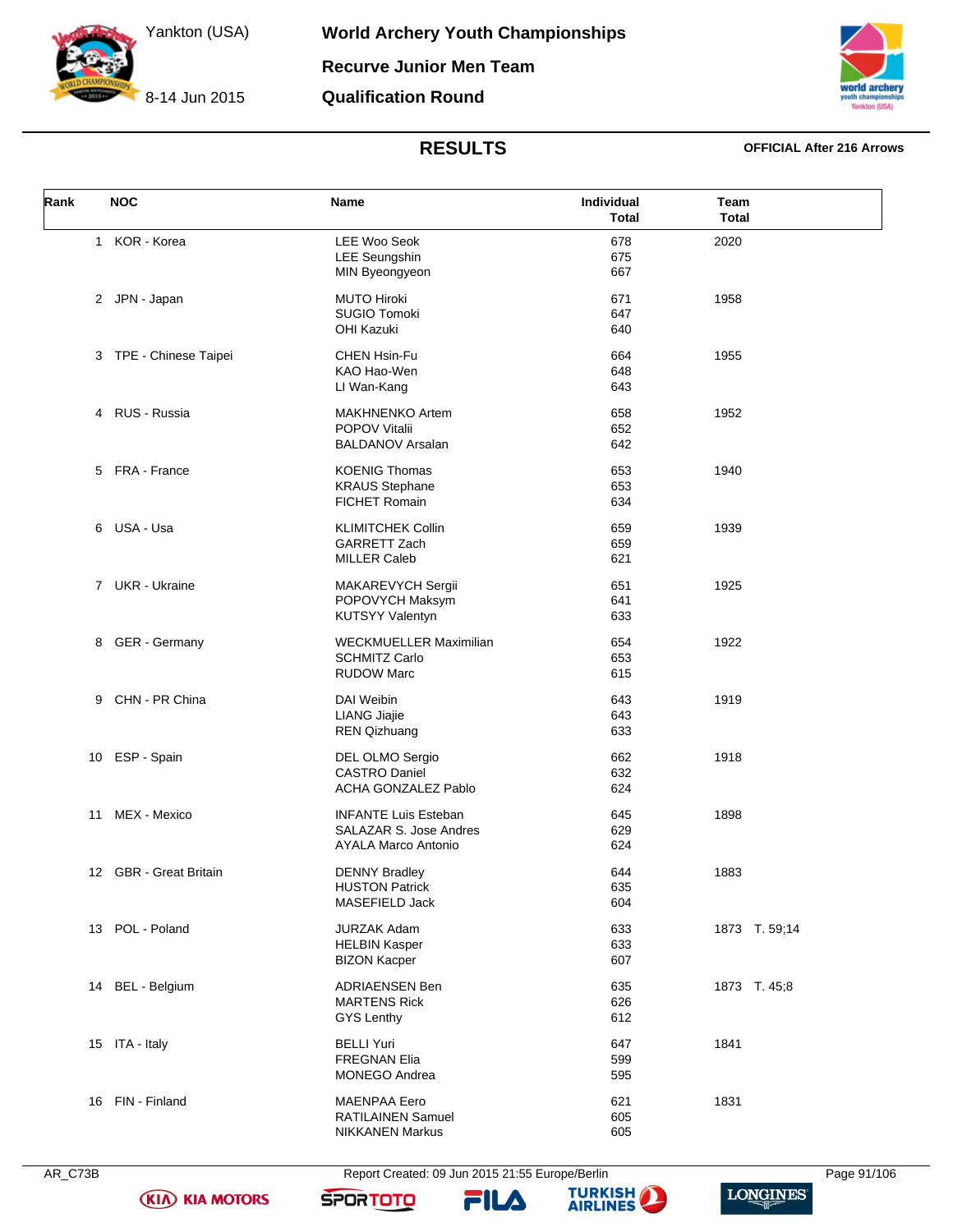8-14 Jun 2015



## **RESULTS OFFICIAL After 216 Arrows**

| Rank | <b>NOC</b>      | Name                          | Individual<br><b>Total</b> | Team<br><b>Total</b> |  |
|------|-----------------|-------------------------------|----------------------------|----------------------|--|
|      | 17 CAN - Canada | <b>VEZINA-BOUCHER Gabriel</b> | 609                        | 1791                 |  |
|      |                 | <b>SORLEY Conner</b>          | 600                        |                      |  |
|      |                 | <b>XUEREB Brandon</b>         | 582                        |                      |  |





FILA



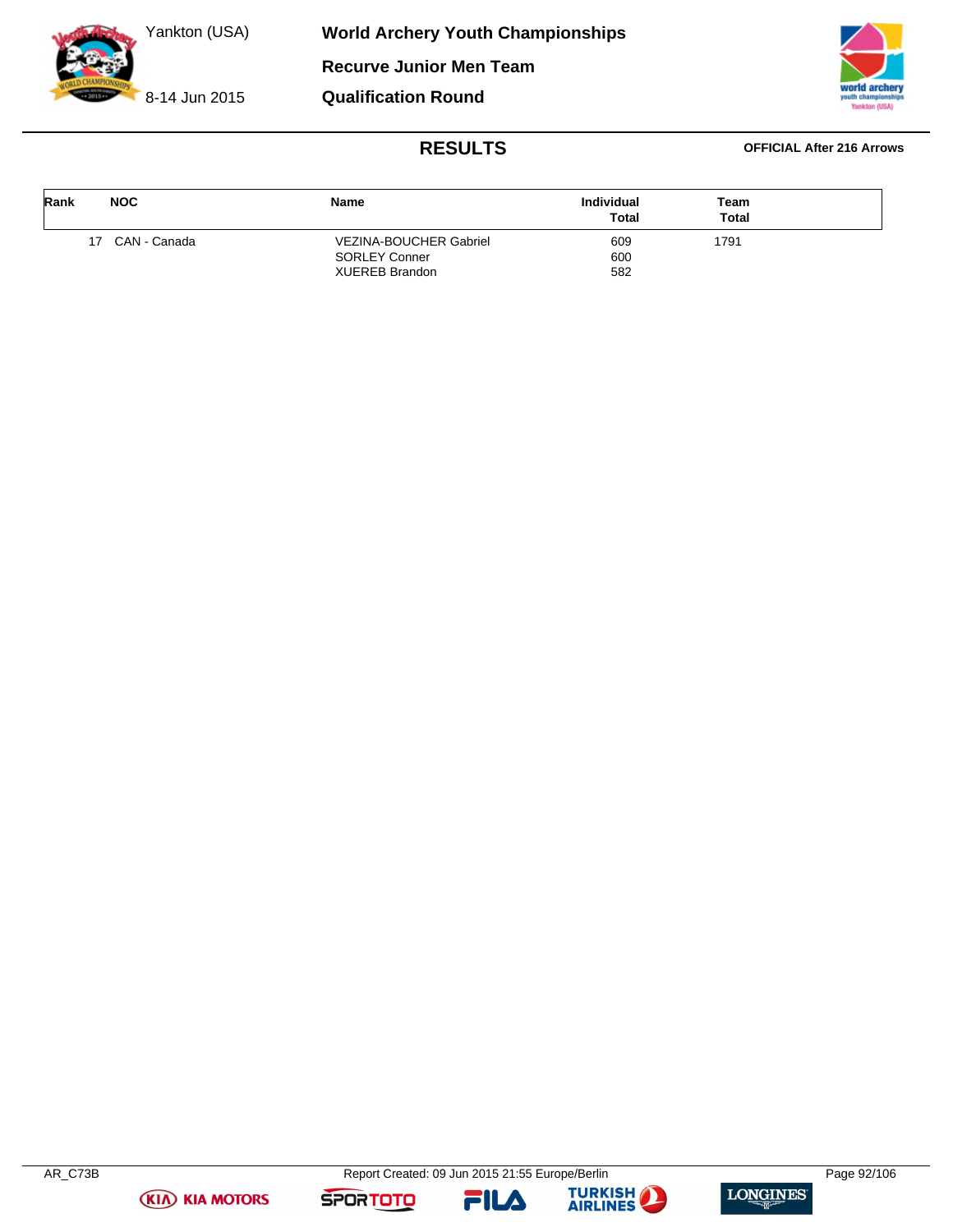8-14 Jun 2015



# **RESULTS OFFICIAL After 216 Arrows**

| Rank | <b>NOC</b>             | <b>Name</b>                 | Individual<br><b>Total</b> | Team<br><b>Total</b> |  |
|------|------------------------|-----------------------------|----------------------------|----------------------|--|
|      | 1 KOR - Korea          | LEE Eun Gyeong              | 657                        | 1957                 |  |
|      |                        | KIM Chaeyun                 | 655                        |                      |  |
|      |                        | <b>KIM Mijeong</b>          | 645                        |                      |  |
|      | 2 USA - Usa            | <b>BROWN Mackenzie</b>      | 639                        | 1890                 |  |
|      |                        | <b>MISCIONE Anna</b>        | 632                        |                      |  |
|      |                        | YAMAGUCHI Karissa           | 619                        |                      |  |
|      | 3 RUS - Russia         | DAMBAEVA Zhibzema           | 643                        | 1888                 |  |
|      |                        | DASHIDORZHIEVA Tuyana       | 632                        |                      |  |
|      |                        | MYLNIKOVA Valeria           | 613                        |                      |  |
|      | 4 TPE - Chinese Taipei | PENG Chia-Mao               | 652                        | 1878                 |  |
|      |                        | WU Chia-Hung                | 637                        |                      |  |
|      |                        | CHANG Hsin-Yi               | 589                        |                      |  |
|      |                        |                             |                            |                      |  |
|      | 5 ITA - Italy          | <b>LANDI Vanessa</b>        | 631                        | 1875                 |  |
|      |                        | SPERA Loredana              | 628                        |                      |  |
|      |                        | <b>BOARI Lucilla</b>        | 616                        |                      |  |
| 6    | FRA - France           | <b>PLANEIX Sophie</b>       | 653                        | 1874                 |  |
|      |                        | <b>ADICEOM Audrey</b>       | 620                        |                      |  |
|      |                        | <b>GAUBIL Melanie</b>       | 601                        |                      |  |
|      | 7 POL - Poland         | ZYZANSKA Sylwia             | 618                        | 1837                 |  |
|      |                        | <b>FARASIEWICZ Karolina</b> | 618                        |                      |  |
|      |                        | SMIALKOWSKA Magdalena       | 601                        |                      |  |
| 8    | CHN - PR China         | <b>WANG Simeng</b>          | 628                        | 1832                 |  |
|      |                        | GAO Minghui                 | 625                        |                      |  |
|      |                        | <b>CHEN Yuting</b>          | 579                        |                      |  |
|      |                        |                             |                            |                      |  |
| 9    | UKR - Ukraine          | TRAPEZNIKOVA Solomiya       | 617                        | 1831                 |  |
|      |                        | LUKYANOVA Nataliya          | 607                        |                      |  |
|      |                        | <b>HNYP Solomiya</b>        | 607                        |                      |  |
| 10   | <b>GER</b> - Germany   | <b>BAUER Katharina</b>      | 617                        | 1826                 |  |
|      |                        | <b>KROPPEN Michelle</b>     | 607                        |                      |  |
|      |                        | FREYWALD Cynthia            | 602                        |                      |  |
| 11   | MEX - Mexico           | <b>HINOJOSA Karla</b>       | 622                        | 1809                 |  |
|      |                        | <b>MARQUEZ Rebeca</b>       | 615                        |                      |  |
|      |                        | SOSA Laura Jaquelin         | 572                        |                      |  |
|      | 12 JPN - Japan         | KOJO Aoi                    | 631                        | 1799                 |  |
|      |                        | KOBAYASHI Kana              | 590                        |                      |  |
|      |                        | <b>TOMA Azusa</b>           | 578                        |                      |  |
| 13   | MGL - Mongolia         | ANKHBAYAR Otgonjargal       | 508                        | 1339                 |  |
|      |                        | SOYOLSAIKHAN Anudari        | 456                        |                      |  |
|      |                        | DASHJAMTS Nomungoo          | 375                        |                      |  |
|      |                        |                             |                            |                      |  |







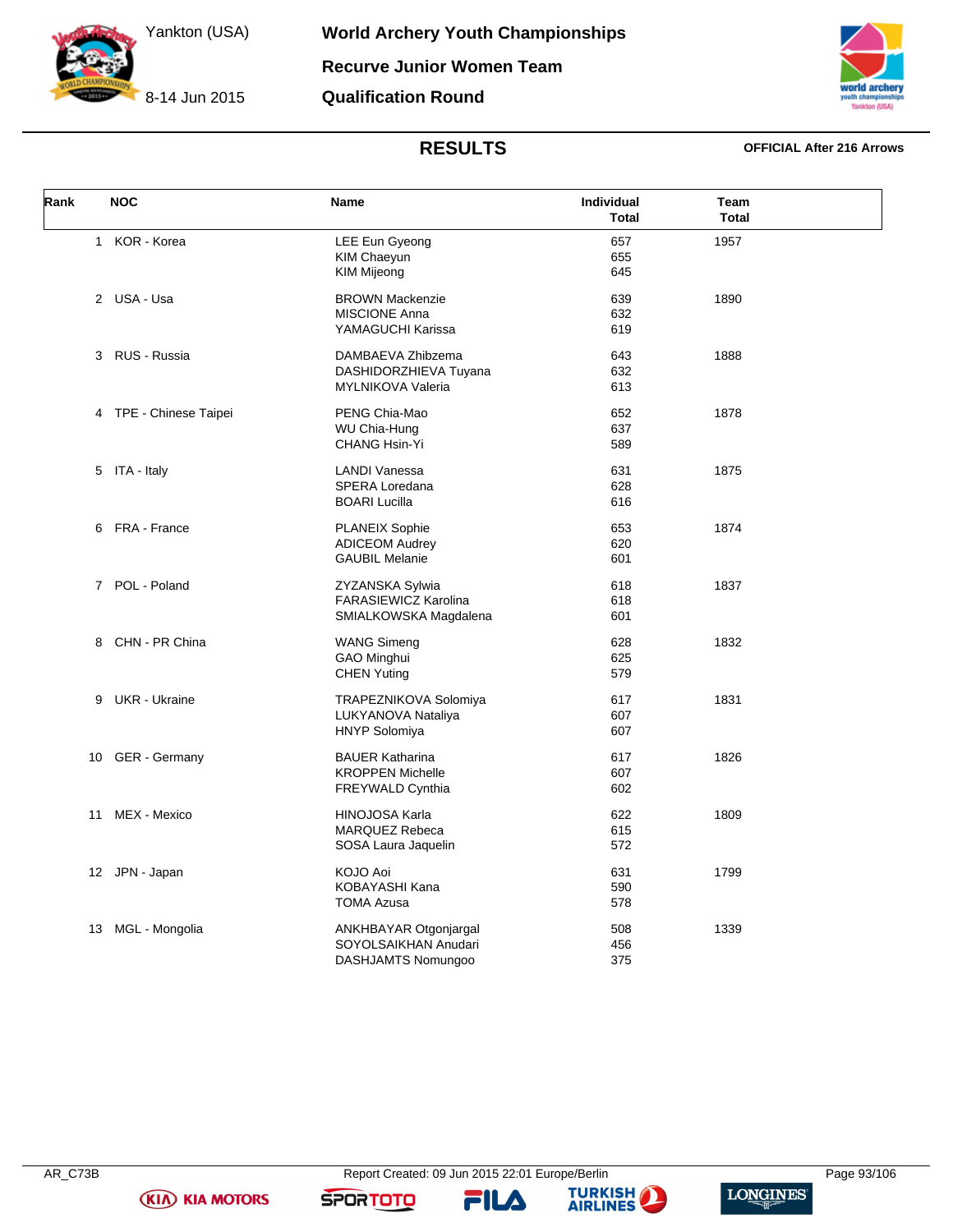8-14 Jun 2015



# **RESULTS OFFICIAL After 216 Arrows**

| Rank | <b>NOC</b>                 | Name                                 | <b>Individual</b><br><b>Total</b> | Team<br><b>Total</b> |  |
|------|----------------------------|--------------------------------------|-----------------------------------|----------------------|--|
|      | 1 KOR - Korea              | <b>LEE Seungjun</b>                  | 671                               | 1994                 |  |
|      |                            | AN Hyojin                            | 665                               |                      |  |
|      |                            | LEE Wooju                            | 658                               |                      |  |
|      | 2 TPE - Chinese Taipei     | KUO Chia-Lung                        | 679                               | 1977                 |  |
|      |                            | JAO Ting-Yu                          | 655                               |                      |  |
|      |                            | HSU Huan-Lun                         | 643                               |                      |  |
|      | 3 RUS - Russia             | <b>BUDAEV Sodnom</b>                 | 674                               | 1976                 |  |
|      |                            | <b>TSYRENDORZHIEV Buianto</b>        | 654                               |                      |  |
|      |                            | <b>IRDYNEEV Erdem</b>                | 648                               |                      |  |
| 4    | <b>BRA - Brazil</b>        | <b>DALMEIDA Marcus</b>               | 680                               | 1971                 |  |
|      |                            | <b>BRASIL LOPES DOS REIS Jhonata</b> | 649                               |                      |  |
|      |                            | DA SILVA COSTA FILHO Marcelo         | 642                               |                      |  |
|      | 5 CHN - PR China           | FANG Zhengmin                        | 664                               | 1970                 |  |
|      |                            | LIU Baijun                           | 660                               |                      |  |
|      |                            | WU Shenghao                          | 646                               |                      |  |
|      | 6 USA - Usa                | OLIVER Ryan                          | 662                               | 1951                 |  |
|      |                            | <b>KIM Geunwoo</b>                   | 655                               |                      |  |
|      |                            | <b>KIM Minsoo</b>                    | 634                               |                      |  |
|      | 7 TUR - Turkey             | GAZOZ Mete                           | 661                               | 1948                 |  |
|      |                            | <b>DAL Erdal Meric</b>               | 645                               |                      |  |
|      |                            | <b>UREM Yahya Dogan</b>              | 642                               |                      |  |
| 8    | ESP - Spain                | <b>CAVANILLAS PUGA Enrique</b>       | 649                               | 1945                 |  |
|      |                            | <b>ILLARRAMENDI Josu</b>             | 648                               |                      |  |
|      |                            | SANCHEZ ANTOKU Ken                   | 648                               |                      |  |
|      | 9 NED - Netherlands        | VAN TONGEREN Jan                     | 679                               | 1923                 |  |
|      |                            | VAN DEN BERG Piet                    | 629                               |                      |  |
|      |                            | <b>BROEKSMA Gijs</b>                 | 615                               |                      |  |
|      | 10 JPN - Japan             | <b>TATENO Mau</b>                    | 650                               | 1920                 |  |
|      |                            | <b>OSADA Raito</b>                   | 641                               |                      |  |
|      |                            | KAWAKAMI Tomoya                      | 629                               |                      |  |
|      | 11 ITA - Italy             | LUVISETTO Alberto                    | 640                               | 1912                 |  |
|      |                            | <b>GUERRA Simone</b>                 | 638                               |                      |  |
|      |                            | <b>LAPENNA Nicolo</b>                | 634                               |                      |  |
|      | 12 GER - Germany           | <b>HEINKEL Yannic</b>                | 652                               | 1903                 |  |
|      |                            | <b>SCHEIDING Adrian</b>              | 645                               |                      |  |
|      |                            | <b>WEH Marius</b>                    | 606                               |                      |  |
| 13   | MGL - Mongolia             | <b>ENKHDALAI Bodi-Erdene</b>         | 652                               | 1891                 |  |
|      |                            | BATBAYAR Ariungegeen                 | 631                               |                      |  |
|      |                            | <b>BATMUNKH Erdenebaatar</b>         | 608                               |                      |  |
| 14   | <b>GBR</b> - Great Britain | <b>GROUND Joe</b>                    | 650                               | 1888                 |  |
|      |                            | <b>CAUGHEY Struan</b>                | 624                               |                      |  |
|      |                            | PINDER Ryan                          | 614                               |                      |  |
| 15   | MEX - Mexico               | ARELLANO Humberto                    | 659                               | 1867                 |  |
|      |                            | FIGUEROA H. Mario F.                 | 652                               |                      |  |
|      |                            | GARCIA ORTIZ Hugo U.                 | 556                               |                      |  |
|      | 16 ARG - Argentina         | JAJARABILLA Mario Damian             | 642                               | 1863                 |  |
|      |                            | RODRIGUEZ SAS Francisco              | 628                               |                      |  |
|      |                            | <b>ARANDA Leonel Ezequiel</b>        | 593                               |                      |  |



AR\_C73B Report Created: 09 Jun 2015 22:01 Europe/Berlin Page 94/106

FILA

**SPORTOTO** 





**(KIA) KIA MOTORS**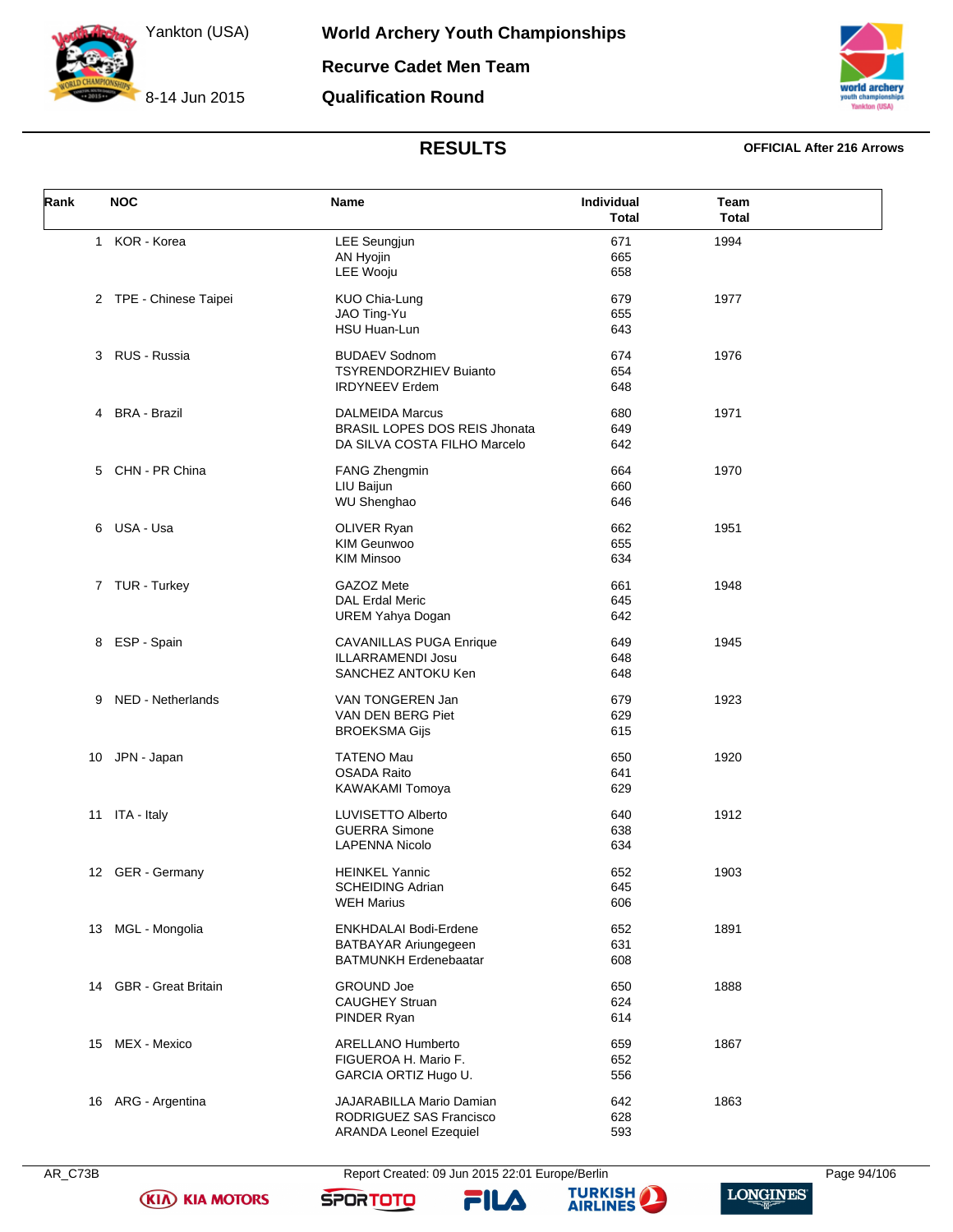8-14 Jun 2015



### **RESULTS OFFICIAL After 216 Arrows**

| Rank | <b>NOC</b>                   | Name                       | <b>Individual</b><br>Total | Team<br><b>Total</b> |  |
|------|------------------------------|----------------------------|----------------------------|----------------------|--|
|      |                              |                            |                            |                      |  |
|      | CAN - Canada<br>17           | LEE Ji Dam                 | 655                        | 1841                 |  |
|      |                              | COX Aaron                  | 599                        |                      |  |
|      |                              | <b>KIM Paul</b>            | 587                        |                      |  |
|      | HKG - Hong Kong, China<br>18 | SO Chun Ngai               | 632                        | 1811                 |  |
|      |                              | WONG Ka Lok                | 620                        |                      |  |
|      |                              | LAW Kwan To                | 559                        |                      |  |
|      | KSA - Saudi Arabia<br>19     | ALGHAMDI Saeed Abdullah S. | 595                        | 1776                 |  |
|      |                              | ARAFAT Obai Khaled         | 591                        |                      |  |
|      |                              | ALWI Mansour Fahd M.       | 590                        |                      |  |
|      | POL - Poland<br>20           | <b>STARZYCKI Piotr</b>     | 636                        | 1713                 |  |
|      |                              | <b>BIELA Dariusz</b>       | 612                        |                      |  |
|      |                              | RABSKI Szymon              | 465                        |                      |  |

**(KIA) KIA MOTORS** 

FILA



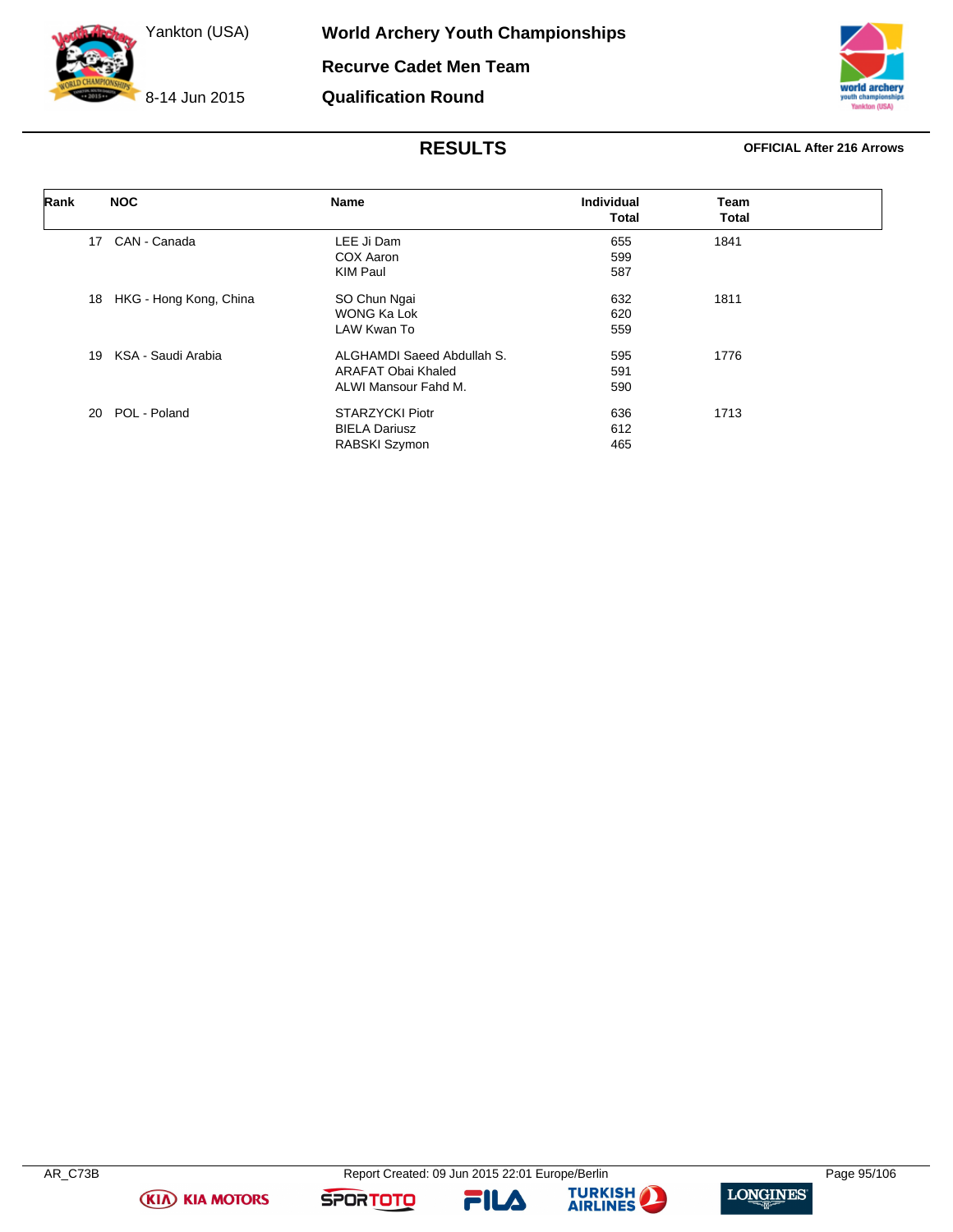8-14 Jun 2015



# **RESULTS OFFICIAL After 216 Arrows**

| Rank         | <b>NOC</b>             | <b>Name</b>                                                                    | Individual<br><b>Total</b> | Team<br><b>Total</b> |  |
|--------------|------------------------|--------------------------------------------------------------------------------|----------------------------|----------------------|--|
| $\mathbf{1}$ | KOR - Korea            | SIM Hyeonseung<br><b>HYEONG Yeajin</b><br>LEE Gahyun                           | 666<br>664<br>626          | 1956                 |  |
|              | 2 TPE - Chinese Taipei | YEH Hsiu-Ting<br>CHANG Hsin-Yu<br>TSAI Yu-Ting                                 | 647<br>646<br>639          | 1932                 |  |
|              | 3 TUR - Turkey         | ANAGOZ Yasemin Ecem<br><b>GUMRUKCU Aybuke</b><br><b>COSKUN Gulnaz Busranur</b> | 650<br>629<br>629          | 1908                 |  |
|              | 4 CHN - PR China       | LI Xinxin<br>DU Angi<br>LI Jingwei                                             | 651<br>627<br>617          | 1895                 |  |
|              | 5 ITA - Italy          | GIACCHERI Tanya<br><b>ANDREOLI Tatiana</b><br><b>ZUFFI Veronica</b>            | 649<br>626<br>598          | 1873                 |  |
|              | 6 GER - Germany        | <b>TARTLER Elisa</b><br><b>ZIEGLER Milena</b><br><b>WLECKE Celina</b>          | 626<br>622<br>615          | 1863                 |  |
|              | 7 USA - Usa            | <b>CLAPS Eliana</b><br>SIM Suzanna<br><b>FARR Caity</b>                        | 648<br>607<br>605          | 1860                 |  |
| 8            | POL - Poland           | NAPLOSZEK Kamila<br>JUSZCZUK Gloria<br>TOBOLEWSKA Anna                         | 630<br>622<br>605          | 1857                 |  |
| 9            | MEX - Mexico           | DIAZ G. Viviana P.<br>VIDAL ISLAS Vivian M.<br><b>RIVERA Alexa</b>             | 645<br>601<br>579          | 1825                 |  |
| 10           | JPN - Japan            | <b>UEDA Saara</b><br><b>OHASHI Tomoka</b><br><b>KUME Sayaka</b>                | 625<br>602<br>555          | 1782                 |  |
| 11           | MGL - Mongolia         | <b>ALTANSUKH Surenjav</b><br>PUREVJAV Misheelt<br>GANBOLD Uyanga               | 594<br>560<br>527          | 1681                 |  |
|              | 12 GBR - Great Britain | <b>WARNER Elizabeth</b><br><b>BRYANT Emily</b><br><b>CONVERY Aimee</b>         | 606<br>545<br>528          | 1679                 |  |

**(KIA) KIA MOTORS** 





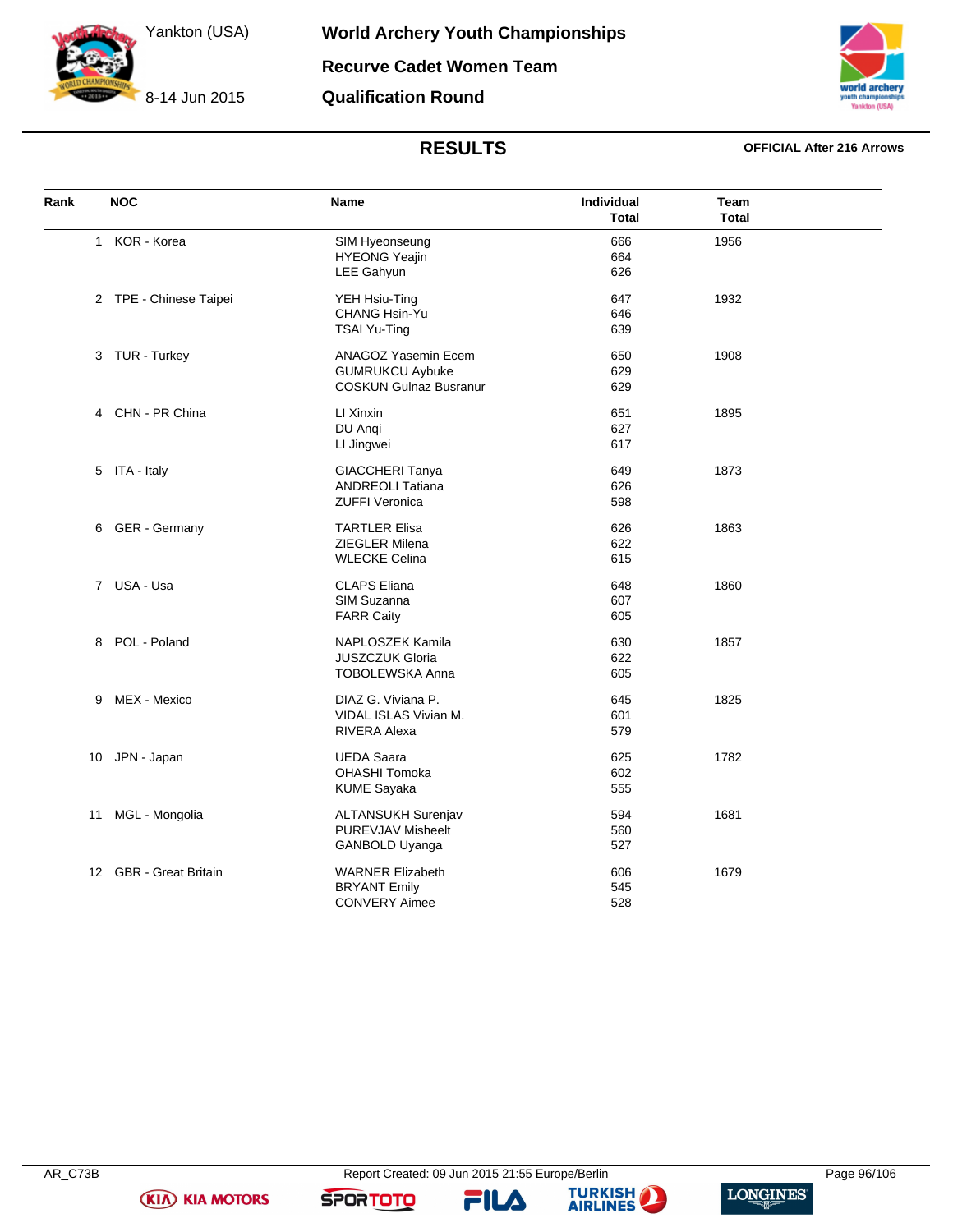8-14 Jun 2015

**World Archery Youth Championships Recurve Junior Mixed Team Qualification Round**



## **RESULTS OFFICIAL After 144 Arrows**

| Rank | <b>NOC</b>              | Name                                                                | Individual<br><b>Total</b> | Team<br><b>Total</b> |
|------|-------------------------|---------------------------------------------------------------------|----------------------------|----------------------|
|      | 1 KOR - Korea           | LEE Eun Gyeong<br><b>LEE Woo Seok</b>                               | 657<br>678                 | 1335                 |
|      | 2 TPE - Chinese Taipei  | PENG Chia-Mao<br><b>CHEN Hsin-Fu</b>                                | 652<br>664                 | 1316                 |
|      | 3 FRA - France          | PLANEIX Sophie<br><b>KOENIG Thomas</b>                              | 653<br>653                 | 1306                 |
| 4    | JPN - Japan             | KOJO Aoi<br><b>MUTO Hiroki</b>                                      | 631<br>671                 | 1302                 |
| 5    | RUS - Russia            | DAMBAEVA Zhibzema<br><b>MAKHNENKO Artem</b>                         | 643<br>658                 | 1301                 |
| 6    | USA - Usa               | <b>BROWN Mackenzie</b><br><b>KLIMITCHEK Collin</b>                  | 639<br>659                 | 1298                 |
|      | 7 ITA - Italy           | <b>LANDI Vanessa</b><br><b>BELLI Yuri</b>                           | 631<br>647                 | 1278                 |
| 8    | ESP - Spain             | RICO GARCIA Oceania<br>DEL OLMO Sergio                              | 611<br>662                 | 1273                 |
| 9    | CHN - PR China          | <b>WANG Simeng</b><br>DAI Weibin                                    | 628<br>643                 | 1271 T. 43;11        |
| 10   | GER - Germany           | <b>BAUER Katharina</b><br>WECKMUELLER Maximilian                    | 617<br>654                 | 1271 T. 41;17        |
| 11   | KAZ - Kazakhstan        | ASKAROVA Karakoz<br>MUSSAYEV Sanzhar                                | 612<br>656                 | 1268 T. 40;10        |
|      | 12 UKR - Ukraine        | TRAPEZNIKOVA Solomiya<br>MAKAREVYCH Sergii                          | 617<br>651                 | 1268 T. 37;14        |
| 13   | MEX - Mexico            | HINOJOSA Karla<br><b>INFANTE Luis Esteban</b>                       | 622<br>645                 | 1267                 |
|      | 14 GBR - Great Britain  | <b>GILDER Sally</b><br><b>DENNY Bradley</b>                         | 613<br>644                 | 1257                 |
| 15   | POL - Poland            | ZYZANSKA Sylwia<br><b>JURZAK Adam</b>                               | 618<br>633                 | 1251                 |
|      | 16 TUR - Turkey         | <b>BAYAZIT Burcu</b><br><b>GUNERI Muhammed Bilal</b>                | 597<br>633                 | 1230                 |
|      | 17 BRA - Brazil         | DA COSTA RODRIGUES Larissa Feitosa<br><b>GARCIA DOBERMANN Andre</b> | 614<br>601                 | 1215                 |
|      | 18 CZE - Czech Republic | <b>HORACKOVA Marie</b><br><b>HLAHULEK Michal</b>                    | 611<br>585                 | 1196                 |
| 19   | ARG - Argentina         | PENA VILLAR Xiomara<br><b>TISOCCO Tomas</b>                         | 549<br>621                 | 1170                 |
| 20   | CAN - Canada            | DAVIDSON Shannon<br><b>VEZINA-BOUCHER Gabriel</b>                   | 556<br>609                 | 1165                 |
| 21   | GUA - Guatemala         | PAIZ Maria Andre<br><b>FLOSSBACH Thomas Alexander</b>               | 513<br>622                 | 1135                 |
|      | 22 MGL - Mongolia       | ANKHBAYAR Otgonjargal<br><b>URNUKH Nekhiit</b>                      | 508<br>611                 | 1119                 |



AR\_C73B Report Created: 09 Jun 2015 22:01 Europe/Berlin Page 97/106

**(KIA) KIA MOTORS** 







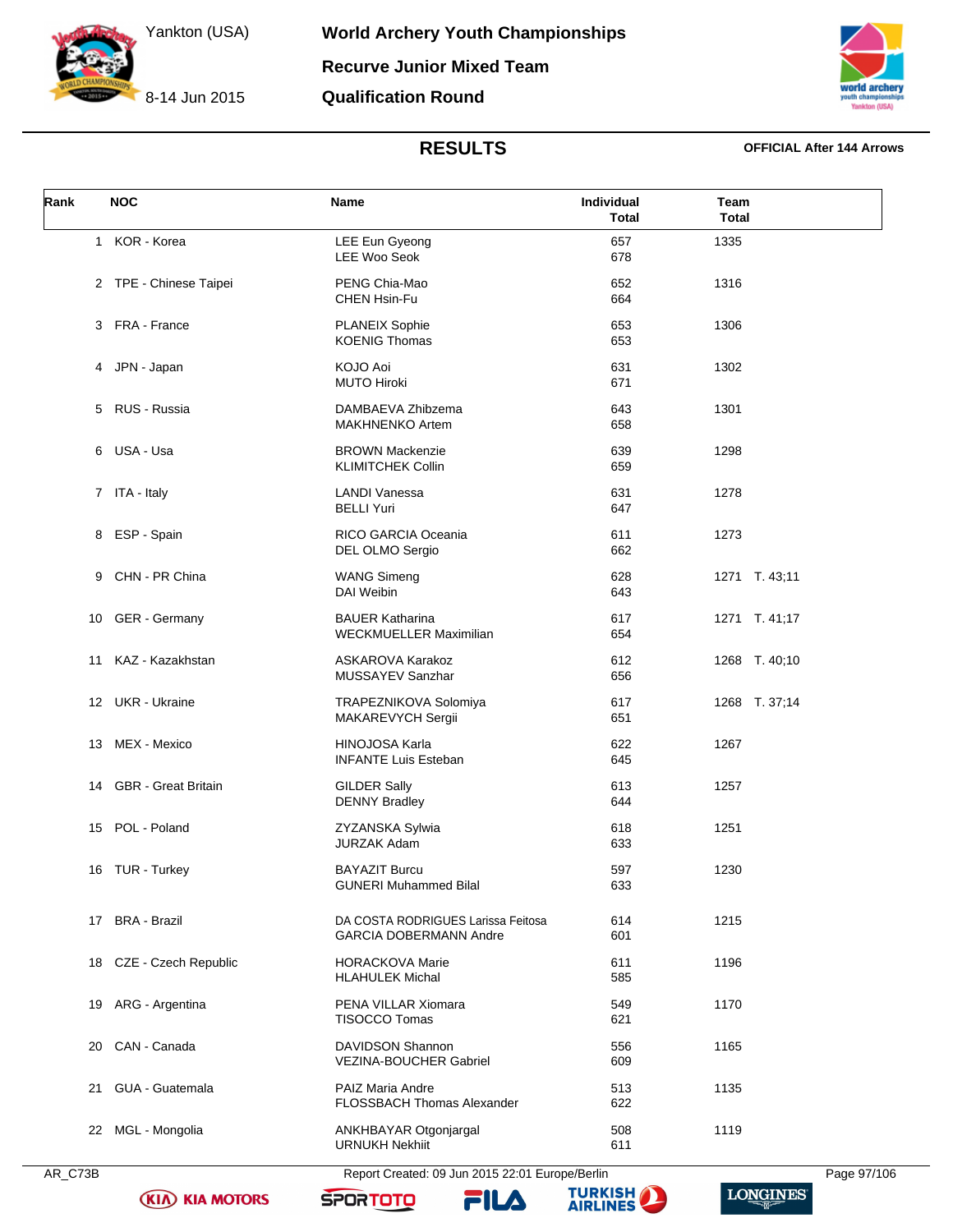8-14 Jun 2015



## **RESULTS OFFICIAL After 144 Arrows**

| Rank | <b>NOC</b>                 | Name                                                    | Individual<br><b>Total</b> | Team<br><b>Total</b> |
|------|----------------------------|---------------------------------------------------------|----------------------------|----------------------|
|      | 1 KOR - Korea              | SIM Hyeonseung<br><b>LEE Seungjun</b>                   | 666<br>671                 | 1337                 |
|      | 2 TPE - Chinese Taipei     | YEH Hsiu-Ting<br>KUO Chia-Lung                          | 647<br>679                 | 1326                 |
|      | 3 CHN - PR China           | LI Xinxin<br>FANG Zhengmin                              | 651<br>664                 | 1315                 |
|      | 4 TUR - Turkey             | ANAGOZ Yasemin Ecem<br>GAZOZ Mete                       | 650<br>661                 | 1311                 |
|      | 5 USA - Usa                | <b>CLAPS Eliana</b><br>OLIVER Ryan                      | 648<br>662                 | 1310                 |
| 6    | MEX - Mexico               | DIAZ G. Viviana P.<br><b>ARELLANO Humberto</b>          | 645<br>659                 | 1304                 |
|      | 7 FRA - France             | <b>GUY Oceane</b><br><b>BILLOUE Florian</b>             | 644<br>653                 | 1297                 |
| 8    | RUS - Russia               | <b>BALDANOVA Tse-Dulma</b><br><b>BUDAEV Sodnom</b>      | 622<br>674                 | 1296                 |
| 9    | ITA - Italy                | <b>GIACCHERI Tanya</b><br>LUVISETTO Alberto             | 649<br>640                 | 1289                 |
| 10   | <b>BRA - Brazil</b>        | <b>CABRAL GUIMARAES Alice</b><br><b>DALMEIDA Marcus</b> | 599<br>680                 | 1279 T. 47;17        |
|      | 11 SLO - Slovenia          | LAHARNAR Ivana<br>RAVNIKAR Ziga                         | 634<br>645                 | 1279 T. 37;3         |
|      | 12 GER - Germany           | <b>TARTLER Elisa</b><br><b>HEINKEL Yannic</b>           | 626<br>652                 | 1278                 |
|      | 13 JPN - Japan             | <b>UEDA Saara</b><br><b>TATENO Mau</b>                  | 625<br>650                 | 1275                 |
| 14   | POL - Poland               | NAPLOSZEK Kamila<br><b>STARZYCKI Piotr</b>              | 630<br>636                 | 1266                 |
| 15   | <b>GBR</b> - Great Britain | <b>WARNER Elizabeth</b><br><b>GROUND Joe</b>            | 606<br>650                 | 1256                 |
|      | 16 MGL - Mongolia          | <b>ALTANSUKH Surenjav</b><br>ENKHDALAI Bodi-Erdene      | 594<br>652                 | 1246                 |
|      | 17 AUS - Australia         | <b>SUTTON Jessica</b><br><b>WILSON Kane</b>             | 603<br>620                 | 1223                 |
|      | 18 EST - Estonia           | <b>TETSMANN Maris</b><br><b>KIVILO Karl</b>             | 601<br>618                 | 1219                 |
| 19   | CAN - Canada               | <b>LALONDE Lauriane</b><br>LEE Ji Dam                   | 559<br>655                 | 1214                 |
| 20   | HKG - Hong Kong, China     | TSUI Chung Laam<br>SO Chun Ngai                         | 575<br>632                 | 1207                 |
| 21   | KAZ - Kazakhstan           | MUKHTARKHANOVA Alua<br><b>KARIMOV Dastan</b>            | 583<br>620                 | 1203                 |
|      | 22 PUR - Puerto Rico       | DEL RIO RODRIGUEZ Paola<br>MUNOZ RODRIGUEZ Adrian       | 595<br>566                 | 1161                 |

AR\_C73B Report Created: 09 Jun 2015 22:01 Europe/Berlin Page 98/106

**(KIA) KIA MOTORS** 







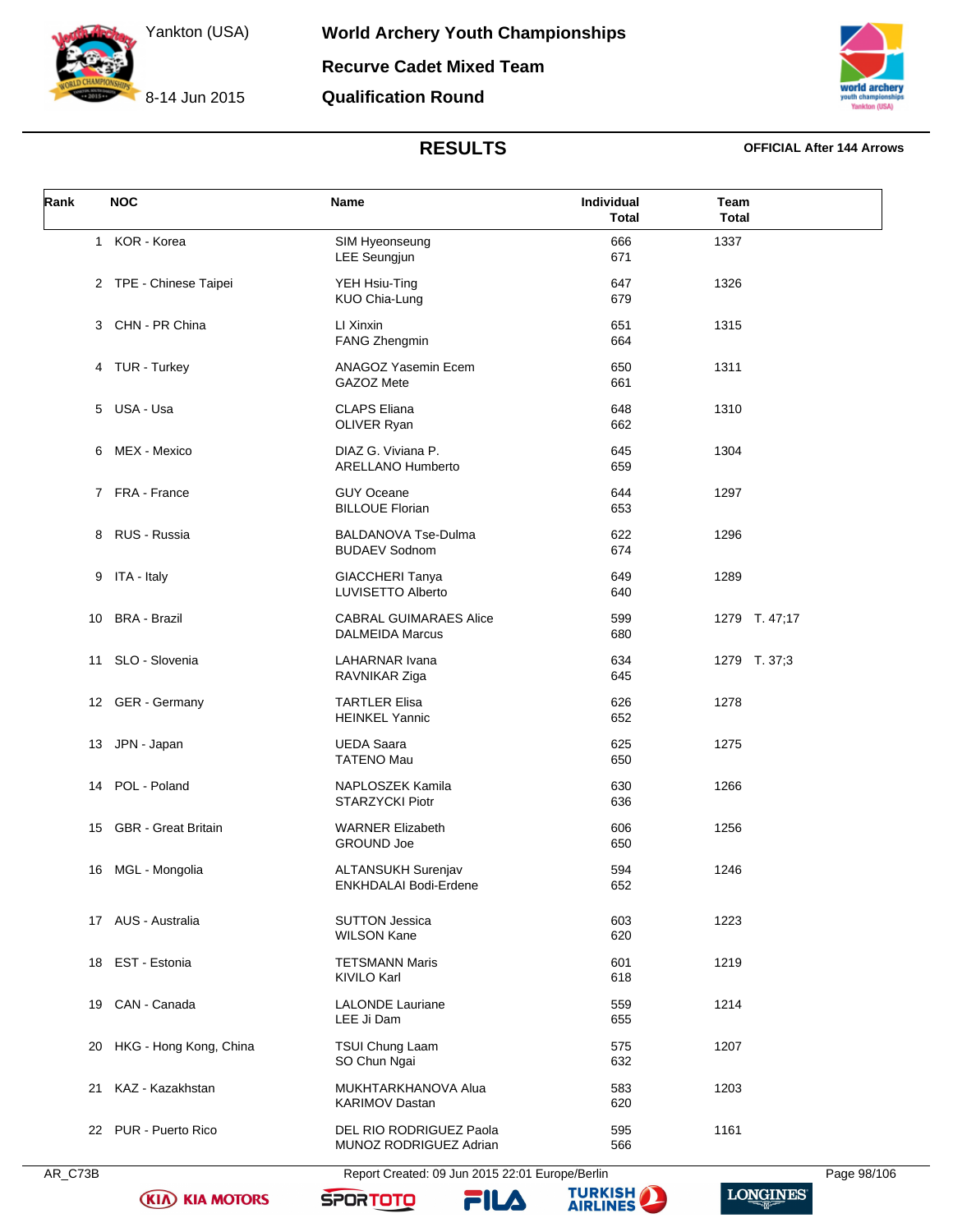



# **RESULTS OFFICIAL After 144 Arrows**

| Rank | <b>NOC</b>          | Name                                          | <b>Individual</b><br><b>Total</b> | Team<br><b>Total</b> |  |
|------|---------------------|-----------------------------------------------|-----------------------------------|----------------------|--|
|      | DEN - Denmark<br>23 | <b>ANDERSEN Kirstine</b><br>PEDERSEN Jonathan | 542<br>612                        | 1154                 |  |
|      | 24 TGA - Tonga      | <b>TATAFU Lusi</b><br>JENSEN Arne             | 507<br>569                        | 1076                 |  |





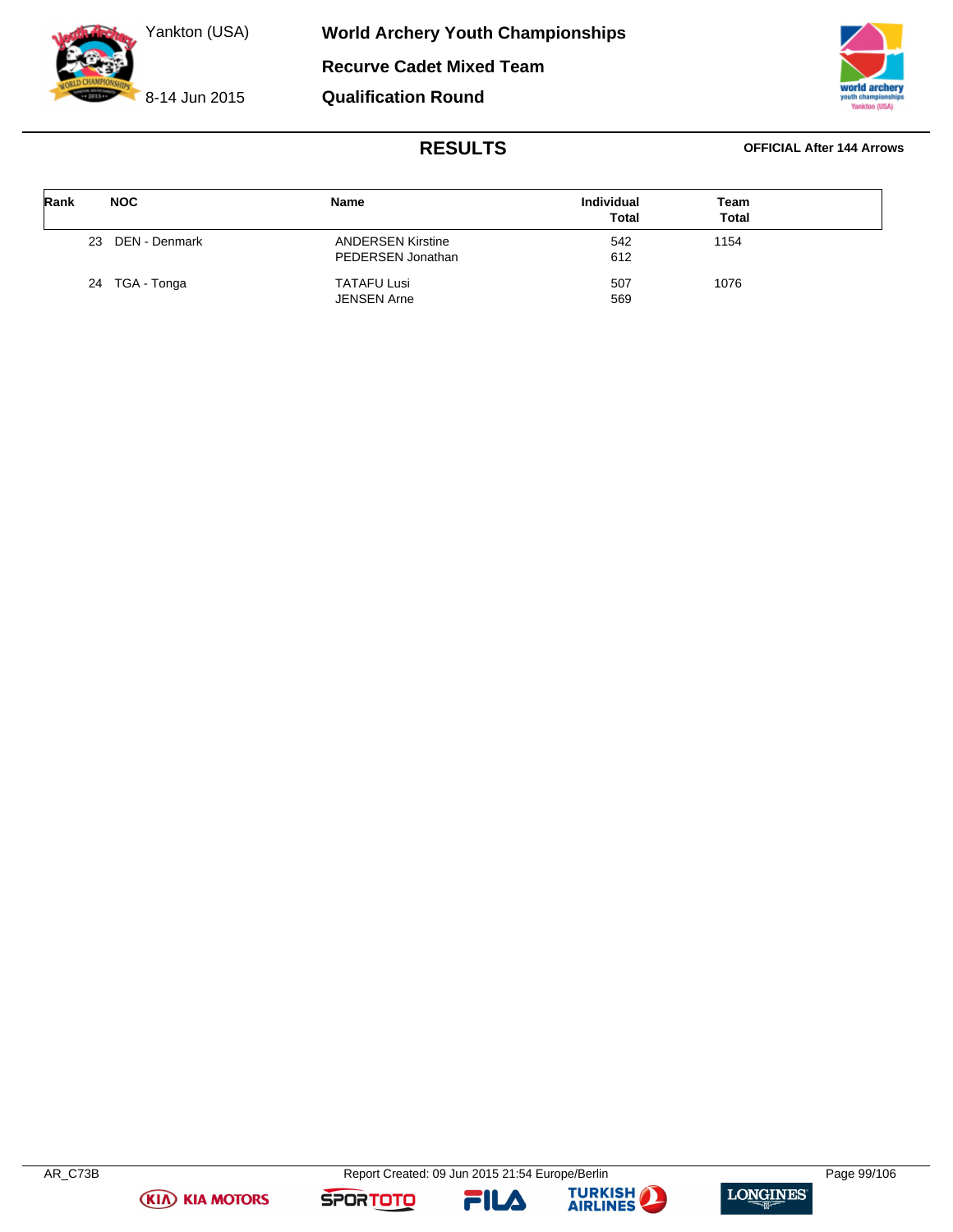8-14 Jun 2015

**World Archery Youth Championships Compound Junior Men Team Qualification Round**

# **RESULTS OFFICIAL After 216 Arrows**

| Rank<br><b>NOC</b>             |                            | <b>Name</b>                   | Individual<br><b>Total</b> | Team<br><b>Total</b> |
|--------------------------------|----------------------------|-------------------------------|----------------------------|----------------------|
| USA - Usa<br>$\mathbf{1}$      |                            | <b>BEE Chris</b>              | 692                        | 2070                 |
|                                |                            | <b>MANFULL Steven</b>         | 691                        |                      |
|                                |                            | <b>HOUSER David</b>           | 687                        |                      |
| 2 TUR - Turkey                 |                            | <b>TANDOGAN Baris</b>         | 694                        | 2053 T. 127;44       |
|                                |                            | YAKALI Samet Can              | 694                        |                      |
|                                |                            | <b>DERNEKLI Furkan</b>        | 665                        |                      |
| MEX - Mexico<br>3              |                            | <b>GONZALEZ Rodolfo</b>       | 696                        | 2053 T. 126;58       |
|                                |                            | ESPINOSA SURO Miguel A.       | 681                        |                      |
|                                |                            | <b>HIDALGO IBARRA Antonio</b> | 676                        |                      |
| SWE - Sweden<br>$\overline{4}$ |                            | <b>BORGSTROM Hampus</b>       | 689                        | 2049                 |
|                                |                            | <b>CARLSSON Isak</b>          | 680                        |                      |
|                                |                            | <b>STROMBERG Linus</b>        | 680                        |                      |
| ITA - Italy<br>5               |                            | <b>FESTI Manuel</b>           | 685                        | 2023                 |
|                                |                            | <b>BARADEL Simone</b>         | 676                        |                      |
|                                |                            | <b>MIOR Viviano</b>           | 662                        |                      |
| CAN - Canada<br>6              |                            | <b>GUSTAFSON Colton</b>       | 680                        | 2016                 |
|                                |                            | <b>MCGINNIS Hunter</b>        | 673                        |                      |
|                                |                            | <b>MURPHY Tyler</b>           | 663                        |                      |
| 7                              | <b>GBR</b> - Great Britain | <b>JERAM Samual</b>           | 671                        | 1989                 |
|                                |                            | <b>BULL Jonathan</b>          | 671                        |                      |
|                                |                            | <b>TUCKNOTT Phillip</b>       | 647                        |                      |





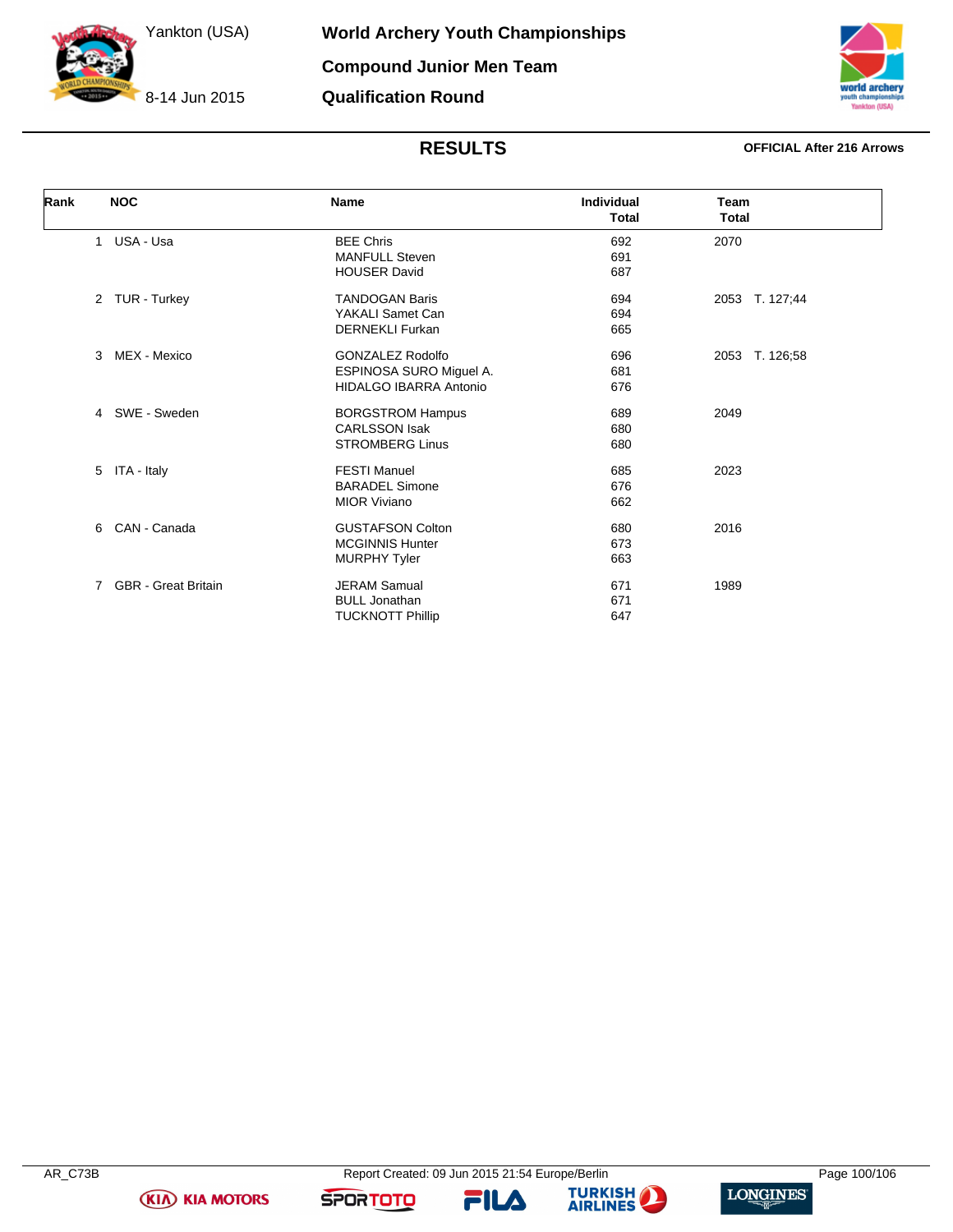8-14 Jun 2015



# **RESULTS OFFICIAL After 216 Arrows**

| Rank | <b>NOC</b>                      | Name                           | <b>Individual</b><br>Total | <b>Team</b><br><b>Total</b> |
|------|---------------------------------|--------------------------------|----------------------------|-----------------------------|
|      | USA - Usa<br>$\mathbf{1}$       | <b>REYNOLDS Danielle</b>       | 683                        | 2041                        |
|      |                                 | <b>PEARCE Paige</b>            | 681                        |                             |
|      |                                 | <b>FISCHER Emily</b>           | 677                        |                             |
|      | COL - Colombia<br>$\mathcal{P}$ | LOPEZ Sara                     | 704                        | 2036                        |
|      |                                 | <b>VALDEZ Nora</b>             | 676                        |                             |
|      |                                 | <b>ROMAN Paula</b>             | 656                        |                             |
|      | CAN - Canada<br>3               | <b>DEAN Darby-Mary</b>         | 685                        | 2009                        |
|      |                                 | <b>JOHNSON Brittany</b>        | 671                        |                             |
|      |                                 | <b>HART Madison</b>            | 653                        |                             |
|      | MEX - Mexico<br>4               | <b>GUTIERREZ RUBIO Mariana</b> | 682                        | 2006                        |
|      |                                 | <b>MERINO Brenda</b>           | 666                        |                             |
|      |                                 | ZAMORA MORENO Valeria M.       | 658                        |                             |
|      | TUR - Turkey<br>5               | <b>BOSTAN Yesim</b>            | 687                        | 2005                        |
|      |                                 | <b>SEVINDIK Dilara</b>         | 669                        |                             |
|      |                                 | <b>SAGLAM Evrim</b>            | 649                        |                             |
|      | <b>GBR</b> - Great Britain<br>6 | <b>CLARK Daisy</b>             | 673                        | 1963                        |
|      |                                 | <b>GEORGE Aalin Ellisse</b>    | 656                        |                             |
|      |                                 | <b>GEORGE Kirsten</b>          | 634                        |                             |



**FILA** 



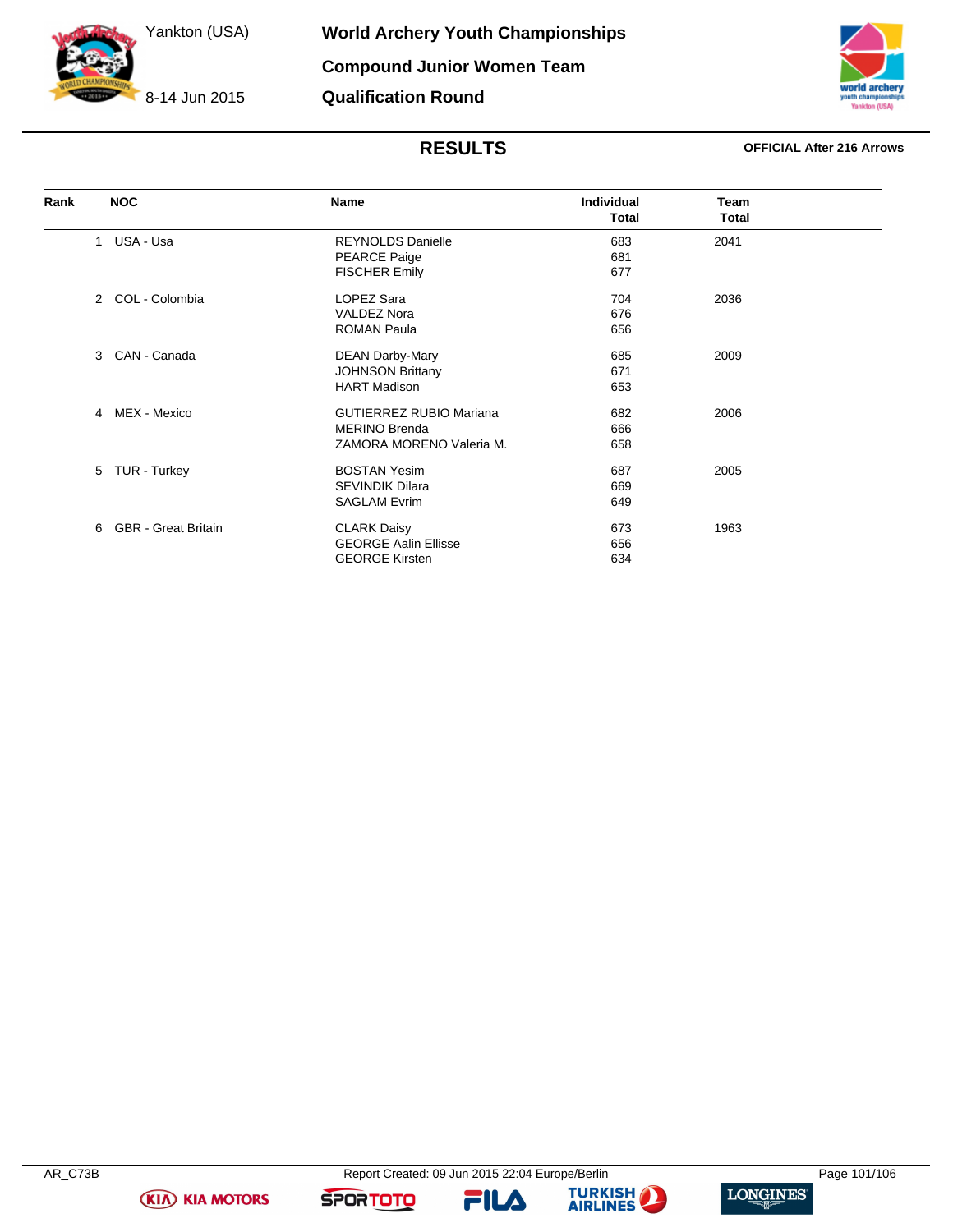8-14 Jun 2015



# **RESULTS OFFICIAL After 216 Arrows**

| Rank |                | <b>NOC</b>                 | <b>Name</b>                   | <b>Individual</b><br><b>Total</b> | <b>Team</b><br>Total |  |
|------|----------------|----------------------------|-------------------------------|-----------------------------------|----------------------|--|
|      |                | 1 TUR - Turkey             | <b>GARIP Mert</b>             | 684                               | 2038                 |  |
|      |                |                            | <b>MARAS Serdar Bortay</b>    | 681                               |                      |  |
|      |                |                            | <b>ERKUS Emre</b>             | 673                               |                      |  |
|      | $\mathcal{P}$  | MEX - Mexico               | QUEVEDO Cecilio E.            | 681                               | 2009                 |  |
|      |                |                            | TREVINO G. Romeo Alejandro    | 673                               |                      |  |
|      |                |                            | <b>BECERRA RIVAS Fernando</b> | 655                               |                      |  |
|      | 3              | USA - Usa                  | <b>JOHNSON Dane</b>           | 674                               | 2007                 |  |
|      |                |                            | <b>OCONNOR Daniel</b>         | 672                               |                      |  |
|      |                |                            | <b>FETERL Cole</b>            | 661                               |                      |  |
|      | $\overline{4}$ | <b>GBR</b> - Great Britain | <b>HOWSE James</b>            | 677                               | 2001                 |  |
|      |                |                            | <b>RALLS Luke</b>             | 666                               |                      |  |
|      |                |                            | <b>CARPENTER Adam</b>         | 658                               |                      |  |
|      | $5^{\circ}$    | AUS - Australia            | <b>HOWDEN Harri</b>           | 673                               | 1970                 |  |
|      |                |                            | <b>ROSSITER Jarrod</b>        | 661                               |                      |  |
|      |                |                            | <b>THOMPSON Hamish</b>        | 636                               |                      |  |
|      | 6              | CAN - Canada               | <b>MORAN Tristan</b>          | 660                               | 1949                 |  |
|      |                |                            | <b>WILSON Tyler</b>           | 651                               |                      |  |
|      |                |                            | <b>BURTON Nathan</b>          | 638                               |                      |  |

**KIA KIA MOTORS** 

**FILA** 



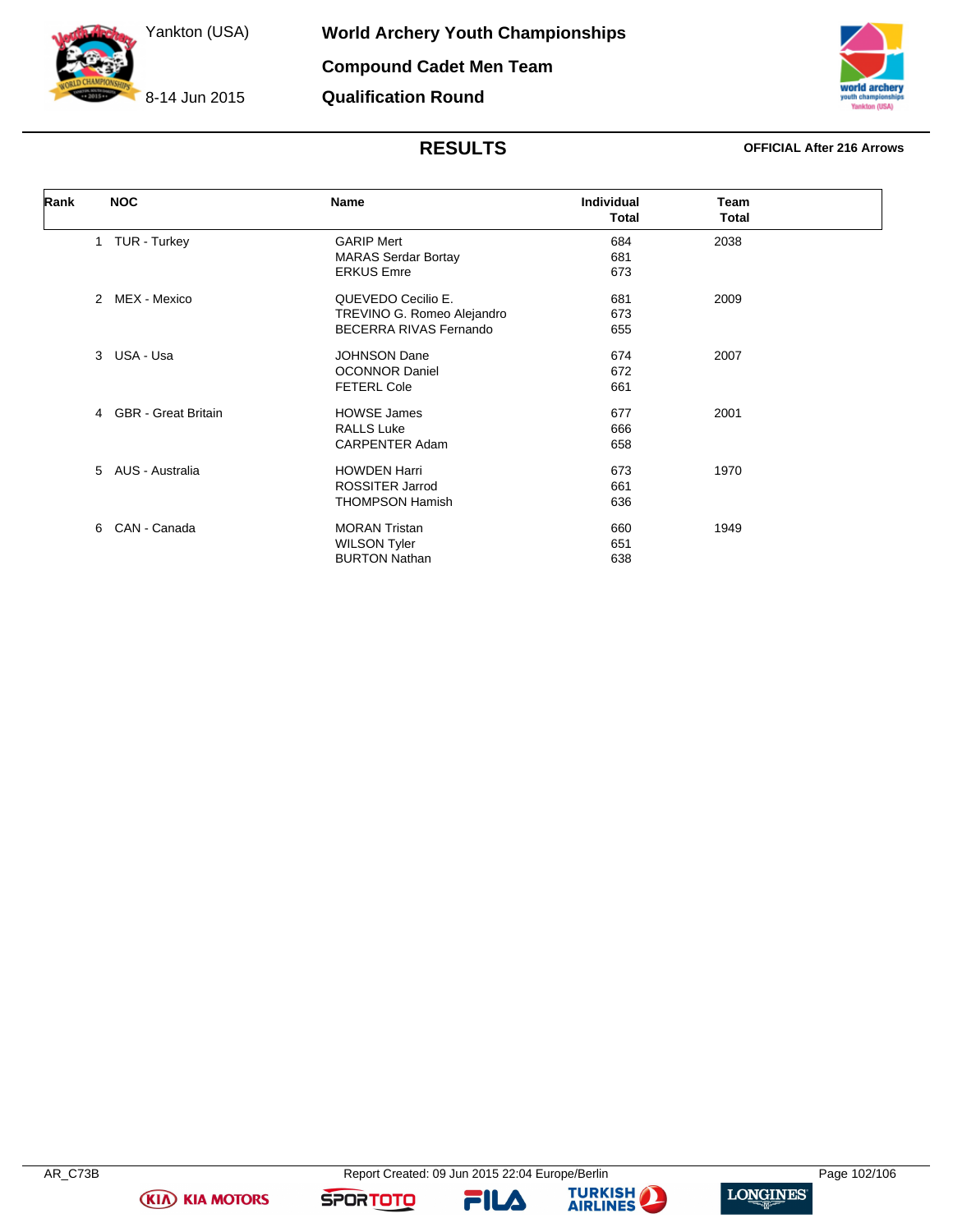8-14 Jun 2015

# **RESULTS OFFICIAL After 216 Arrows**

| Rank | <b>NOC</b>                    | <b>Name</b>                    | Individual<br><b>Total</b> | Team<br>Total |  |
|------|-------------------------------|--------------------------------|----------------------------|---------------|--|
|      | USA - Usa<br>$\mathbf{1}$     | <b>CROOK Dahlia</b>            | 676                        | 2006          |  |
|      |                               | COX Cassidy                    | 670                        |               |  |
|      |                               | <b>THEODORE Breanna</b>        | 660                        |               |  |
|      | MEX - Mexico<br>$\mathcal{P}$ | GARZA ESPINOSA Maria Fernanda  | 671                        | 1985          |  |
|      |                               | SANCHEZ M. Esmeralda G.        | 670                        |               |  |
|      |                               | <b>ESTRADA CASTRO Carolina</b> | 644                        |               |  |
|      | 3 GBR - Great Britain         | <b>MASON Lucy</b>              | 653                        | 1937          |  |
|      |                               | <b>CARPENTER Isabelle</b>      | 644                        |               |  |
|      |                               | <b>LENNON Rebecca</b>          | 640                        |               |  |
|      | 4 AUS - Australia             | <b>MCSWAIN Madeline</b>        | 653                        | 1910          |  |
|      |                               | <b>SALVESTRO Madeleine</b>     | 629                        |               |  |
|      |                               | <b>JONES Niamh</b>             | 628                        |               |  |
|      | 5<br>KAZ - Kazakhstan         | <b>MAKARCHUK Diana</b>         | 636                        | 1902          |  |
|      |                               | ZHEXENBINOVA Adel              | 635                        |               |  |
|      |                               | <b>RISBEK Raygul</b>           | 631                        |               |  |
|      | CAN - Canada<br>6             | <b>HORLOCK Kaitlyn</b>         | 659                        | 1901          |  |
|      |                               | <b>TOLLENAAR Alana</b>         | 622                        |               |  |
|      |                               | <b>MAUDE Fiona</b>             | 620                        |               |  |



AR\_C73B Report Created: 09 Jun 2015 21:54 Europe/Berlin Page 103/106

**FILA** 



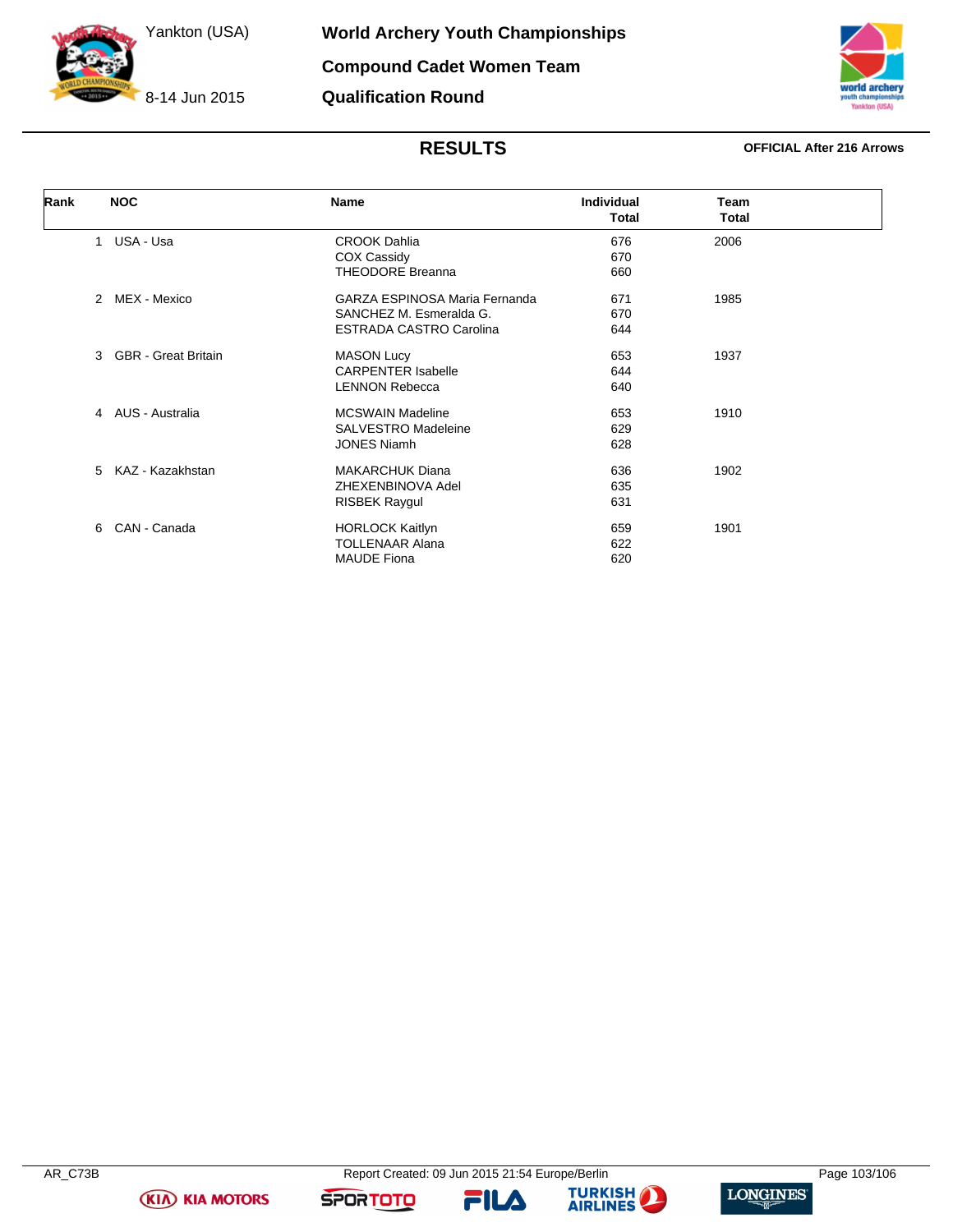8-14 Jun 2015

**Compound Junior Mixed Team**

**Qualification Round**



**World Archery Youth Championships**

## **RESULTS OFFICIAL After 144 Arrows**

| Rank         | <b>NOC</b>                 | Name                                                      | Individual<br>Total | Team<br><b>Total</b> |
|--------------|----------------------------|-----------------------------------------------------------|---------------------|----------------------|
| $\mathbf{1}$ | DEN - Denmark              | <b>JENSEN Tanja</b><br><b>HANSEN Stephan</b>              | 692<br>704          | 1396                 |
|              | 2 COL - Colombia           | <b>LOPEZ Sara</b><br><b>CARDONA Camilo Andres</b>         | 704<br>690          | 1394                 |
|              | 3 TUR - Turkey             | <b>BOSTAN Yesim</b><br><b>TANDOGAN Baris</b>              | 687<br>694          | 1381                 |
|              | 4 MEX - Mexico             | <b>GUTIERREZ RUBIO Mariana</b><br><b>GONZALEZ Rodolfo</b> | 682<br>696          | 1378                 |
| 5            | USA - Usa                  | <b>REYNOLDS Danielle</b><br><b>BEE Chris</b>              | 683<br>692          | 1375                 |
| 6            | CRO - Croatia              | <b>ORLIC Maya</b><br><b>VAVRO Mario</b>                   | 672<br>701          | 1373                 |
| $7^{\circ}$  | CAN - Canada               | <b>DEAN Darby-Mary</b><br><b>GUSTAFSON Colton</b>         | 685<br>680          | 1365                 |
| 8            | RSA - South Africa         | <b>WENTZEL Danelle</b><br>DE KLERK Hanno                  | 678<br>680          | 1358                 |
| 9            | SWE - Sweden               | <b>FORSBERG Helen</b><br><b>BORGSTROM Hampus</b>          | 665<br>689          | 1354 T. 75;28        |
| 10           | <b>UKR</b> - Ukraine       | SHKOLNA Mariya<br><b>HOVIADOVSKYI Roman</b>               | 682<br>672          | 1354 T. 71;30        |
| 11           | <b>GBR</b> - Great Britain | <b>CLARK Daisy</b><br><b>JERAM Samual</b>                 | 673<br>671          | 1344                 |
|              | 12 NZL - New Zealand       | <b>RANDLE Elizabeth</b><br><b>BARCLAY Marcus</b>          | 663<br>661          | 1324                 |
|              | 13 AUS - Australia         | <b>HUGO Ella</b><br>MCDOUGALL Matthew                     | 639<br>683          | 1322                 |
| 14           | RUS - Russia               | RAVILOVA Diana<br><b>DYLYKOV Bato</b>                     | 646<br>669          | 1315                 |
| 15           | HKG - Hong Kong, China     | KAN On Man<br><b>CHAN Kai Shun</b>                        | 631<br>666          | 1297                 |

**KIA KIA MOTORS** 

FILA